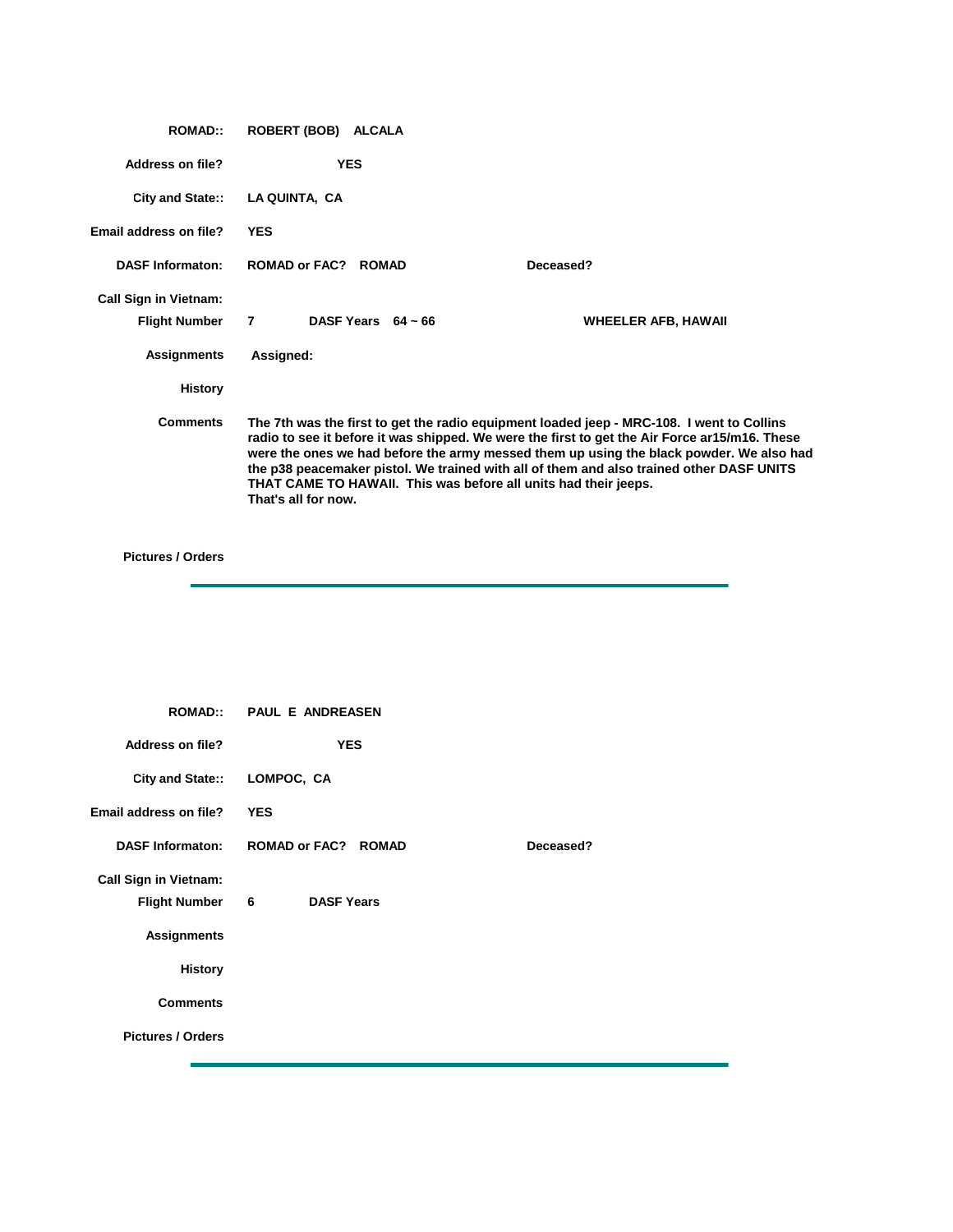| <b>ROMAD::</b>               | GENE MELVIN (MEL) ASHFORD CAPT                                                                                                                                                                          |                  |
|------------------------------|---------------------------------------------------------------------------------------------------------------------------------------------------------------------------------------------------------|------------------|
| Address on file?             | <b>YES</b>                                                                                                                                                                                              |                  |
| City and State::             | <b>CASTRO VALLEY, CA</b>                                                                                                                                                                                |                  |
| Email address on file?       | <b>YES</b>                                                                                                                                                                                              |                  |
| <b>DASF Informaton:</b>      | ROMAD or FAC? FAC<br>Deceased?                                                                                                                                                                          |                  |
| <b>Call Sign in Vietnam:</b> |                                                                                                                                                                                                         |                  |
| <b>Flight Number</b>         | $\bf{0}$<br>DASF Years $7-72 \approx 8-73$                                                                                                                                                              | <b>19TH TASS</b> |
| <b>Assignments</b>           | Assigned: 19 TASS July 1972 - Aug 1973 Not a ROMAD, I was the Electronics Maintenance<br>and Operations Officer - ROMADS were assigned to me as Radio Maintenance types but<br>reported to their FAC.   |                  |
| History                      | Electronics Officer Course (30XX), Keesler AFB, 1969 - 1970. Served in Tactical<br>Communications units, discharged 1977. Joined Calif National Guard, C 2 Bn, 159 Infantry as<br>an 11B. retired 1995. |                  |
| <b>Comments</b>              |                                                                                                                                                                                                         |                  |
| <b>Pictures / Orders</b>     | Photos are fairly benign, typical DASC stuff, MRC-108s, Korean officers, etc.                                                                                                                           |                  |

| <b>ROMAD::</b>               | MICHAEL AYALA                    |           |
|------------------------------|----------------------------------|-----------|
| <b>Address on file?</b>      | $NO$                             |           |
| City and State::             | $\overline{ }$                   |           |
| Email address on file?       | <b>YES</b>                       |           |
| <b>DASF Informaton:</b>      | <b>ROMAD or FAC? ROMAD</b>       | Deceased? |
| <b>Call Sign in Vietnam:</b> |                                  |           |
| <b>Flight Number</b>         | $\mathbf 0$<br><b>DASF Years</b> | 21 TASS   |
| <b>Assignments</b>           | Assigned:                        |           |
| <b>History</b>               |                                  |           |
| <b>Comments</b>              |                                  |           |
| <b>Pictures / Orders</b>     |                                  |           |

|                  | ROMAD:: JAMES F BAILEY SSGT       |  |
|------------------|-----------------------------------|--|
| Address on file? | <b>YES</b>                        |  |
|                  | City and State:: CAROL STREAM, IL |  |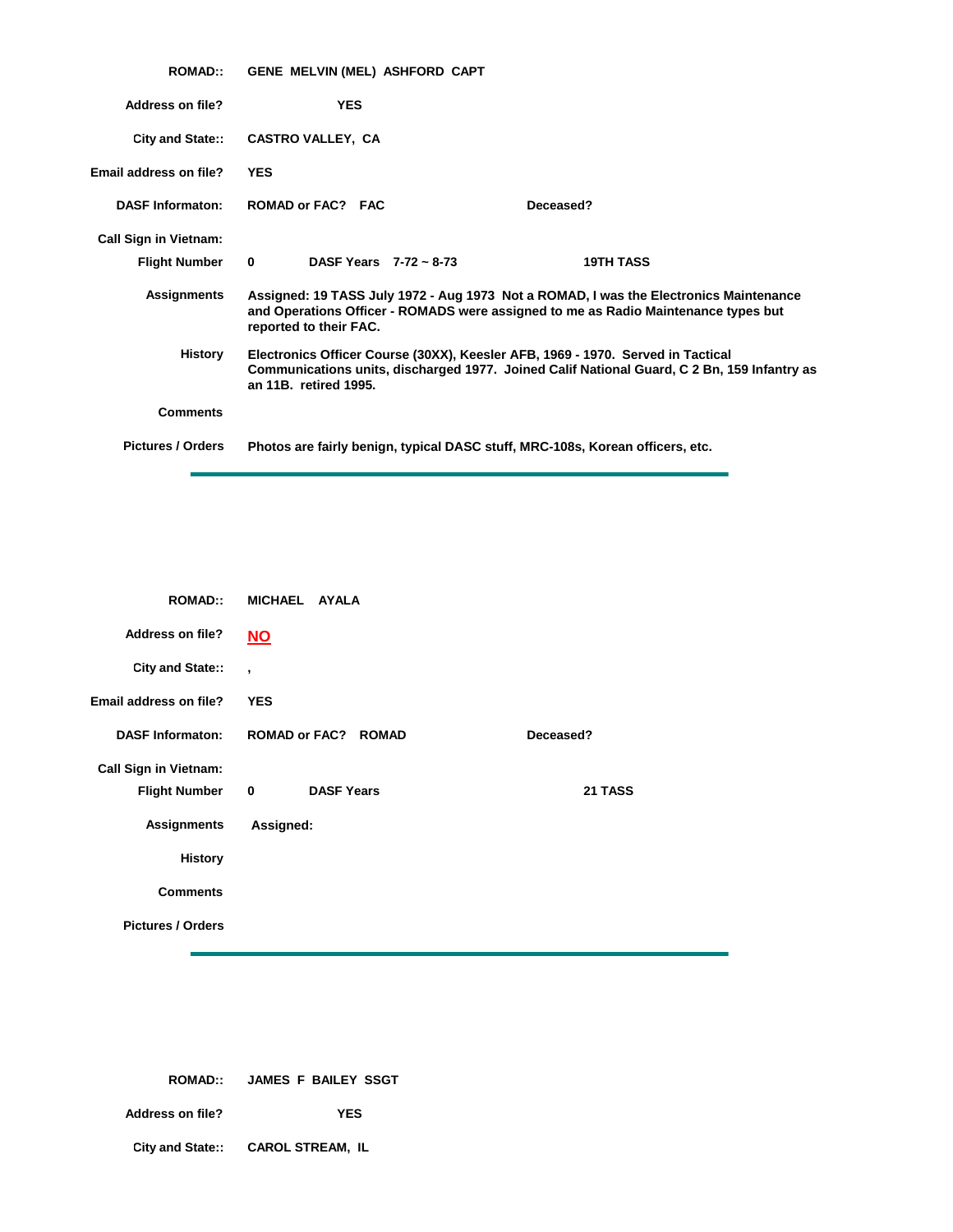| <b>Email address on file?</b> | <b>YES</b>                             |                             |                                                                                                                                                                                         |  |
|-------------------------------|----------------------------------------|-----------------------------|-----------------------------------------------------------------------------------------------------------------------------------------------------------------------------------------|--|
| <b>DASF Informaton:</b>       | ROMAD or FAC? ROMAD                    |                             | Deceased?                                                                                                                                                                               |  |
| <b>Call Sign in Vietnam:</b>  | <b>RAGGED SCOOPER ## N/A</b>           |                             |                                                                                                                                                                                         |  |
| <b>Flight Number</b>          | $\bf{0}$                               | DASF Years $8-66 \sim 8-67$ | <b>RVN</b>                                                                                                                                                                              |  |
| <b>Assignments</b>            | Thiet, Bong Son, others                |                             | Assigned: 1st Cavalary Division, An Khe, RVN -- FAC/ALO Various places, including Phan                                                                                                  |  |
| History                       | industry.                              |                             | I spent 8 years in the USAF working on ground radio, radar, and ultimately, digital computer<br>systems. I learned a lot about computers and have spent my life working in the computer |  |
| <b>Comments</b>               |                                        |                             | Our group call sign was Ragged Scooper from 8-66 - 8-67                                                                                                                                 |  |
|                               | while there. Tons of stories to share. |                             | Very interesting time in RVN especially in the boonies with the grunts. Lots of exciting<br>action, mortar attacks, etc. Also a lot of pleasant memories of funny things that happened  |  |
| <b>Pictures / Orders</b>      |                                        |                             | Unfortunately my photos were lost in a basement flood many years ago. Very sad.                                                                                                         |  |

| <b>ROMAD::</b>                | <b>MATHEW BALASIS SSGT</b>              |                                                                                                                                                                                                                                                                                                                                                                                                                                                                                                                                                                     |
|-------------------------------|-----------------------------------------|---------------------------------------------------------------------------------------------------------------------------------------------------------------------------------------------------------------------------------------------------------------------------------------------------------------------------------------------------------------------------------------------------------------------------------------------------------------------------------------------------------------------------------------------------------------------|
| Address on file?              | <b>YES</b>                              |                                                                                                                                                                                                                                                                                                                                                                                                                                                                                                                                                                     |
| City and State::              | ST. PETERSBURG, FL                      |                                                                                                                                                                                                                                                                                                                                                                                                                                                                                                                                                                     |
| <b>Email address on file?</b> | <b>YES</b>                              |                                                                                                                                                                                                                                                                                                                                                                                                                                                                                                                                                                     |
| <b>DASF Informaton:</b>       | <b>ROMAD or FAC? ROMAD</b>              | Deceased?                                                                                                                                                                                                                                                                                                                                                                                                                                                                                                                                                           |
| <b>Call Sign in Vietnam:</b>  |                                         |                                                                                                                                                                                                                                                                                                                                                                                                                                                                                                                                                                     |
| <b>Flight Number</b>          | $\bf{0}$<br>DASF Years $6-66 \sim 6-67$ | ? 19-TASS ?                                                                                                                                                                                                                                                                                                                                                                                                                                                                                                                                                         |
| <b>Assignments</b>            | Kontum.                                 | Assigned: Yes, attached to the 2nd Battalion 8th Infantry of the 4th Infantry Division at<br>Dragon Mtn (Pleiku) and while attached to the 5th Special Forces Group at Dak To near                                                                                                                                                                                                                                                                                                                                                                                  |
|                               | 507th DAS Squadron, Shaw AFB, SC        |                                                                                                                                                                                                                                                                                                                                                                                                                                                                                                                                                                     |
| <b>History</b>                |                                         |                                                                                                                                                                                                                                                                                                                                                                                                                                                                                                                                                                     |
| <b>Comments</b>               |                                         | I entered the Air Force in November of 1964 as a 30434 "Bypass Specialist" being assigned to<br>the 507th DAS at Shaw AFB, SC, immediately after basic training. I deployed with the 4th<br>Infantry Division from Ft. Lewis Washington and spent 12 months in Vietnam from June of<br>1966 until June of 1967 when I was assigned to a GTAR in Indiana for 12 months prior to<br>being reassigned to Macdill AFB when the site was decommissioned. I spent all 4 years as a<br>304X4 receiving my honorable discharged at Macdill AFB, FL as a SSGT 30454 in 1968. |
| <b>Pictures / Orders</b>      |                                         |                                                                                                                                                                                                                                                                                                                                                                                                                                                                                                                                                                     |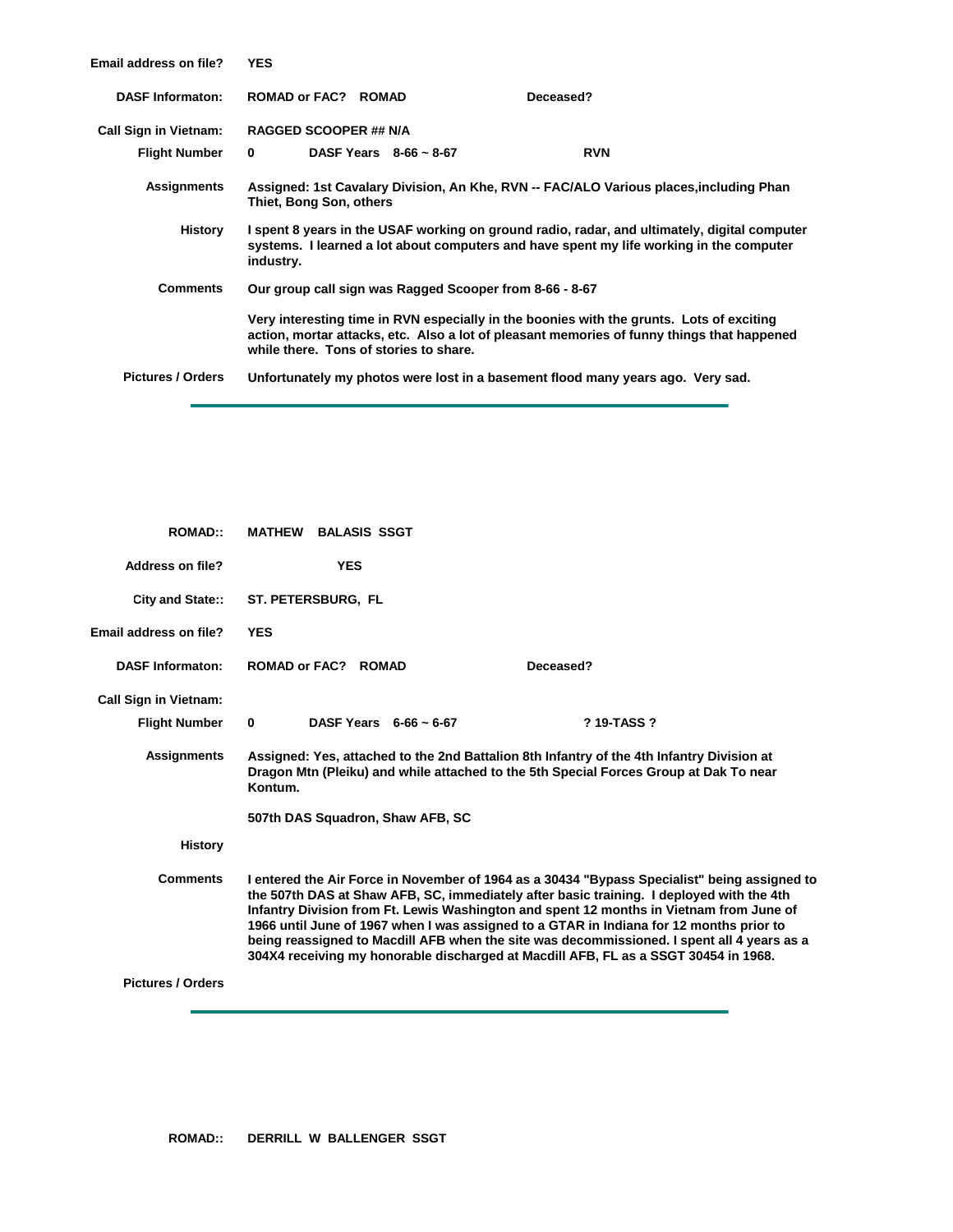| Address on file?             | NΟ                       |                   |                                   |                                                                                                                                |                 |
|------------------------------|--------------------------|-------------------|-----------------------------------|--------------------------------------------------------------------------------------------------------------------------------|-----------------|
| City and State::             | $\overline{\phantom{a}}$ |                   |                                   |                                                                                                                                |                 |
| Email address on file?       | <b>YES</b>               |                   |                                   |                                                                                                                                |                 |
| <b>DASF Informaton:</b>      |                          |                   | <b>ROMAD or FAC? ROMAD</b>        |                                                                                                                                | Deceased?       |
| <b>Call Sign in Vietnam:</b> |                          |                   |                                   |                                                                                                                                |                 |
| <b>Flight Number</b>         | $\bf{0}$                 | <b>DASF Years</b> |                                   |                                                                                                                                | <b>505 TASC</b> |
| <b>Assignments</b>           |                          |                   |                                   | Assigned: Yes - 505 Tactical Control Maintenance Squadron<br><b>ROK Capital Division, Cavalry Regiment, Binh Dinh Province</b> |                 |
| History                      | <b>Retired 1985</b>      |                   |                                   |                                                                                                                                |                 |
| <b>Comments</b>              |                          |                   |                                   |                                                                                                                                |                 |
| <b>Pictures / Orders</b>     |                          |                   | Webmaster has some of my pictures |                                                                                                                                |                 |

| <b>ROMAD::</b>               | RONALD M BAME A2/C                                                    |                                                                                     |
|------------------------------|-----------------------------------------------------------------------|-------------------------------------------------------------------------------------|
| Address on file?             | <b>YES</b>                                                            |                                                                                     |
| City and State::             | PIERCETON, IN                                                         |                                                                                     |
| Email address on file?       | <b>YES</b>                                                            |                                                                                     |
| <b>DASF Informaton:</b>      | <b>ROMAD or FAC? ROMAD</b>                                            | Deceased?                                                                           |
| <b>Call Sign in Vietnam:</b> |                                                                       |                                                                                     |
| Flight Number 1              | DASF Years 64~66                                                      | YOKOTA AB JAPAN                                                                     |
| <b>Assignments</b>           | Korean Tiger HQ Location is South Vietnam with DASC Alpha as a ROMAD. | Assigned: 41st Air Division - Yokota Japan Assigned to DASK Alpha Nah Nrtrang RVN - |
| <b>History</b>               |                                                                       |                                                                                     |
| <b>Comments</b>              | Los Vegas is fine anytime after 4-08                                  |                                                                                     |
| <b>Pictures / Orders</b>     |                                                                       |                                                                                     |

 $Deceased?$ 

| <b>ROMAD</b>            | ANTHONY MERRITT BANTA A1C          |
|-------------------------|------------------------------------|
| Address on file?        | YES                                |
|                         | City and State:: EAST SANDWICH, MA |
| Email address on file?  | YES                                |
| <b>DASF Informaton:</b> | ROMAD or FAC? ROMAD                |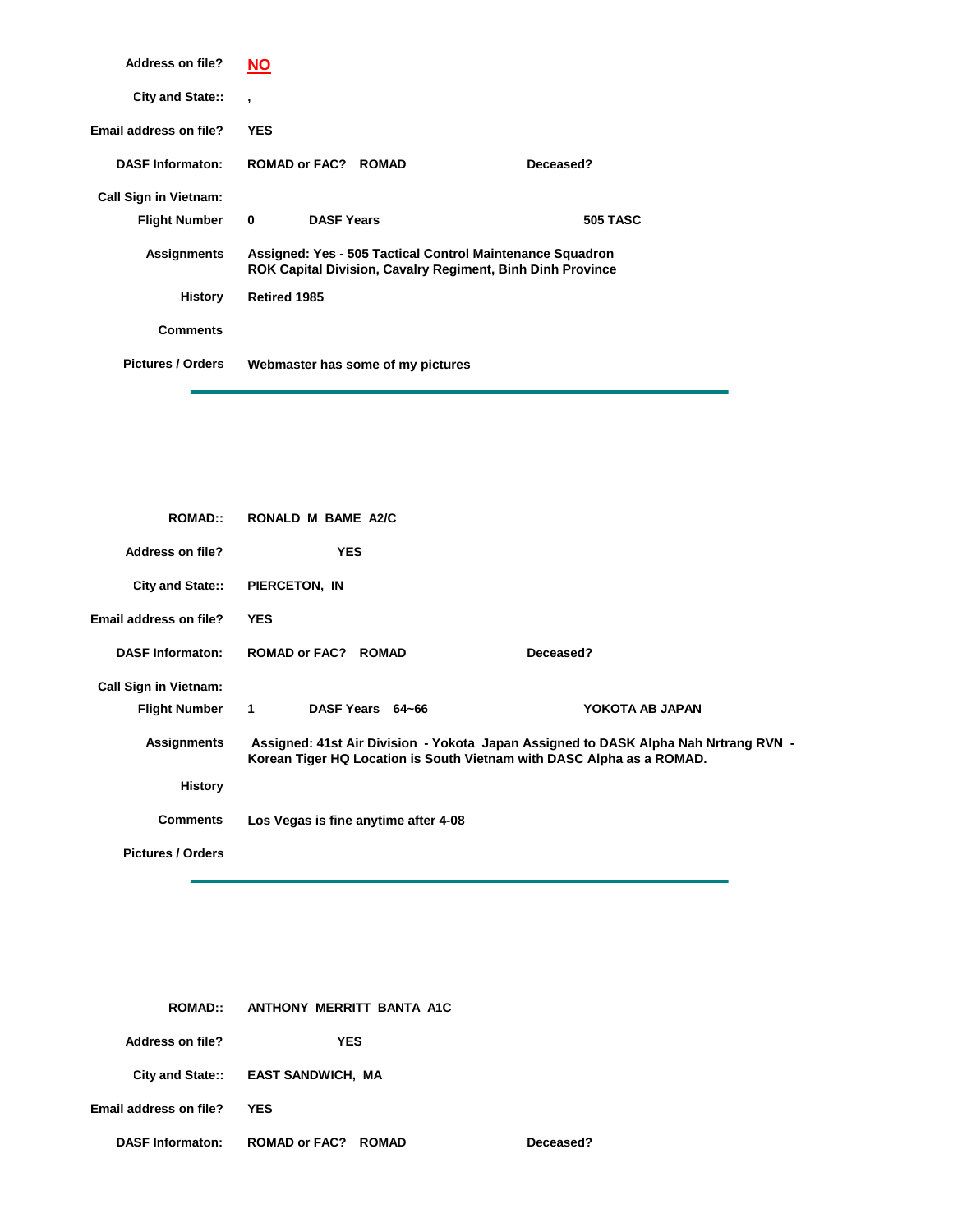| <b>Call Sign in Vietnam:</b> |                                                                      |
|------------------------------|----------------------------------------------------------------------|
| <b>Flight Number</b>         | <b>DASF Years</b><br>$\mathbf 0$                                     |
| Assignments                  | Assigned: Miami Beach ROMAD - Tiger (Tuy Hoa Sector) Years not given |
| <b>History</b>               |                                                                      |
| <b>Comments</b>              |                                                                      |
| <b>Pictures / Orders</b>     |                                                                      |
|                              |                                                                      |

| <b>ROMAD::</b>                                       | <b>GLENN R BARKER</b>                                                 |                                                                                                                                                                                                                                                                                                                                                                                                                                                                                                                                                                                                                                                                                                     |  |  |  |
|------------------------------------------------------|-----------------------------------------------------------------------|-----------------------------------------------------------------------------------------------------------------------------------------------------------------------------------------------------------------------------------------------------------------------------------------------------------------------------------------------------------------------------------------------------------------------------------------------------------------------------------------------------------------------------------------------------------------------------------------------------------------------------------------------------------------------------------------------------|--|--|--|
| <b>Address on file?</b>                              | <b>YES</b>                                                            |                                                                                                                                                                                                                                                                                                                                                                                                                                                                                                                                                                                                                                                                                                     |  |  |  |
| City and State::                                     | <b>SPRINGFIELD, IL</b>                                                |                                                                                                                                                                                                                                                                                                                                                                                                                                                                                                                                                                                                                                                                                                     |  |  |  |
| Email address on file?                               | <b>YES</b>                                                            |                                                                                                                                                                                                                                                                                                                                                                                                                                                                                                                                                                                                                                                                                                     |  |  |  |
| <b>DASF Informaton:</b>                              | <b>ROMAD or FAC? ROMAD</b>                                            | Deceased?                                                                                                                                                                                                                                                                                                                                                                                                                                                                                                                                                                                                                                                                                           |  |  |  |
| <b>Call Sign in Vietnam:</b>                         | $\mathbf{1}$<br>DASF Years $63 \sim 66$                               | YOKOTA JAPAN                                                                                                                                                                                                                                                                                                                                                                                                                                                                                                                                                                                                                                                                                        |  |  |  |
| <b>Flight Number</b>                                 |                                                                       |                                                                                                                                                                                                                                                                                                                                                                                                                                                                                                                                                                                                                                                                                                     |  |  |  |
| <b>Assignments</b>                                   | Assigned:                                                             |                                                                                                                                                                                                                                                                                                                                                                                                                                                                                                                                                                                                                                                                                                     |  |  |  |
| <b>History</b>                                       |                                                                       |                                                                                                                                                                                                                                                                                                                                                                                                                                                                                                                                                                                                                                                                                                     |  |  |  |
| <b>Comments</b>                                      | in the DASF's after 1966 and just how the units developed after that. | Los Vegas sounds like a good site for the reunion. There would be plenty to do there and I<br>understand that air fare there is about as reasonable as you can get plus room rate are good.<br>Springfield has the Lincoln sites including the new Lincoln Library and Museum, plus New<br>Salem village (where Lincoln was a young man). Springfield would be more centrally located<br>but I'm not sure it would be as easy to get to. Air line schedules are rather limited. And other<br>than the Lincoln sites there isn't a lot to do. I would prefer that it be held sometime next year<br>to give us all time to make plans to get there. I will be interested in talking to those who were |  |  |  |
| <b>Pictures / Orders</b>                             |                                                                       |                                                                                                                                                                                                                                                                                                                                                                                                                                                                                                                                                                                                                                                                                                     |  |  |  |
|                                                      |                                                                       |                                                                                                                                                                                                                                                                                                                                                                                                                                                                                                                                                                                                                                                                                                     |  |  |  |
| <b>ROMAD::</b>                                       | SVEN E BARKMAN MSGT                                                   |                                                                                                                                                                                                                                                                                                                                                                                                                                                                                                                                                                                                                                                                                                     |  |  |  |
| <b>Address on file?</b>                              | <b>YES</b>                                                            |                                                                                                                                                                                                                                                                                                                                                                                                                                                                                                                                                                                                                                                                                                     |  |  |  |
| City and State::                                     | MACY, IN                                                              |                                                                                                                                                                                                                                                                                                                                                                                                                                                                                                                                                                                                                                                                                                     |  |  |  |
| Email address on file?                               | YES                                                                   |                                                                                                                                                                                                                                                                                                                                                                                                                                                                                                                                                                                                                                                                                                     |  |  |  |
| <b>DASF Informaton:</b>                              | <b>ROMAD or FAC? ROMAD</b>                                            | Deceased?                                                                                                                                                                                                                                                                                                                                                                                                                                                                                                                                                                                                                                                                                           |  |  |  |
| <b>Call Sign in Vietnam:</b><br><b>Flight Number</b> | <b>TUM101</b><br>DASF Years 06-68 ~ 11-68<br>1                        | <b>21ST TASS WITH ROK</b>                                                                                                                                                                                                                                                                                                                                                                                                                                                                                                                                                                                                                                                                           |  |  |  |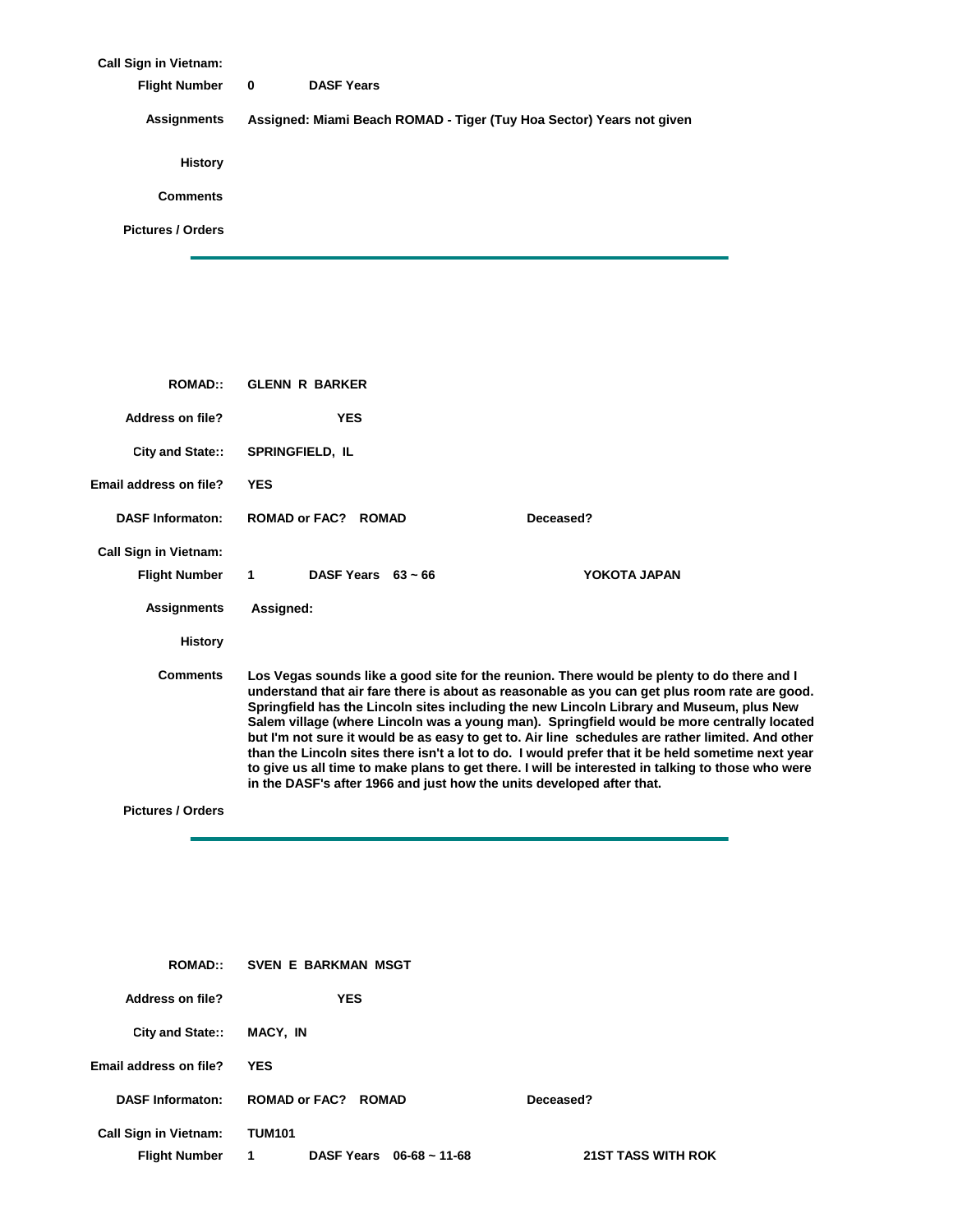**Assignments History Comments Pictures / Orders Assigned: Johnson AB Japan - 1 DASF Japan and 6060 DASS in Korea - 21st TASS Viet Nam Callsign: Tum 101. With ROK Capital Division 1968 - 1969**

| <b>ROMAD::</b>               | <b>CHARLES WAYNE BARTHOLOMEW A1C</b>                                                                                                                                                                                                                                                                                                                                                                                                                                                                                                                                                                                                                                                                                                                                                                                                                                                                                                                                                                                         |
|------------------------------|------------------------------------------------------------------------------------------------------------------------------------------------------------------------------------------------------------------------------------------------------------------------------------------------------------------------------------------------------------------------------------------------------------------------------------------------------------------------------------------------------------------------------------------------------------------------------------------------------------------------------------------------------------------------------------------------------------------------------------------------------------------------------------------------------------------------------------------------------------------------------------------------------------------------------------------------------------------------------------------------------------------------------|
| Address on file?             | <b>YES</b>                                                                                                                                                                                                                                                                                                                                                                                                                                                                                                                                                                                                                                                                                                                                                                                                                                                                                                                                                                                                                   |
| City and State::             | ROXBORO, NC                                                                                                                                                                                                                                                                                                                                                                                                                                                                                                                                                                                                                                                                                                                                                                                                                                                                                                                                                                                                                  |
| Email address on file?       | <b>YES</b>                                                                                                                                                                                                                                                                                                                                                                                                                                                                                                                                                                                                                                                                                                                                                                                                                                                                                                                                                                                                                   |
| <b>DASF Informaton:</b>      | Deceased?<br><b>ROMAD or FAC? ROMAD</b>                                                                                                                                                                                                                                                                                                                                                                                                                                                                                                                                                                                                                                                                                                                                                                                                                                                                                                                                                                                      |
| <b>Call Sign in Vietnam:</b> | <b>SIDEWINDER</b>                                                                                                                                                                                                                                                                                                                                                                                                                                                                                                                                                                                                                                                                                                                                                                                                                                                                                                                                                                                                            |
| <b>Flight Number</b>         | <b>DASF Years</b><br>0                                                                                                                                                                                                                                                                                                                                                                                                                                                                                                                                                                                                                                                                                                                                                                                                                                                                                                                                                                                                       |
| <b>Assignments</b>           | Assigned: I had been reassigned to Shaw AFB, SC after a reduced tour at Elmendorf AFB (Ft.<br>Richardson) in AK in Nov 1964. I was reassigned to the 507th DASC at Shaw where we<br>participated in many TDYs with the Army including back to Fairbanks, AK. By this time I had<br>already been teamed with a Captain Jerry K. Richards (FAC). There were already 4 other<br>officer/airman teams formed. We were selected for embedding into the 1st Infantry Division<br>which was about to embark to Vietnam. There were 11 FAC / ROMAD teams already with the<br>army at Ft, Reiley (sp). Our group of 5 teams flew out on a C-130 on 5 Oct 1965 and arrived in<br>Vietnam on 6 Oct 1965 (my 25th birthday). Happy BD to me. Of our 16 original teams 15<br>stayed with the main HQ while Capt Richards and I were embedded with the 1st Squadron,<br>4th Cavalry at Phu Loi. There I remained for a 6 month TDY with my Radio Jeep and the Capt<br>flew his O1e Bird Dog. I never knew what I was until 50 years later. |
|                              | Enemy fire: While at Phu Loi we never experienced any direct enemy fire. We had some<br>incidents where flares were fired to light the outer perimeter. It was still a little early for us to<br>get much action at our location even though later in the war our area was infiltrated and<br>many under ground tunnels were discovered in the Iron Triangle.                                                                                                                                                                                                                                                                                                                                                                                                                                                                                                                                                                                                                                                                |
| <b>History</b>               | My entire enlistment was with the Air Force but I always tell folks that I spent more time with<br>the Army.                                                                                                                                                                                                                                                                                                                                                                                                                                                                                                                                                                                                                                                                                                                                                                                                                                                                                                                 |
|                              | Later, when I get my thoughts together. Was a long time ago and I am now 75.                                                                                                                                                                                                                                                                                                                                                                                                                                                                                                                                                                                                                                                                                                                                                                                                                                                                                                                                                 |
| <b>Comments</b>              | This was all new to me but I enjoyed watching / observing the evolution of living in the field.                                                                                                                                                                                                                                                                                                                                                                                                                                                                                                                                                                                                                                                                                                                                                                                                                                                                                                                              |
| <b>Pictures / Orders</b>     | Have a few pictures and can share.                                                                                                                                                                                                                                                                                                                                                                                                                                                                                                                                                                                                                                                                                                                                                                                                                                                                                                                                                                                           |

**ROMAD:: GREG BASSINE A1C**

**Address on file? YES**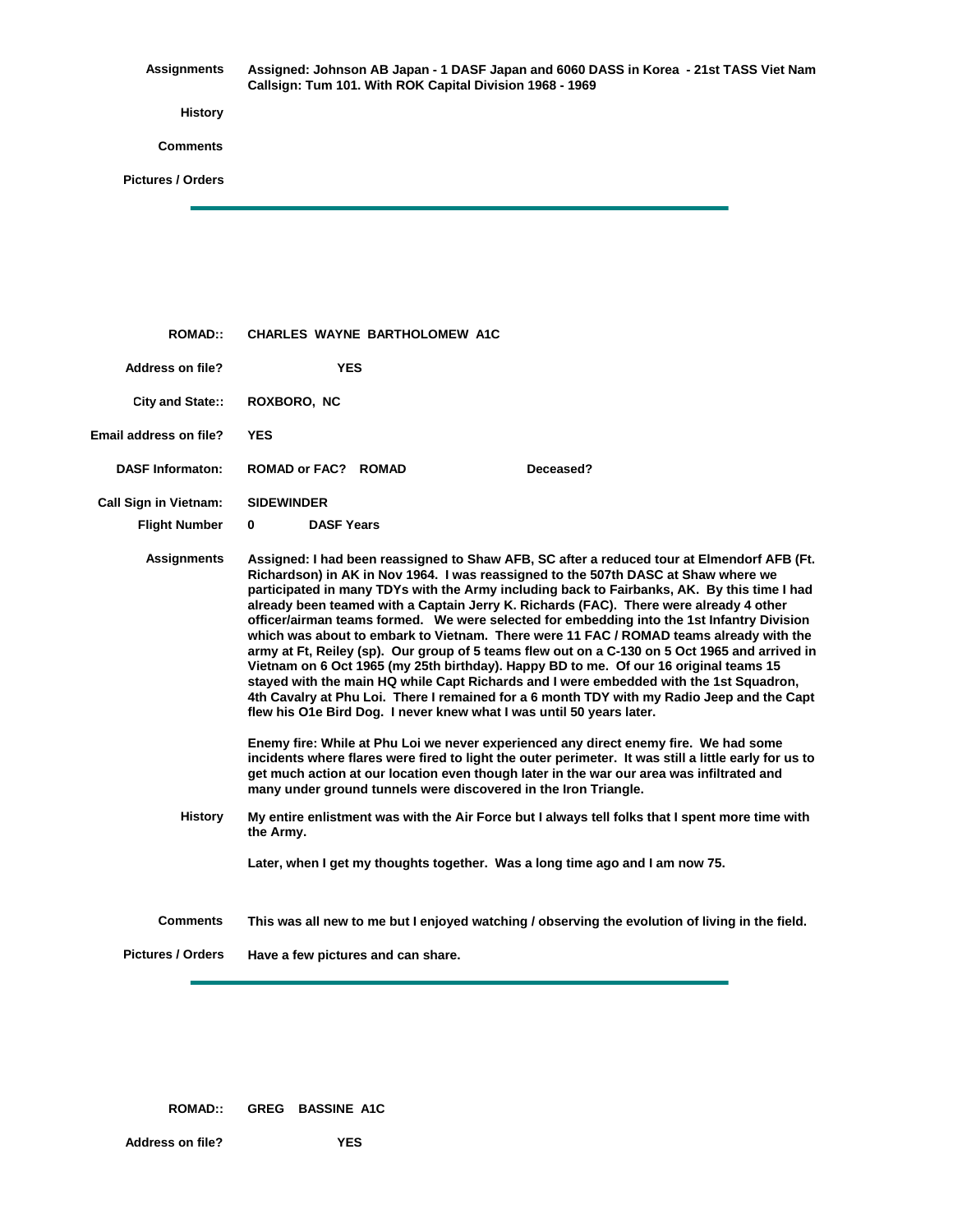| <b>City and State::</b>      | TIGARD, OR                    |                                                                 |                                                                                                                                                                                                                                                                                                                                                                     |
|------------------------------|-------------------------------|-----------------------------------------------------------------|---------------------------------------------------------------------------------------------------------------------------------------------------------------------------------------------------------------------------------------------------------------------------------------------------------------------------------------------------------------------|
| Email address on file?       | <b>YES</b>                    |                                                                 |                                                                                                                                                                                                                                                                                                                                                                     |
| <b>DASF Informaton:</b>      | <b>ROMAD or FAC? ROMAD</b>    |                                                                 | Deceased?                                                                                                                                                                                                                                                                                                                                                           |
| <b>Call Sign in Vietnam:</b> | SIDEWINDER, RASH, JADE        |                                                                 |                                                                                                                                                                                                                                                                                                                                                                     |
| <b>Flight Number</b>         | <b>DASF Years</b><br>0        |                                                                 | 19TH TASS 2 TOURS 1969 ~ 1970                                                                                                                                                                                                                                                                                                                                       |
| <b>Assignments</b>           | Assigned: Bien Hoa, RVN       |                                                                 |                                                                                                                                                                                                                                                                                                                                                                     |
|                              | locations, FSB's, etc.        |                                                                 | Fly O1e: We flew exclusively in OV-10 Broncos. Call signs: Sidewinder 30, Rash 30, Jade 30.<br>Assigned to 19th TASS Based out of Bien Hoa. Spent 2 tours mostly at US Army Ranger                                                                                                                                                                                  |
|                              |                               |                                                                 | Enemy fire: We were always experiencing ground fire (we usually took care of that in short<br>order by either strafing, using our HE rockets or our WP's to place smoke on the bad guys to<br>call in other air support (F4's, Spads, A1e's, Mohawks, US Army Cobras, etc.).                                                                                        |
| <b>History</b>               |                               | tours assigned to Ranger units to provide air support for them. | First tour assigned to the First Infantry Division, second tour assigned to First Air Cav; both                                                                                                                                                                                                                                                                     |
| <b>Comments</b>              |                               |                                                                 | Romad Comments: Felt I was very good at what I did. Did not like killing, but felt I was doing<br>my part to protect and serve my Country. Had too many near death experiences to count, felt<br>charmed I guess. Now rated with VA at 100% service connected with PTSD. Would still be<br>there had the military let me spend more than 2 consecutive tours in VN. |
|                              | after Nam. Loved being there. |                                                                 | Military Comments: Overall, in hingsight, I wish I would have stayed in and retired at 30 years<br>still young enough to enjoy my pension. But, then I remembered all the chicken S <sup>1</sup> % once I<br>got away from combat, and felt I made the right selection. Went to Gremany for 3 1/2 years                                                             |
| <b>Pictures / Orders</b>     | Yes, have hundreds.           |                                                                 |                                                                                                                                                                                                                                                                                                                                                                     |
|                              |                               |                                                                 |                                                                                                                                                                                                                                                                                                                                                                     |

| <b>ROMAD::</b>               | <b>WILLIAM BEASLEY</b>           |           |
|------------------------------|----------------------------------|-----------|
| <b>Address on file?</b>      | <b>NO</b>                        |           |
| City and State::             | $\overline{\phantom{a}}$         |           |
| Email address on file?       | $NO$                             |           |
| <b>DASF Informaton:</b>      | <b>ROMAD or FAC? ROMAD</b>       | Deceased? |
| <b>Call Sign in Vietnam:</b> |                                  |           |
| <b>Flight Number</b>         | <b>DASF Years</b><br>$\mathbf 0$ |           |
| <b>Assignments</b>           | Assigned:                        |           |
| <b>History</b>               |                                  |           |
| <b>Comments</b>              |                                  |           |
| <b>Pictures / Orders</b>     |                                  |           |
|                              |                                  |           |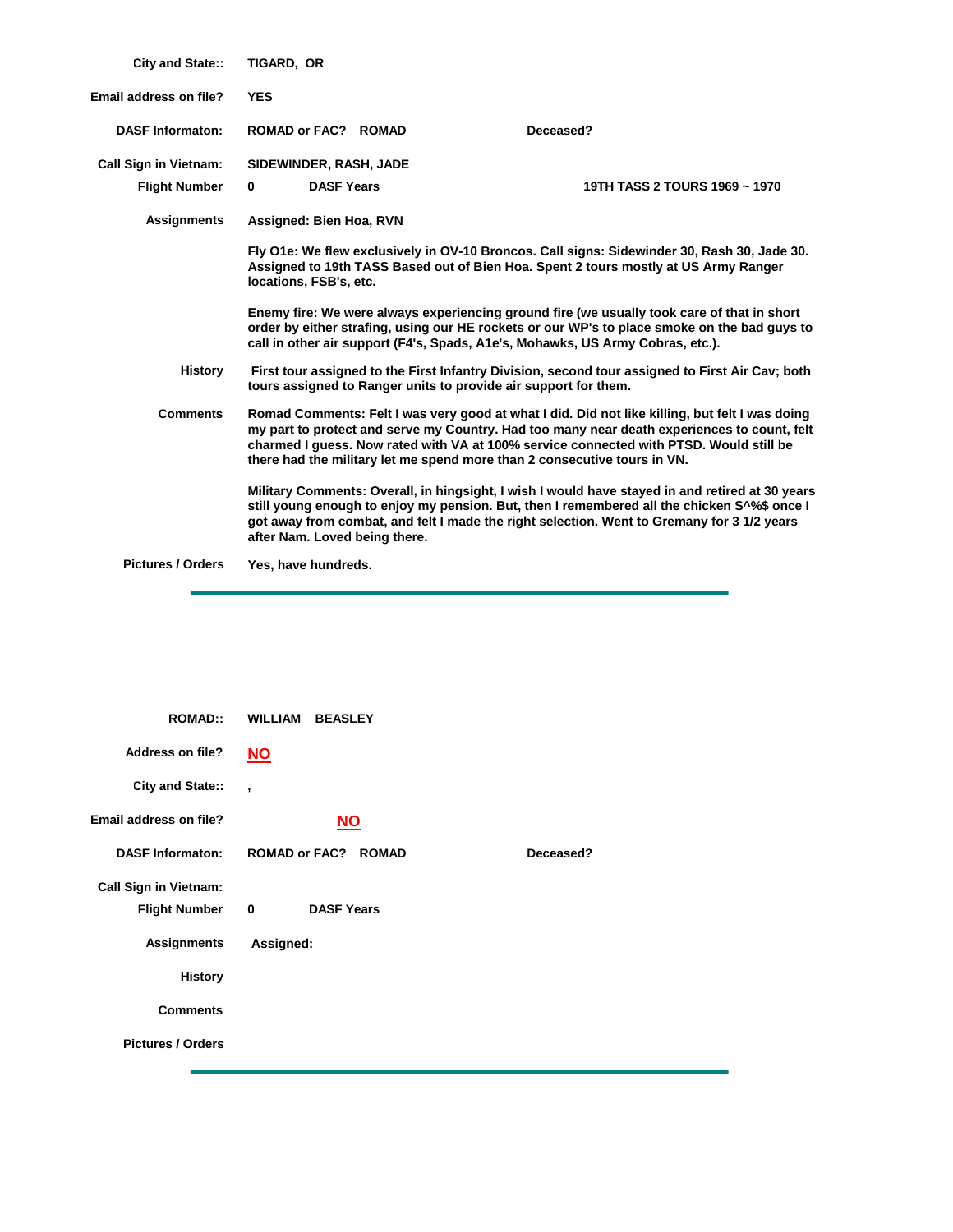| <b>ROMAD:</b>                | <b>DON S BECKEN MSGT</b>                                                                                                                                                                                                  |
|------------------------------|---------------------------------------------------------------------------------------------------------------------------------------------------------------------------------------------------------------------------|
| Address on file?             | <b>YES</b>                                                                                                                                                                                                                |
| City and State::             | WEBSTER, NY                                                                                                                                                                                                               |
| Email address on file?       | <b>YES</b>                                                                                                                                                                                                                |
| <b>DASF Informaton:</b>      | ROMAD or FAC? ROMAD<br>Deceased?                                                                                                                                                                                          |
| <b>Call Sign in Vietnam:</b> | <b>SLIDER</b>                                                                                                                                                                                                             |
| Flight Number                | <b>DASF Years</b><br>$\mathbf{0}$                                                                                                                                                                                         |
| <b>Assignments</b>           | Assigned: Det 1, 507th TAIRCW Ft Bragg, NC 1984-1987<br>3/325 ABCT (Det 1,4th ASOG) Vicenza, Italy 1987-1994<br>1 SFG (A) (1 ASOG) Ft Lewis, WA 1994-1998<br>1 ID (4th ASOG) Vilseck, Germany<br>13th ASOS, Ft Carson, CO |
| <b>History</b>               |                                                                                                                                                                                                                           |
| <b>Comments</b>              |                                                                                                                                                                                                                           |
| <b>Pictures / Orders</b>     |                                                                                                                                                                                                                           |

| <b>ROMAD</b>                 | LARRY BENNETT A1C                                                                                                                                                                                                                      |
|------------------------------|----------------------------------------------------------------------------------------------------------------------------------------------------------------------------------------------------------------------------------------|
| Address on file?             | <b>YES</b>                                                                                                                                                                                                                             |
| City and State::             | <b>DEAR PARK, OH</b>                                                                                                                                                                                                                   |
| Email address on file?       | <b>YES</b>                                                                                                                                                                                                                             |
| <b>DASF Informaton:</b>      | ROMAD or FAC? ROMAD<br>Deceased?                                                                                                                                                                                                       |
| <b>Call Sign in Vietnam:</b> | <b>STAMPEDE 17</b>                                                                                                                                                                                                                     |
| <b>Flight Number</b>         | DASF Years $2-67 \sim 5-68$<br>4                                                                                                                                                                                                       |
| <b>Assignments</b>           | After basic & tech school at Lackland AFB (1966), I had assignments to the 4th DASF with<br>TDY to Hickam AFB Hawaii. After that I was assigned to McClellan AFB with TDY<br>assignments within California, Alaska, Germany & England. |
| <b>History</b>               |                                                                                                                                                                                                                                        |
| <b>Comments</b>              | Osan AFB and Wonju, Korea. My time in Korea overlapped with Gary Grubbs. We were<br>deployed to support the First Korean Army at Wonju after North Korea captured the USS<br>Pueblo and attempted to assassinate Park Chung-Hee.       |
| <b>Pictures / Orders</b>     | Yes. Pictures of Korea and Hawaii. Other pictures during my 4 years in the AF don't pertain to<br>my DASF assignments.                                                                                                                 |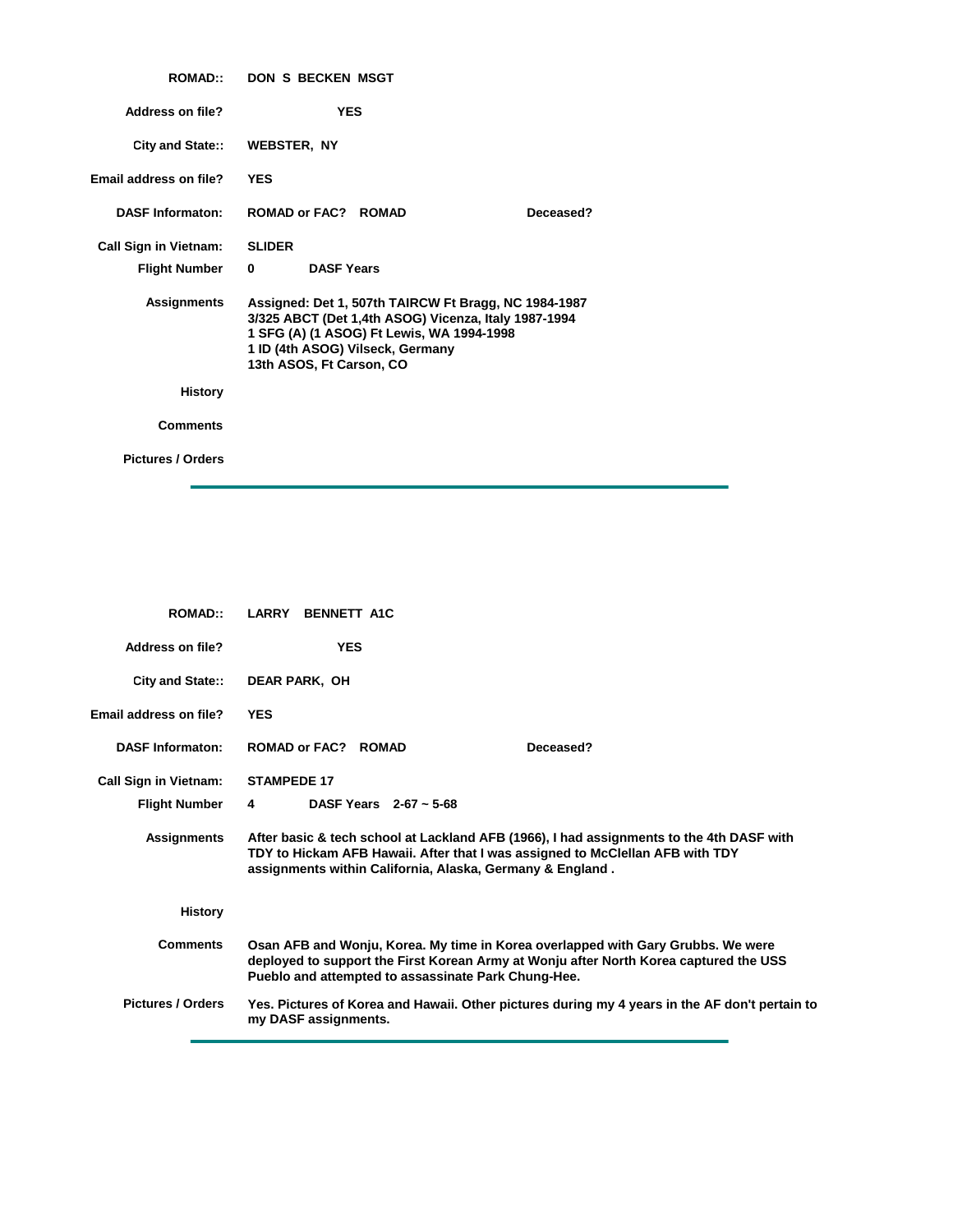| <b>ROMAD::</b>               | MICHAEL EDWARD BERRYMAN A1C                           |                                                                                      |  |
|------------------------------|-------------------------------------------------------|--------------------------------------------------------------------------------------|--|
| <b>Address on file?</b>      | <b>YES</b>                                            |                                                                                      |  |
| <b>City and State::</b>      | ST PETERBURG, FL                                      |                                                                                      |  |
| Email address on file?       | <b>NO</b>                                             |                                                                                      |  |
| <b>DASF Informaton:</b>      | <b>ROMAD or FAC? ROMAD</b>                            | Deceased?                                                                            |  |
| <b>Call Sign in Vietnam:</b> |                                                       |                                                                                      |  |
| <b>Flight Number</b>         | DASF Years $7-66 \sim 7-77$<br>$1 \quad \blacksquare$ | <b>505 TASS</b>                                                                      |  |
| <b>Assignments</b>           | province (nui dat base camp) came under fire.         | Assigned: Was in vietnam 505th TCMS allocated to 1st Australian Task Force Phouc Tuy |  |
| <b>History</b>               | Phillipines                                           | One year in Vietnam, 6 month TDY in Osan, Korea (Pueblo incident), almost 2 years in |  |
| <b>Comments</b>              | Commando Escort, Clark AB, Phillipines 1970/1971      |                                                                                      |  |
| <b>Pictures / Orders</b>     |                                                       |                                                                                      |  |

| <b>ROMAD::</b>               | <b>CHARLES (CHUCK) A BLACKBURN A1C</b> |                                                                                                                                                                                                                                                                                                                                                                                                                                                                                                                                                                                          |
|------------------------------|----------------------------------------|------------------------------------------------------------------------------------------------------------------------------------------------------------------------------------------------------------------------------------------------------------------------------------------------------------------------------------------------------------------------------------------------------------------------------------------------------------------------------------------------------------------------------------------------------------------------------------------|
| <b>Address on file?</b>      | <b>YES</b>                             |                                                                                                                                                                                                                                                                                                                                                                                                                                                                                                                                                                                          |
| <b>City and State::</b>      | <b>WEAVERVILLE, NC</b>                 |                                                                                                                                                                                                                                                                                                                                                                                                                                                                                                                                                                                          |
| Email address on file?       | <b>YES</b>                             |                                                                                                                                                                                                                                                                                                                                                                                                                                                                                                                                                                                          |
| <b>DASF Informaton:</b>      | ROMAD or FAC? ROMAD                    | Deceased?                                                                                                                                                                                                                                                                                                                                                                                                                                                                                                                                                                                |
| <b>Call Sign in Vietnam:</b> |                                        |                                                                                                                                                                                                                                                                                                                                                                                                                                                                                                                                                                                          |
| <b>Flight Number</b>         | DASF Years $66 \sim 67$<br>4           | 503 DASS 68-69                                                                                                                                                                                                                                                                                                                                                                                                                                                                                                                                                                           |
| <b>Assignments</b>           | least I did)                           | Assigned: 1968-1969--Duke Field, Eglin AFB. Can't remember outfit designation, but it was<br>squadron-level combat communications. We had to go through Ground Combat School (at                                                                                                                                                                                                                                                                                                                                                                                                         |
| <b>History</b>               | Brandywine, MD.                        | Enlisted 1963; basic, then Keesler for 304x4 training; GATR sites in Cut Bank, MO and<br>Hastings, NE; next to Osan then to Eglin; sent right back to same outfit, now called 503<br>DASS but quartered at Camp Casey full time; last assignment to Andrews AFB GAR site at                                                                                                                                                                                                                                                                                                              |
| <b>Comments</b>              |                                        | Korea was certainly an eye-opener for all of us, especially those of us younger folks. With a<br>unique culture to explore and the possibility of being in a "hot" war at any second, we were<br>certainly out of our comfort zones at times. My first tour, my FAC and I went TDY every other<br>week to some Army camp to train with different units. Driving on those roads (and very often<br>OFF road) really killed my back to this day. I have several slides and photos I'll add to the<br>gallery when I can. Thanx to all who provided theirs, brought back lots of memories!! |
| <b>Pictures / Orders</b>     |                                        | While we all appreciate the efforts of those who have submitted photos, if very simple info<br>such as date / year and general or specific location would be of even greater value.                                                                                                                                                                                                                                                                                                                                                                                                      |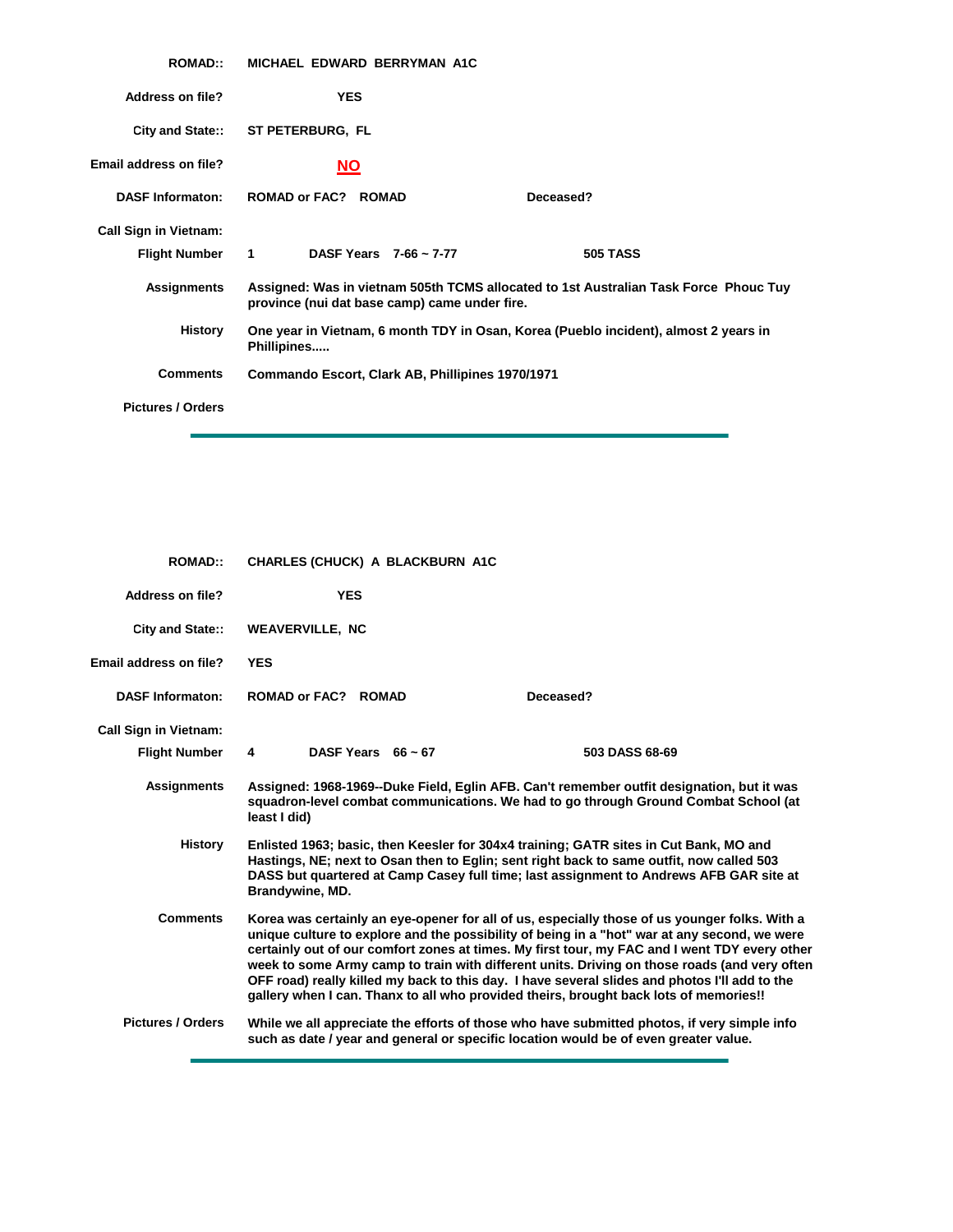| <b>ROMAD::</b>               | <b>BURT BLATTER CAPT</b>                  |                      |
|------------------------------|-------------------------------------------|----------------------|
| <b>Address on file?</b>      | <b>NO</b>                                 |                      |
| City and State::             | $\cdot$                                   |                      |
| Email address on file?       | <b>YES</b>                                |                      |
| <b>DASF Informaton:</b>      | <b>ROMAD or FAC? FAC</b>                  | Deceased?            |
| <b>Call Sign in Vietnam:</b> |                                           |                      |
| <b>Flight Number</b>         | DASF Years $65 \sim 66$<br>$\overline{4}$ | <b>OSAN AB KOREA</b> |
| Assignments                  | Assigned: 4th DASF in 1965                |                      |
| History                      | Served in Korea with the 4th DASF         |                      |
| <b>Comments</b>              |                                           |                      |
| <b>Pictures / Orders</b>     | Pictures on 4th DASF web page             |                      |

| <b>ROMAD::</b>                | <b>JOE BLINK MSGT</b>                                      |                                                                                                                                                                                                                                                                                                                                                                         |  |
|-------------------------------|------------------------------------------------------------|-------------------------------------------------------------------------------------------------------------------------------------------------------------------------------------------------------------------------------------------------------------------------------------------------------------------------------------------------------------------------|--|
| Address on file?              | <b>YES</b>                                                 |                                                                                                                                                                                                                                                                                                                                                                         |  |
| City and State::              | OLIVEHURST, CA                                             |                                                                                                                                                                                                                                                                                                                                                                         |  |
| <b>Email address on file?</b> | <b>YES</b>                                                 |                                                                                                                                                                                                                                                                                                                                                                         |  |
| <b>DASF Informaton:</b>       | ROMAD or FAC? ROMAD                                        | Deceased?                                                                                                                                                                                                                                                                                                                                                               |  |
| <b>Call Sign in Vietnam:</b>  |                                                            |                                                                                                                                                                                                                                                                                                                                                                         |  |
| <b>Flight Number</b>          | DASF Years $8-71 \sim 8-73$<br>0                           | <b>19TH TASS</b>                                                                                                                                                                                                                                                                                                                                                        |  |
| <b>Assignments</b>            |                                                            | Assigned: Bien Hoa - Flew in 0-1, 0-2, Huey, rear cargo of OV-10, Army Cariboo, CH-46<br>(backing a jeep and trailer in was not easy and knowing that any problems in the air and the<br>equipment goes out the door as soon as I could pull the pin on the thermite grenade). Most<br>were equipment deliveries, but the 0-1's and 0-2's were FAC Orientation flights. |  |
|                               | Tho and Bien Hoa, Fall 1971, Summer 1972                   | Enemy fire: Fall 1971, Nui Ba Den, 25th Inf / Fall 1971, Mekong River outside of Can Tho, Naval<br>River Forces / Spring 1972, Loc Ninh, Avn Company with 1st Inf / On the road between Can                                                                                                                                                                             |  |
| <b>History</b>                |                                                            | Military Units: Used primarily as a rover, installer, troubleshooter and short notice deployer.                                                                                                                                                                                                                                                                         |  |
| <b>Comments</b>               | Trang (65-66), Can Rahn Bay (66-67) and Saigon (68-69-70). | Romad Comments: Loved the assignment. Drove almost 35,000 miles. Missed 2 consecutive<br>freedom flights home to drive to locations only I had been to before. A few brown spots on<br>my tidy whities but overall. Enjoyed the ROMAD assignment better than my tours at Nha                                                                                            |  |
|                               | units.                                                     | Military Comments: Great assignments. Loved the Special Ops outfits and the one of a kind                                                                                                                                                                                                                                                                               |  |

**Pictures / Orders**

ř.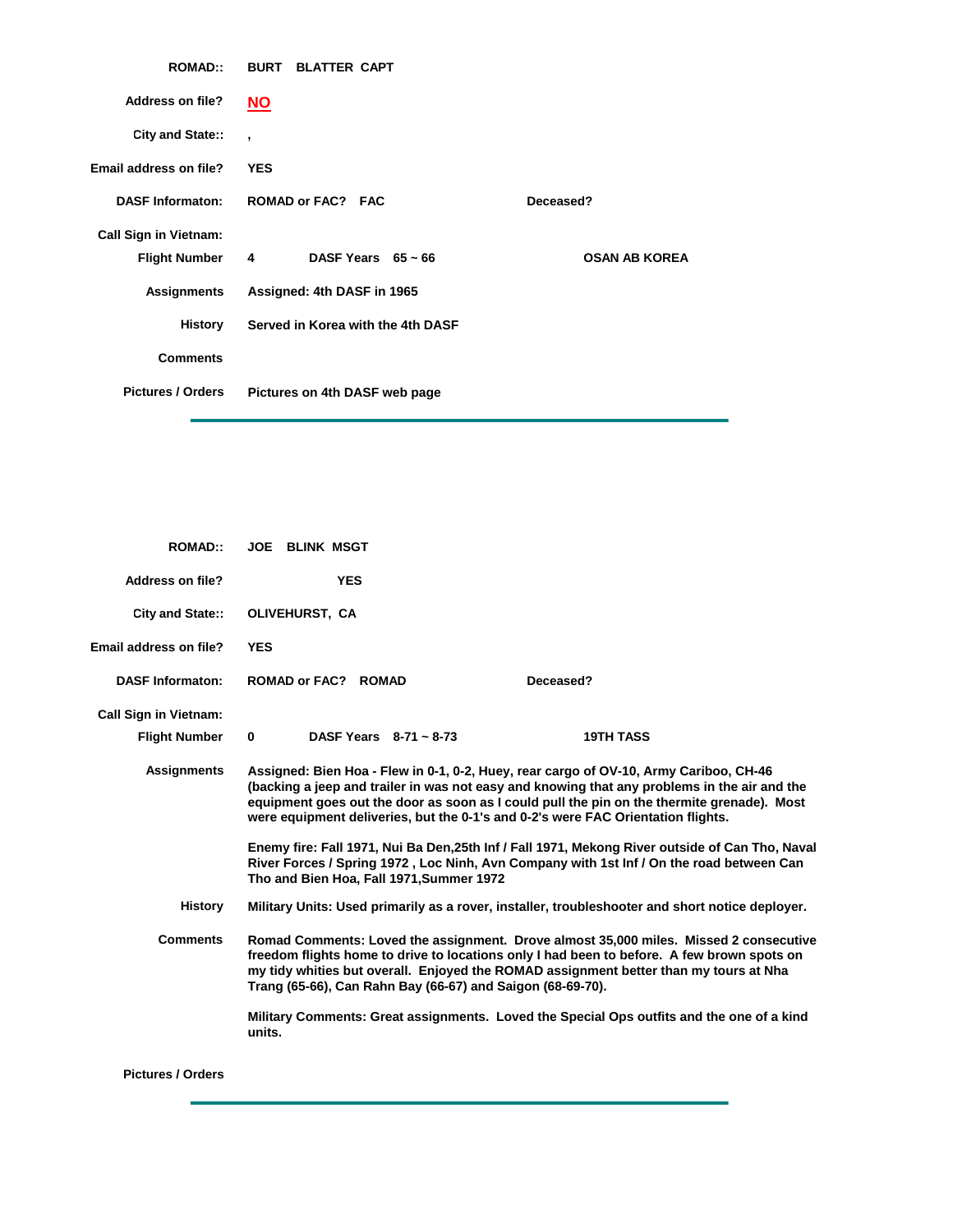| <b>ROMAD::</b>               | <b>STEVEN LYNN BOWEN A1C</b>                                                                                                                                                                                                                                                   |
|------------------------------|--------------------------------------------------------------------------------------------------------------------------------------------------------------------------------------------------------------------------------------------------------------------------------|
| <b>Address on file?</b>      | <b>YES</b>                                                                                                                                                                                                                                                                     |
| City and State::             | <b>CLAY CITY, KY</b>                                                                                                                                                                                                                                                           |
| Email address on file?       | <b>YES</b>                                                                                                                                                                                                                                                                     |
| <b>DASF Informaton:</b>      | ROMAD or FAC? ROMAD<br>Deceased?                                                                                                                                                                                                                                               |
| <b>Call Sign in Vietnam:</b> | <b>BONDAGE 04</b>                                                                                                                                                                                                                                                              |
| <b>Flight Number</b>         | <b>603 DASS</b><br>DASF Years $69 - 70$<br>$\mathbf{0}$                                                                                                                                                                                                                        |
| <b>Assignments</b>           | Assigned: 603 DASS Korea 1969-1970 - Vietnam - Bondage 04 flew some missions in 01<br>Birddog, Nightmare Range, Pocheon, Korea - US Army units, US Marine units and 5th ROK<br>Corps                                                                                           |
| <b>History</b>               | Basic Lackland, Keesler 1 Year of electronics training, 728th TAC Shaw AFB, SC  2 years<br>TDY all of the time to various post including Hurlbert Field, Retired CW4 from US Army<br>Reserve with 41 years of service. Called to Active Duty for Desert Storm. I loved my job. |
| <b>Comments</b>              | It was a great experience; I became an adult because of my training and the mission that we<br>accomplished.                                                                                                                                                                   |
| <b>Pictures / Orders</b>     | They are on the 603 DASS site.                                                                                                                                                                                                                                                 |
|                              |                                                                                                                                                                                                                                                                                |

| <b>ROMAD::</b>               | MICHAEL LUCAS BOZIEVICH A1C                                                                                                                                                                                      |
|------------------------------|------------------------------------------------------------------------------------------------------------------------------------------------------------------------------------------------------------------|
| <b>Address on file?</b>      | <b>YES</b>                                                                                                                                                                                                       |
| City and State::             | LAUREL, MD                                                                                                                                                                                                       |
| Email address on file?       | <b>YES</b>                                                                                                                                                                                                       |
| <b>DASF Informaton:</b>      | <b>ROMAD or FAC? ROMAD</b><br>Deceased?                                                                                                                                                                          |
| <b>Call Sign in Vietnam:</b> |                                                                                                                                                                                                                  |
| <b>Flight Number</b>         | 3<br>DASF Years DEC '64 ~ JUN '66                                                                                                                                                                                |
| <b>Assignments</b>           | Okinawa - TDY with 173RD Airborne in Vietnam. May 1965 to Sept. 1965. Jungle Survival<br>School in Pl. 1965. Military exercise in Korea Feb. 1966. TDY Jump school - 1st Special<br>Forces in Okinawa June 1966. |
| <b>History</b>               | Did you ever experience enemy fire?:<br>Driving in a convoy with the 173RD gong out of<br>Pleiku.                                                                                                                |
| <b>Comments</b>              | Many good memories, some Bad. I would have stayed in the service, but situations at home<br>changed.                                                                                                             |
| <b>Pictures / Orders</b>     | I have a June 1966 Falcon paper showing some of the members of the 3RD DASF<br>gradguating from jump school in Okinawa., and a picture of myself standing beside of one of<br>our radio jeeps.                   |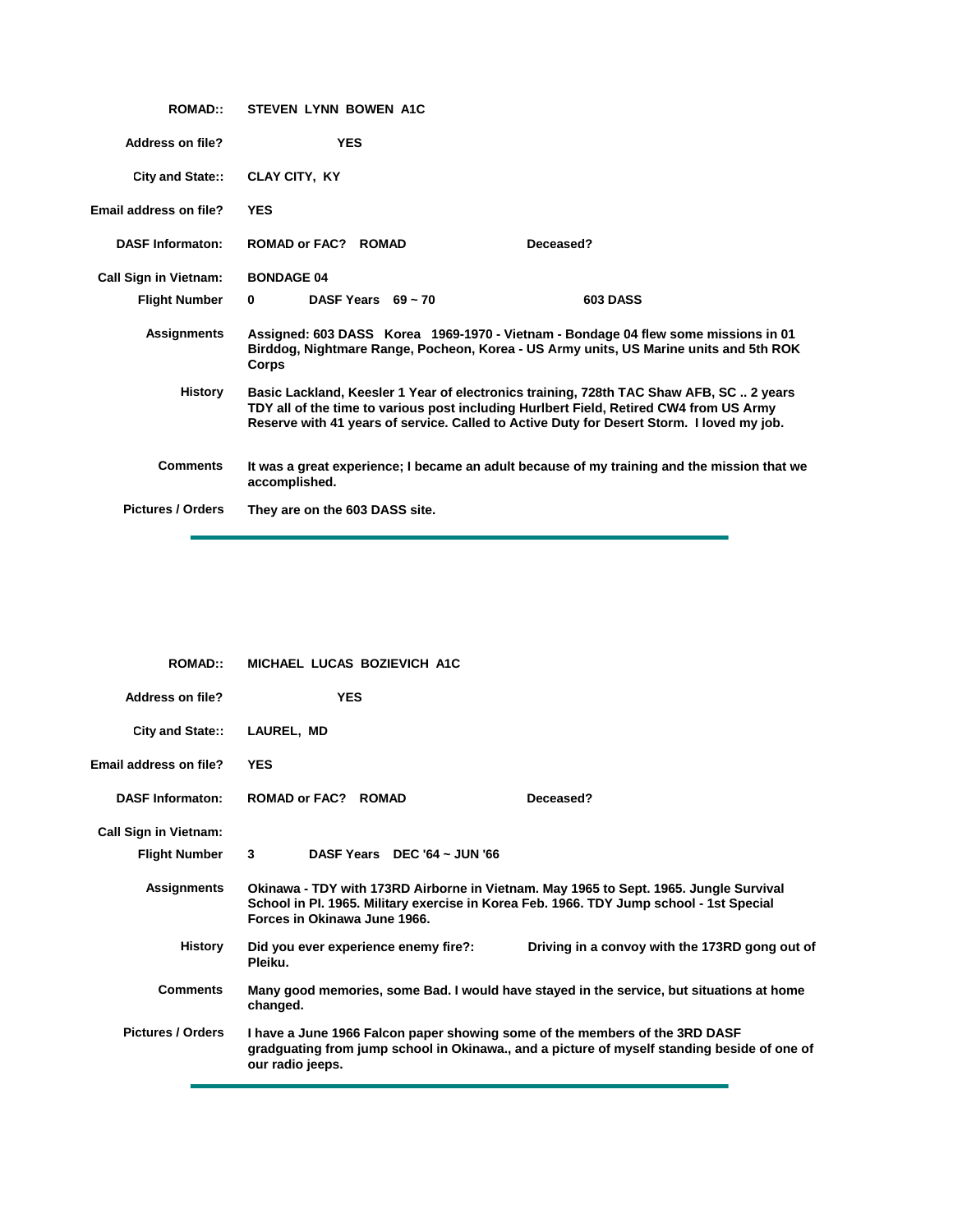| <b>ROMAD::</b>               | <b>ORVILLE TOM BRANHAM A3C</b>                                                                                                                                                                                                                                                                     |
|------------------------------|----------------------------------------------------------------------------------------------------------------------------------------------------------------------------------------------------------------------------------------------------------------------------------------------------|
| Address on file?             | <b>YES</b>                                                                                                                                                                                                                                                                                         |
| City and State::             | THE VILLAGES, FL                                                                                                                                                                                                                                                                                   |
| Email address on file?       | <b>YES</b>                                                                                                                                                                                                                                                                                         |
| <b>DASF Informaton:</b>      | <b>ROMAD or FAC? ROMAD</b><br>Deceased?                                                                                                                                                                                                                                                            |
| <b>Call Sign in Vietnam:</b> | <b>PYTHON / RAGGED SCOOPER</b>                                                                                                                                                                                                                                                                     |
| <b>Flight Number</b>         | DASF Years $7 - 65 \approx 5 - 66$<br>41ST AIR DIVISION - YOKOTA JAPAN<br>1                                                                                                                                                                                                                        |
| <b>Assignments</b>           | Assigned: DASC Alpha Nah Trang RVN - 173rd Airborne Brigade 1st Field Force Vietnam                                                                                                                                                                                                                |
| History                      | Yup: Iron Triangle - in Vietnam. Rode Shotgun on a couple of flights with Capt. Kaneski while<br>in Vietnam. With Scout unit for 173rd near Ben Hoa. Only time I was fired upon directly. Try<br>to remember the good and forget the bad. A lot of good memories, good friends, and good<br>times. |
| <b>Comments</b>              |                                                                                                                                                                                                                                                                                                    |
| <b>Pictures / Orders</b>     | No Pictures all have been lost over the years, All orders I have been sent                                                                                                                                                                                                                         |

| <b>ROMAD::</b>               | <b>ELBERT M BRUNSON</b>             |                 |
|------------------------------|-------------------------------------|-----------------|
| <b>Address on file?</b>      | <b>YES</b>                          |                 |
| City and State::             | NORTH LAS VEGAS, NV                 |                 |
| Email address on file?       | <u>NO</u>                           |                 |
| <b>DASF Informaton:</b>      | <b>ROMAD or FAC? ROMAD</b>          | Deceased?       |
| <b>Call Sign in Vietnam:</b> |                                     |                 |
| <b>Flight Number</b>         | <b>DASF Years</b><br>$\blacksquare$ | YOKOTA AB JAPAN |
| <b>Assignments</b>           |                                     |                 |
| <b>History</b>               |                                     |                 |
| <b>Comments</b>              |                                     |                 |
| <b>Pictures / Orders</b>     |                                     |                 |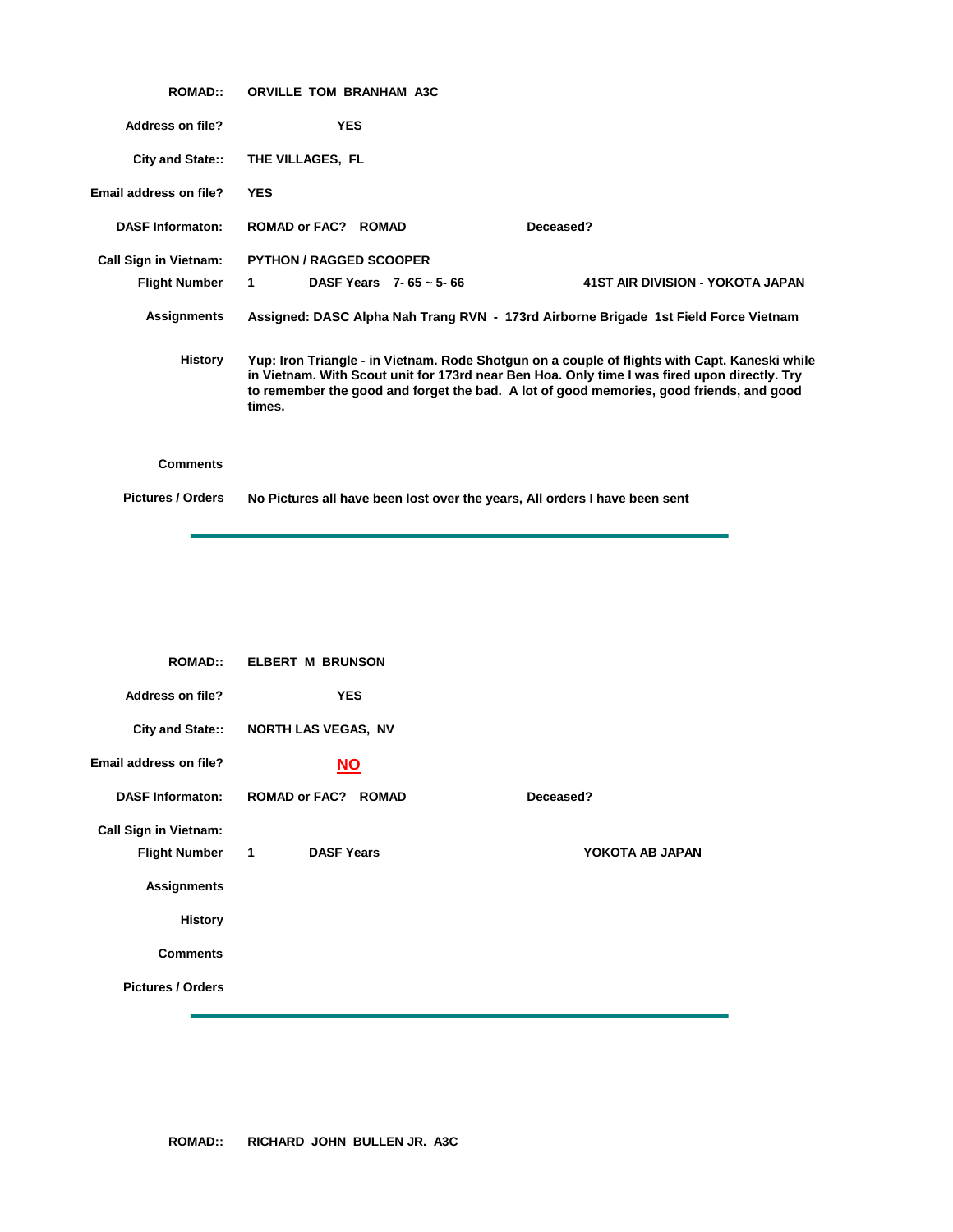| <b>Address on file?</b>      | YES                                                                                                                                                                               |                                                                                                                                                                                      |                                                                                                                                                                                                                                                                                                                                                                                                                                                                                                                                                                                                                                                                                                                                                                                                                                                                                                                                                                      |  |
|------------------------------|-----------------------------------------------------------------------------------------------------------------------------------------------------------------------------------|--------------------------------------------------------------------------------------------------------------------------------------------------------------------------------------|----------------------------------------------------------------------------------------------------------------------------------------------------------------------------------------------------------------------------------------------------------------------------------------------------------------------------------------------------------------------------------------------------------------------------------------------------------------------------------------------------------------------------------------------------------------------------------------------------------------------------------------------------------------------------------------------------------------------------------------------------------------------------------------------------------------------------------------------------------------------------------------------------------------------------------------------------------------------|--|
| City and State::             | <b>FAYETTEVILLE, NC</b>                                                                                                                                                           |                                                                                                                                                                                      |                                                                                                                                                                                                                                                                                                                                                                                                                                                                                                                                                                                                                                                                                                                                                                                                                                                                                                                                                                      |  |
| Email address on file?       | <b>YES</b>                                                                                                                                                                        |                                                                                                                                                                                      |                                                                                                                                                                                                                                                                                                                                                                                                                                                                                                                                                                                                                                                                                                                                                                                                                                                                                                                                                                      |  |
| <b>DASF Informaton:</b>      | ROMAD or FAC? ROMAD                                                                                                                                                               |                                                                                                                                                                                      | Deceased?                                                                                                                                                                                                                                                                                                                                                                                                                                                                                                                                                                                                                                                                                                                                                                                                                                                                                                                                                            |  |
| <b>Call Sign in Vietnam:</b> | <b>BRAVO / NOVEMBER</b>                                                                                                                                                           |                                                                                                                                                                                      |                                                                                                                                                                                                                                                                                                                                                                                                                                                                                                                                                                                                                                                                                                                                                                                                                                                                                                                                                                      |  |
| <b>Flight Number</b>         | $\mathbf{0}$                                                                                                                                                                      | DASF Years 12-71 ~ 11-72                                                                                                                                                             | <b>20 TASS VIETNAM</b>                                                                                                                                                                                                                                                                                                                                                                                                                                                                                                                                                                                                                                                                                                                                                                                                                                                                                                                                               |  |
| <b>Assignments</b>           | Camp Eagle Hue Da Nang LZ Sally                                                                                                                                                   | Was a Pipeline student Keesler to Da Nang RVN                                                                                                                                        | Assigned: 20th TASS I-Corp FOL's Camp Eagle, Hue and LZ Sally                                                                                                                                                                                                                                                                                                                                                                                                                                                                                                                                                                                                                                                                                                                                                                                                                                                                                                        |  |
|                              | Update:<br>2. Camp Eagle Mar- Apr BILK Control<br>3. Hue May -Jun TRAIL Control<br>4. Camp Eagle Jun- July BILK Control<br>5. Pleiku AB Aug<br>6. LZ Sally Sept- Oct TOKI Control | 1. Da Nang- Bully control Sq Ops Jan- Mar                                                                                                                                            |                                                                                                                                                                                                                                                                                                                                                                                                                                                                                                                                                                                                                                                                                                                                                                                                                                                                                                                                                                      |  |
|                              | <b>VNMC Div Mar-Nov 1972</b>                                                                                                                                                      |                                                                                                                                                                                      | Enemy fire: YES Easter Offensive ?? Hue Nguyen in I Corp 1st ARVN Div/ USMC Anglico Div/                                                                                                                                                                                                                                                                                                                                                                                                                                                                                                                                                                                                                                                                                                                                                                                                                                                                             |  |
|                              |                                                                                                                                                                                   | <b>Other units: ARMY MARINES Viet Marines</b>                                                                                                                                        |                                                                                                                                                                                                                                                                                                                                                                                                                                                                                                                                                                                                                                                                                                                                                                                                                                                                                                                                                                      |  |
|                              |                                                                                                                                                                                   | May - June Hue Trail Control Bravo November duece<br>Aug- Oct LZ Sally RVN Toki Control Bravo November                                                                               | Fly O1e: Mar-1 May Camp Eagle RVN Bilk Control Bravo November                                                                                                                                                                                                                                                                                                                                                                                                                                                                                                                                                                                                                                                                                                                                                                                                                                                                                                        |  |
|                              |                                                                                                                                                                                   | Enemy fire: Yes throughout 1972                                                                                                                                                      |                                                                                                                                                                                                                                                                                                                                                                                                                                                                                                                                                                                                                                                                                                                                                                                                                                                                                                                                                                      |  |
|                              | 147 & 258                                                                                                                                                                         |                                                                                                                                                                                      | Military Units: 1St ARVN Div Camp Eagle 1st Anglico Advisory group Viet Marines brigades                                                                                                                                                                                                                                                                                                                                                                                                                                                                                                                                                                                                                                                                                                                                                                                                                                                                             |  |
|                              | 1st tactical Air Support Group, 1st TASG                                                                                                                                          | 366th TFW, 20th Tactical Air Support Squadron Da Nang RVN                                                                                                                            |                                                                                                                                                                                                                                                                                                                                                                                                                                                                                                                                                                                                                                                                                                                                                                                                                                                                                                                                                                      |  |
|                              |                                                                                                                                                                                   | <b>Trail Control Bravo November Deuce Hue Vietnamese Marines</b><br><b>Bilk Control Bravo November Camp Eagle 1st Airborne</b><br>Toki Control Bravo November LZ Sally RVN USMC/VNMC | Fly O1e: Bilk Control Bravo November, Camp Eagle RVN 1st ARVN Airborne                                                                                                                                                                                                                                                                                                                                                                                                                                                                                                                                                                                                                                                                                                                                                                                                                                                                                               |  |
|                              | <b>Viet Airborne / Viet Marines/USMC</b>                                                                                                                                          |                                                                                                                                                                                      |                                                                                                                                                                                                                                                                                                                                                                                                                                                                                                                                                                                                                                                                                                                                                                                                                                                                                                                                                                      |  |
| <b>History</b>               |                                                                                                                                                                                   | <b>Support and Marine units working Naval Gunfire</b>                                                                                                                                | Worked with FAC's during the Easter Offensive as ground radio op with US Army Artillery                                                                                                                                                                                                                                                                                                                                                                                                                                                                                                                                                                                                                                                                                                                                                                                                                                                                              |  |
|                              |                                                                                                                                                                                   |                                                                                                                                                                                      | AF wasn't the same after working FOL's in RVN, hard to relate to SAC Rules and regs                                                                                                                                                                                                                                                                                                                                                                                                                                                                                                                                                                                                                                                                                                                                                                                                                                                                                  |  |
|                              |                                                                                                                                                                                   | did not concur with my status, the AF and I went head to head.                                                                                                                       | After Nam they involuntarrily crossed trained me to 702 (titless waf) as a one level. When I                                                                                                                                                                                                                                                                                                                                                                                                                                                                                                                                                                                                                                                                                                                                                                                                                                                                         |  |
|                              |                                                                                                                                                                                   |                                                                                                                                                                                      | Military Comments: After VN I didn't fair so well seems the AF didn't want to hear about one<br>19 yr olds displeasure of involuntarrily being cross trained to a titless waf.                                                                                                                                                                                                                                                                                                                                                                                                                                                                                                                                                                                                                                                                                                                                                                                       |  |
| <b>Comments</b>              |                                                                                                                                                                                   |                                                                                                                                                                                      | I would very much like to attend a Reunion of other ROMADS. One Principal suggestion<br>would be if the Organization could // Obtain Authorization To // Award the Bronze Star<br>Medals for Actions taken during the Easter Offensive. While assigned to Team 155 MACV<br>ADV. Col. Brookbanks has said in conversation he'd check on the status. One of those who<br>lived thru it and I have recently been reaguainted. His Name is John e. Bowman he worked<br>for Maj. Brookbanks and Capt Houston. He was Not alone SGT. CLARK LED THE TROOPS<br>SGT DANNY MOORE others R/O's were Grace and Howle. The draft message for personnel<br>to be Airlifted out of Au Ti stated USAF /7.I had the distinct pleasure of working with Clark,<br>Bowman <moore 1972.="" 3rd="" and="" have<br="" hue="" i="" insert="" may="" myself="" on="" reoccuppy="" team="" the="" to="" were="">searched the Army records. USAF is Next any one know who to talk to???</moore> |  |
|                              |                                                                                                                                                                                   |                                                                                                                                                                                      | Then We were just Radio Operators, it wasn't til 3 years ago I heard the Phrase PackRats and<br>only recently the FACNET listing has me as a ROMAD, can only presume it's in the Blood. I                                                                                                                                                                                                                                                                                                                                                                                                                                                                                                                                                                                                                                                                                                                                                                            |  |

**have pictures of several Radio Operators I-CORPS 1972**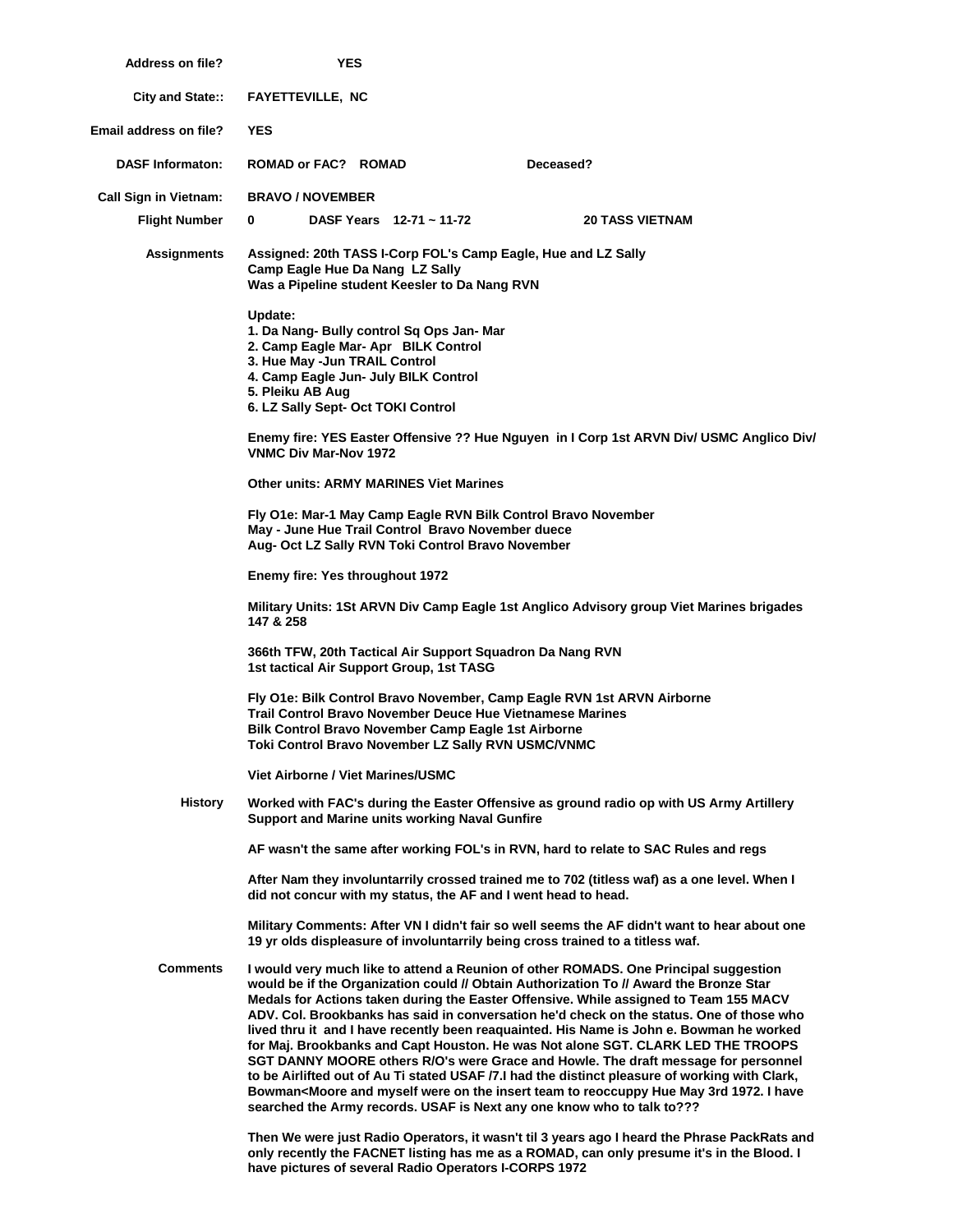**Romad Comments: Too Busy to recall details search of times shows deep involvemnet. Loss of AirCrews most depressing Save return or successful SAR very rewarding**

**Military comments: After Nam I went to SAC they involuntarrily cross trained me into tit less WAF or tried to anyways.**

**Romad Comments: Worked with the best Tactical Air Support Squadron bar none. Both tough to feel good when your under attack**

**Pictures / Orders Pictures: yes sent to KV4AL**

| <b>ROMAD:</b>                | <b>LABON T BUMPHUS TSGT</b>                                             |                |  |
|------------------------------|-------------------------------------------------------------------------|----------------|--|
| <b>Address on file?</b>      | <u>NO</u>                                                               |                |  |
| City and State::             | DERRY, NH                                                               |                |  |
| Email address on file?       | <b>YES</b>                                                              |                |  |
| <b>DASF Informaton:</b>      | ROMAD or FAC? ROMAD                                                     | Deceased?      |  |
| <b>Call Sign in Vietnam:</b> |                                                                         |                |  |
| <b>Flight Number</b>         | DASF Years $65 \sim 65$<br>3                                            | <b>OKINAWA</b> |  |
| <b>Assignments</b>           | Assigned: Attached to 173rd Airborne Brigade (separate)<br>War Zone "D" |                |  |
| <b>History</b>               | Now retired as a CMSGT (E-9)                                            |                |  |
| <b>Comments</b>              |                                                                         |                |  |
| <b>Pictures / Orders</b>     |                                                                         |                |  |

| <b>ROMAD::</b>               | <b>ALBERT</b><br><b>BURCKHARD</b>    |           |
|------------------------------|--------------------------------------|-----------|
| Address on file?             | ΝO                                   |           |
| City and State::             | $\overline{\phantom{a}}$             |           |
| Email address on file?       | <b>NO</b>                            |           |
| <b>DASF Informaton:</b>      | <b>ROMAD or FAC?</b><br><b>ROMAD</b> | Deceased? |
| <b>Call Sign in Vietnam:</b> |                                      |           |
| <b>Flight Number</b>         | <b>DASF Years</b><br>0               |           |
| <b>Assignments</b>           | Assigned:                            |           |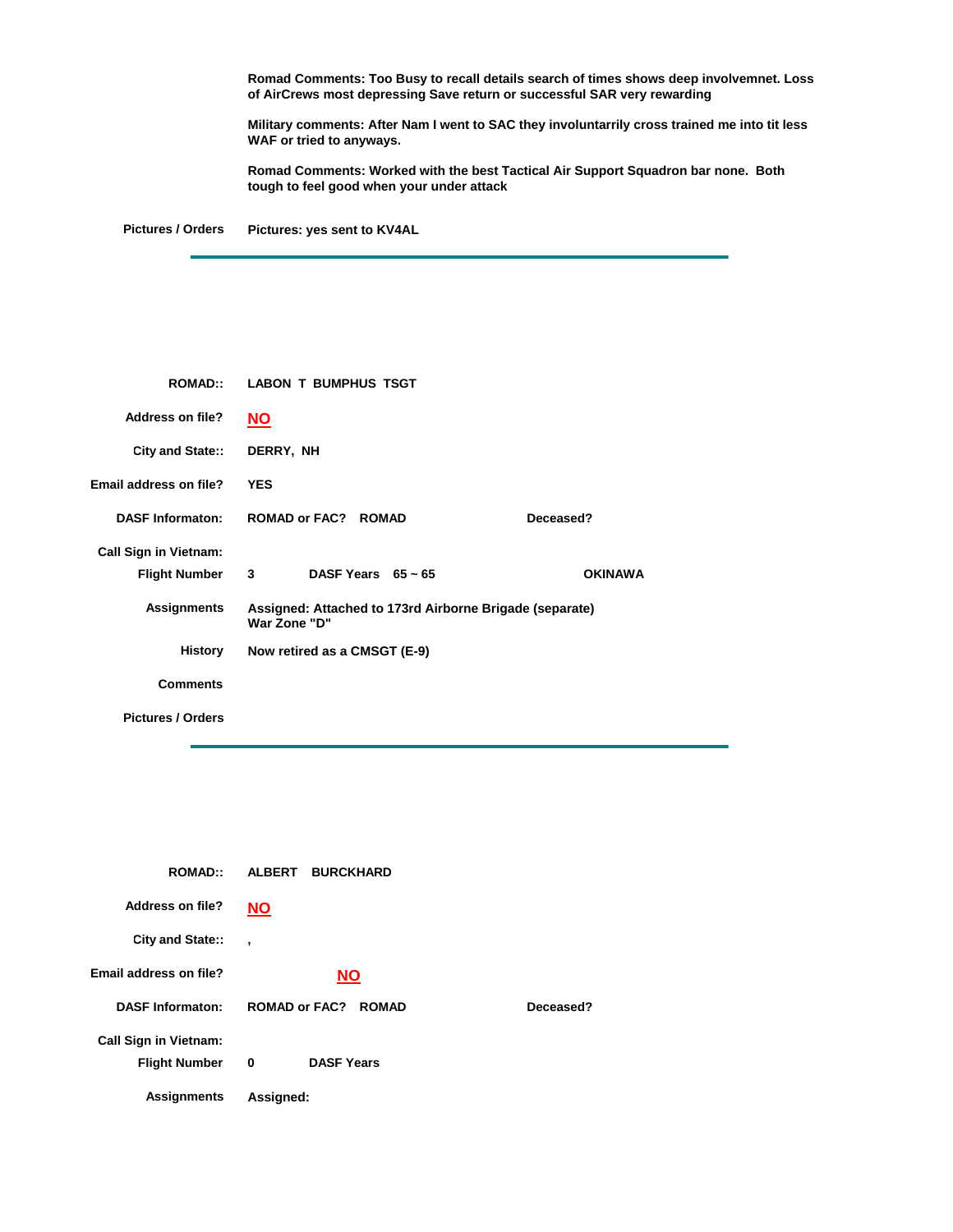**History**

**Comments**

| <b>ROMAD:</b>                | <b>KENT STEPHEN CALABRESE SSGT</b>                                                                                                                           |                                                                                                                                                                                        |
|------------------------------|--------------------------------------------------------------------------------------------------------------------------------------------------------------|----------------------------------------------------------------------------------------------------------------------------------------------------------------------------------------|
| <b>Address on file?</b>      | <b>YES</b>                                                                                                                                                   |                                                                                                                                                                                        |
| <b>City and State::</b>      | <b>SEBRING, FL</b>                                                                                                                                           |                                                                                                                                                                                        |
| Email address on file?       | <b>YES</b>                                                                                                                                                   |                                                                                                                                                                                        |
| <b>DASF Informaton:</b>      | ROMAD or FAC? ROMAD                                                                                                                                          | Deceased?                                                                                                                                                                              |
| <b>Call Sign in Vietnam:</b> | <b>RAGGED SCOOPER 85 ALPHA</b>                                                                                                                               |                                                                                                                                                                                        |
| <b>Flight Number</b>         | DASF Years $1-66 \sim 12-66$<br>$\bf{0}$                                                                                                                     | ? 19 TASS ?                                                                                                                                                                            |
| Assignments                  | same unit in I-Corp until late Dec 1966 when we were replaced by a US Marine ANGELCO<br>team. Came home in a C-130 to Travis. Fly O1e: Yes from Tuy Hoa 1966 | Assigned: 2nd Brigade Korean Marines (Blue Dragons) - Tuy Hoa Jan 1966-Aug 1966, Then                                                                                                  |
| History                      | north. What a surprise!!! Military Units: ROK Marines, 2nd Brigade (Blue Dragons)                                                                            | Sure could have used a little training BEFORE starting this assignment. Received NONE<br>Just got off the plane at Tan Son Nhut, checked in at the 504th, got field equipment and sent |
|                              | 22 Years in the AF were good. Would do it again.                                                                                                             |                                                                                                                                                                                        |
| <b>Comments</b>              |                                                                                                                                                              | Enemy fire: Yes-while airborne in our one and only 01E out of TuyHoa. That one was enough!                                                                                             |
| <b>Pictures / Orders</b>     |                                                                                                                                                              |                                                                                                                                                                                        |

|                              | ROMAD:: DAVID W CHALOUPKA SSGT               |                   |
|------------------------------|----------------------------------------------|-------------------|
| Address on file?             | <b>YES</b>                                   |                   |
|                              | City and State:: SCHULENBURG, TX             |                   |
| Email address on file?       | <b>YES</b>                                   |                   |
| <b>DASF Informaton:</b>      | <b>ROMAD or FAC? ROMAD</b>                   | Deceased?         |
| <b>Call Sign in Vietnam:</b> |                                              |                   |
| <b>Flight Number</b>         | <b>DASF Years</b><br>$\overline{\mathbf{0}}$ | 23 TASS '72 ~ '76 |
| <b>Assignments</b>           |                                              |                   |
| <b>History</b>               |                                              |                   |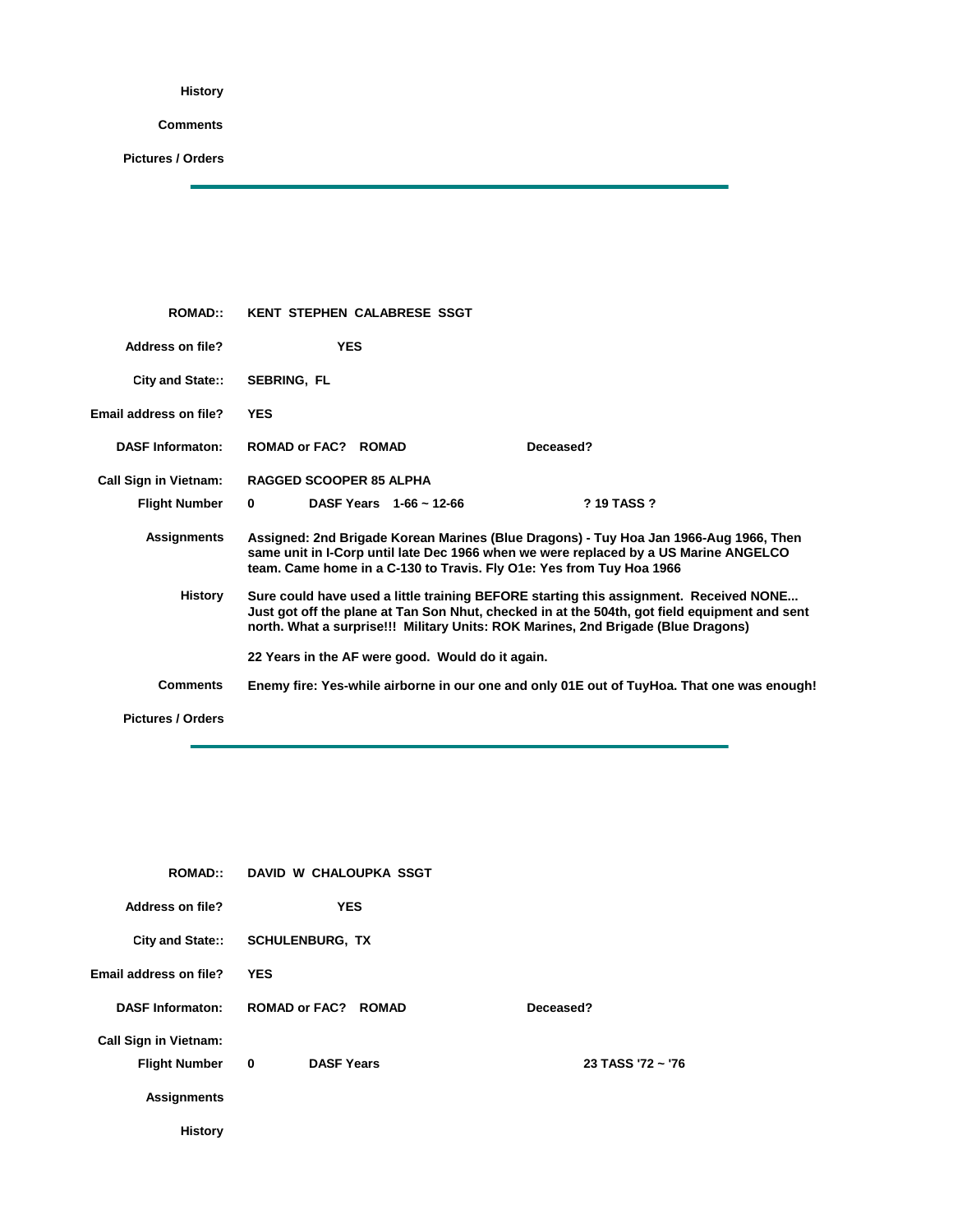## **Comments**

ċ

| <b>ROMAD::</b>                | WALTER EARL CHEATHAM A1C                                                                                                                                                                                                                                                                                                                                                                                                                                                                                                            |
|-------------------------------|-------------------------------------------------------------------------------------------------------------------------------------------------------------------------------------------------------------------------------------------------------------------------------------------------------------------------------------------------------------------------------------------------------------------------------------------------------------------------------------------------------------------------------------|
| <b>Address on file?</b>       | <b>YES</b>                                                                                                                                                                                                                                                                                                                                                                                                                                                                                                                          |
| City and State::              | LAVEEN, AZ                                                                                                                                                                                                                                                                                                                                                                                                                                                                                                                          |
| <b>Email address on file?</b> | <b>YES</b>                                                                                                                                                                                                                                                                                                                                                                                                                                                                                                                          |
| <b>DASF Informaton:</b>       | Deceased?<br>ROMAD or FAC? ROMAD                                                                                                                                                                                                                                                                                                                                                                                                                                                                                                    |
| <b>Call Sign in Vietnam:</b>  | <b>RAGGED SCOOPER 41 CHARLE</b>                                                                                                                                                                                                                                                                                                                                                                                                                                                                                                     |
| <b>Flight Number</b>          | DASF Years $11-66 \sim 10-67$<br><b>DASF OSAN KOREA</b><br>4                                                                                                                                                                                                                                                                                                                                                                                                                                                                        |
| <b>Assignments</b>            | Assigned: Right now 8/12/08, I am not sure which DASF that I was in. I'll have to look up that<br>info. Turns out to be the 4th DASF. I do know that I was in the same group as Robin. He left<br>country earlier in the same year I arrived (November '66).                                                                                                                                                                                                                                                                        |
|                               | Enemy Fire: No, but I did one week on the top of a mountin where the ROK regiment was<br>clearing the area of "Charlie". Kinchloe AFB, Michigan, prior to going to Viet Nam. I was in a<br>BOMARC missle squardon. I was part of the pre-launch crew. My particular group<br>"maintained" the pre-launch and status equipment. AFSC 30454 (Ground Radio Maintenance)<br>yet working with digital launch equipment - go figure.                                                                                                      |
|                               | Also assigned to Nah Trang                                                                                                                                                                                                                                                                                                                                                                                                                                                                                                          |
| <b>History</b>                | First, basic training (Lackland AFB, Texas of course); Ground Radio school at Keesler AFB,<br>Mississippi; CIM10B Status and Pre-launch equipment (Bomarc missle) school Chanute AFB,<br>Illinois; Kinchloe AFB, Michigan plus a two week stint at Eglin AFB, Florida to actually<br>participate in a launch of one of our missles; Vietnam (North of Qui Nhon - next door to Phu<br>Cat AFB with The First Regiment of the ROK Tiger Division (our pilots did recon and ran the<br>air strikes). Then Home (early out - 4 months). |
|                               | Spent time with the RoK's                                                                                                                                                                                                                                                                                                                                                                                                                                                                                                           |
| <b>Comments</b>               | Not sure if I can be there or not, at this time if I can make it. Will consider any future<br>reunions.                                                                                                                                                                                                                                                                                                                                                                                                                             |
|                               | I have a few stories of my time in Michigan but too long to type it all here.                                                                                                                                                                                                                                                                                                                                                                                                                                                       |
| <b>Pictures / Orders</b>      | I have many, many slides from February '67 to when I left VN in October 67. I'll have to scan<br>them and then I can post them on my web page, which is down for reconstructuon right now.                                                                                                                                                                                                                                                                                                                                          |

|                              | ROMAD:: CHARLES BRUCE COBB A1C |
|------------------------------|--------------------------------|
| Address on file?             | YES                            |
| City and State:: CHIPLEY, FL |                                |
| Email address on file?       |                                |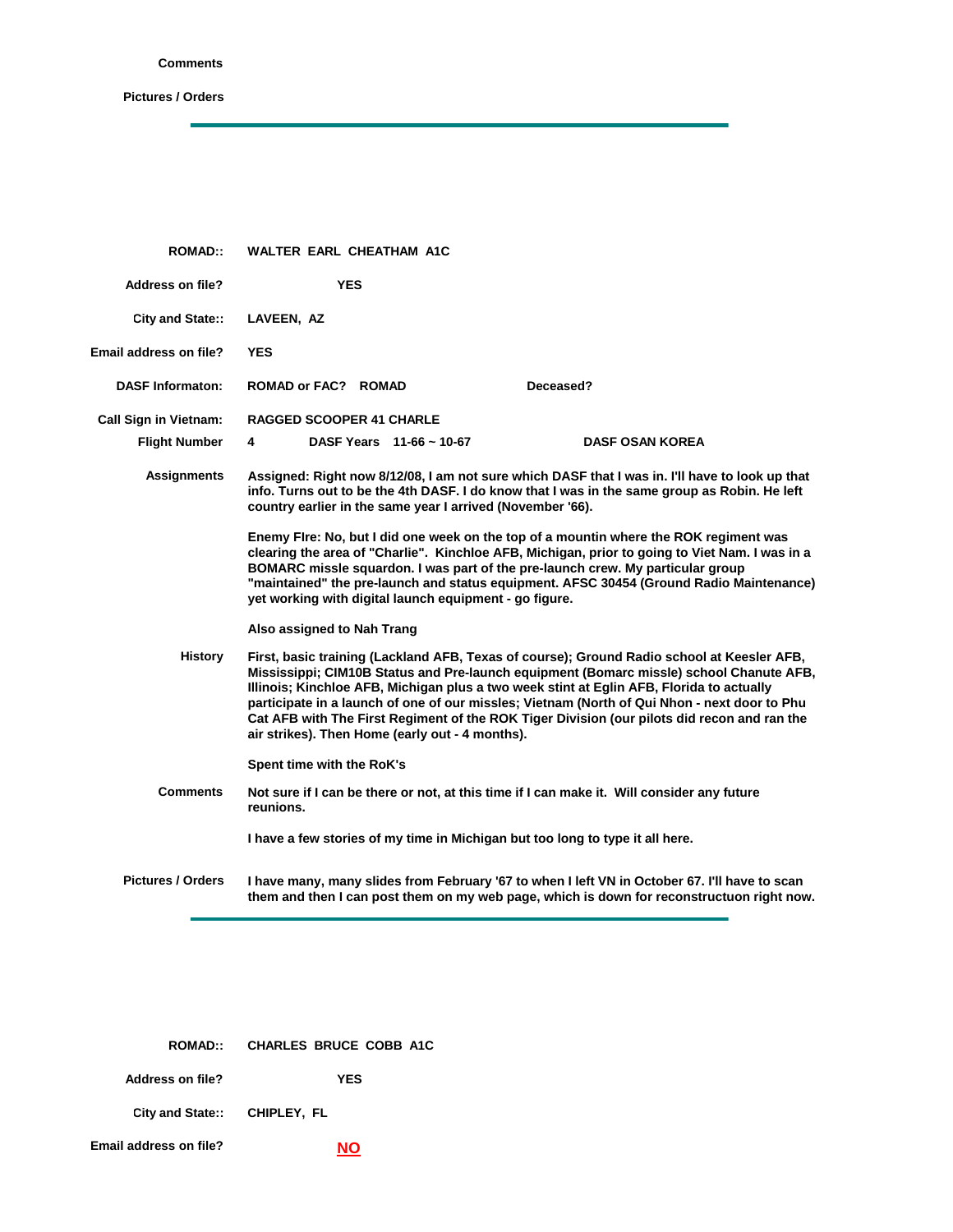| <b>DASF Informaton:</b>      | ROMAD or FAC? ROMAD                                                                                                                                                                                                                  |                                                                                        | Deceased?                                                                                                                                                                                                                                                                                                                                                                                                                                                                                                                                                                                                                                                                                                                                                                                                                                                                                                                                                                                                                                                                                                                                                                                                                          |
|------------------------------|--------------------------------------------------------------------------------------------------------------------------------------------------------------------------------------------------------------------------------------|----------------------------------------------------------------------------------------|------------------------------------------------------------------------------------------------------------------------------------------------------------------------------------------------------------------------------------------------------------------------------------------------------------------------------------------------------------------------------------------------------------------------------------------------------------------------------------------------------------------------------------------------------------------------------------------------------------------------------------------------------------------------------------------------------------------------------------------------------------------------------------------------------------------------------------------------------------------------------------------------------------------------------------------------------------------------------------------------------------------------------------------------------------------------------------------------------------------------------------------------------------------------------------------------------------------------------------|
| <b>Call Sign in Vietnam:</b> |                                                                                                                                                                                                                                      |                                                                                        |                                                                                                                                                                                                                                                                                                                                                                                                                                                                                                                                                                                                                                                                                                                                                                                                                                                                                                                                                                                                                                                                                                                                                                                                                                    |
| <b>Flight Number</b>         | $\mathbf 1$                                                                                                                                                                                                                          | DASF Years $9-64 \sim 9-65$                                                            | 1 DASF - JAPAN AND VIETNAM                                                                                                                                                                                                                                                                                                                                                                                                                                                                                                                                                                                                                                                                                                                                                                                                                                                                                                                                                                                                                                                                                                                                                                                                         |
| <b>Assignments</b>           | 1957 same unit Kadena Okinawa.<br>1958 760th AC&W near Colville WA.<br>1958-59 McChord AFB Tacoma WA.<br>1959-63 Fuchu AB Japan near Tokyo<br>Plus Moran AB Spain.                                                                   | Assigned: 1955-1957 5th comm near Nagoya Japan.<br>1st MOB Johnson AB near Tokyo Japan |                                                                                                                                                                                                                                                                                                                                                                                                                                                                                                                                                                                                                                                                                                                                                                                                                                                                                                                                                                                                                                                                                                                                                                                                                                    |
|                              |                                                                                                                                                                                                                                      | everyone with 5th Reg. while I was there.                                              | Hill 29, ARVN 2nd Div 5th Reg. near Tam Ky - Enemy fire was mainly on operations, I went on                                                                                                                                                                                                                                                                                                                                                                                                                                                                                                                                                                                                                                                                                                                                                                                                                                                                                                                                                                                                                                                                                                                                        |
|                              |                                                                                                                                                                                                                                      | 5th Comm and 608th Sq Gifu Japan - 1955-1957<br>Same Unit Kadena AFB Okinawa - 1957    |                                                                                                                                                                                                                                                                                                                                                                                                                                                                                                                                                                                                                                                                                                                                                                                                                                                                                                                                                                                                                                                                                                                                                                                                                                    |
| <b>History</b>               | recently.                                                                                                                                                                                                                            |                                                                                        | Loved the military but had to get out early after 13 years because of divorce and my custody<br>of children. I have had prostate cancer and lung cancer as a result of agent orange and am in<br>the process of submitting a claim for PTSD, which I didn't realize was affecting me until                                                                                                                                                                                                                                                                                                                                                                                                                                                                                                                                                                                                                                                                                                                                                                                                                                                                                                                                         |
|                              |                                                                                                                                                                                                                                      | have quite a few but all are black and white. I can share.                             | I was assigned to ARVN I Corps 5th Regmt south of Da Nang and about 10-12 miles north of<br>Tam Ky. Many, many operations and many incidents of enemy fire. When I was in RVN we<br>were called Pack Rats. I spent a year in the field. There was an army major and his radio<br>operator at the rgmt but they normally didn't have much to do with me because I was USAF<br>and they had their own things going. They only had to stay with the ARVN for 6 months but<br>the USAF had no such policy so I stayed there for the whole year. Lt Turner was the ALO but<br>I only saw him once or twice and that was in Da Nang. There was a FAC who came to the<br>rgmt once and stayed for a few days, but when we were on an operation the commander<br>(army) of the advisory teams came in by chopper and took him somewhere and told me I was<br>now the FAC (ground of course) I never saw another team member at the rgmt. Someone<br>came out once a month and gave me a paycheck. When I first got into the country only those<br>who were in combat situations received combat pay. I received it every month but for the<br>first few months we had to fill out a form showing all incidents of enemy fire. Pictures - I |
| <b>Comments</b>              | flexiable                                                                                                                                                                                                                            |                                                                                        | I just found out about this, had I known about it I would have certanily planned on this. I am                                                                                                                                                                                                                                                                                                                                                                                                                                                                                                                                                                                                                                                                                                                                                                                                                                                                                                                                                                                                                                                                                                                                     |
|                              |                                                                                                                                                                                                                                      |                                                                                        | I was assigned to ARVN 1 Corps 5th regiment. South of Danang and about 10-12 miles from<br>Tamky. North of Chulai. Many operations and many incidents of enemy fire.                                                                                                                                                                                                                                                                                                                                                                                                                                                                                                                                                                                                                                                                                                                                                                                                                                                                                                                                                                                                                                                               |
|                              |                                                                                                                                                                                                                                      | us killed. He was relieved of duty and the addigned me as the FAC.                     | When I was in RVN we were called Pack Rats. I spent a year in the field. One army major and<br>his radio operator who normally didn't have much to do with me because of me being USAF.<br>They only had to stay there 6 months. USAF had no policy. There were some terrible things<br>that happened while I was there. The FAC who was assigned came out once and almost got                                                                                                                                                                                                                                                                                                                                                                                                                                                                                                                                                                                                                                                                                                                                                                                                                                                     |
|                              | 1955-1967. Basic Parks AFB Calif.<br>0Radio school Keesler AFB MS.<br>Nagoy, Gifu and Okinawa 1955-1957<br>5th Comm and 601 and 608th Sq.<br>760th AC&W Colville WA.<br>Airways station Fuchu Japan<br>2nd Mob Moran AFB Spain 1967. | 1st Mob Johnson AFB all near Tokyo.<br>McChord AFB WA in Charge of MARS station.       | I loved the Air Force but but was forced to get out when I got a divorce and custody of my 3<br>children. The judge said he couldn't take a chance on me going back to Vietnam.                                                                                                                                                                                                                                                                                                                                                                                                                                                                                                                                                                                                                                                                                                                                                                                                                                                                                                                                                                                                                                                    |
| <b>Pictures / Orders</b>     | and send copies.                                                                                                                                                                                                                     |                                                                                        | I have quite a few but they are all black and white. I can either email or have copies made                                                                                                                                                                                                                                                                                                                                                                                                                                                                                                                                                                                                                                                                                                                                                                                                                                                                                                                                                                                                                                                                                                                                        |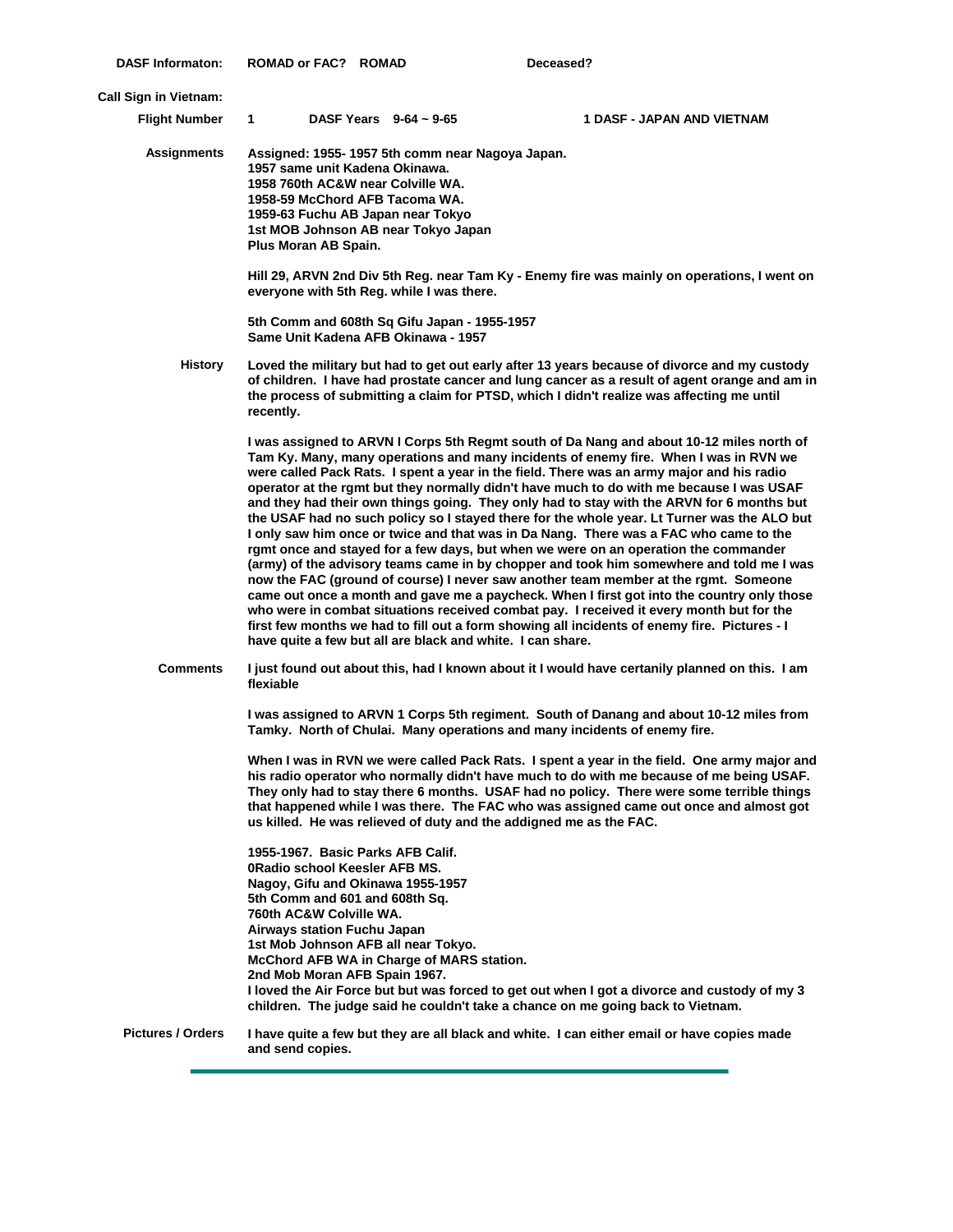| <b>ROMAD::</b>               | <b>WAYNE VINCENT COOK A2C</b>                                                                                                                                                                                                                                           |                                                                                              |
|------------------------------|-------------------------------------------------------------------------------------------------------------------------------------------------------------------------------------------------------------------------------------------------------------------------|----------------------------------------------------------------------------------------------|
| <b>Address on file?</b>      | <b>YES</b>                                                                                                                                                                                                                                                              |                                                                                              |
| City and State::             | <b>CRESCENT CITY, CA</b>                                                                                                                                                                                                                                                |                                                                                              |
| Email address on file?       | <b>YES</b>                                                                                                                                                                                                                                                              |                                                                                              |
| <b>DASF Informaton:</b>      | <b>ROMAD or FAC? ROMAD</b>                                                                                                                                                                                                                                              | Deceased?                                                                                    |
| <b>Call Sign in Vietnam:</b> |                                                                                                                                                                                                                                                                         |                                                                                              |
| <b>Flight Number</b>         | $2^{\circ}$<br>DASF Years $67 \approx 68$                                                                                                                                                                                                                               | <b>OSAN KOREA</b>                                                                            |
| <b>Assignments</b>           | Assigned: II DASC/ 21TASS / B24 5th SF/ MACV/ 24STZ Kontum Provence                                                                                                                                                                                                     |                                                                                              |
|                              | VN 67-68 21TASS Kontum 24 STZ MACV/B24 5SF                                                                                                                                                                                                                              |                                                                                              |
| History                      | Honor Medal (Dhan Du) / Survived Tet                                                                                                                                                                                                                                    | Silver Star / Outstanding unit citation / AF Commendation Medal / VN Cross of Gallantry / VN |
| <b>Comments</b>              | I was just a radio operator attach to above during Tet 68. We supported the 5 SF and ARVN<br>Rangers and CUDG with MRC-108 Mobile Radio Jeep calling in air strikes as needed. GIB<br>with 4th ID 219 AVA BAtt don't know if I meet requirements to join. I was a 29350 |                                                                                              |
| <b>Pictures / Orders</b>     | Yes                                                                                                                                                                                                                                                                     |                                                                                              |

| <b>ROMAD::</b>               | TOM COX                             |                                                                               |
|------------------------------|-------------------------------------|-------------------------------------------------------------------------------|
| <b>Address on file?</b>      | <u>NO</u>                           |                                                                               |
| City and State::             | $\cdot$                             |                                                                               |
| Email address on file?       | <b>YES</b>                          |                                                                               |
| <b>DASF Informaton:</b>      | <b>ROMAD or FAC? ROMAD</b>          | Deceased?                                                                     |
| <b>Call Sign in Vietnam:</b> |                                     |                                                                               |
| <b>Flight Number</b>         | 5 <sub>5</sub><br><b>DASF Years</b> | <b>CLARK AFB P.I.</b>                                                         |
| <b>Assignments</b>           |                                     | Assigned: I was one of the first members of the 5th DASF out of Clark AB P.I. |
| <b>History</b>               |                                     |                                                                               |
| <b>Comments</b>              |                                     |                                                                               |
| <b>Pictures / Orders</b>     |                                     |                                                                               |

**ROMAD:: DANIEL LEE DAUGHERTY, JR TSGT**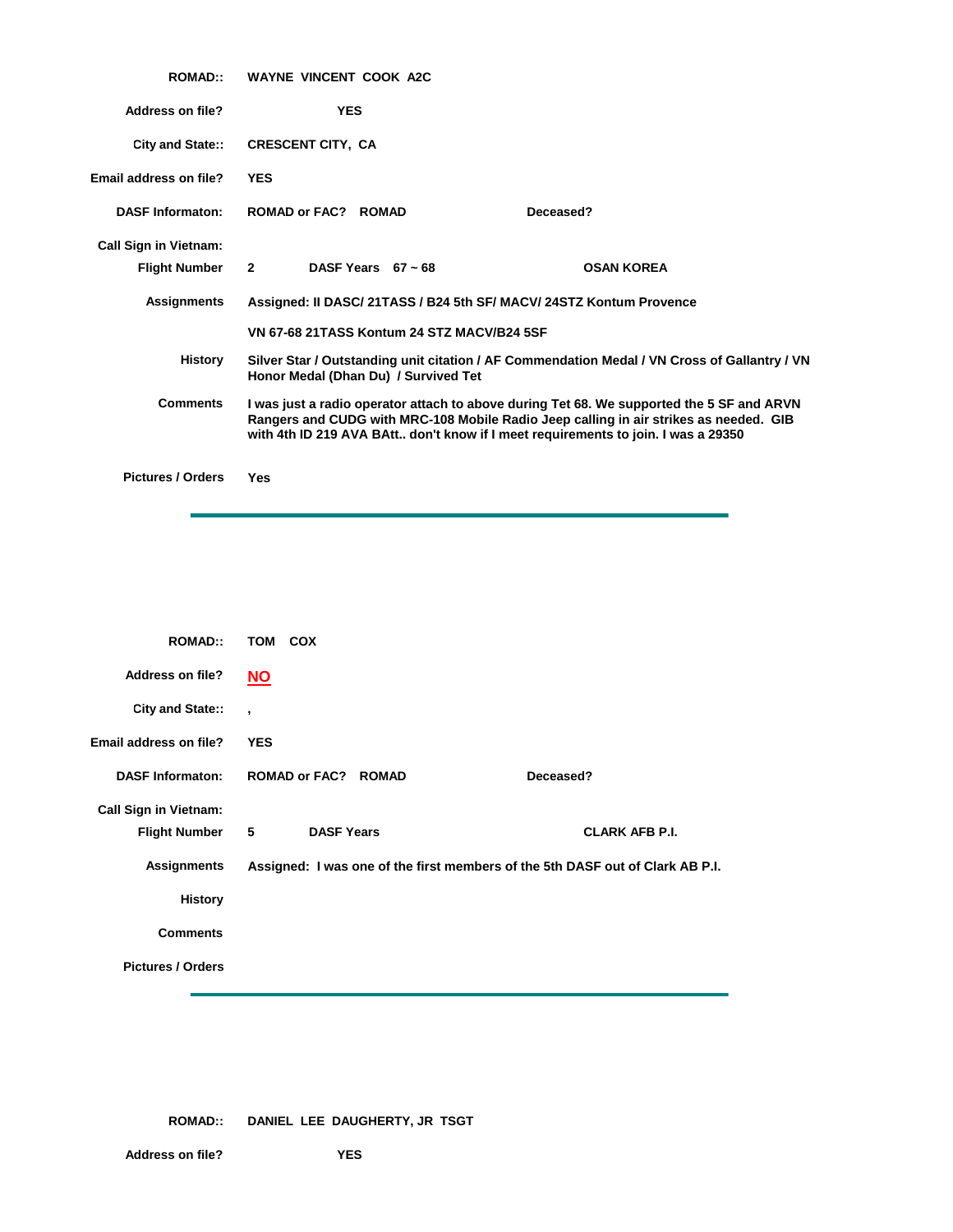| City and State:: NEWARK, OH  |                                   |           |
|------------------------------|-----------------------------------|-----------|
| Email address on file?       | <b>YES</b>                        |           |
| <b>DASF Informaton:</b>      | <b>ROMAD or FAC? ROMAD</b>        | Deceased? |
| <b>Call Sign in Vietnam:</b> |                                   |           |
| <b>Flight Number</b>         | <b>DASF Years</b><br>$\mathbf{0}$ |           |
| <b>Assignments</b>           |                                   |           |
| <b>History</b>               |                                   |           |
| <b>Comments</b>              |                                   |           |
| <b>Pictures / Orders</b>     |                                   |           |

| <b>ROMAD::</b>                | ROBERT KENNETH DEBES A1C            |                                                                                           |  |
|-------------------------------|-------------------------------------|-------------------------------------------------------------------------------------------|--|
| Address on file?              | <b>YES</b>                          |                                                                                           |  |
| City and State::              | <b>WINTHROP, MK</b>                 |                                                                                           |  |
| <b>Email address on file?</b> | <b>YES</b>                          |                                                                                           |  |
| <b>DASF Informaton:</b>       | <b>ROMAD or FAC? ROMAD</b>          | Deceased?                                                                                 |  |
| <b>Call Sign in Vietnam:</b>  |                                     |                                                                                           |  |
| <b>Flight Number</b>          | <b>DASF Years</b><br>$\mathbf{0}$   | <b>19TH TASS</b>                                                                          |  |
| <b>Assignments</b>            |                                     | Assigned: Vietnam, 9th US Infantry, Bin-Tuey AFB, Tamale FACS - 19th TASS                 |  |
|                               | Underfire In the O-1 with my pilot. |                                                                                           |  |
| History                       |                                     | Was a 30454 and was sent to vietnam for the last 10 months of my enlistment.              |  |
| <b>Comments</b>               | with them.                          | The 9th Infantry was also part of the mobile riverine force and much of my time was spend |  |
| <b>Pictures / Orders</b>      |                                     | I have pictures but I need to have them converted, so this will be at another time.       |  |

 $Deceased?$ 

| <b>ROMAD::</b>          | TRAVIS J DELANEY TSGT                 |
|-------------------------|---------------------------------------|
| Address on file?        | YES                                   |
|                         | City and State:: LAKE HAVASU CITY, AZ |
| Email address on file?  | YES                                   |
| <b>DASF Informaton:</b> | ROMAD or FAC? ROMAD                   |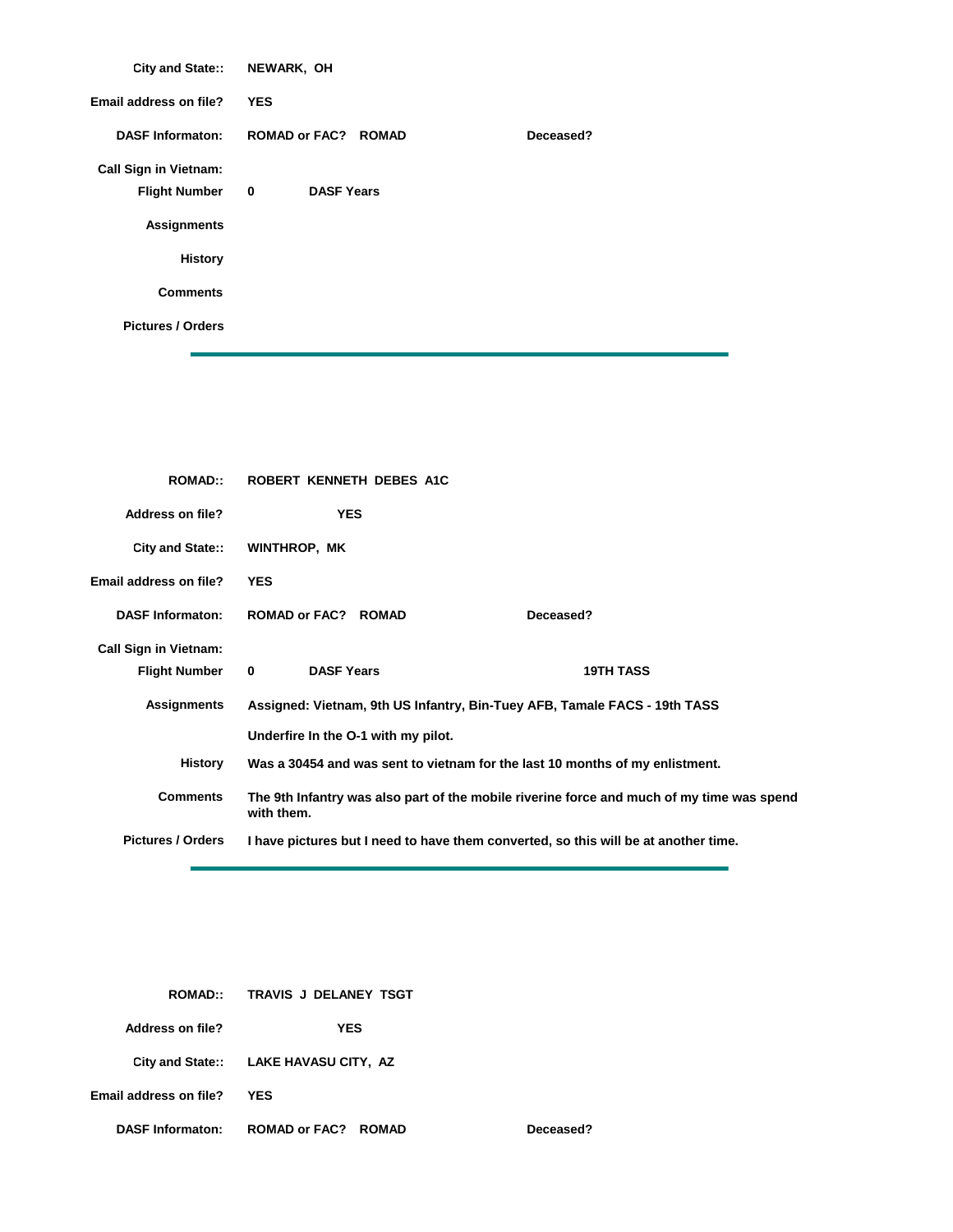| <b>Call Sign in Vietnam:</b><br><b>Flight Number</b> | <b>DASF Years</b><br>$\mathbf{0}$                                                         | <b>MIDDLE EAST IN 124 ASOS</b>                                                           |
|------------------------------------------------------|-------------------------------------------------------------------------------------------|------------------------------------------------------------------------------------------|
| Assignments                                          | Assigned: 116th ASOS 03-09 - Present<br>124 ASOS 11-06 / 03-09<br>745th SOS 05-08 / 08-08 |                                                                                          |
| History                                              |                                                                                           |                                                                                          |
| <b>Comments</b>                                      | <b>SUGGEST NAME TAGS WITH INFO</b>                                                        | Include some kind of name tag which has the units the TACP served with to include dates? |
| <b>Pictures / Orders</b>                             |                                                                                           |                                                                                          |

| <b>ROMAD::</b>                | <b>JAMES P DONALDSON</b>                                                                                                                                                                                                                                                                                                                                                                                                                                                                                                                                                                                                                                                                                                                                                |                          |
|-------------------------------|-------------------------------------------------------------------------------------------------------------------------------------------------------------------------------------------------------------------------------------------------------------------------------------------------------------------------------------------------------------------------------------------------------------------------------------------------------------------------------------------------------------------------------------------------------------------------------------------------------------------------------------------------------------------------------------------------------------------------------------------------------------------------|--------------------------|
| Address on file?              | <b>YES</b>                                                                                                                                                                                                                                                                                                                                                                                                                                                                                                                                                                                                                                                                                                                                                              |                          |
| City and State::              | <b>GRANBY, CT</b>                                                                                                                                                                                                                                                                                                                                                                                                                                                                                                                                                                                                                                                                                                                                                       |                          |
| <b>Email address on file?</b> | <b>YES</b>                                                                                                                                                                                                                                                                                                                                                                                                                                                                                                                                                                                                                                                                                                                                                              |                          |
| <b>DASF Informaton:</b>       | Deceased?<br>ROMAD or FAC? ROMAD                                                                                                                                                                                                                                                                                                                                                                                                                                                                                                                                                                                                                                                                                                                                        |                          |
| <b>Call Sign in Vietnam:</b>  |                                                                                                                                                                                                                                                                                                                                                                                                                                                                                                                                                                                                                                                                                                                                                                         |                          |
| <b>Flight Number</b>          | DASF Years 5-66 ~ 12-68<br>$\mathbf{3}$                                                                                                                                                                                                                                                                                                                                                                                                                                                                                                                                                                                                                                                                                                                                 | <b>KADENA AB OKINAWA</b> |
| Assignments                   | Assigned: TDY 181 days to RVN from 507th Direct Air Support Squadron: Flew from CONUS<br>by C-130 with MRC-108 and trailer / MD28 to An Khe, RVN. Assigned to S-3 / Air at 1st BDE /<br>101ABN in the areas of An Khe, moving by convoy to an area West of Qui Nhon. Later<br>assigned to 2/327, 1BDE/101 after moving by LST to Phan Rang area to provide security for<br>initial airbase construction and finally by another LST to protect an area west of Tui Hoa. In<br>my final month in country, I was sent to DASC ALPHA for communications support for a big<br>fire-power demonstration dog and pony show for Westmoreland in a place called Dzuc Mei<br>(sp?). My call sign with 101st was Ragged Scooper 25M.                                               |                          |
| <b>History</b>                | 507th DASS, Shaw AFB. May 65-May66 I had 5 TDYs while with the 507th (181 days of which<br>were in RVN).<br>G3 / Air, 7th Inf Div, Camp Casey, ROK Feb 69-Jun 68 TDY from 3DSAF during 'Pueblo<br>Incident'.                                                                                                                                                                                                                                                                                                                                                                                                                                                                                                                                                            |                          |
|                               | After working on broken airplanes (B-47s and B-52s) on my first hitch and following an 11<br>month break in service, I enlisted again, this time choosing Ground Radio Maintenance.<br>While at Keesler, I got started parachuting and volunteered for Combat Control Team (CCT)<br>duty. It seems as if the Air Force had other plans as I found myself assigned to the 507th<br>right out of Jump School and the TACP / Direct Air Support stuff started there. The<br>assignment to 3 DASF was waiting for me when I got back from the long TDY to RVN. I'd met<br>other DASF troops while in RVN and jumped at the chance to go to Okinawa I'll always be<br>glad I did.<br>It wasn't until Dec '68 that I finally got assigned to Combat Control Team duty where I |                          |
| <b>Comments</b>               | remained in one assignment or another until retiring from active duty.<br>My tour in Okinawa with 3 DASF was one of the real highlights of my AF career.                                                                                                                                                                                                                                                                                                                                                                                                                                                                                                                                                                                                                |                          |
|                               | I hope the years have been kind to everybody. I'll try to share this site with whichever of the<br>old DASF guys I can contact. Meanwhile, Keep on keepin' on guys.                                                                                                                                                                                                                                                                                                                                                                                                                                                                                                                                                                                                     |                          |
| <b>Pictures / Orders</b>      | Robin, you already have a disc of the photos from 3DASF in Okinawa and ROK and a few<br>from RVN. I'd saved them in .jpg format which I now understand may not be optimal for your                                                                                                                                                                                                                                                                                                                                                                                                                                                                                                                                                                                      |                          |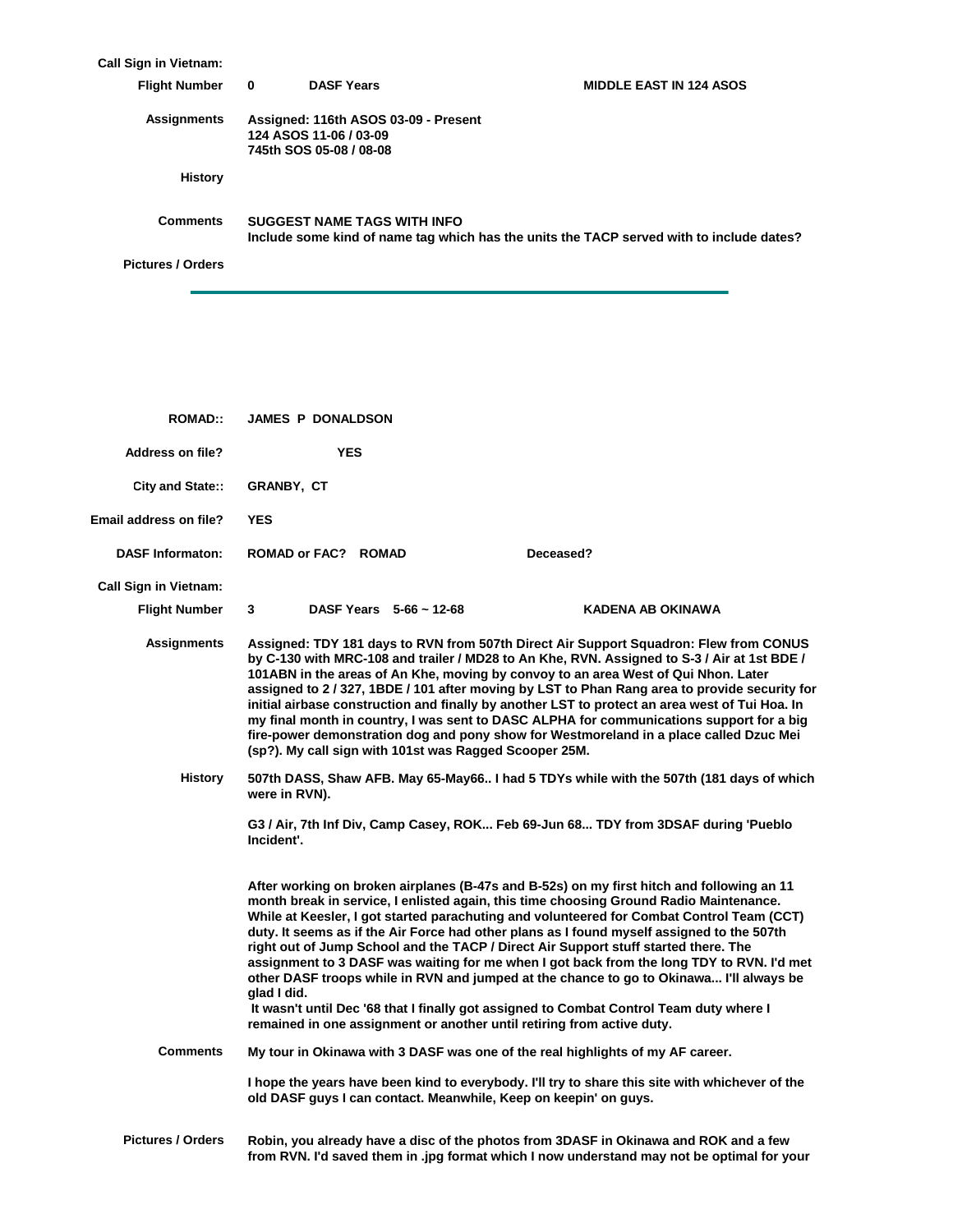**use. Somewhere along the line, I seem to recall seeing a reference to .tif (?) format being preferred. Would any of the pictures be of sufficient interest that it'd make sense to scan 'em again as .tif's? You may share any or all of them. 73, Jim Donaldson** 

| <b>ROMAD::</b>               | <b>MATT</b><br><b>DORN</b>              |
|------------------------------|-----------------------------------------|
| <b>Address on file?</b>      | $\underline{\mathsf{NO}}$               |
| City and State::             | $\overline{ }$                          |
| Email address on file?       | <b>YES</b>                              |
| <b>DASF Informaton:</b>      | <b>ROMAD or FAC? ROMAD</b><br>Deceased? |
| <b>Call Sign in Vietnam:</b> |                                         |
| <b>Flight Number</b>         | $\mathbf 0$<br><b>DASF Years</b>        |
| <b>Assignments</b>           | Assigned:                               |
| <b>History</b>               |                                         |
| <b>Comments</b>              |                                         |
| <b>Pictures / Orders</b>     |                                         |

| <b>ROMAD:</b>                | KENNETH WIATT DOVER A1C                                                                                                                                                                                                                                                                                                                                                                                                                                                                                                                                               |                                    |
|------------------------------|-----------------------------------------------------------------------------------------------------------------------------------------------------------------------------------------------------------------------------------------------------------------------------------------------------------------------------------------------------------------------------------------------------------------------------------------------------------------------------------------------------------------------------------------------------------------------|------------------------------------|
| Address on file?             | <b>YES</b>                                                                                                                                                                                                                                                                                                                                                                                                                                                                                                                                                            |                                    |
| <b>City and State::</b>      | <b>ROGERS, AR</b>                                                                                                                                                                                                                                                                                                                                                                                                                                                                                                                                                     |                                    |
| Email address on file?       | <b>YES</b>                                                                                                                                                                                                                                                                                                                                                                                                                                                                                                                                                            |                                    |
| <b>DASF Informaton:</b>      | ROMAD or FAC? ROMAD<br>Deceased?                                                                                                                                                                                                                                                                                                                                                                                                                                                                                                                                      |                                    |
| <b>Call Sign in Vietnam:</b> |                                                                                                                                                                                                                                                                                                                                                                                                                                                                                                                                                                       |                                    |
| <b>Flight Number</b>         | DASF Years $64 \sim 65$<br>4                                                                                                                                                                                                                                                                                                                                                                                                                                                                                                                                          | <b>OKINAWA &amp; OSAN S. KOREA</b> |
| <b>Assignments</b>           | Assigned: I was assigned to the 4th DASF start-up at Kadena AB, Okinawa. Served and<br>trained there several months and then was transferred to Osan AB, Korea to start a unit there<br>and trained there for several months and was transferred back to Naha AB in late 1965. No<br>further contact with DASF there, I returned to a Comm unit there at Naha. Appreciated the list<br>of names that was supplied to ROMAD by Sgt Bump, was able to contact come of my old<br>comrades in arms. It was a great time in my life, thanks to those of you I served with. |                                    |
| <b>History</b>               |                                                                                                                                                                                                                                                                                                                                                                                                                                                                                                                                                                       |                                    |
| <b>Comments</b>              | I got out of the Air Force in Naha Okinawa and stayed there as a civilian selling securities for<br>IOS and returned to the US in 1968. Came back to Arkansas and worked for Westinghouse<br>Credit Corp collecting bills and checking floor plans. Went back in the US Army and attended                                                                                                                                                                                                                                                                             |                                    |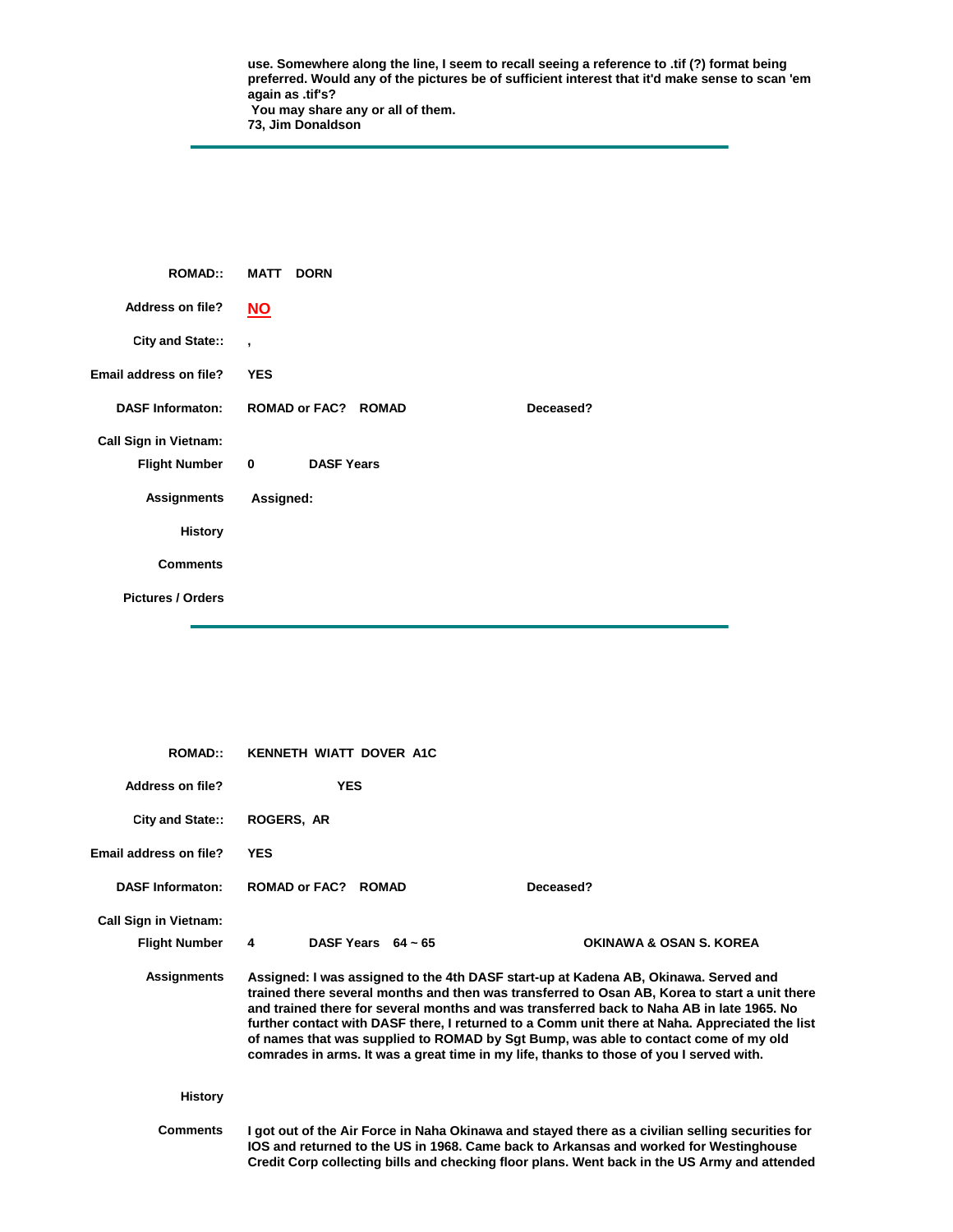**boot camp again and then started Warrant Officer Flight School for Helicopters and was asked to reup before finishing school and declined that opportunity. From there went back to Korea for a tour with the 7th Div and provided comm for an infantry unit until Mar of 1971 got out of the service and went back to Texas to start Court Reporting College, joined the Army Reserve, completed the 2 year Court Reporting school and found a job in Northwest Arkansas spent 35 years doing that for the State of Arkansas and continued my Army Reserve career getting my 23 years in there and retired from that in 1983 and retired from the State of Arkansas in 2007. Been free ever since. It was great to serve with both forces and enjoyed all the time I spent with both forces. Thanks to all.**

**Pictures / Orders Sorry don't have any but would like to see some of the pictures from my service there and the guys I served with.**

| <b>ROMAD::</b>               | (ARTHUR) SAYRES DUDLEY A1C                                           |                                                                                                                                                                                                                                                                                                                                                                              |
|------------------------------|----------------------------------------------------------------------|------------------------------------------------------------------------------------------------------------------------------------------------------------------------------------------------------------------------------------------------------------------------------------------------------------------------------------------------------------------------------|
| Address on file?             | <b>YES</b>                                                           |                                                                                                                                                                                                                                                                                                                                                                              |
| City and State::             | DALLAS, TX                                                           |                                                                                                                                                                                                                                                                                                                                                                              |
| Email address on file?       | <b>YES</b>                                                           |                                                                                                                                                                                                                                                                                                                                                                              |
| <b>DASF Informaton:</b>      | ROMAD or FAC? ROMAD                                                  | Deceased?                                                                                                                                                                                                                                                                                                                                                                    |
| <b>Call Sign in Vietnam:</b> |                                                                      |                                                                                                                                                                                                                                                                                                                                                                              |
| <b>Flight Number</b>         | DASF Years 1975 ~ 1976<br>$\bf{0}$                                   | <b>604TH OSAN / CAMP RED CLOUD</b>                                                                                                                                                                                                                                                                                                                                           |
| <b>Assignments</b>           | 2nd ID and the ROK Soldi; ers. I was on duty at the radio ops center | I was part of the 604th DASS at CRC Remote from the 19th TASS at Osan AB Korea. I was<br>actually a radio operator, not a ROMAD. Talked to and worked with those guys all the time.<br>Was on duty in 1976 at the CRC when two army officers were axed to death in the DMZ. We<br>went to full scale alert and within days all the ROMADS deploved to the DMZ along with the |
| <b>History</b>               | Spent 6yrs USAF. Got out as a E-5 SSgt. I grew up in the AF.         |                                                                                                                                                                                                                                                                                                                                                                              |
| <b>Comments</b>              |                                                                      |                                                                                                                                                                                                                                                                                                                                                                              |
| <b>Pictures / Orders</b>     | None that are applicable.                                            |                                                                                                                                                                                                                                                                                                                                                                              |

| <b>ROMAD::</b>                                       | JIMMIE LEE DUFFEY A1C                                  |           |
|------------------------------------------------------|--------------------------------------------------------|-----------|
| Address on file?                                     | <b>YES</b>                                             |           |
| <b>City and State::</b>                              | TULSA, OK                                              |           |
| Email address on file?                               | <b>YES</b>                                             |           |
| <b>DASF Informaton:</b>                              | ROMAD or FAC? ROMAD                                    | Deceased? |
| <b>Call Sign in Vietnam:</b><br><b>Flight Number</b> | DASF Years $8-69 \sim 10-70$<br>0                      |           |
| Assignments                                          | camp kasier south korea - 603 dass - 7th infantry 2-17 |           |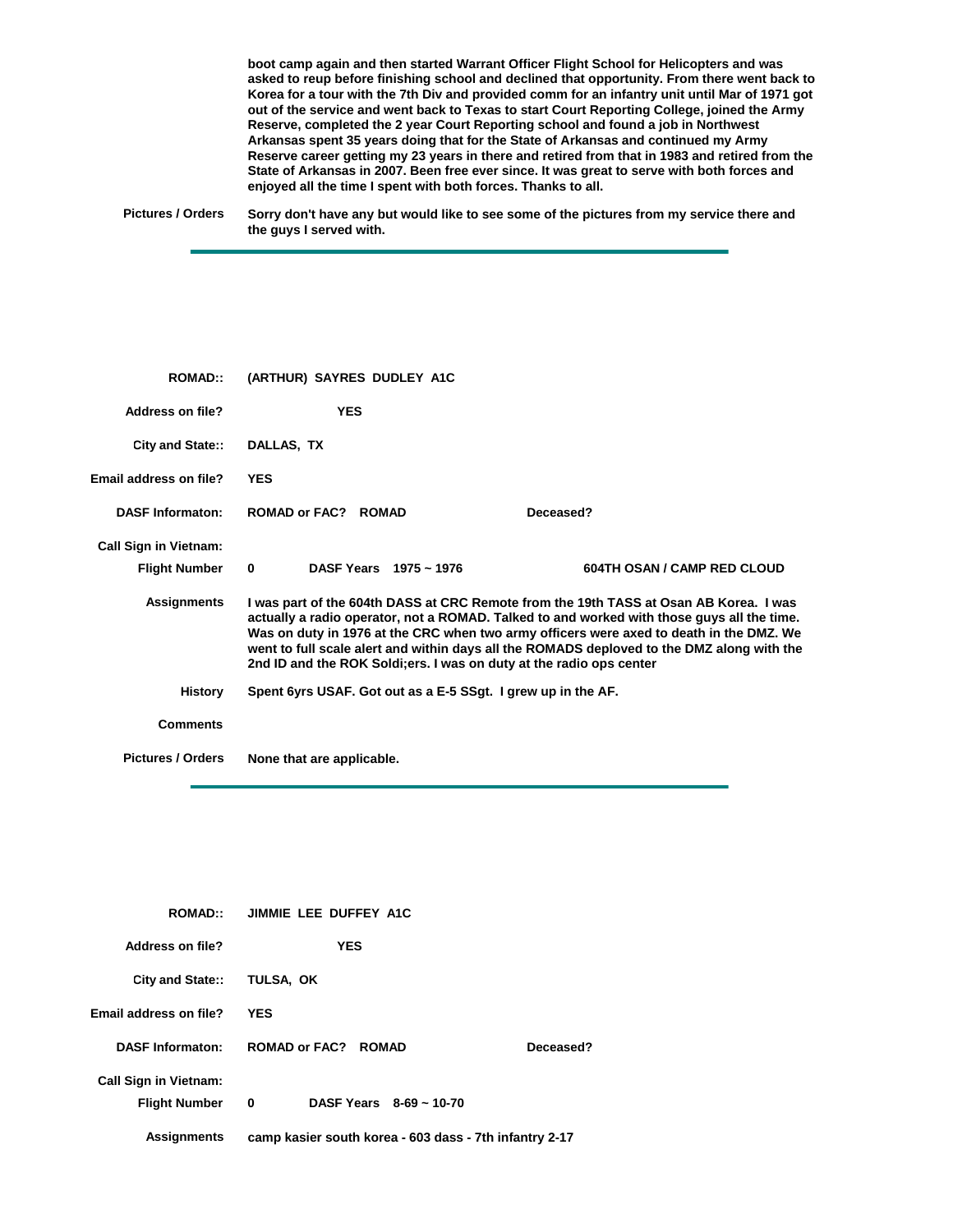## **Comments**

| <b>ROMAD</b> :               | LYNDON WAYNE DURHAM A1C                                                |              |
|------------------------------|------------------------------------------------------------------------|--------------|
| <b>Address on file?</b>      | <b>YES</b>                                                             |              |
|                              | City and State:: KANNAPOLIS, NC                                        |              |
| Email address on file?       | <b>NO</b>                                                              |              |
| <b>DASF Informaton:</b>      | <b>ROMAD or FAC? ROMAD</b>                                             | Deceased?    |
| <b>Call Sign in Vietnam:</b> |                                                                        |              |
| Flight Number 1              | DASF Years $64 \sim 65$                                                | <b>JAPAN</b> |
| <b>Assignments</b>           | Assigned: TDY to Korea and Thailand and there are no records for this. |              |
| <b>History</b>               |                                                                        |              |
| <b>Comments</b>              |                                                                        |              |
| <b>Pictures / Orders</b>     |                                                                        |              |
|                              |                                                                        |              |

| <b>ROMAD::</b>               | <b>BOB</b><br><b>EMERY</b> |           |
|------------------------------|----------------------------|-----------|
| Address on file?             | <u>NO</u>                  |           |
| City and State::             | $\overline{\phantom{a}}$   |           |
| Email address on file?       | <b>NO</b>                  |           |
| <b>DASF Informaton:</b>      | <b>ROMAD or FAC? ROMAD</b> | Deceased? |
| <b>Call Sign in Vietnam:</b> |                            |           |
| <b>Flight Number</b>         | <b>DASF Years</b><br>0     |           |
| <b>Assignments</b>           | Assigned:                  |           |
| <b>History</b>               |                            |           |
| Comments                     |                            |           |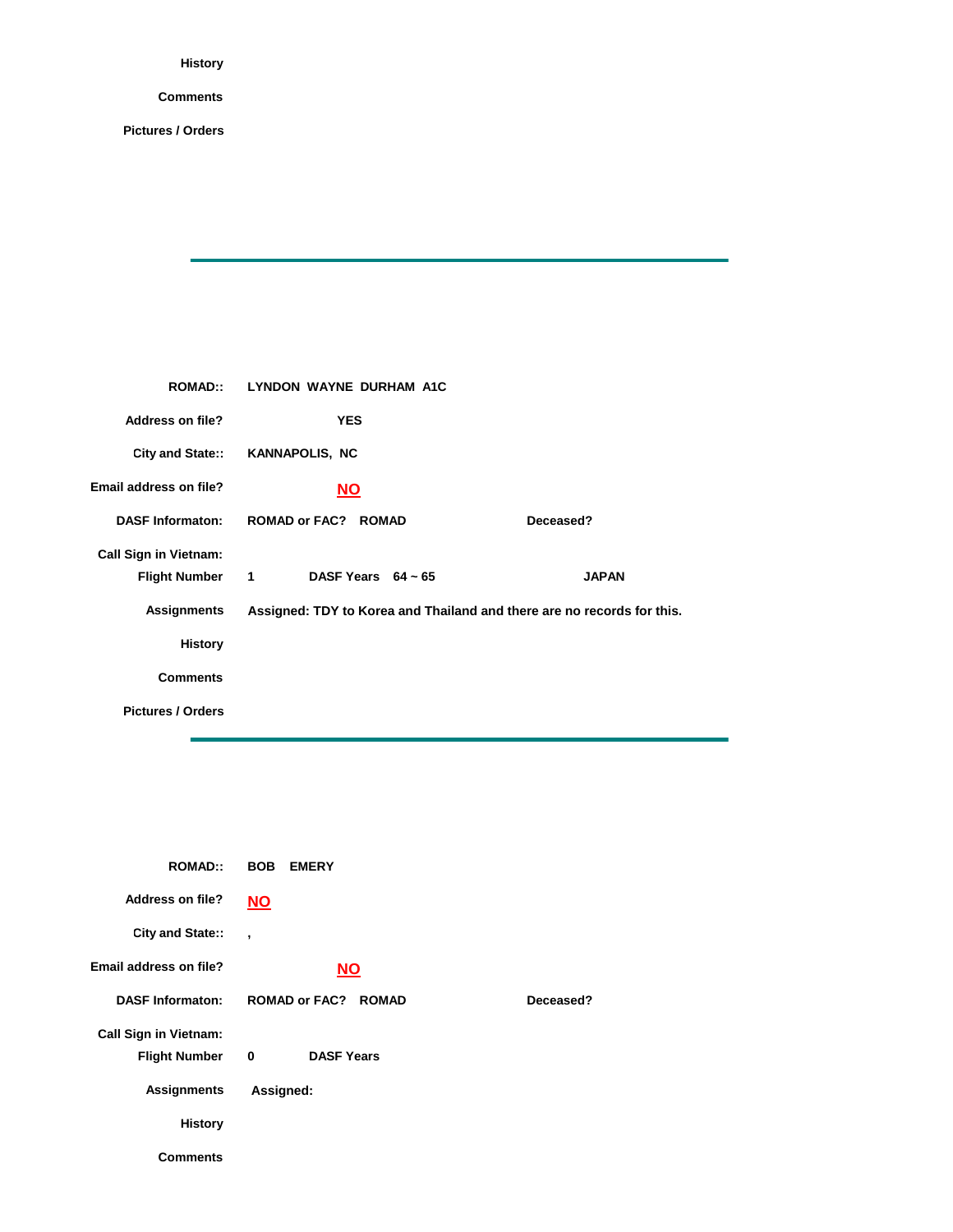| <b>ROMAD::</b>                                       |           | <b>RICHARD ENGLAND</b>     |                                                                                |
|------------------------------------------------------|-----------|----------------------------|--------------------------------------------------------------------------------|
| <b>Address on file?</b>                              | <u>NO</u> |                            |                                                                                |
| City and State::                                     | $\cdot$   |                            |                                                                                |
| Email address on file?                               |           | <b>NO</b>                  |                                                                                |
| <b>DASF Informaton:</b>                              |           | <b>ROMAD or FAC? ROMAD</b> | Deceased?                                                                      |
| <b>Call Sign in Vietnam:</b><br><b>Flight Number</b> | $\bf{0}$  | <b>DASF Years</b>          |                                                                                |
| <b>Assignments</b>                                   | Assigned: |                            |                                                                                |
| <b>History</b>                                       |           |                            |                                                                                |
| <b>Comments</b>                                      |           |                            | 129th Assalt Helicopter Co. - 1/68-1/69 RVN - Bulldog 431 - The Iron Butterfly |
| <b>Pictures / Orders</b>                             |           |                            |                                                                                |

| <b>ROMAD:</b>                 | RICHARD ENSBURY A2/C                                                                                                         |
|-------------------------------|------------------------------------------------------------------------------------------------------------------------------|
| Address on file?              | <b>YES</b>                                                                                                                   |
| City and State::              | <b>FAIR OAKS, CA</b>                                                                                                         |
| <b>Email address on file?</b> | <b>YES</b>                                                                                                                   |
| <b>DASF Informaton:</b>       | ROMAD or FAC? FAC<br>Deceased?                                                                                               |
| <b>Call Sign in Vietnam:</b>  |                                                                                                                              |
| <b>Flight Number</b>          | 5<br>DASF Years 66~67 CLARK AB                                                                                               |
| <b>Assignments</b>            | Enemy fire - yes L-19 2 hits no injurys - 2 holes inwing<br>PI Army and Taiwanese army in seato exercises                    |
| History                       | Ground Radio Mainentance and air control parachutist went from Clark to Vietnam to combat<br>controla school then to pope AB |
| <b>Comments</b>               |                                                                                                                              |
| <b>Pictures / Orders</b>      | I am the junknow person in Rose's Jade Bar. 3rd day in the 5th DASF most people didn't<br>know my name yet                   |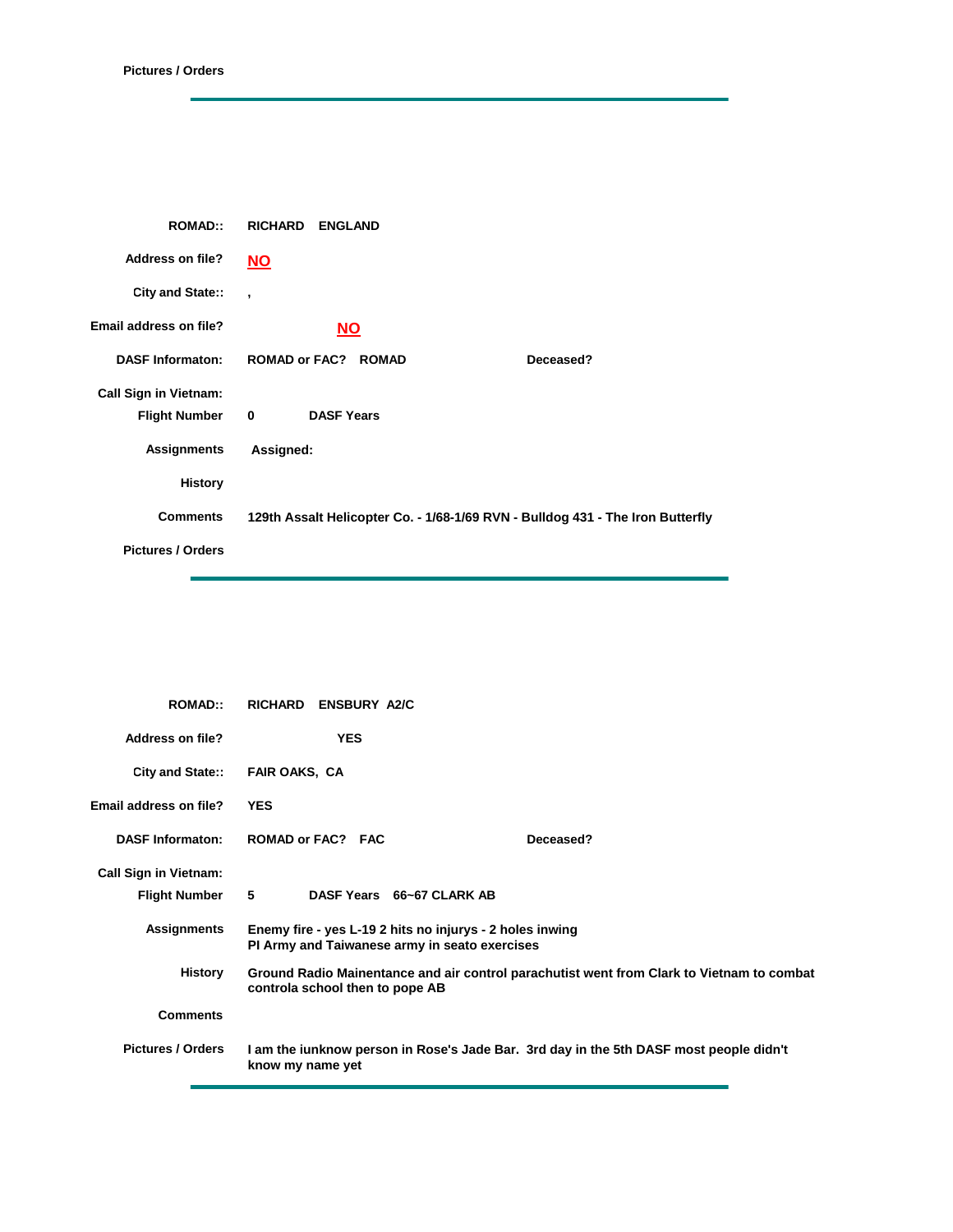| <b>ROMAD::</b>                                       | ROGELIO C FERNANDEZ-ROJO SSGT                                                                                                                                                                                                                                 |  |  |
|------------------------------------------------------|---------------------------------------------------------------------------------------------------------------------------------------------------------------------------------------------------------------------------------------------------------------|--|--|
| <b>Address on file?</b>                              | <b>YES</b>                                                                                                                                                                                                                                                    |  |  |
| City and State::                                     | <b>GRANTS, NM</b>                                                                                                                                                                                                                                             |  |  |
| Email address on file?                               | <b>YES</b>                                                                                                                                                                                                                                                    |  |  |
| <b>DASF Informaton:</b>                              | <b>ROMAD or FAC? ROMAD</b><br>Deceased?                                                                                                                                                                                                                       |  |  |
| <b>Call Sign in Vietnam:</b><br><b>Flight Number</b> | 5<br>DASF Years $68 \sim 69$                                                                                                                                                                                                                                  |  |  |
| <b>Assignments</b>                                   | Assigned: Clark AFB, P.I.; Mactan, P.I.<br>Osan, AB, Korea and Camp Long, II Corps, Korea<br>4th DASF<br>5th DASF became 605th & 608th TACS under 5th TACC<br>Stationed with ROK Army, Camp Long, II Corps Korea Daily Live Fire Missions, Nightmare<br>Range |  |  |
| <b>History</b>                                       | TDY on Search and Rescue Flight, Gulf of Tonkin.<br>Search and Rescue for Clark personnel lost on trip to Baguio during typhoon.                                                                                                                              |  |  |
| <b>Comments</b>                                      |                                                                                                                                                                                                                                                               |  |  |
| <b>Pictures / Orders</b>                             |                                                                                                                                                                                                                                                               |  |  |

 $\sim$ 

| <b>ROMAD::</b>               | LEE E FISHER A1C                                                                                                                                                                                                                                                                                                                         |  |
|------------------------------|------------------------------------------------------------------------------------------------------------------------------------------------------------------------------------------------------------------------------------------------------------------------------------------------------------------------------------------|--|
| Address on file?             | <b>YES</b>                                                                                                                                                                                                                                                                                                                               |  |
| City and State::             | <b>HARTVILLE, OH</b>                                                                                                                                                                                                                                                                                                                     |  |
| Email address on file?       | <b>YES</b>                                                                                                                                                                                                                                                                                                                               |  |
| <b>DASF Informaton:</b>      | <b>ROMAD or FAC? ROMAD</b><br>Deceased?                                                                                                                                                                                                                                                                                                  |  |
| <b>Call Sign in Vietnam:</b> | <b>RAGGED SCOOPER 21 MIKE</b>                                                                                                                                                                                                                                                                                                            |  |
| <b>Flight Number</b>         | DASF Years $9-66 \sim 6-67$<br>$\bf{0}$                                                                                                                                                                                                                                                                                                  |  |
| <b>Assignments</b>           | Assigned: Ragged Scooper 21M, Sept 66- June 67. With First Cav (airmobile) Ahn Ke - all<br>over II Corp. LZ Pony, Hammond, English and many other spots. Got to fly back seat in O1<br>several times with Captain Kautz and Lt. Hohenfelt out of Base camp Ahn Ke. Back at base<br>camp, inhabited "Zoomie Village". Not there too often |  |
| History                      | Assignment to the 505 TASS and the 21 TASS out of Na Trang Vietnam.                                                                                                                                                                                                                                                                      |  |
| <b>Comments</b>              | Best time in the Air Force, finally felt we were doing something worth while. Finished my 4<br>years there and got out at ETS. Landed, processed out and never looked back for 25 years or<br>SO.                                                                                                                                        |  |
| <b>Pictures / Orders</b>     |                                                                                                                                                                                                                                                                                                                                          |  |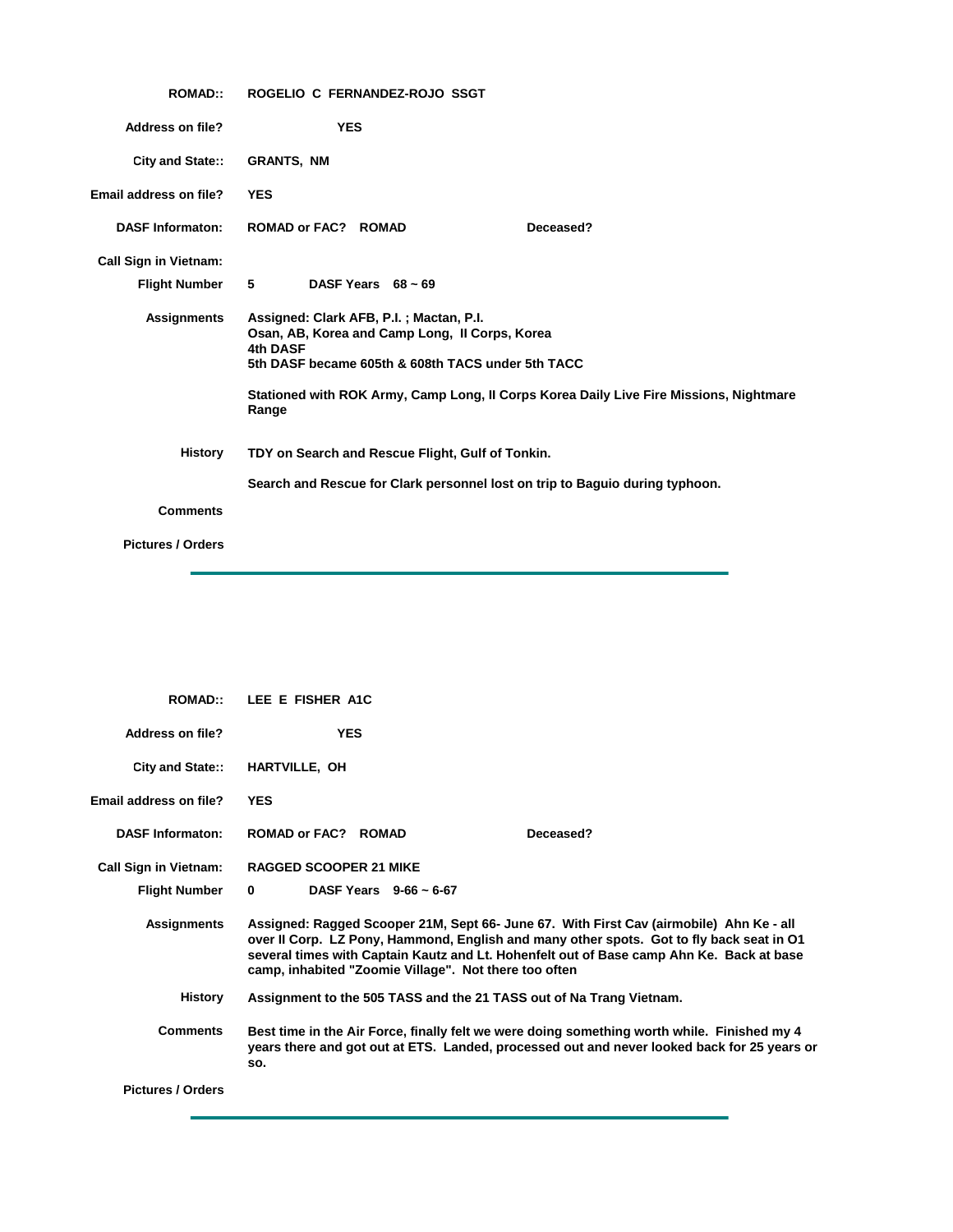|                              | ROMAD:: PAUL FOERSTER                                             |           |
|------------------------------|-------------------------------------------------------------------|-----------|
| <b>Address on file?</b>      | <b>YES</b>                                                        |           |
|                              | City and State:: ST. PETERBURG, FL                                |           |
| Email address on file?       | <b>YES</b>                                                        |           |
| <b>DASF Informaton:</b>      | ROMAD or FAC? ROMAD                                               | Deceased? |
| <b>Call Sign in Vietnam:</b> |                                                                   |           |
| Flight Number 2              | DASF Years $85 \sim 90$                                           |           |
| Assignments                  | Assigned: Fort Ord cali 85 to 88<br>Camp Red Cloud Korea 88 to 90 |           |
| History                      | great 10 years                                                    |           |
| <b>Comments</b>              | great times had many juicy girls.                                 |           |
| <b>Pictures / Orders</b>     |                                                                   |           |

| <b>ROMAD::</b>               | <b>BUD FOREMAN</b>               |           |
|------------------------------|----------------------------------|-----------|
| <b>Address on file?</b>      | <u>NO</u>                        |           |
| City and State::             | $\overline{\phantom{a}}$         |           |
| Email address on file?       | $NO$                             |           |
| <b>DASF Informaton:</b>      | <b>ROMAD or FAC? ROMAD</b>       | Deceased? |
| <b>Call Sign in Vietnam:</b> |                                  |           |
| <b>Flight Number</b>         | <b>DASF Years</b><br>$\mathbf 0$ |           |
| <b>Assignments</b>           | Assigned:                        |           |
| <b>History</b>               |                                  |           |
| <b>Comments</b>              |                                  |           |
| <b>Pictures / Orders</b>     |                                  |           |

|                  | ROMAD:: DOUGLAS L FOSTER A1C                |  |
|------------------|---------------------------------------------|--|
| Address on file? | YES                                         |  |
|                  | City and State:: <b>JSMITHS STATION, AL</b> |  |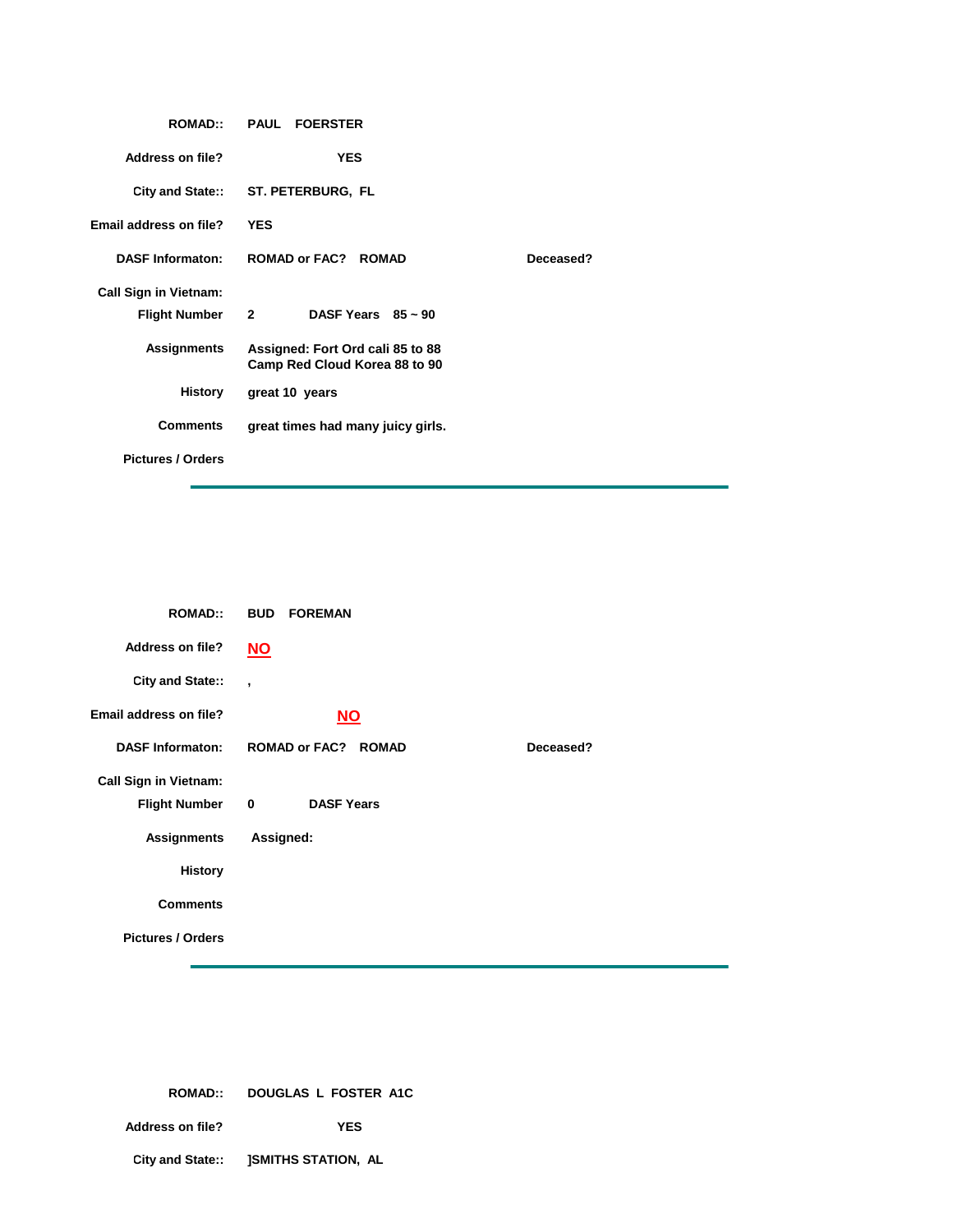| Email address on file?       | <b>YES</b>                                                                                                          |  |
|------------------------------|---------------------------------------------------------------------------------------------------------------------|--|
| <b>DASF Informaton:</b>      | ROMAD or FAC? ROMAD<br>Deceased?                                                                                    |  |
| <b>Call Sign in Vietnam:</b> | <b>BORON</b>                                                                                                        |  |
| <b>Flight Number</b>         | DASF Years $10-68 \approx 10-69$<br>$\mathbf{0}$                                                                    |  |
| <b>Assignments</b>           | Assigned: Ragged Scooper 13(?) Phan Thiet<br>Phan Thiet February 1969 101st Airborne 506 Currehees under enemy fire |  |
| <b>History</b>               |                                                                                                                     |  |
| <b>Comments</b>              | Enjoyed all                                                                                                         |  |
| <b>Pictures / Orders</b>     |                                                                                                                     |  |
|                              |                                                                                                                     |  |

| <b>ROMAD::</b>                                       | <b>GERALD L GEDDINGS A1C</b>                       |                                                                                         |
|------------------------------------------------------|----------------------------------------------------|-----------------------------------------------------------------------------------------|
| Address on file?                                     | <b>YES</b>                                         |                                                                                         |
| City and State::                                     | JACKSONVILLE, FL                                   |                                                                                         |
| Email address on file?                               | <b>YES</b>                                         |                                                                                         |
| <b>DASF Informaton:</b>                              | <b>ROMAD or FAC? ROMAD</b>                         | Deceased?                                                                               |
| <b>Call Sign in Vietnam:</b><br><b>Flight Number</b> | $\overline{7}$<br>DASF Years 1964 ~ 1965           | 507TH DASS + WHEELER AFB HAWAII                                                         |
| <b>Assignments</b>                                   | <b>Assigned: USAF, USN</b><br>507th DASS 1965-1966 |                                                                                         |
| <b>History</b>                                       | $P-3s.$                                            | Did two years AF reserve then rejoined USN in 1973 and retired 1989. Naval Air Crewman, |
| <b>Comments</b>                                      | <b>Went to Vietnam</b>                             |                                                                                         |
| <b>Pictures / Orders</b>                             |                                                    |                                                                                         |

| <b>ROMAD::</b>               | ROGER LYNN GERBER TSGT           |           |
|------------------------------|----------------------------------|-----------|
| Address on file?             | YES                              |           |
|                              | City and State:: BLAIRSVILLE, GA |           |
| Email address on file?       | <b>YES</b>                       |           |
| <b>DASF Informaton:</b>      | ROMAD or FAC? ROMAD              | Deceased? |
| <b>Call Sign in Vietnam:</b> |                                  |           |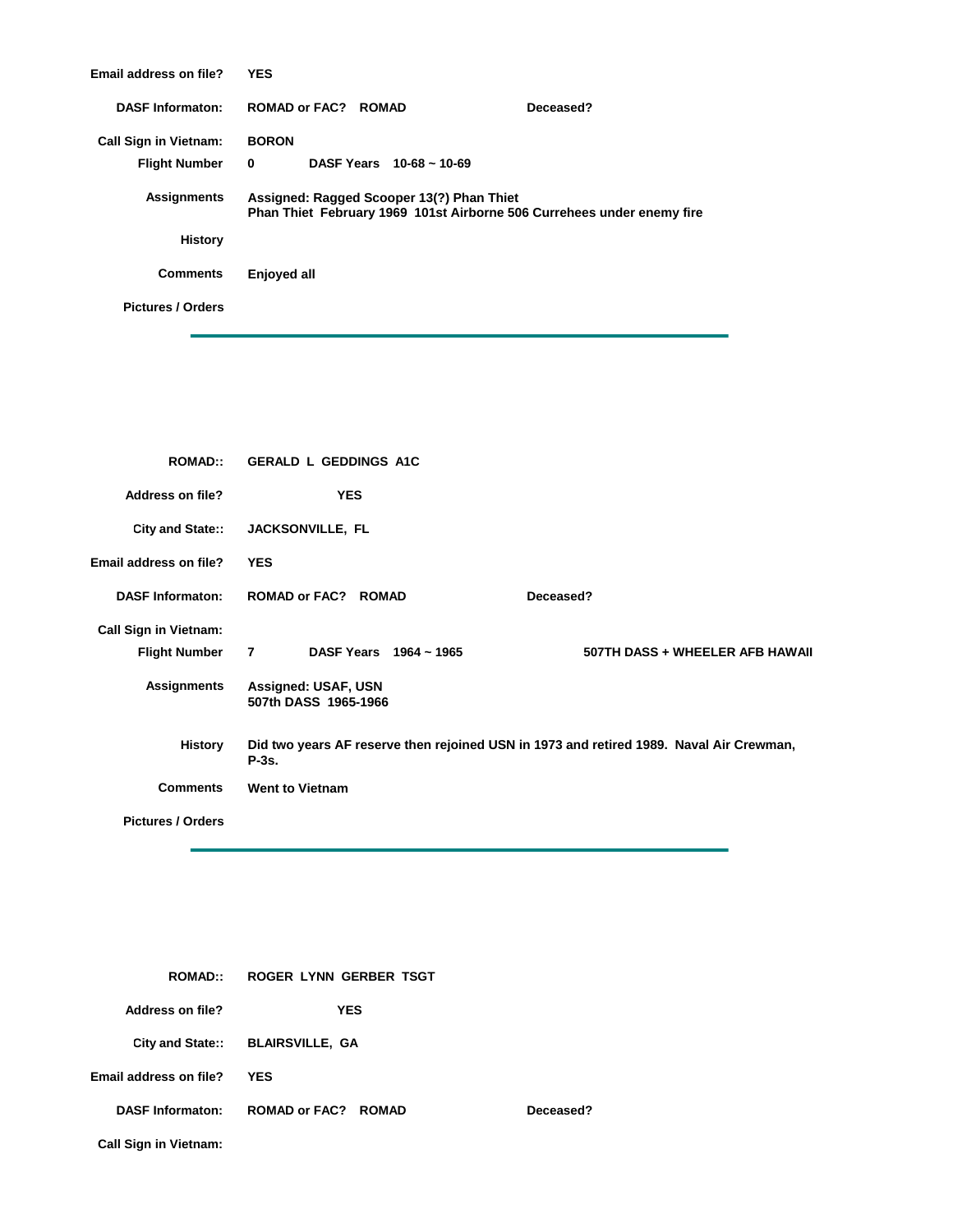| <b>Flight Number</b> | 0          | DASF Years $3-67 \sim 3-68$ |                                                        | <b>19 TASS</b>                                                                                                                                                       |  |
|----------------------|------------|-----------------------------|--------------------------------------------------------|----------------------------------------------------------------------------------------------------------------------------------------------------------------------|--|
| <b>Assignments</b>   | enemy fire |                             |                                                        | Assigned: 19th TASS supported 1st Austrailian Task Force. Was under enemy fire.<br>Assigened: Apr 70 to July 74 Det OL42J, 601 DASS Kitzingen Germany did come under |  |
| <b>History</b>       |            |                             | Apr 70 to July 74 Det OL42J, 601DASS Kitzingen Germany |                                                                                                                                                                      |  |
| <b>Comments</b>      |            |                             |                                                        |                                                                                                                                                                      |  |
| Pictures / Orders    |            |                             |                                                        |                                                                                                                                                                      |  |
|                      |            |                             |                                                        |                                                                                                                                                                      |  |

| <b>ROMAD::</b>               | KENNETH W GERO, LTC USAF RET                                                                                                                                                                                                                                                                                                                                                                                        |                         |                                                                                         |  |
|------------------------------|---------------------------------------------------------------------------------------------------------------------------------------------------------------------------------------------------------------------------------------------------------------------------------------------------------------------------------------------------------------------------------------------------------------------|-------------------------|-----------------------------------------------------------------------------------------|--|
| Address on file?             | <b>YES</b>                                                                                                                                                                                                                                                                                                                                                                                                          |                         |                                                                                         |  |
| <b>City and State::</b>      | <b>ALBUQUERQUE, NM</b>                                                                                                                                                                                                                                                                                                                                                                                              |                         |                                                                                         |  |
| Email address on file?       | <u>NO</u>                                                                                                                                                                                                                                                                                                                                                                                                           |                         |                                                                                         |  |
| <b>DASF Informaton:</b>      | <b>ROMAD or FAC? ROMAD</b>                                                                                                                                                                                                                                                                                                                                                                                          |                         | Deceased?                                                                               |  |
| <b>Call Sign in Vietnam:</b> |                                                                                                                                                                                                                                                                                                                                                                                                                     |                         |                                                                                         |  |
| <b>Flight Number</b>         | $\overline{4}$                                                                                                                                                                                                                                                                                                                                                                                                      | DASF Years $65 \sim 66$ | <b>OSAN KOREA</b>                                                                       |  |
| Assignments                  | my tour.                                                                                                                                                                                                                                                                                                                                                                                                            |                         | Assigned: I was Operations Officer of the 4th DASF. Lt Col Cyr was the Commander during |  |
| History                      | Enlisted 1951-1953 Aviation Cadet-Pilot Training Class 55 India Nov 53-Feb 55<br>Pilot Fighter Interceptor F-86D, F-102A; 1955-1966<br>Air Operation Staff Officer 1966-1968 Tactical Fighter Pilot F-4D 1968-1970<br>Combat Tour F-4D, 555th TFS Udorn RTAFB, 148 Missions 1970-1971<br><b>Executive Officer to Commander 24th Norad Region / Air Division 1971-1973</b><br>Retired July 1, 1973SS, 3 DFCs, 16 AM. |                         |                                                                                         |  |
| <b>Comments</b>              |                                                                                                                                                                                                                                                                                                                                                                                                                     |                         |                                                                                         |  |
| <b>Pictures / Orders</b>     |                                                                                                                                                                                                                                                                                                                                                                                                                     |                         |                                                                                         |  |

| <b>ROMAD::</b>                                  | LIN WILLIAM GERRINGER III A2C |                          |  |
|-------------------------------------------------|-------------------------------|--------------------------|--|
| Address on file?                                | <b>YES</b>                    |                          |  |
| City and State:: LENOIR, NC                     |                               |                          |  |
| Email address on file?                          | <b>YES</b>                    |                          |  |
| <b>DASF Informaton:</b>                         | <b>ROMAD or FAC? ROMAD</b>    | Deceased?                |  |
| <b>Call Sign in Vietnam:</b><br>Flight Number 1 | DASF Years $66 \sim 69$       | <b>JOHNSON AFS JAPAN</b> |  |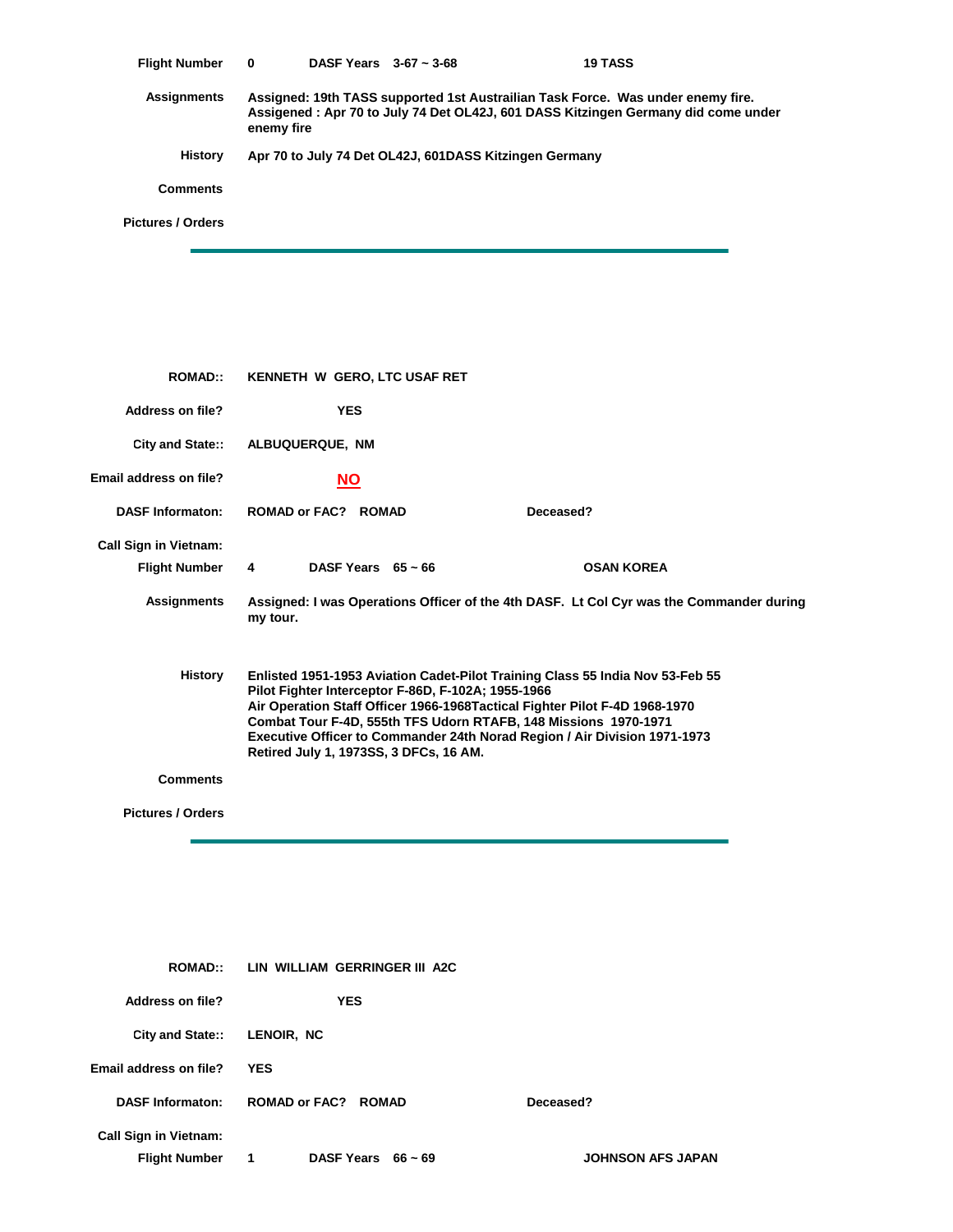## **Assignments**

| History                  | <b>4years active duty USAF</b><br>6 years reserve duty USN |
|--------------------------|------------------------------------------------------------|
| <b>Comments</b>          | Best ever in the service.                                  |
| <b>Pictures / Orders</b> | Pictures: I do have some                                   |

| <b>ROMAD::</b>               | <b>HAROLD G GOLDMAN A1C</b>                                                                                                                                                                                            |  |
|------------------------------|------------------------------------------------------------------------------------------------------------------------------------------------------------------------------------------------------------------------|--|
| Address on file?             | <b>YES</b>                                                                                                                                                                                                             |  |
| <b>City and State::</b>      | ATWATER, CA                                                                                                                                                                                                            |  |
| Email address on file?       | <b>YES</b>                                                                                                                                                                                                             |  |
| <b>DASF Informaton:</b>      | ROMAD or FAC? ROMAD<br>Deceased?                                                                                                                                                                                       |  |
| <b>Call Sign in Vietnam:</b> | <b>RAGGED SCOOPER ##</b>                                                                                                                                                                                               |  |
| <b>Flight Number</b>         | DASF Years 1964 ~ 1967<br>$\overline{2}$<br>OSAN KOREA, YOKOTA JAPAN, NHA TRAN                                                                                                                                         |  |
| <b>Assignments</b>           | Assigned: 2nd DASF, 1st DASF - Osan AB S Korea, 1st DASF Yokata Japan, 19th TASS,<br>DASF-Alfa - Nha Trang AB Vietnam                                                                                                  |  |
| History                      | Dec 65 had a Motar Attack. During my stay at Nha Trang on assigned work area adjacent to<br>the 5th Special Forces Hg were sprayed with Agent Orange twice to clear vegetation to set up<br>tents and store equipment. |  |
| <b>Comments</b>              |                                                                                                                                                                                                                        |  |

**Pictures / Orders**

Ė

| <b>ROMAD::</b>                                       | <b>RAY</b><br><b>GOLLEY</b>                                                   |
|------------------------------------------------------|-------------------------------------------------------------------------------|
| <b>Address on file?</b>                              | <u>NO</u>                                                                     |
| City and State::                                     | $\overline{\phantom{a}}$                                                      |
| Email address on file?                               | <b>NO</b>                                                                     |
| <b>DASF Informaton:</b>                              | <b>ROMAD or FAC? ROMAD</b><br>Deceased?                                       |
| <b>Call Sign in Vietnam:</b><br><b>Flight Number</b> | <b>DASF Years</b><br>0                                                        |
| <b>Assignments</b>                                   | Assigned:                                                                     |
| <b>History</b>                                       |                                                                               |
| <b>Comments</b>                                      | Fly O1e: DASC-Alpha (1965-1966) & When they spray agent orange over our area. |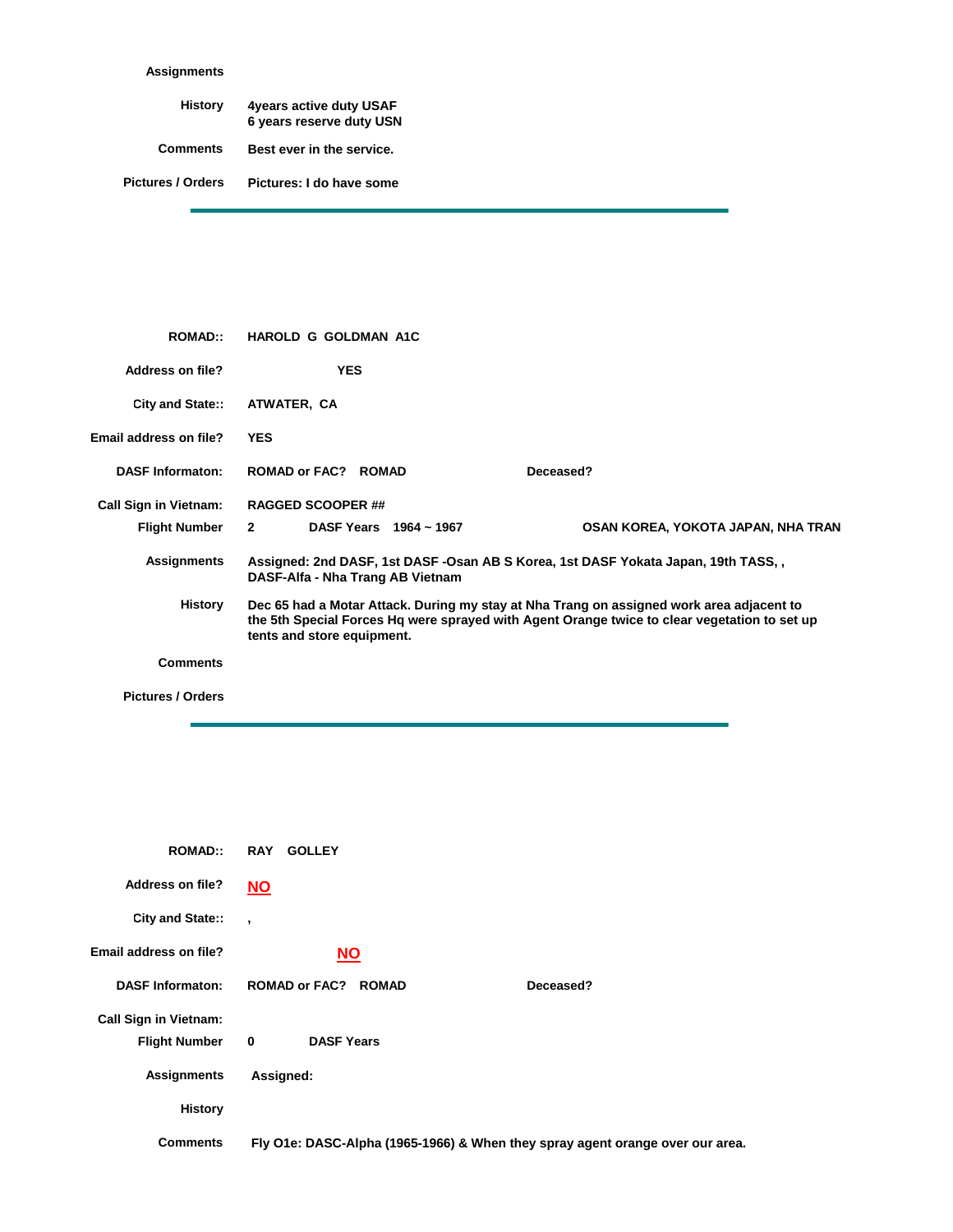| <b>ROMAD::</b>                                       | ROBERT SPYKER GRAFFIUS JR. A1C                                                                                                |  |
|------------------------------------------------------|-------------------------------------------------------------------------------------------------------------------------------|--|
| Address on file?                                     | <b>YES</b>                                                                                                                    |  |
| City and State::                                     | EL DORADO HILLS, CA                                                                                                           |  |
| <b>Email address on file?</b>                        | <b>YES</b>                                                                                                                    |  |
| <b>DASF Informaton:</b>                              | <b>ROMAD or FAC? ROMAD</b><br>Deceased?                                                                                       |  |
| <b>Call Sign in Vietnam:</b><br><b>Flight Number</b> | <b>DASF Years</b><br>$\bf{0}$                                                                                                 |  |
| <b>Assignments</b>                                   | Assigned: Never heard of the term DASF until a few days ago                                                                   |  |
| <b>History</b>                                       | More coming soon.                                                                                                             |  |
| <b>Comments</b>                                      | Yes; many times while assigned to the Vietnamese Airborne Brigade for several months<br>during the last half of 1965.         |  |
|                                                      | Enemy fire: Several times while imbedded with the 1st Battalion of the 173rd Airborne<br>Brigade during the 1st half of 1966. |  |
| <b>Pictures / Orders</b>                             | Yes                                                                                                                           |  |

| <b>ROMAD::</b>               | VINCE GREEN                                                                                                                                                            |              |
|------------------------------|------------------------------------------------------------------------------------------------------------------------------------------------------------------------|--------------|
| <b>Address on file?</b>      | $NO$                                                                                                                                                                   |              |
| City and State::             | $\overline{ }$                                                                                                                                                         |              |
| Email address on file?       | <b>YES</b>                                                                                                                                                             |              |
| <b>DASF Informaton:</b>      | <b>ROMAD or FAC? ROMAD</b>                                                                                                                                             | Deceased?    |
| <b>Call Sign in Vietnam:</b> |                                                                                                                                                                        |              |
| <b>Flight Number</b>         | DASF Years $06-65 \sim 12-65$<br>$1 \quad \blacksquare$                                                                                                                | <b>JAPAN</b> |
| Assignments                  | Assigned: Assignments while in 1st DASF were a TDY to Nah Trang, VN 08-65 / 12-65 and<br>06-65 / 07-65 to Chu Chi with 25th Infantry Div<br>Radio op from 1956 to 1968 |              |
|                              | Gave it up and got out after 12 years in USAF.                                                                                                                         |              |
| <b>History</b>               |                                                                                                                                                                        |              |
| <b>Comments</b>              |                                                                                                                                                                        |              |
| <b>Pictures / Orders</b>     |                                                                                                                                                                        |              |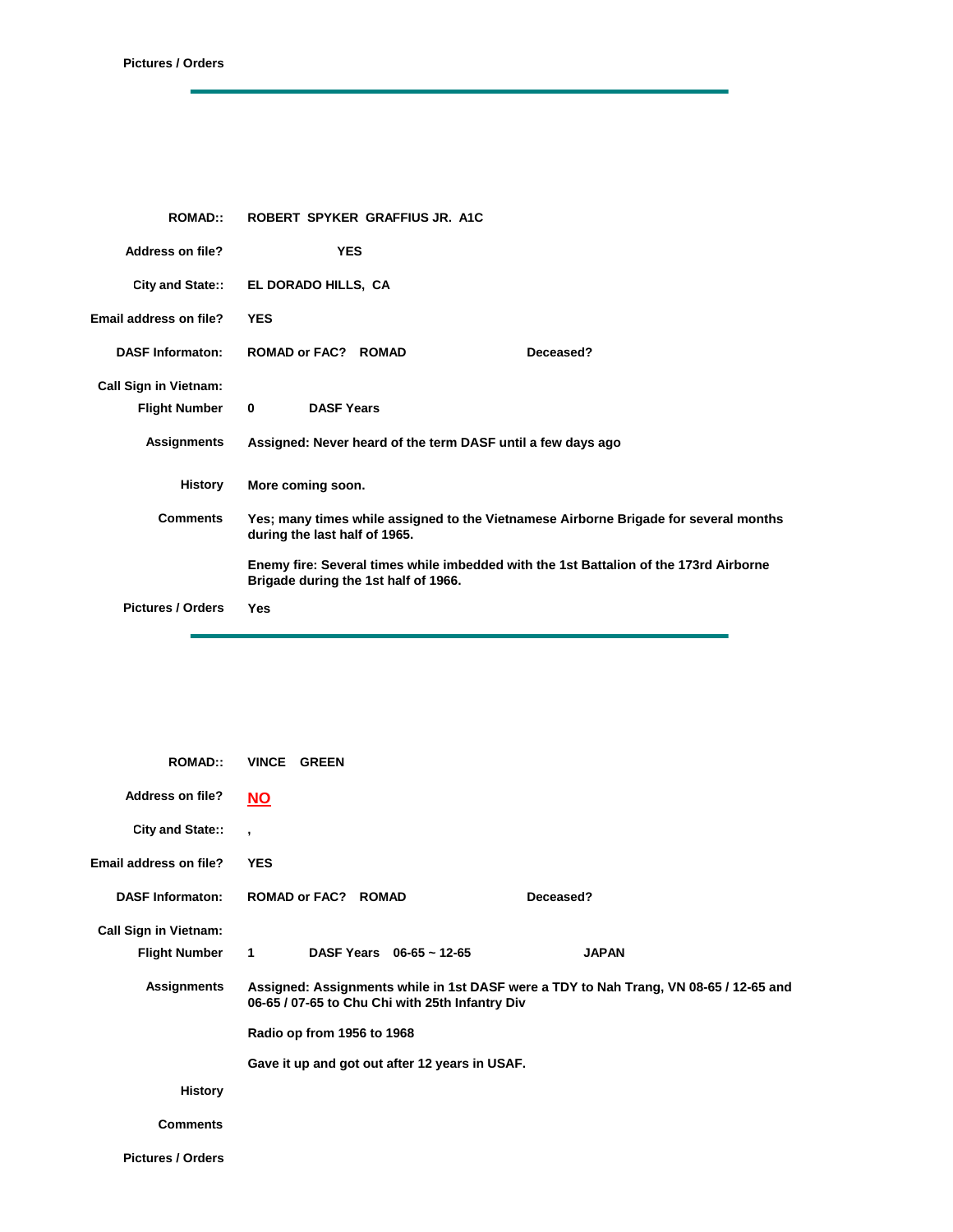| <b>ROMAD::</b>                                       | <b>JAMES (SKIP) H GRONSKI</b>                                                                                                                                                                                                                                                                                                                                                                                                                                                                                                                                                                                                                                                                                                                                                                                                   |  |
|------------------------------------------------------|---------------------------------------------------------------------------------------------------------------------------------------------------------------------------------------------------------------------------------------------------------------------------------------------------------------------------------------------------------------------------------------------------------------------------------------------------------------------------------------------------------------------------------------------------------------------------------------------------------------------------------------------------------------------------------------------------------------------------------------------------------------------------------------------------------------------------------|--|
| Address on file?                                     | <b>YES</b>                                                                                                                                                                                                                                                                                                                                                                                                                                                                                                                                                                                                                                                                                                                                                                                                                      |  |
| City and State::                                     | <b>GARDNERVILLE, NV</b>                                                                                                                                                                                                                                                                                                                                                                                                                                                                                                                                                                                                                                                                                                                                                                                                         |  |
| Email address on file?                               | <b>NO</b>                                                                                                                                                                                                                                                                                                                                                                                                                                                                                                                                                                                                                                                                                                                                                                                                                       |  |
| <b>DASF Informaton:</b>                              | <b>ROMAD or FAC? ROMAD</b><br>Deceased?                                                                                                                                                                                                                                                                                                                                                                                                                                                                                                                                                                                                                                                                                                                                                                                         |  |
| <b>Call Sign in Vietnam:</b><br><b>Flight Number</b> | DASF Years $10-64 \sim 04-66$<br>YOKOTA AFB JAPAN + MOVED TO OSAN A<br>$\overline{2}$                                                                                                                                                                                                                                                                                                                                                                                                                                                                                                                                                                                                                                                                                                                                           |  |
| <b>Assignments</b>                                   | Assigned:                                                                                                                                                                                                                                                                                                                                                                                                                                                                                                                                                                                                                                                                                                                                                                                                                       |  |
| <b>History</b>                                       |                                                                                                                                                                                                                                                                                                                                                                                                                                                                                                                                                                                                                                                                                                                                                                                                                                 |  |
| <b>Comments</b>                                      | Tom Branham called the other day and suggested Los Vegas. Sounds good to me. It would<br>be great to get together and see you guys. My records indicate that the 1st and 2nd DASF<br>were formed effective 8 Oct 64 at Yokota AFB Japan. Those of us who served in the 1st<br>Shoran Beacon (disbanded in May 64) were the original members. Effective 19 Mar 65, the<br>2nd DASF redeployed to Osan AFB Korea. I was the only one who made the transfer and<br>carried the company documents to Korea. The other 2nd DASF guys transfered to the 1st<br>DASF, I guess, I don't recall. I was the first to attended Jungle Survival School in May 65.<br>Since we didn't have one at the time, I went to the British school at Changi AFB in Singapore.<br>That's all my brain cell can recall. I'd like to hear from you guys. |  |
| <b>Pictures / Orders</b>                             |                                                                                                                                                                                                                                                                                                                                                                                                                                                                                                                                                                                                                                                                                                                                                                                                                                 |  |

| <b>ROMAD::</b>               | <b>BRIAN</b><br><b>GRUBBS</b>       |           |
|------------------------------|-------------------------------------|-----------|
| <b>Address on file?</b>      | <b>NO</b>                           |           |
| City and State::             | HUTTO, TX                           |           |
| Email address on file?       | <b>YES</b>                          |           |
| <b>DASF Informaton:</b>      | <b>ROMAD or FAC? ROMAD</b>          | Deceased? |
| <b>Call Sign in Vietnam:</b> |                                     |           |
| <b>Flight Number</b>         | <b>DASF Years</b><br>0              |           |
| <b>Assignments</b>           | Assigned: Fort Hood Romad 1989-1993 |           |
| <b>History</b>               |                                     |           |
| <b>Comments</b>              |                                     |           |
| <b>Pictures / Orders</b>     |                                     |           |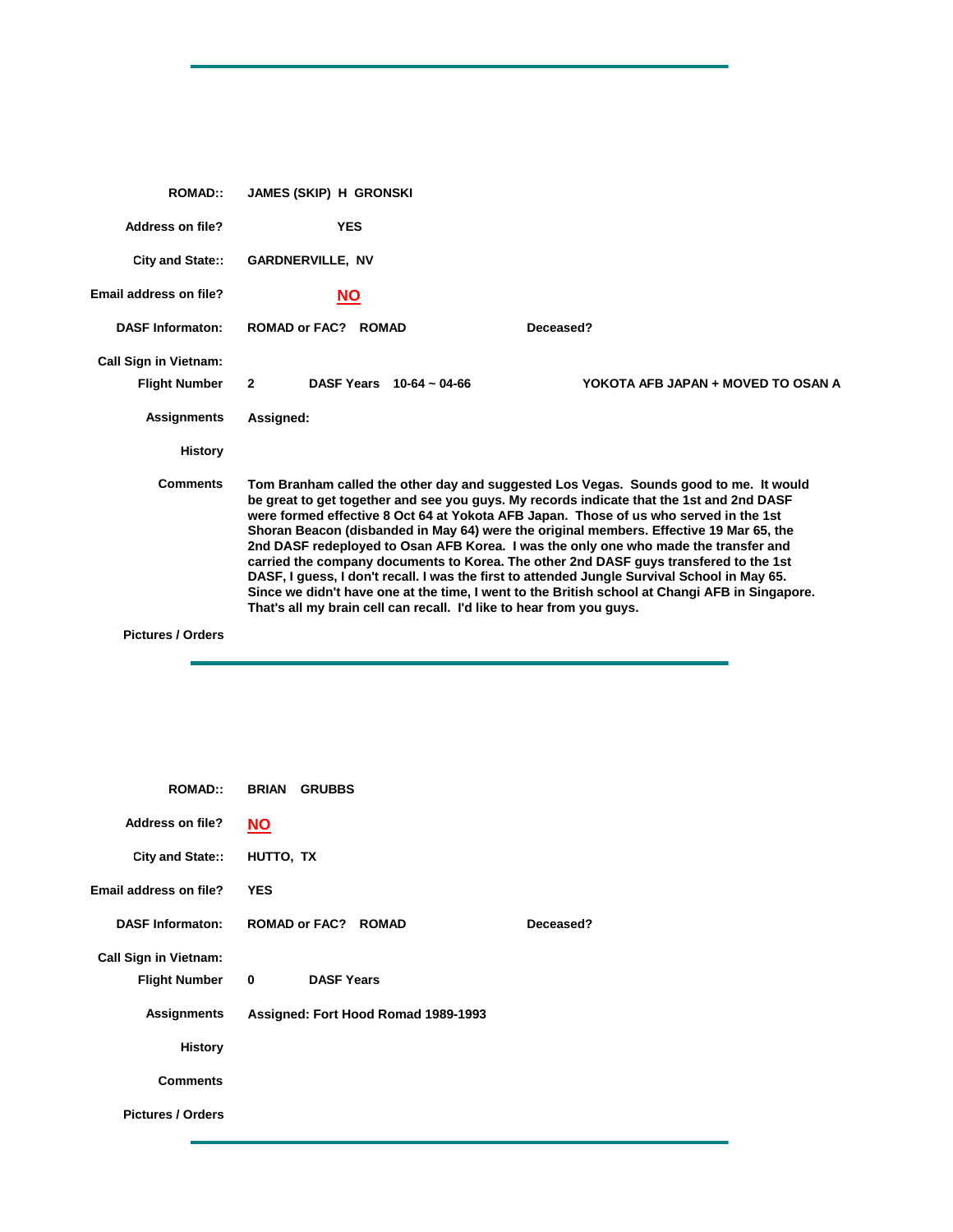| <b>ROMAD::</b>               | <b>GARY E GRUBBS MSGT</b>                  |                     |
|------------------------------|--------------------------------------------|---------------------|
| <b>Address on file?</b>      | <b>YES</b>                                 |                     |
| City and State::             | LARGO, FL                                  |                     |
| Email address on file?       | <b>YES</b>                                 |                     |
| <b>DASF Informaton:</b>      | <b>ROMAD or FAC? ROMAD</b>                 | Deceased?           |
| <b>Call Sign in Vietnam:</b> |                                            |                     |
|                              | Flight Number 4 DASF Years 67 ~ 68         | OSAN AB AND ROK DMZ |
| <b>Assignments</b>           | Assigned:                                  |                     |
| History                      | <b>Enlisted in 1962</b><br>Retired in 1982 |                     |
| <b>Comments</b>              |                                            |                     |
| <b>Pictures / Orders</b>     | Pictures are in 4th DASF database          |                     |

| <b>ROMAD::</b>               | DWAN WADE HALL A1C                                             |                                                                                                                                                                                 |
|------------------------------|----------------------------------------------------------------|---------------------------------------------------------------------------------------------------------------------------------------------------------------------------------|
| Address on file?             | <b>YES</b>                                                     |                                                                                                                                                                                 |
| City and State::             | JUNEAU, AK                                                     |                                                                                                                                                                                 |
| Email address on file?       | <b>YES</b>                                                     |                                                                                                                                                                                 |
| <b>DASF Informaton:</b>      | <b>ROMAD or FAC? ROMAD</b>                                     | Deceased?                                                                                                                                                                       |
| <b>Call Sign in Vietnam:</b> | <b>RAGGED SCOOPER 41</b>                                       |                                                                                                                                                                                 |
| <b>Flight Number</b>         | <b>DASF Years</b><br>$\bf{0}$                                  | ROK 03-68 $\sim$ 03-69                                                                                                                                                          |
| <b>Assignments</b>           | Cat airbase March 1968 through March 1969.                     | Assigned: Fly O1e: Ragged Scopper 41, Some time in back seat of O1e Bird Dog, stationed<br>TDY out of Nha Trang with ROK's Division HQ outside Qui Nhon and 1st Reg outside Phu |
|                              | behind my head in my M151 Jeep.                                | Enemy fire: Summer 1968. Yes, When on operation with ROK. Closest round hit FM radio                                                                                            |
|                              | Some of the best times I had in the 7 1/2 years of active duty |                                                                                                                                                                                 |
| History                      |                                                                |                                                                                                                                                                                 |
| <b>Comments</b>              |                                                                |                                                                                                                                                                                 |
| <b>Pictures / Orders</b>     | Lots of pictures                                               |                                                                                                                                                                                 |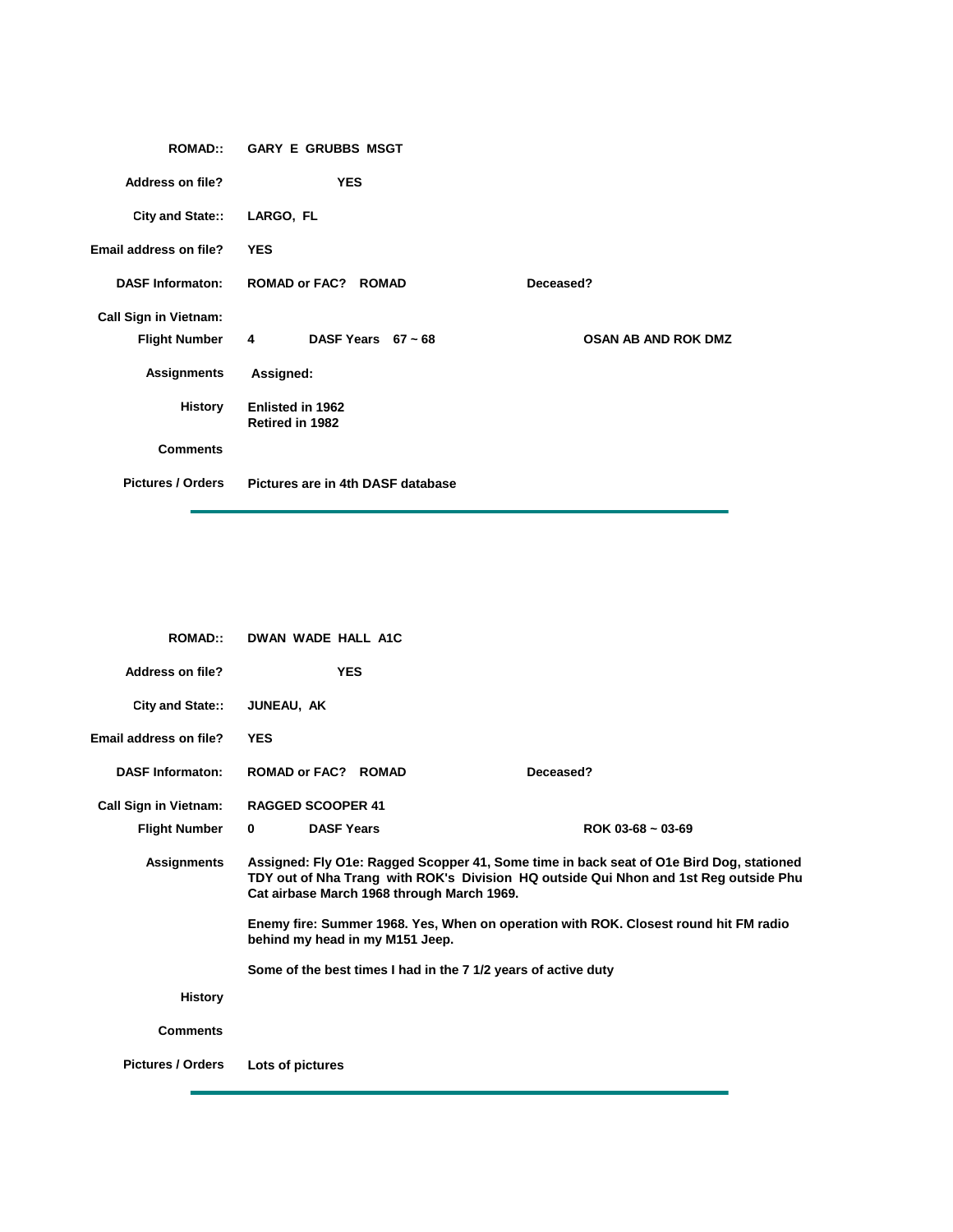| <b>ROMAD::</b>               | <b>FRANCIS W HALL MSGT</b>                                                                                                                                                                                                                                                                                                                                                                                                                                                                                                        |                                  |
|------------------------------|-----------------------------------------------------------------------------------------------------------------------------------------------------------------------------------------------------------------------------------------------------------------------------------------------------------------------------------------------------------------------------------------------------------------------------------------------------------------------------------------------------------------------------------|----------------------------------|
| <b>Address on file?</b>      | <b>YES</b>                                                                                                                                                                                                                                                                                                                                                                                                                                                                                                                        |                                  |
| City and State::             | PEARL CITY, HI                                                                                                                                                                                                                                                                                                                                                                                                                                                                                                                    |                                  |
| Email address on file?       | <b>YES</b>                                                                                                                                                                                                                                                                                                                                                                                                                                                                                                                        |                                  |
| <b>DASF Informaton:</b>      | <b>ROMAD or FAC? ROMAD</b>                                                                                                                                                                                                                                                                                                                                                                                                                                                                                                        | Deceased?                        |
| <b>Call Sign in Vietnam:</b> |                                                                                                                                                                                                                                                                                                                                                                                                                                                                                                                                   |                                  |
| <b>Flight Number</b>         | $\mathbf{1}$<br>DASF Years $64 \sim 68$                                                                                                                                                                                                                                                                                                                                                                                                                                                                                           | <b>TOKOTA / JOHNSON AB JAPAN</b> |
| <b>Assignments</b>           | Assigned:                                                                                                                                                                                                                                                                                                                                                                                                                                                                                                                         |                                  |
| <b>History</b>               |                                                                                                                                                                                                                                                                                                                                                                                                                                                                                                                                   |                                  |
| <b>Comments</b>              | Hi!<br>My name's Frank Hall (RO) and I was with the 1st DASF from Aug 1964 to Aug 1968 and Yes<br>it's time for a reunion. I searched the web all these years and could not find anything on the<br>DASFs. It looks like we were a forgotten group. What counts is knowing what and how we<br>did it. This brings back so many good memories of all the guys and the places we were at.<br>Nough for now, I will have more later.<br>Robin, I have to check my old records and see if I have any inputs on names of the 1st & 2nd |                                  |
|                              | <b>DASF at Yokota.</b>                                                                                                                                                                                                                                                                                                                                                                                                                                                                                                            |                                  |
|                              | Thanks for this website.<br><b>Frank Hall, MSqt USAF Retired</b>                                                                                                                                                                                                                                                                                                                                                                                                                                                                  |                                  |
| <b>Pictures / Orders</b>     |                                                                                                                                                                                                                                                                                                                                                                                                                                                                                                                                   |                                  |

| <b>ROMAD::</b>               | <b>LAWRENCE G HAMM</b>            |           |
|------------------------------|-----------------------------------|-----------|
| Address on file?             | <b>YES</b>                        |           |
|                              | City and State:: EL CAJON, CA     |           |
| Email address on file?       | <b>YES</b>                        |           |
| <b>DASF Informaton:</b>      | <b>ROMAD or FAC? ROMAD</b>        | Deceased? |
| <b>Call Sign in Vietnam:</b> |                                   |           |
| <b>Flight Number</b>         | <b>DASF Years</b><br>$\mathbf{0}$ |           |
| <b>Assignments</b>           | Assigned:                         |           |
| <b>History</b>               |                                   |           |
| <b>Comments</b>              |                                   |           |
| <b>Pictures / Orders</b>     |                                   |           |
|                              |                                   |           |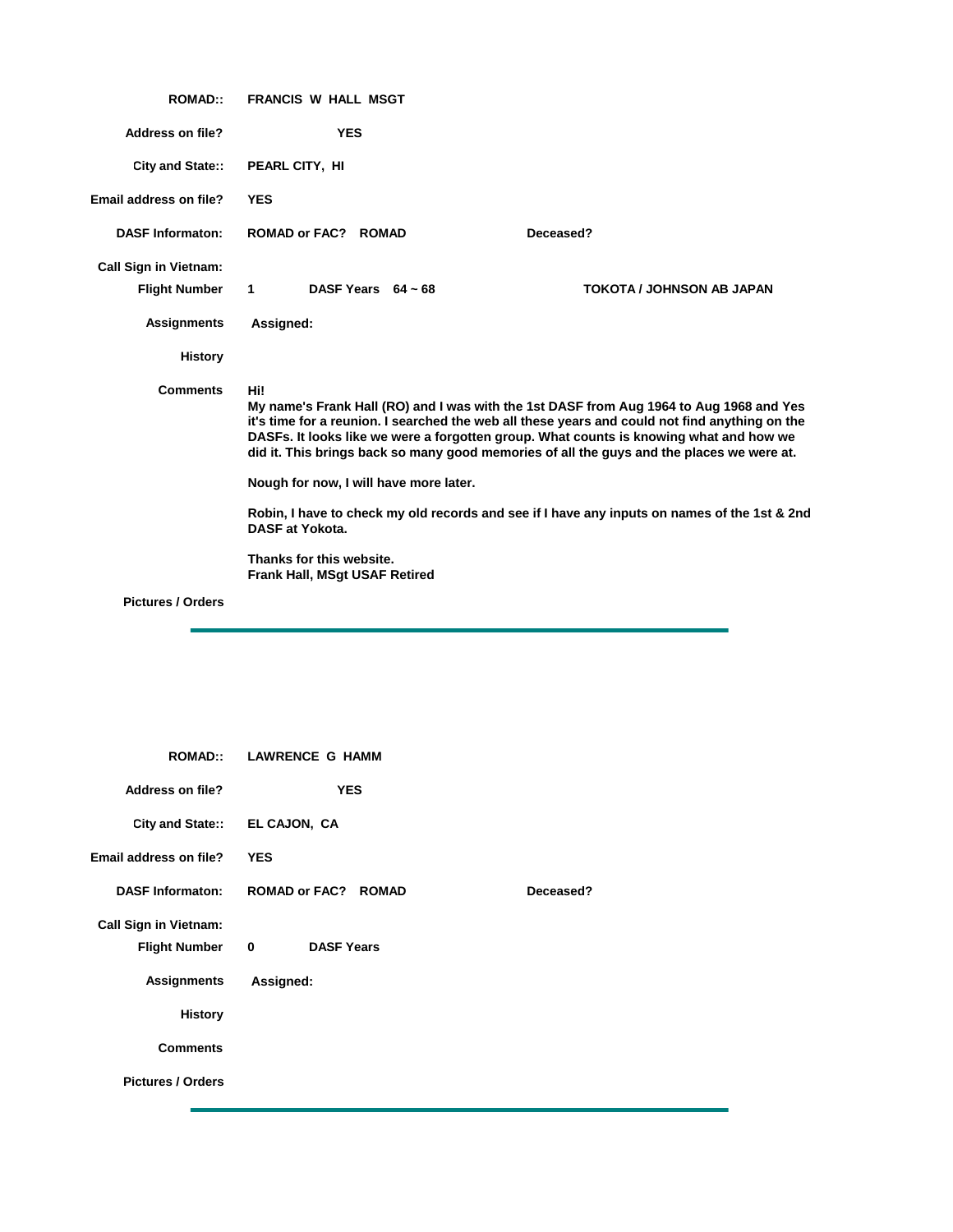| <b>ROMAD::</b>               | <b>JAMES HARDY HANKINS A1C</b>                                                                                                                                                                                     |
|------------------------------|--------------------------------------------------------------------------------------------------------------------------------------------------------------------------------------------------------------------|
| <b>Address on file?</b>      | <b>YES</b>                                                                                                                                                                                                         |
| City and State::             | AMITY, OR                                                                                                                                                                                                          |
| Email address on file?       | <b>YES</b>                                                                                                                                                                                                         |
| <b>DASF Informaton:</b>      | <b>ROMAD or FAC? ROMAD</b><br>Deceased?                                                                                                                                                                            |
| <b>Call Sign in Vietnam:</b> | <b>COBRE / RAKE</b>                                                                                                                                                                                                |
| <b>Flight Number</b>         | DASF Years 1969~1970<br><b>19 TASS</b><br>$\mathbf{0}$                                                                                                                                                             |
| <b>Assignments</b>           | came under fire - assigned to royal thailand army 1st brigade + 25 infantry chi chi                                                                                                                                |
| <b>History</b>               |                                                                                                                                                                                                                    |
| <b>Comments</b>              | sustained a concussion, brokenankle, sent home to recoop, then back for another tour. later<br>developed seizures for tbi, did not receive benefits for almont 50 years. must say they are<br>treating mr well now |
| <b>Pictures / Orders</b>     |                                                                                                                                                                                                                    |

| <b>ROMAD::</b>               | <b>JAMES</b><br><b>HARDY A1C</b>                                                                                                                                                                                        |                |
|------------------------------|-------------------------------------------------------------------------------------------------------------------------------------------------------------------------------------------------------------------------|----------------|
| Address on file?             | <b>YES</b>                                                                                                                                                                                                              |                |
| City and State::             | AMITY, OR                                                                                                                                                                                                               |                |
| Email address on file?       | <b>YES</b>                                                                                                                                                                                                              |                |
| <b>DASF Informaton:</b>      | <b>ROMAD or FAC? ROMAD</b>                                                                                                                                                                                              | Deceased?      |
| <b>Call Sign in Vietnam:</b> | <b>COBRA/RAKE</b>                                                                                                                                                                                                       |                |
| <b>Flight Number</b>         | DASF Years 69~70<br>$\bf{0}$                                                                                                                                                                                            | <b>19 TASS</b> |
| <b>Assignments</b>           | 19 tass<br>Royal thailand army 1st brigade<br>Royal thailand army 1st brigade 25 infantry Cui Chi                                                                                                                       |                |
| <b>History</b>               | Sustained a concussion, broken ankle, sent home to recoop then cam back for another tour.<br>Later developed seizures for TBI, did not receive benefits for almost 50 years. Must say they<br>are treating me well now. |                |
| <b>Comments</b>              |                                                                                                                                                                                                                         |                |
| <b>Pictures / Orders</b>     |                                                                                                                                                                                                                         |                |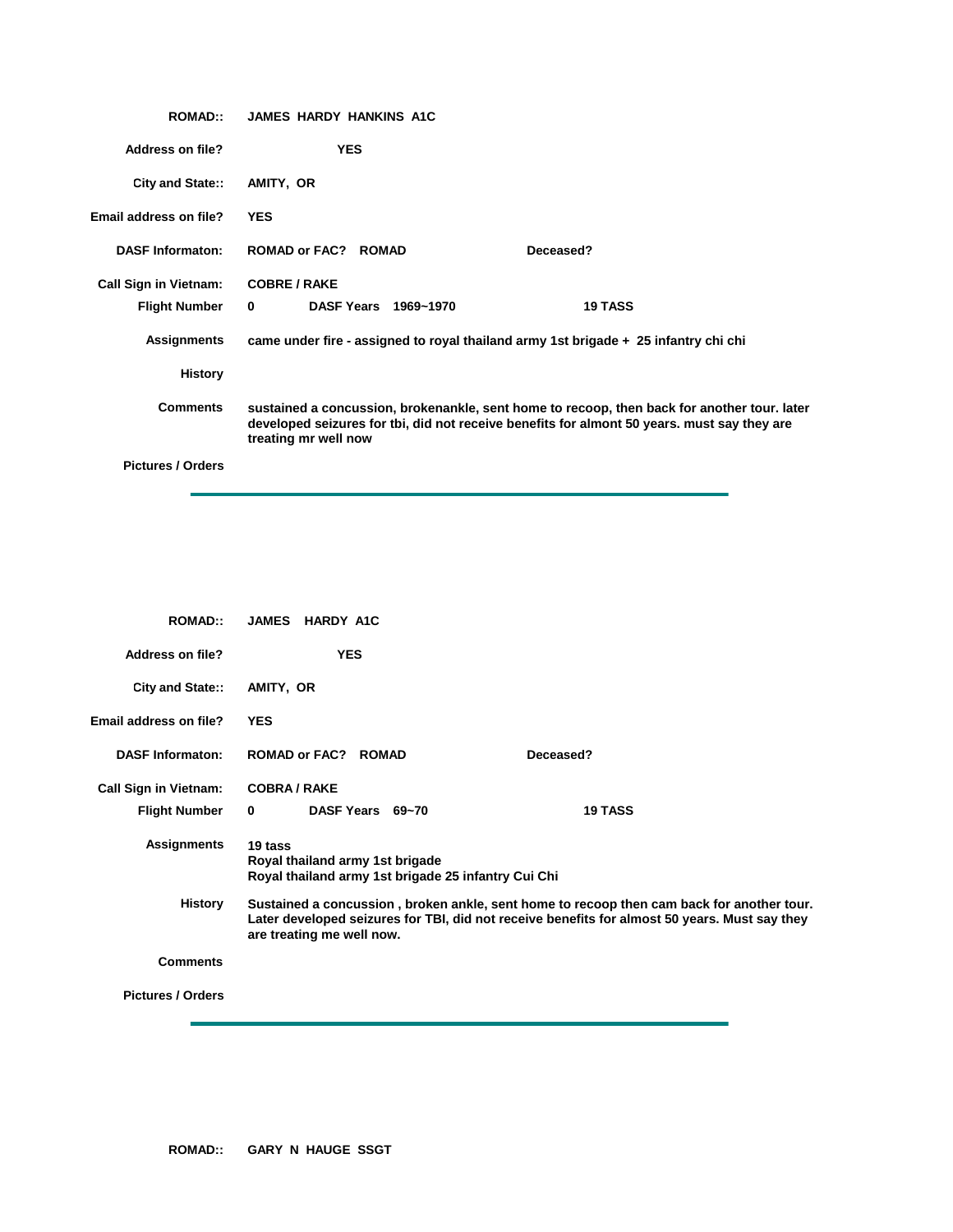| Address on file?             | <b>YES</b>                                                                                                                                                                                                                                                                              |  |  |
|------------------------------|-----------------------------------------------------------------------------------------------------------------------------------------------------------------------------------------------------------------------------------------------------------------------------------------|--|--|
| <b>City and State::</b>      | <b>MERRITT ISLAND, FL</b>                                                                                                                                                                                                                                                               |  |  |
| Email address on file?       | <b>YES</b>                                                                                                                                                                                                                                                                              |  |  |
| <b>DASF Informaton:</b>      | <b>ROMAD or FAC? ROMAD</b><br>Deceased?                                                                                                                                                                                                                                                 |  |  |
| <b>Call Sign in Vietnam:</b> | <b>SNUFFY 34</b>                                                                                                                                                                                                                                                                        |  |  |
| <b>Flight Number</b>         | DASF Years 620 TCS DET 2<br>1965-1968<br>7                                                                                                                                                                                                                                              |  |  |
| Assignments                  | Assigned: 11th BDE, Duc Pho RVN 1968 on TDY<br>2 inf Div 1968 during USS Pueblo capture - Spent 96 days at the DMZ, Det 2 - 620th TCS<br>1969-1970 Pleiku RVN                                                                                                                           |  |  |
| History                      | 20 years of fun and games. Wouldnt have it any other way.                                                                                                                                                                                                                               |  |  |
| <b>Comments</b>              | Mortar attacks while in country and rocket landing next to empty C-141 on my way out of<br>country. That echo through that was scary. Enemy fire: 11th BDE, Duc Pho RVN 1968 on<br>1969, TDY, DMZ area in Korea during USS Pueblo capture, 1968 & Det 2 620TCS Pleiku RVN<br><b>PCS</b> |  |  |
| <b>Pictures / Orders</b>     | Have photos and records but havent seen them in years.                                                                                                                                                                                                                                  |  |  |

|                              | ROMAD:: JACK L HAYES                         |
|------------------------------|----------------------------------------------|
| <b>Address on file?</b>      | $NO$                                         |
| City and State::             | $\overline{ }$                               |
| Email address on file?       | <b>YES</b>                                   |
| <b>DASF Informaton:</b>      | <b>ROMAD or FAC? ROMAD</b><br>Deceased?      |
| <b>Call Sign in Vietnam:</b> |                                              |
| <b>Flight Number</b>         | $\overline{\mathbf{0}}$<br><b>DASF Years</b> |
| <b>Assignments</b>           | Assigned:                                    |
| <b>History</b>               |                                              |
| <b>Comments</b>              |                                              |
| <b>Pictures / Orders</b>     |                                              |

|                            | ROMAD:: CHARLIE E HEIDAL |
|----------------------------|--------------------------|
| Address on file?           | YES                      |
| City and State:: POWAY, CA |                          |
| Email address on file?     | YES                      |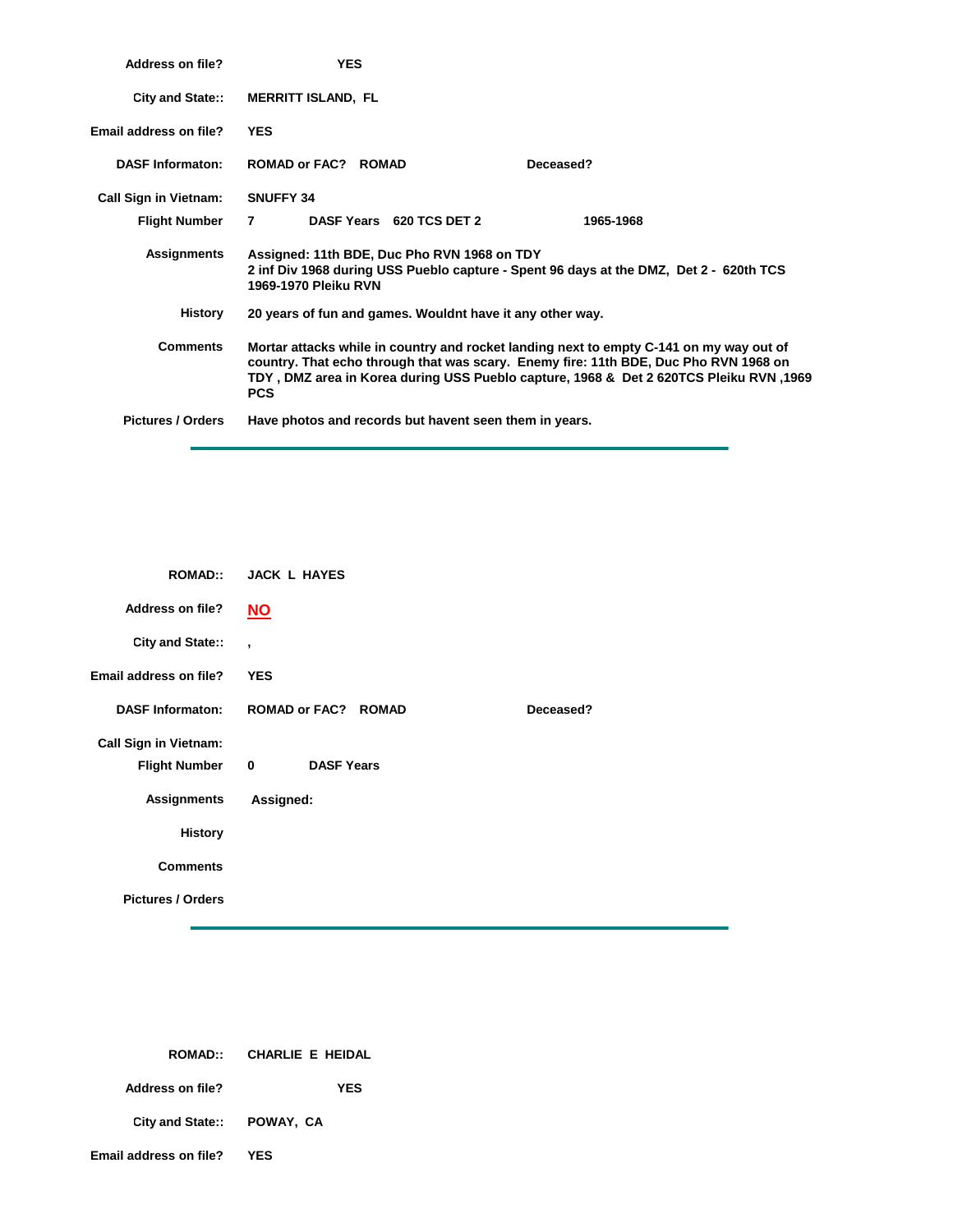|                              | DASF Informaton: ROMAD or FAC? ROMAD | Deceased? |
|------------------------------|--------------------------------------|-----------|
| <b>Call Sign in Vietnam:</b> |                                      |           |
| <b>Flight Number</b>         | DASF Years $86 - 2006$<br>$\bullet$  |           |
| <b>Assignments</b>           | Assigned:                            |           |
| <b>History</b>               |                                      |           |
| <b>Comments</b>              | Unit in: TOO MANY TO LIST            |           |
|                              | Years in unit: 1986-2006             |           |
|                              | Served where: US-ROK                 |           |
|                              | Which War: MIDDLE EAST TO PRESENT.   |           |
| <b>Pictures / Orders</b>     |                                      |           |

| <b>ROMAD::</b>               | <b>DONALD F HINES</b>                                                                                                                         |                |
|------------------------------|-----------------------------------------------------------------------------------------------------------------------------------------------|----------------|
| <b>Address on file?</b>      | <b>YES</b>                                                                                                                                    |                |
| City and State::             | <b>NORTH EASTON, MA</b>                                                                                                                       |                |
| Email address on file?       | <b>YES</b>                                                                                                                                    |                |
| <b>DASF Informaton:</b>      | <b>ROMAD or FAC? ROMAD</b>                                                                                                                    | Deceased?      |
| <b>Call Sign in Vietnam:</b> |                                                                                                                                               |                |
| <b>Flight Number</b>         | $3^{\circ}$<br>DASF Years $8-68 \sim 8-68$                                                                                                    | <b>OKINAWA</b> |
| <b>Assignments</b>           | Assigned: 507 DASS, 3rd DASF, 604 DASS                                                                                                        |                |
| <b>History</b>               | Pretty much the same as other TACP's of that era, Lackland, Keesler, Ft Benning, theb a<br>DASS. Not always fun but well worth th experience. |                |
| <b>Comments</b>              | Always enjoyed working as a TACP mrmber                                                                                                       |                |
| <b>Pictures / Orders</b>     |                                                                                                                                               |                |

| <b>ROMAD::</b>                | <b>MICKEY G HORMANN</b>         |           |
|-------------------------------|---------------------------------|-----------|
| <b>Address on file?</b>       | <b>NO</b>                       |           |
|                               | City and State:: DES MOINES, IA |           |
| <b>Email address on file?</b> | <b>YES</b>                      |           |
| <b>DASF Informaton:</b>       | <b>ROMAD or FAC? ROMAD</b>      | Deceased? |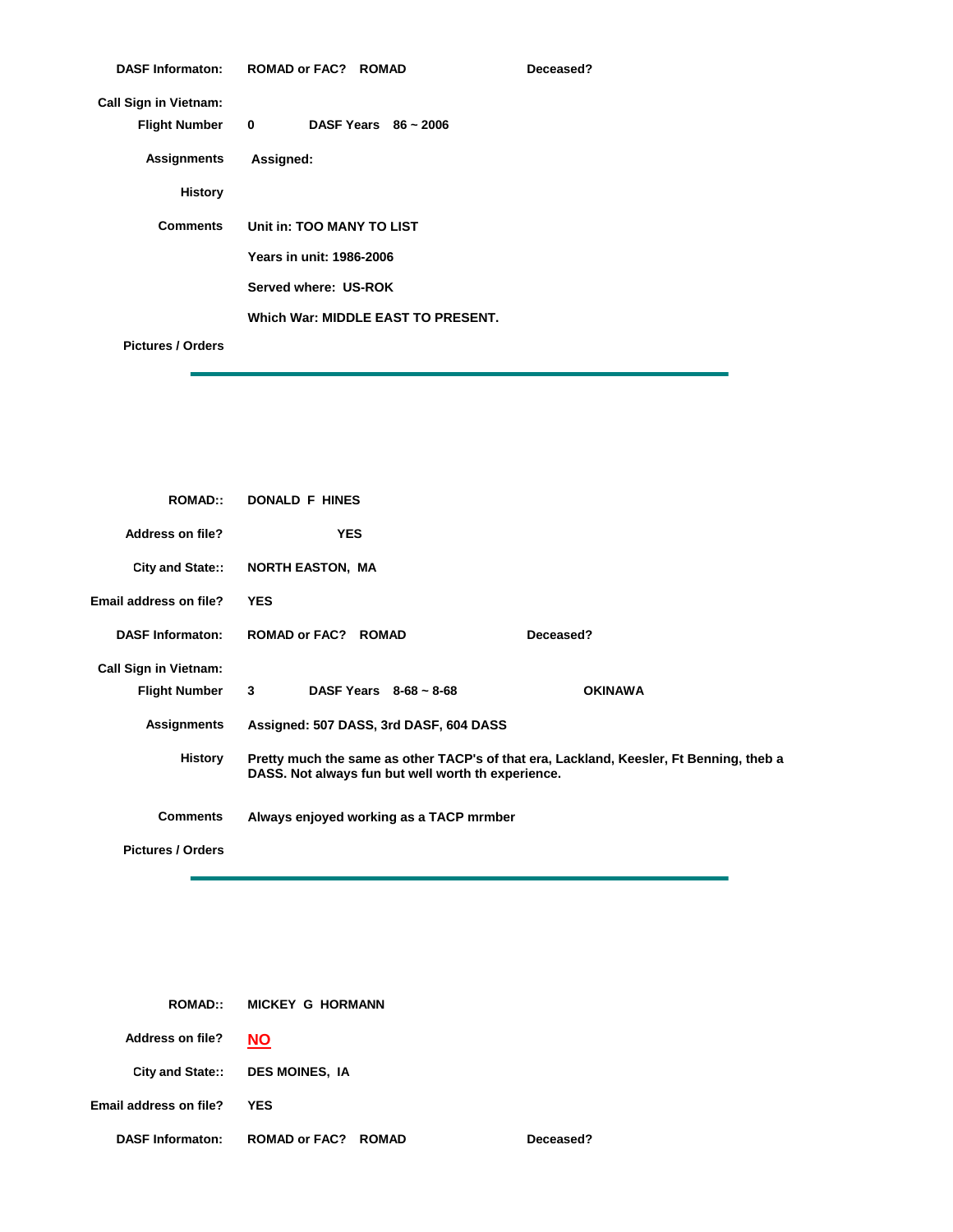| <b>Call Sign in Vietnam:</b> |              |                         |                               |
|------------------------------|--------------|-------------------------|-------------------------------|
| <b>Flight Number</b>         | $\mathbf{0}$ | DASF Years $82 \sim 87$ | FORT HOOD, FREIDBERG, GERMANY |
| <b>Assignments</b>           | Assigned:    |                         |                               |
| <b>History</b>               |              |                         |                               |
| <b>Comments</b>              |              |                         |                               |
| <b>Pictures / Orders</b>     |              |                         |                               |
|                              |              |                         |                               |

| <b>ROMAD::</b>               | <b>BARRY L HOSKINS A1C</b>                                                                |
|------------------------------|-------------------------------------------------------------------------------------------|
| <b>Address on file?</b>      | <b>NO</b>                                                                                 |
| City and State::             | BATH, PA                                                                                  |
| Email address on file?       | <b>YES</b>                                                                                |
| <b>DASF Informaton:</b>      | <b>ROMAD or FAC? FAC</b><br>Deceased?                                                     |
| <b>Call Sign in Vietnam:</b> | <b>PYTHON 13</b>                                                                          |
| <b>Flight Number</b>         | 5<br>DASF Years JUL 1964 THRU JAN 1966                                                    |
| Assignments                  | Jul 1964 thru Jan 1966 - Clark A.B. P.I.- 173rd Airborne Brgd501&502 An Austrian Airborne |
| <b>History</b>               |                                                                                           |
| <b>Comments</b>              | Iron triangle with Tom Cox - Over-all good experience                                     |
| <b>Pictures / Orders</b>     | yes but not at this time                                                                  |
|                              |                                                                                           |

| <b>ROMAD</b>                 | <b>JAMES RUSSELL HOUGH JR CHMSGT</b>                                                                                                                                                                                                                                                                                                                                                                                                                           |
|------------------------------|----------------------------------------------------------------------------------------------------------------------------------------------------------------------------------------------------------------------------------------------------------------------------------------------------------------------------------------------------------------------------------------------------------------------------------------------------------------|
| Address on file?             | <b>YES</b>                                                                                                                                                                                                                                                                                                                                                                                                                                                     |
| <b>City and State::</b>      | MIMS, FL                                                                                                                                                                                                                                                                                                                                                                                                                                                       |
| Email address on file?       | <b>YES</b>                                                                                                                                                                                                                                                                                                                                                                                                                                                     |
| <b>DASF Informaton:</b>      | Deceased?<br><b>ROMAD or FAC?</b><br><b>ROMAD</b>                                                                                                                                                                                                                                                                                                                                                                                                              |
| <b>Call Sign in Vietnam:</b> |                                                                                                                                                                                                                                                                                                                                                                                                                                                                |
| <b>Flight Number</b>         | <b>DASF Years</b><br>$\bf{0}$                                                                                                                                                                                                                                                                                                                                                                                                                                  |
| <b>Assignments</b>           | Assigned: Fly O1e: I was not a ROMAD or FAC but a Ground Radio Maintenance Supervisor<br>of a shop in Sembach AB and Lindsay AS-Weisbaden Germany. We had six MRC-107 Jeeps,<br>3 TSW-7 Mobile Control Towers, 30 KWM-2A Transceivers and 30 30L-1 Linear (Collins). We<br>deployed with NATO to all of Europe and North Africa. We were involved in the clearing of<br>the Suez Canal of ordnance and had units at Cairo, Port Said and Suez City. We were in |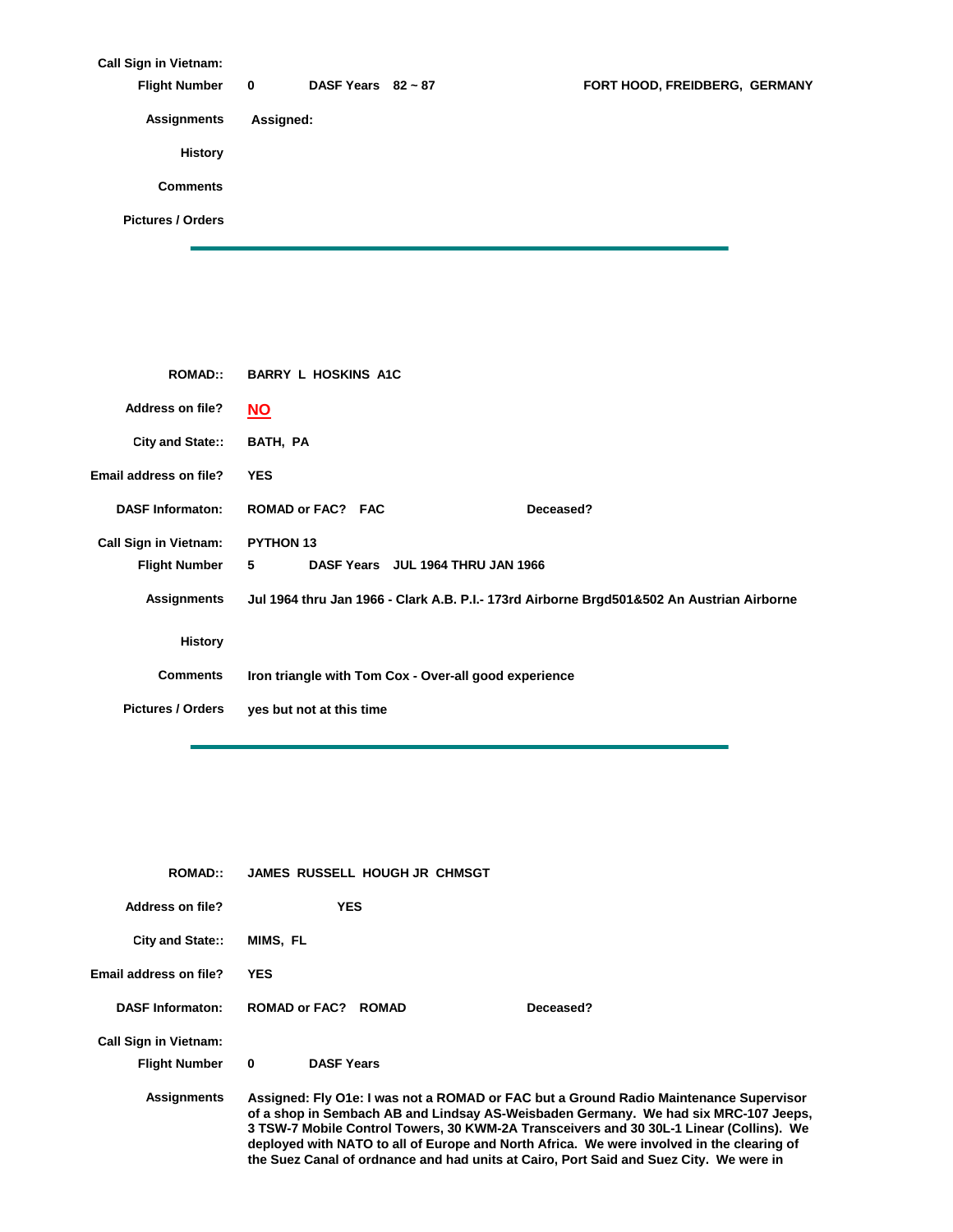**Greece for Alexander Express and Norway for exercises there.**

**Enemy fire: No. In 1958-1959 I flew as a Morse Intercept Radio Operator with AF Security Service off Russia and China from the North Pole to the Taiwan Straits. We were strafed a few times by the Russians but that was just harassment or they could have easily taken us down...but we didn't know that at the time. We had a heat seeking rocket fired at us by the Chinese but it must have been defective because it obviously didn't hit us or I wouldn't be here.**

**History Comments: As I said, I wasn't a ROMAD or FAC so if I don't belong on this website, please remove me. I just enjoy being around guys who had the MRC jeeps and knew the radio equipment on them. I served 31 years and got out a CMSgt. Been working as a contractor to NASA at Kennedy Space Center for over 30 years. Will be 80 very soon. I am A MARS operator (since 1963) and work a MARS net most nights as AFA4BT. Ham call is W5ZXO.**

**Thanks for letting me talk to you.**

**Comments Military Comments: Philippines- 1/1/57-7-15-57 Yokota AB-7-30-59 Fuchu AS-7-15-60 Johnson AB (First Mobile Comm. Gp.)1960-1962 Adair AFS,Or.;62-65 Goose Bay AB-65-65 Thule AB Greenland, 65-66 Kadena AB; 66-69 Grand Forks AFB-69-70 Keesler AFB-70-71 Eglin AFB 71-73 Sembac AF-73-73 Lindsay AS,Weisbaden 73-75 Patrick AFB-75-79 Kadena AB-79-85 MacDill AFB-85-1/1/86 Retired. Kennedy Space Center as Electro Magnetic Laboratory Technician, Telemetry Technician at Cape Canaveral AFS**

**Pictures / Orders**

**Not immediately**

| <b>ROMAD</b> ::              | <b>CHARLE MICHSEL HUMPHREY SMSGT</b>                                                                                                                                                                                 |                                                                                                                                                                               |  |
|------------------------------|----------------------------------------------------------------------------------------------------------------------------------------------------------------------------------------------------------------------|-------------------------------------------------------------------------------------------------------------------------------------------------------------------------------|--|
| Address on file?             | <b>YES</b>                                                                                                                                                                                                           |                                                                                                                                                                               |  |
| <b>City and State::</b>      | YORKTOWN, VA                                                                                                                                                                                                         |                                                                                                                                                                               |  |
| Email address on file?       | <b>YES</b>                                                                                                                                                                                                           |                                                                                                                                                                               |  |
| <b>DASF Informaton:</b>      | <b>ROMAD or FAC? ROMAD</b>                                                                                                                                                                                           | Deceased?                                                                                                                                                                     |  |
| <b>Call Sign in Vietnam:</b> |                                                                                                                                                                                                                      |                                                                                                                                                                               |  |
| <b>Flight Number</b>         | DASF Years $12-67 \sim 12-68$<br>$\mathbf{0}$                                                                                                                                                                        | 21 TASS                                                                                                                                                                       |  |
| <b>Assignments</b>           | Assigned: 21st TASS (Nha Trang AB RVN), 14SOW, 7AF (PACAF)<br>1968.<br>As a Pack Rat, AFSC 304X4. Rank Sgt(E-4)USAF<br>14 Special Operations Wing, 14th Air Force. PACAF<br><b>ROK Tiger Division. Cav Regiment.</b> | Sub Assigned to the Republic of Korea Tiger Division, CAV Regiment, Camp Thunderbolt,<br>Phu Phong, Binh Dinh Province, Republic of Vietnam. December 17th, 1967 thru Dec16th |  |

**Enemy Fire: Yes. Central Highlands and the entire Go Boy Plans East of Phu Cat Air Base.**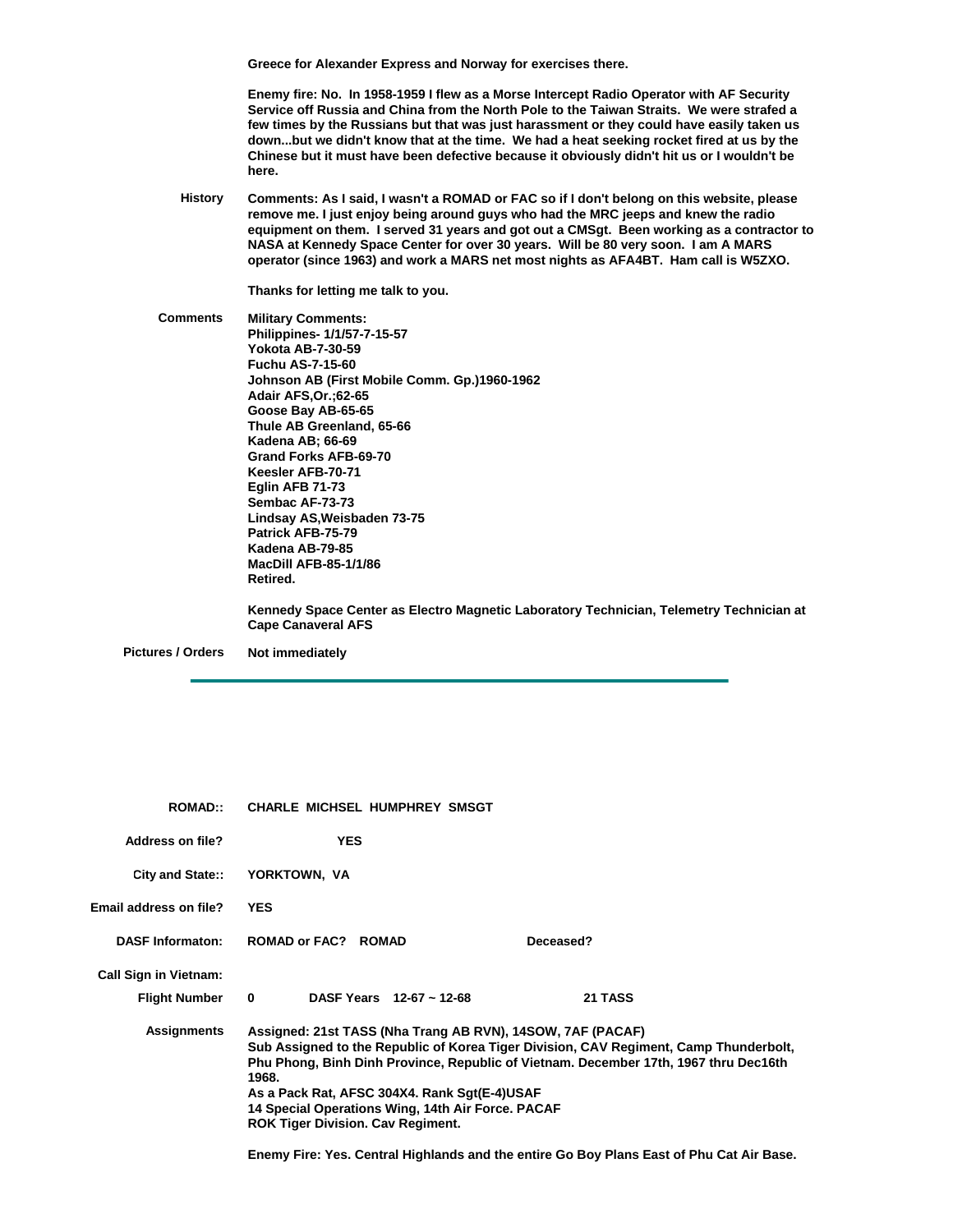**This would be hill 722 approximately. Korea Tiger Division Operation Meng Ho 9 or 11. Summer of 1968. Documented in USAF Commendation Medal Award. On file. Major attack and suppression of large force of NVA regulars and irregular VC. Day and night mission lasting approximately 72 hours utilizing many types of aircraft and ordnance delivery profiles.**

**History Career Span:Mar 1965 thru July 1988.Initial Cadre force converted from 304X4 in August 1977.First ROMAD duty station 21TASS, Shaw AFB, SC(August 77-July 79). 2nd assignment:23TASS, Davis Monthan AFB, Tuscon, AZ(July 79-July 80). 3rd assignment: 601 TASG, Sembach AB, Germany(July 80-April 83). 4th assignment: HQ USAFE, Ramstien AB, Germany(April 83-July 84). 5th and final assignment: HQ Tactical Air Command, Langley AFB,VA(July 84-July 88). All duties in these 5 assignments were as a ROMAD at the ranks of SSgt thru MSgt. Ground Radio Repairman. Both heavy and light communications repair. Qualified to the 7 level status. Assignment to 764th ACW Radar Sq. St Albans, VT (Mar 66-Nov 68). Maintenance Control Technician, 2019th Comm Sq, Griffiss AFB, NY (Mar 72-Dec73). 1836 EIS, Wiesbaden AB, Germany (Dec 73-Dec74) Team Chief in charge of repair,replacement and upgrade of European Air Traffic Control air to ground communications equipment. Various assignments into Electronic Maintenance Control Offices in the Tactical Air Command Control System at Shaw AFB, SC (Jan 75-Aug77). During these assignments advance from a maintenance environment to a management environment. The best pre-career training I could ever have.**

**Comments I was blessed at having volunteered for an received an assignment to Vietnam. That is the single action that led to an force career as a ROMAD. From that event I was able to experience the Air Force from a maintenance and operation perspective that few enlisted personnel are afforded the opportunity to do. Having that experience allowed me perform every available job the career had to offer me at every level available during my time in service. What I did could literally fill a book about my career but, suffice it to say that I was more than pleased to have served and served with, the finest personnel the AF has to offer this great nation. I will never forget where that career started and how it ended. There is no way to measure it, except to say thank you.**

> **Career Span:Mar 1965 thru July 1988.Initial Cadre force converted from 304X4 in August 1977.First ROMAD duty station 21TASS, Shaw AFB, SC(August 77-July 79). 2nd assignment:23TASS, Davis Monthan AFB, Tuscon, AZ(July 79-July 80). 3rd assignment: 601 TASG, Sembach AB, Germany(July 80-April 83). 4th assignment: HQ USAFE, Ramstien AB, Germany(April 83-July 84). 5th and final assignment: HQ Tactical Air Command, Langley AFB,VA(July 84-July 88). All duties in these 5 assignments were as a ROMAD at the ranks of SSgt thru MSgt.**

**Pictures / Orders PIX are on the web now. you already have them and thanks for hosting them.**

| <b>ROMAD::</b>               | STEVE O HUNTER                          |                                                                                                                                                                                                                                                                                                                                                                                                                                                                    |  |
|------------------------------|-----------------------------------------|--------------------------------------------------------------------------------------------------------------------------------------------------------------------------------------------------------------------------------------------------------------------------------------------------------------------------------------------------------------------------------------------------------------------------------------------------------------------|--|
| Address on file?             | <b>YES</b>                              |                                                                                                                                                                                                                                                                                                                                                                                                                                                                    |  |
| City and State::             | <b>HIGH POINT, NC</b>                   |                                                                                                                                                                                                                                                                                                                                                                                                                                                                    |  |
| Email address on file?       | <b>NO</b>                               |                                                                                                                                                                                                                                                                                                                                                                                                                                                                    |  |
| <b>DASF Informaton:</b>      | <b>ROMAD or FAC?</b><br><b>ROMAD</b>    | Deceased?                                                                                                                                                                                                                                                                                                                                                                                                                                                          |  |
| <b>Call Sign in Vietnam:</b> |                                         |                                                                                                                                                                                                                                                                                                                                                                                                                                                                    |  |
| <b>Flight Number</b>         | DASF Years $70 \sim 71$<br>$\mathbf{0}$ | AN KAE VIETNAM                                                                                                                                                                                                                                                                                                                                                                                                                                                     |  |
| <b>Assignments</b>           | unit of US Air Force veterans.          | Assigned: I was a US Army enlisted, assigned to the US Air Force FAC unit in An Kae,<br>Vietnam. The FAC unit operated from the US Army base in An Kae. I flew missions everyday<br>with Lt. Colonel Goddard for 8 months. Your suggestions of resources to try and locate<br>members of this US Air Force FAC unit serving in An Kae during the 1970-71 time frame<br>would be greatly appreciated. I was so previledged to serve with such a highly professional |  |
| History                      |                                         |                                                                                                                                                                                                                                                                                                                                                                                                                                                                    |  |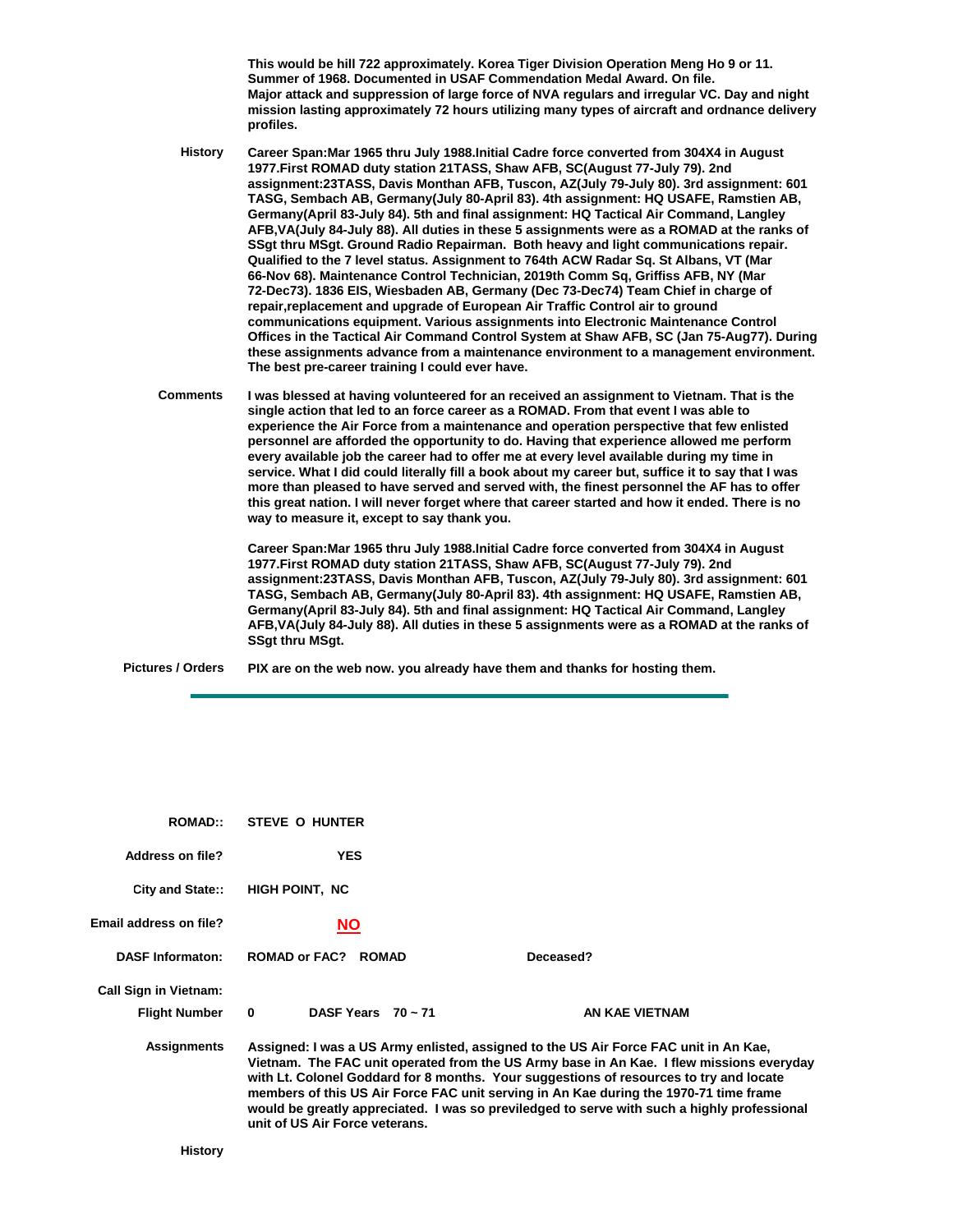**Comments I just regret not keeping in contact with these very special individuals after we left Vietnam. Your help would be greatly appreciated. The reunion sounds like a great idea. I was a us army spec 5 assigned to usaf fac unit in An Kae Vietnam. Commanded by Col Goddard. Major Hastings assigned to the unit also. Activities included marking tagret in the central highlands and for a short period in Cambodia. My activities including flying missions daily with Col Goddard or Major Hastings and documenting results of missions upon compeltion. Weekly I distributed "kack wheels" (decoders) to 4th Army command to enable communications between the Army and the Air Force. I have numerous pictures on slides from the missions that I would need to convert to digital.**

## **Pictures / Orders**

|                                                      | ROMAD:: JAMES ALAN HURST                                 |
|------------------------------------------------------|----------------------------------------------------------|
| <b>Address on file?</b>                              | <b>YES</b>                                               |
| City and State::                                     | <b>OWENSBORO, KY</b>                                     |
| Email address on file?                               | <b>YES</b>                                               |
| <b>DASF Informaton:</b>                              | <b>ROMAD or FAC? ROMAD</b><br>Deceased?                  |
| <b>Call Sign in Vietnam:</b><br><b>Flight Number</b> | DASF Years $88 \sim 91$<br>$\mathbf{0}$                  |
| Assignments                                          | Assigned: Det 5 507th TAIRCW, Fort Campbell, 1988 - 1991 |
| <b>History</b>                                       |                                                          |
| <b>Comments</b>                                      |                                                          |
| <b>Pictures / Orders</b>                             | <b>Hulbert Field Training Photo (Group)</b>              |

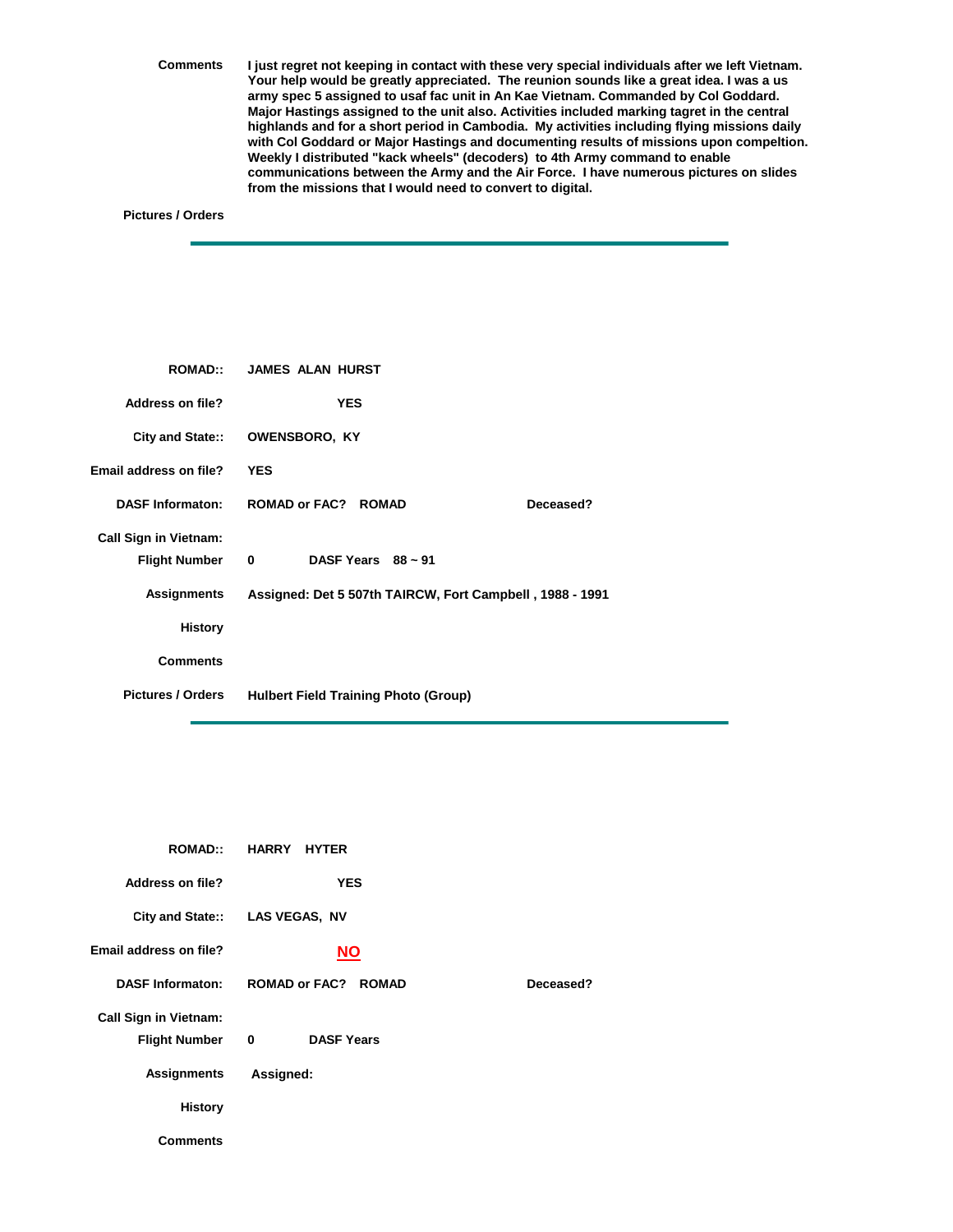| <b>ROMAD::</b>               | <b>EDWARD</b><br><b>JANUS</b> |           |
|------------------------------|-------------------------------|-----------|
| <b>Address on file?</b>      | $NO$                          |           |
| City and State::             | $\overline{\phantom{a}}$      |           |
| Email address on file?       | $NO$                          |           |
| <b>DASF Informaton:</b>      | <b>ROMAD or FAC? ROMAD</b>    | Deceased? |
| <b>Call Sign in Vietnam:</b> |                               |           |
| Flight Number 0              | <b>DASF Years</b>             |           |
| <b>Assignments</b>           | Assigned:                     |           |
| <b>History</b>               |                               |           |
| <b>Comments</b>              |                               |           |
| <b>Pictures / Orders</b>     |                               |           |

| <b>ROMAD::</b>                                       | <b>CHARLIE SCOTT JOHNSON</b>                   |                                                                                                                                                                                            |  |
|------------------------------------------------------|------------------------------------------------|--------------------------------------------------------------------------------------------------------------------------------------------------------------------------------------------|--|
| Address on file?                                     | <b>YES</b>                                     |                                                                                                                                                                                            |  |
| City and State::                                     | <b>ASHEVILLE, NC</b>                           |                                                                                                                                                                                            |  |
| Email address on file?                               | <b>YES</b>                                     |                                                                                                                                                                                            |  |
| <b>DASF Informaton:</b>                              | ROMAD or FAC? Romad                            | Deceased?                                                                                                                                                                                  |  |
| <b>Call Sign in Vietnam:</b><br><b>Flight Number</b> | DASF Years $8-67 \approx 8-68$<br>$\mathbf{0}$ | <b>RVN</b>                                                                                                                                                                                 |  |
| <b>Assignments</b>                                   | Il DASC & Adv Team 38 @ Bao Loc                | Assigned: TDY to 1st Air Cav @ An Khe, LZ's Two Bits, English & Uplift also @ MAC-V Pleiku                                                                                                 |  |
|                                                      | fire                                           | Everywhere I was at, rockets, mortars, small arms fire, went thru TET '68 at Pleiku w/ II DASC<br>& MAC-V. Attacked numerous times at Bao Loc by sappers, rocket teams B-40's & small arms |  |
|                                                      | Outlaw 41 @ Bao Loc                            | Ragged Scooper but can't remember the numbers, Carbon Outlaw @ Pleiku and Carbon                                                                                                           |  |
| <b>History</b>                                       | <b>Langley &amp; Elmendorf</b>                 | I would have made a career except for the RIF in '81 and having to be a baby sitter for my<br>junior airmen who couldn't make it to appointments. I enjoyed Patrick AFB, Ramey AFB,        |  |
| <b>Comments</b>                                      |                                                | Interesting and instructive, I found I loved conflict and later found I hated peacetime                                                                                                    |  |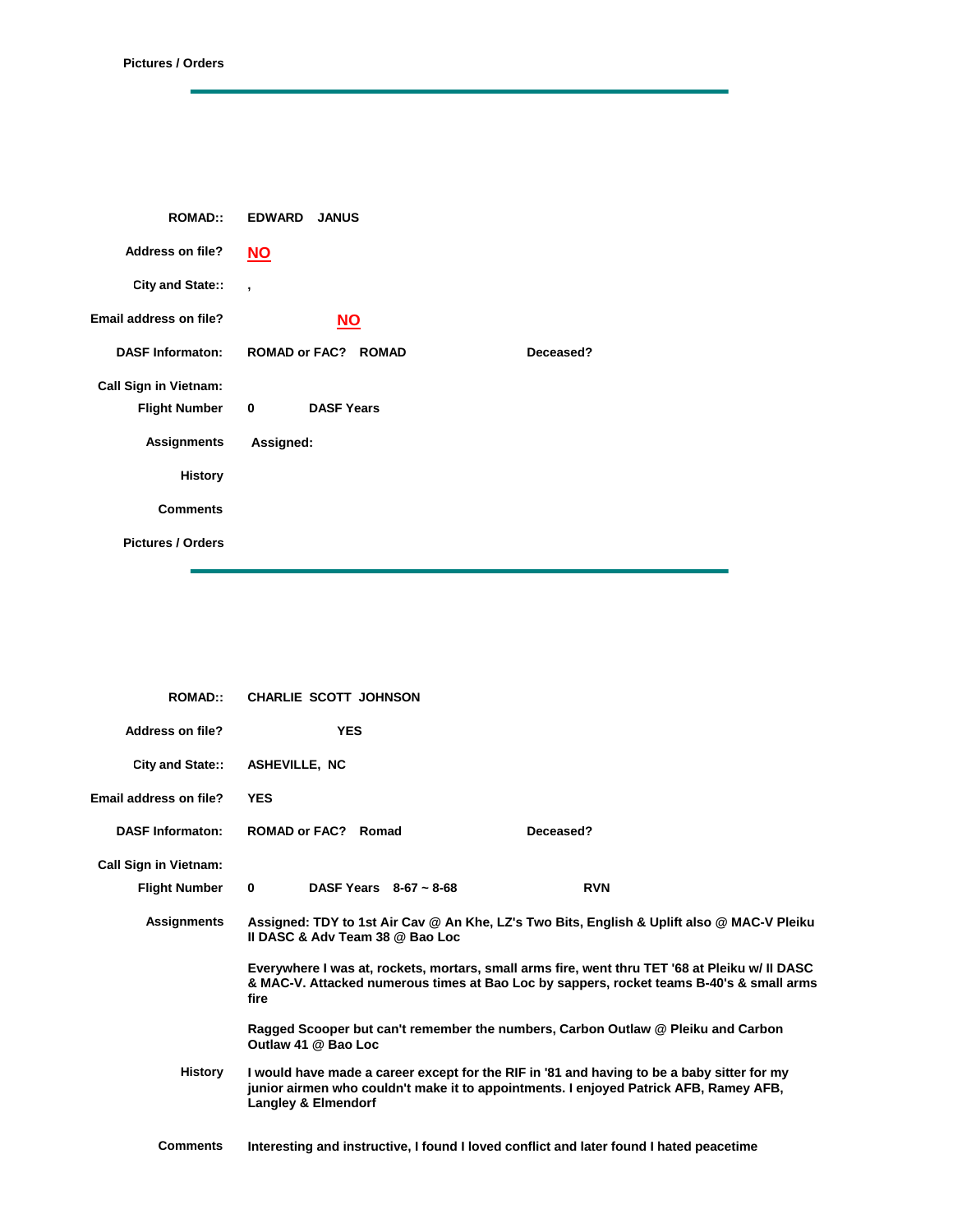| <b>ROMAD::</b>               | <b>ED J JOHNSON</b>                          |           |  |
|------------------------------|----------------------------------------------|-----------|--|
| <b>Address on file?</b>      | $NO$                                         |           |  |
| City and State::             | $\overline{\phantom{a}}$                     |           |  |
| Email address on file?       | <b>YES</b>                                   |           |  |
| <b>DASF Informaton:</b>      | <b>ROMAD or FAC? ROMAD</b>                   | Deceased? |  |
| <b>Call Sign in Vietnam:</b> |                                              |           |  |
| <b>Flight Number</b>         | $\overline{\mathbf{0}}$<br><b>DASF Years</b> |           |  |
| <b>Assignments</b>           | Assigned:                                    |           |  |
| <b>History</b>               |                                              |           |  |
| <b>Comments</b>              |                                              |           |  |
| <b>Pictures / Orders</b>     |                                              |           |  |

| <b>ROMAD::</b>                                       | <b>KEN KIMBROUGH</b>                                                                                                                                                                                     |               |
|------------------------------------------------------|----------------------------------------------------------------------------------------------------------------------------------------------------------------------------------------------------------|---------------|
| Address on file?                                     | <u>NO</u>                                                                                                                                                                                                |               |
| City and State::                                     | <b>MARIETTE, GA</b>                                                                                                                                                                                      |               |
| Email address on file?                               | <b>YES</b>                                                                                                                                                                                               |               |
| <b>DASF Informaton:</b>                              | ROMAD or FAC? ROMAD                                                                                                                                                                                      | Deceased?     |
| <b>Call Sign in Vietnam:</b><br><b>Flight Number</b> | DASF Years $8-65 \sim 8-66$<br>$\bf{0}$                                                                                                                                                                  | 619 TCS DET 9 |
| <b>Assignments</b>                                   | Assigned: Det. 9, 619th TCS - Ban Me Thuot, RVN Aug. 1965 - Aug. 1966<br>Big Eye Task Force, Ubon, Thailand - Jan. 1967-June 1967<br>963rd AEW&C Sq., McClellan AFB,<br>940th MAW (Reserves), Travis AFB |               |
| <b>History</b>                                       |                                                                                                                                                                                                          |               |
| <b>Comments</b>                                      | "Pyramid 36" Webmaster<br>505th TCG Website, Det. 9, 619th TCS, 1965-66<br>Big Eye Task Force, 1966                                                                                                      |               |
|                                                      | http://www.squawk-flash.org                                                                                                                                                                              |               |
| <b>Pictures / Orders</b>                             | Pictures are on 505th TCG website at www.squawk-flash.org                                                                                                                                                |               |
|                                                      |                                                                                                                                                                                                          |               |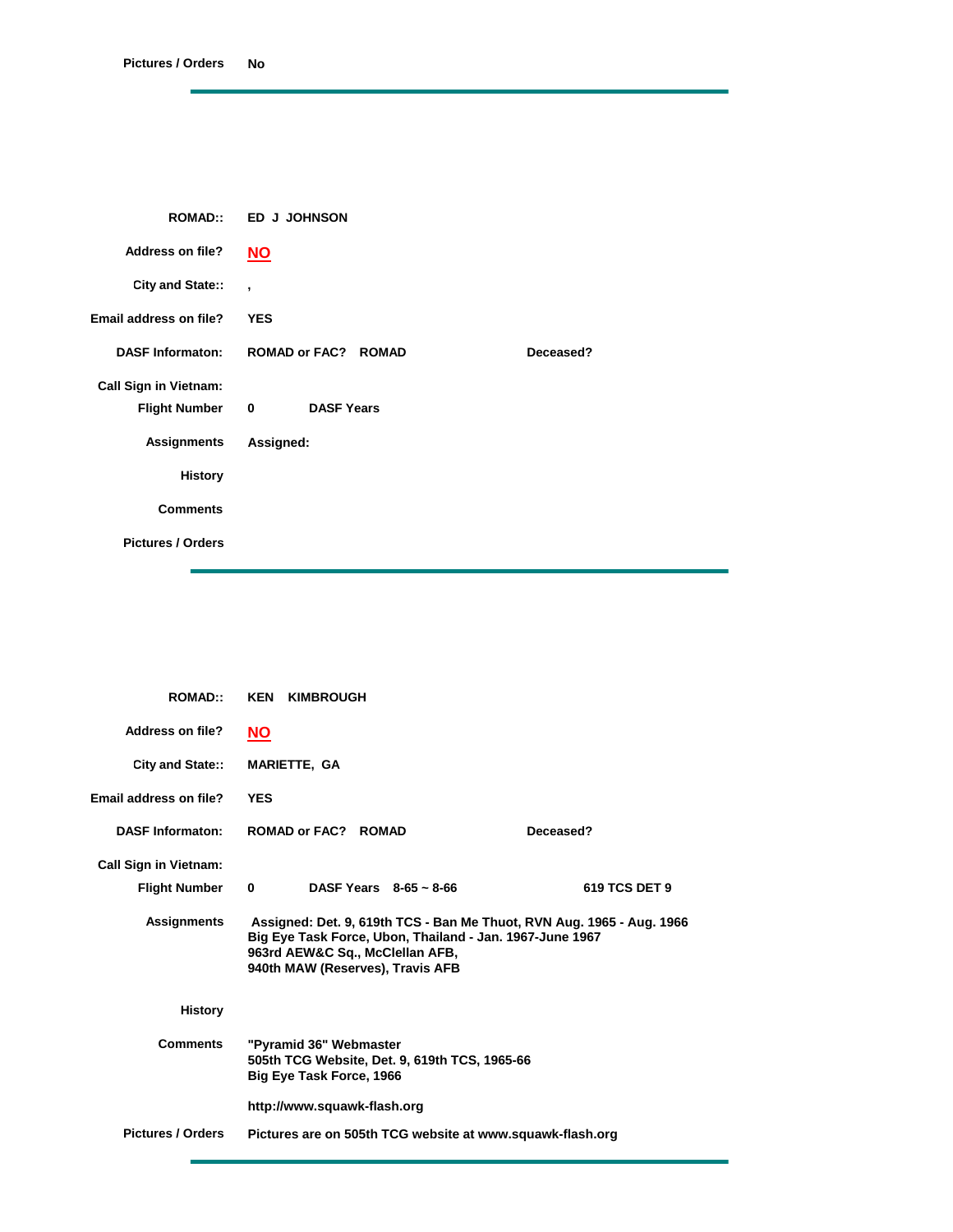| <b>ROMAD::</b>               | <b>STEVEN KINGSBURY</b>                                                                                                                                                                                  |                                                               |               |
|------------------------------|----------------------------------------------------------------------------------------------------------------------------------------------------------------------------------------------------------|---------------------------------------------------------------|---------------|
| <b>Address on file?</b>      | <u>NO</u>                                                                                                                                                                                                |                                                               |               |
| City and State::             | <b>MARIETTA, GA</b>                                                                                                                                                                                      |                                                               |               |
| Email address on file?       | <b>NO</b>                                                                                                                                                                                                |                                                               |               |
| <b>DASF Informaton:</b>      | <b>ROMAD or FAC? ROMAD</b>                                                                                                                                                                               |                                                               | Deceased?     |
| <b>Call Sign in Vietnam:</b> |                                                                                                                                                                                                          |                                                               |               |
| <b>Flight Number</b>         | $\bf{0}$                                                                                                                                                                                                 | DASF Years $8-65 \sim 8-66$                                   | 619 TCS DET 9 |
| <b>Assignments</b>           | Assigned: Det. 9, 619th TCS - Ban Me Thuot, RVN Aug. 1965 - Aug. 1966<br>Big Eye Task Force, Ubon, Thailand - Jan. 1967-June 1967<br>963rd AEW&C Sq., McClellan AFB,<br>940th MAW (Reserves), Travis AFB |                                                               |               |
| History                      | Miss the AF from time to time, usually after a drink or two. Don't drink much anymore.                                                                                                                   |                                                               |               |
| <b>Comments</b>              | I was a SrA JTAC currently in Northern Iraq supporting the 172 STRYKER BDE Combat<br>Team. 15 Apr 06                                                                                                     |                                                               |               |
| <b>Pictures / Orders</b>     |                                                                                                                                                                                                          | Pictures are on the 505th TCG website at www.squawk-flash.org |               |

| <b>ROMAD::</b>               | <b>MAXIE DALE KIRKLAND A1C</b>                                                                                                                                                                                                                                                                                                                               |                                                                                                                                                                                    |  |
|------------------------------|--------------------------------------------------------------------------------------------------------------------------------------------------------------------------------------------------------------------------------------------------------------------------------------------------------------------------------------------------------------|------------------------------------------------------------------------------------------------------------------------------------------------------------------------------------|--|
| <b>Address on file?</b>      | <b>YES</b>                                                                                                                                                                                                                                                                                                                                                   |                                                                                                                                                                                    |  |
| City and State::             | <b>ORMOND BEACH. FL</b>                                                                                                                                                                                                                                                                                                                                      |                                                                                                                                                                                    |  |
| Email address on file?       | <b>YES</b>                                                                                                                                                                                                                                                                                                                                                   |                                                                                                                                                                                    |  |
| <b>DASF Informaton:</b>      | ROMAD or FAC? ROMAD                                                                                                                                                                                                                                                                                                                                          | Deceased?                                                                                                                                                                          |  |
| <b>Call Sign in Vietnam:</b> | <b>TRAIL CONTROL</b>                                                                                                                                                                                                                                                                                                                                         |                                                                                                                                                                                    |  |
| <b>Flight Number</b>         | <b>DASF Years</b><br>$\bf{0}$                                                                                                                                                                                                                                                                                                                                | 20 TASS                                                                                                                                                                            |  |
| <b>Assignments</b>           | Assigned: I got to fly in O2s occasionally out of Hue Citadel!<br>Enemy fire: Yes! MACV compound Hue Citadel.<br>1st ARVN Division Headquarters Hue Citadel.<br>20th TASS Danang.                                                                                                                                                                            |                                                                                                                                                                                    |  |
| <b>History</b>               | all!                                                                                                                                                                                                                                                                                                                                                         | Military comments: War is hell! Warriors should not be judged for atrocities, because<br>everything in war is an atrocity! Welcome home brothers and sisters and may God Bless you |  |
| <b>Comments</b>              | Romad Comments: The Air Force FACs were all great pilots and great friends! The bad times<br>were when we couldn't provide air support in time and suffered casualties. The good times<br>were when I worked in the MARS station and connected soldiers with their loved ones. I also<br>would relieve door gunners on Black Cat helicopters on my days off. |                                                                                                                                                                                    |  |
| <b>Pictures / Orders</b>     |                                                                                                                                                                                                                                                                                                                                                              |                                                                                                                                                                                    |  |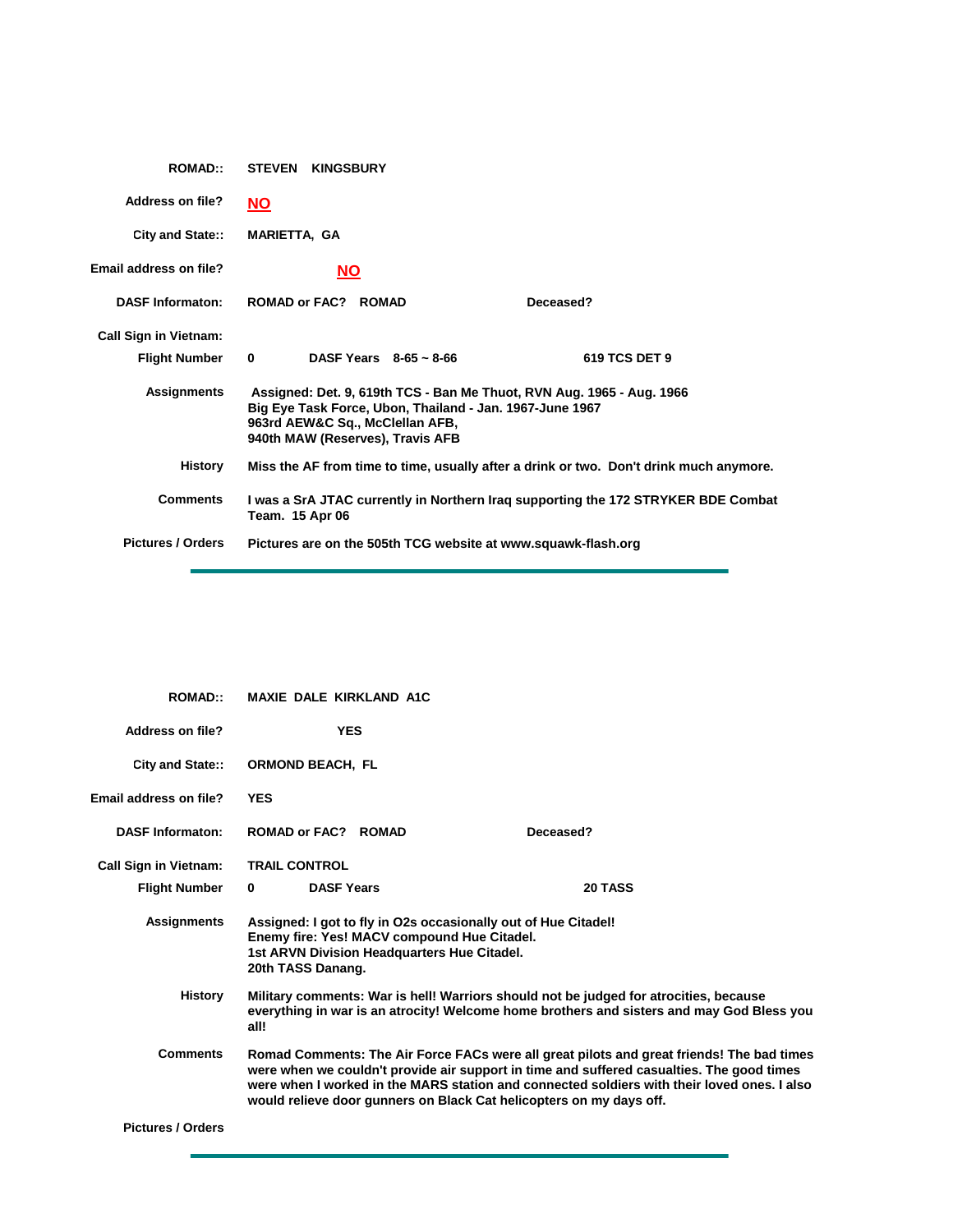| <b>ROMAD::</b>                                       | LEO JOSEPH KOLLEY A1C                                                                                                       |  |  |
|------------------------------------------------------|-----------------------------------------------------------------------------------------------------------------------------|--|--|
| <b>Address on file?</b>                              | $NO$                                                                                                                        |  |  |
| <b>City and State::</b>                              | <b>WINTER HAVEN, FL</b>                                                                                                     |  |  |
| Email address on file?                               | <b>YES</b>                                                                                                                  |  |  |
| <b>DASF Informaton:</b>                              | <b>ROMAD or FAC? ROMAD</b><br>Deceased?                                                                                     |  |  |
| <b>Call Sign in Vietnam:</b><br><b>Flight Number</b> | <b>RAGGER SCOOPER 8</b><br><b>DASF Years</b><br>$\bf{0}$                                                                    |  |  |
| <b>Assignments</b>                                   | 21st TASS, RVN, assigned to the 5th Special Forces Group, Detachment B-50 (Project<br>Omega)                                |  |  |
|                                                      | Oct 67 - Oct 68<br><b>Ragged Scooper 08</b><br>5th Special Forces Group<br><b>Detachment B-50</b>                           |  |  |
| <b>History</b>                                       |                                                                                                                             |  |  |
| <b>Comments</b>                                      | Did you ever experience enemy fire?:<br>Yes, Plei Djereng and Kontum.<br>5th Special Forces Group<br><b>Detachment B-50</b> |  |  |
| <b>Pictures / Orders</b>                             |                                                                                                                             |  |  |

| <b>ROMAD::</b>               | ADAM JOHN KOVALSKI SSGT                                                                                                                            |                       |  |
|------------------------------|----------------------------------------------------------------------------------------------------------------------------------------------------|-----------------------|--|
| Address on file?             | <b>YES</b>                                                                                                                                         |                       |  |
| <b>City and State::</b>      | NANTICOKE, PA                                                                                                                                      |                       |  |
| Email address on file?       | <b>YES</b>                                                                                                                                         |                       |  |
| <b>DASF Informaton:</b>      | <b>ROMAD or FAC? ROMAD</b>                                                                                                                         | Deceased?             |  |
| <b>Call Sign in Vietnam:</b> |                                                                                                                                                    |                       |  |
| <b>Flight Number</b>         | DASF Years $8-72 \approx 8-74$<br>$\overline{4}$                                                                                                   | <b>WHEELER AFB HI</b> |  |
| <b>Assignments</b>           | Assigned: 18 AUG 1972 to 2 Jan 1974, 22nd TASS at Wheeler AFB                                                                                      |                       |  |
| History                      | A real hodge podge. Begin with DIA USAF, first 4 years, 1833rd El squadron as installer, 1<br>year, and 15 months as ROMAD (30474) with 22nd TASS. |                       |  |
| <b>Comments</b>              | Learned and matured among some serious professionals and have always valued the<br>experience.                                                     |                       |  |
| <b>Pictures / Orders</b>     |                                                                                                                                                    |                       |  |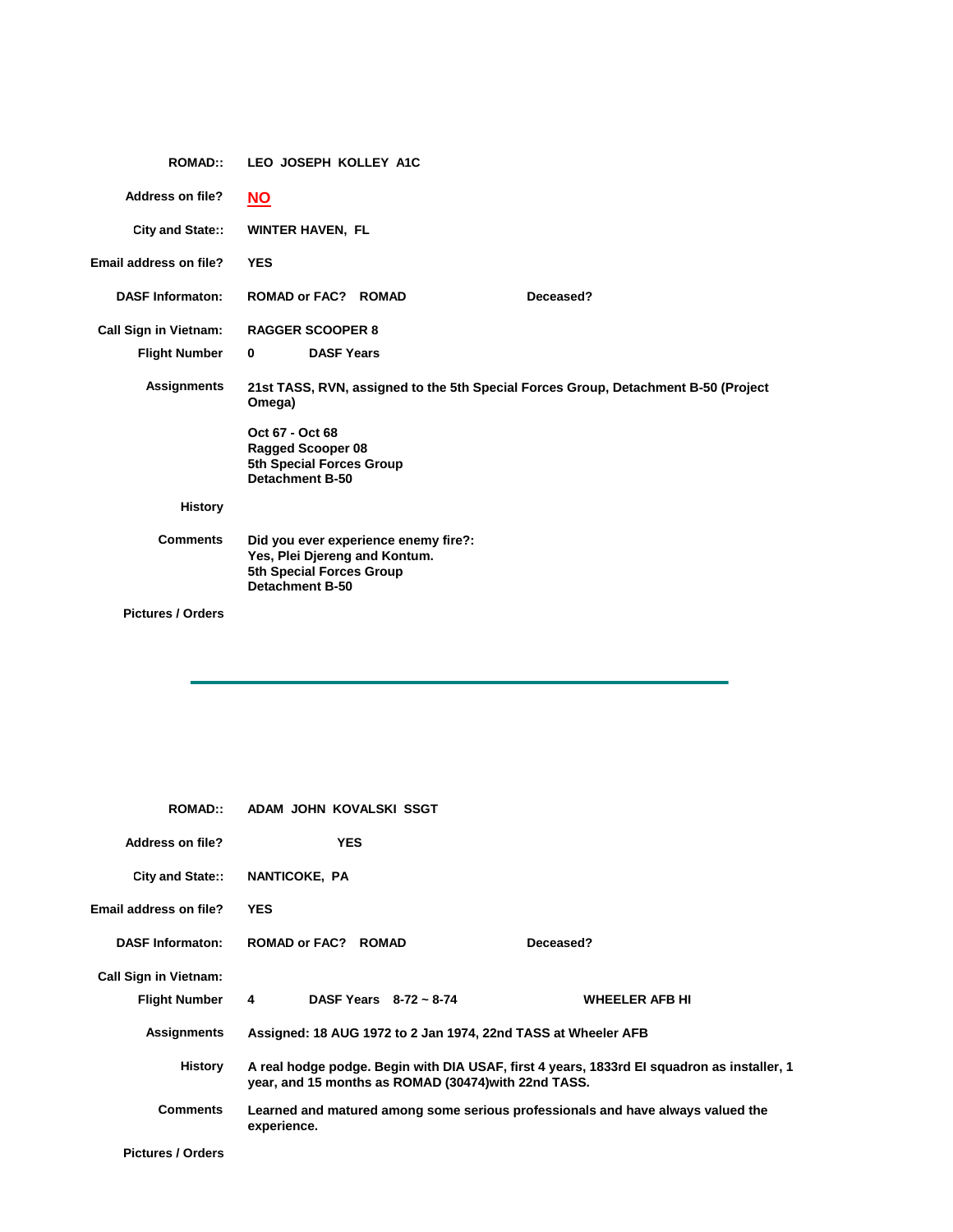| <b>ROMAD::</b>                | ANTONIE (TONY) A KRISTOL TSGT   |                                                              |                                                                                                                                                                                                                                                                                                                                                                                                                                                                                                                                                                                                                                                                                                                                                                                                                                                                                                                                                                                                        |
|-------------------------------|---------------------------------|--------------------------------------------------------------|--------------------------------------------------------------------------------------------------------------------------------------------------------------------------------------------------------------------------------------------------------------------------------------------------------------------------------------------------------------------------------------------------------------------------------------------------------------------------------------------------------------------------------------------------------------------------------------------------------------------------------------------------------------------------------------------------------------------------------------------------------------------------------------------------------------------------------------------------------------------------------------------------------------------------------------------------------------------------------------------------------|
| <b>Address on file?</b>       | <b>YES</b>                      |                                                              |                                                                                                                                                                                                                                                                                                                                                                                                                                                                                                                                                                                                                                                                                                                                                                                                                                                                                                                                                                                                        |
| <b>City and State::</b>       | <b>CAVE JUNCTION, OR</b>        |                                                              |                                                                                                                                                                                                                                                                                                                                                                                                                                                                                                                                                                                                                                                                                                                                                                                                                                                                                                                                                                                                        |
| <b>Email address on file?</b> | <b>YES</b>                      |                                                              |                                                                                                                                                                                                                                                                                                                                                                                                                                                                                                                                                                                                                                                                                                                                                                                                                                                                                                                                                                                                        |
| <b>DASF Informaton:</b>       | ROMAD or FAC? ROMAD             |                                                              | Deceased?                                                                                                                                                                                                                                                                                                                                                                                                                                                                                                                                                                                                                                                                                                                                                                                                                                                                                                                                                                                              |
| <b>Call Sign in Vietnam:</b>  |                                 |                                                              |                                                                                                                                                                                                                                                                                                                                                                                                                                                                                                                                                                                                                                                                                                                                                                                                                                                                                                                                                                                                        |
| <b>Flight Number</b>          | 4                               | DASF Years $11-65 \sim 11-66$                                | <b>OSAN KOREA</b>                                                                                                                                                                                                                                                                                                                                                                                                                                                                                                                                                                                                                                                                                                                                                                                                                                                                                                                                                                                      |
| <b>Assignments</b>            |                                 |                                                              | Assigned: 4th DASF/Nov 65-Nov 66, Osan AB, ROK; 3rd DASF/Nov 66-Oct 68, Kadena AB,<br>Okinawa: 604th DASS/Oct 68-Oct 69, Wheeler AFB, Hawaii; 19th TASS/Sep 70-Oct 70, Bien<br>Hoa AB, RVN; 21st TASS Oct 70-Sep 71, Cam Rhan Bay, RVN, ; 682nd DASS/Nov 78-Dec 80,<br>Shaw AFB, SC. 2nd Inf Div Advance Combat Training Academy (Student) Camp Sitman ROK -<br>1966 DASC @ Camp Red Cloud, ROK during "Pueblo Crisis" 1968 5th SF US Army - Nha<br>Trang & Ba Me Thuot - RVN 1970-71 9th Inf Div, ROK - Ninh Hoa, RVN 1971 POW releases,<br>Gia Lam, North VN, 1st MOB - Feb/Mar 1973 Evacuation of Saigon, April/May 1975 attachd to<br>USMC 2nd Inf Div Advance Combat Training Academy (Student) Camp Sitman ROK - 1966<br>DASC @ Camp Red Cloud, ROK during "Pueblo Crisis" 1968 5th SF US Army - Nha Trang &<br>Ba Me Thuot - RVN 1970-71 9th Inf Div, ROK - Ninh Hoa, RVN 1971. POW releases, Gia Lam,<br>North VN, 1st MOB - Feb/Mar 1973 Evacuation of Saigon, April/May 1975 attachd to USMC |
|                               | mortars). Evacuation of Saigon. |                                                              | Enemy Fire: yes, several field deployments w/Koreans. Also at Ninh Hoa (rockets and                                                                                                                                                                                                                                                                                                                                                                                                                                                                                                                                                                                                                                                                                                                                                                                                                                                                                                                    |
| <b>History</b>                |                                 |                                                              |                                                                                                                                                                                                                                                                                                                                                                                                                                                                                                                                                                                                                                                                                                                                                                                                                                                                                                                                                                                                        |
| Comments                      | Hi,                             | I also ran across the DASF site, which was a total surprise. | I googled my name the other day and found much more than I expected. My name is Tony<br>Kristol and I expected to find some information about me when I was in the 1st Mob. I did, but                                                                                                                                                                                                                                                                                                                                                                                                                                                                                                                                                                                                                                                                                                                                                                                                                 |
|                               |                                 |                                                              | I spent a lot of my AF career in TACP's, DASC's, TASS's etc. 4th DASF ('65-'66) (2nd DASF<br>was located in the same compound and we lived in the same barracks and worked the same<br>missions so I am familiar with it too.) 3rd DASF (66-68), 604th DASS (68-69) (formerly 7th<br>DASF), 19th TASS ('70) for two short months, 21st TASS (70-71) (NCOIC 5th SF ALO which<br>included Nha Trang and Ba Me Thuot (East Field) and when SF was deployed back to<br>CONUS, NCOIC ROK 9th Inf Div ALO at Ninh Hoa.) Went to 1st MOB from '71 to '75 and then<br>back into TAC with the 682nd DASC at Shaw AFB in support of the 82nd Abn at Pope.                                                                                                                                                                                                                                                                                                                                                        |
|                               |                                 | then I was a MSgt, age 42, so I retired.                     | I was no longer on jump status and not enjoying my AF career. The AF had abandoned all the<br>293's that had served them so faithfully as ROMADS. I tried to get into Special Operations at<br>Hurlbert but was turned down, volunteered for EOD (they were looking for Senior NCO's to<br>cross train but wanted me to extend my enlistment for 4 years which I didn't want to do. By                                                                                                                                                                                                                                                                                                                                                                                                                                                                                                                                                                                                                 |
| <b>Pictures / Orders</b>      | I can offer you the following:  |                                                              |                                                                                                                                                                                                                                                                                                                                                                                                                                                                                                                                                                                                                                                                                                                                                                                                                                                                                                                                                                                                        |
|                               |                                 |                                                              | Names of some of the troops assigned to the 4th and 2nd DASF (the names you have listed<br>under 2nd DASF on your site are actually almost a complete roster of the 3rd DASF.)                                                                                                                                                                                                                                                                                                                                                                                                                                                                                                                                                                                                                                                                                                                                                                                                                         |
|                               |                                 | myself, A2C Gambee from the 2nd DASF and BG Pinkham Smith.   | Pictures of some of those personnel and a Newspaper article from the base newspaper about                                                                                                                                                                                                                                                                                                                                                                                                                                                                                                                                                                                                                                                                                                                                                                                                                                                                                                              |
|                               | to get in touch.                |                                                              | Please let me know if you want any of this. Also, if you have a web address of Jim Donaldson<br>could you send it to me? We put in a lot of time in different places together and I would like                                                                                                                                                                                                                                                                                                                                                                                                                                                                                                                                                                                                                                                                                                                                                                                                         |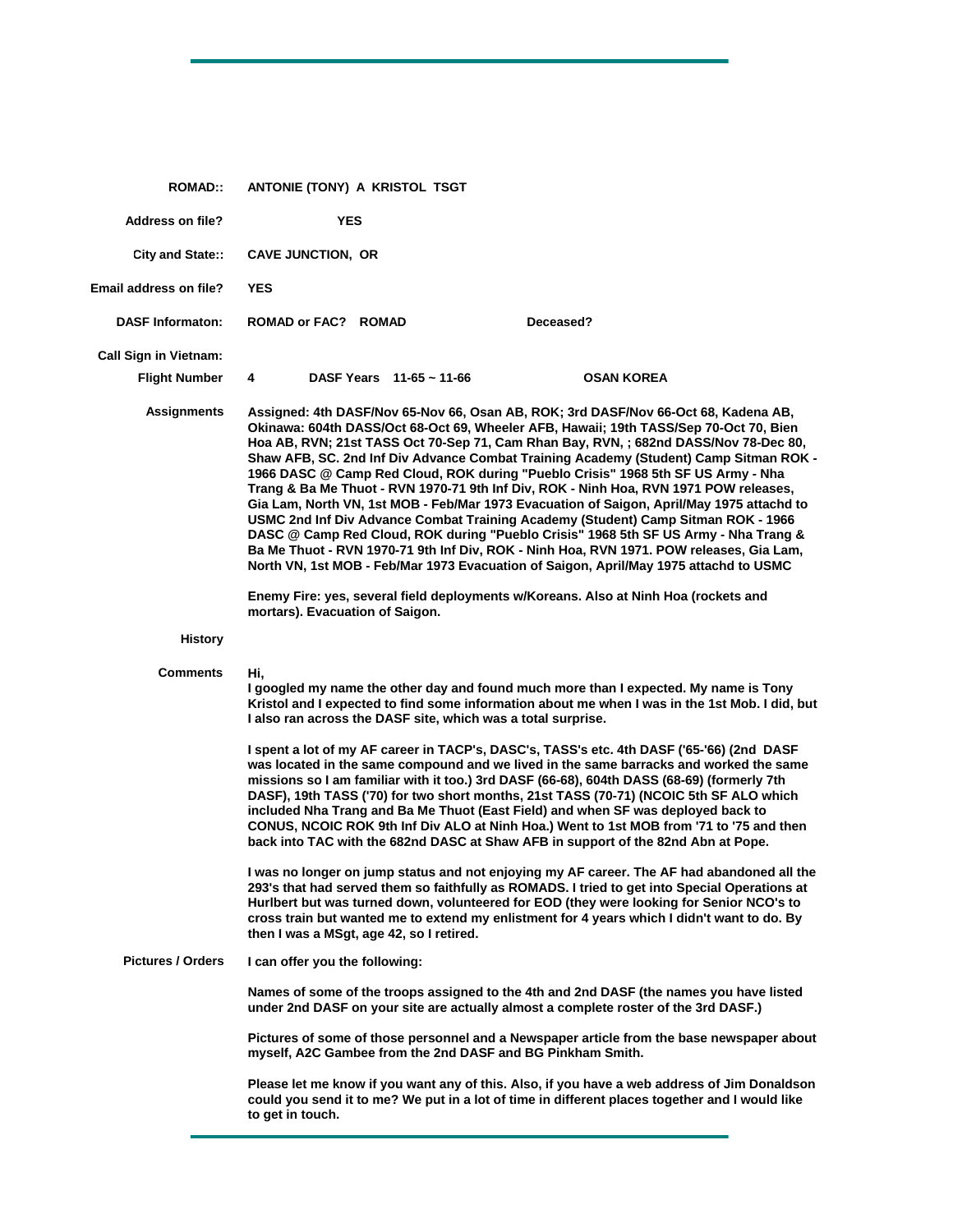| <b>ROMAD::</b>               | RICHARD S LANGDON SSGT                                                               |           |  |
|------------------------------|--------------------------------------------------------------------------------------|-----------|--|
| <b>Address on file?</b>      | <b>YES</b>                                                                           |           |  |
|                              | City and State:: HIGHLAND, CA                                                        |           |  |
| Email address on file?       | <b>NO</b>                                                                            |           |  |
|                              | DASF Informaton: ROMAD or FAC? ROMAD                                                 | Deceased? |  |
| <b>Call Sign in Vietnam:</b> |                                                                                      |           |  |
| Flight Number 1              | <b>DASF Years</b>                                                                    | 23 TASS   |  |
| Assignments                  | Assigned: 23rd Tass Bergstrom AFB, Tx 1978/79<br>601 OL-L Goepingon, Germany 1979/81 |           |  |
| <b>History</b>               |                                                                                      |           |  |
| <b>Comments</b>              |                                                                                      |           |  |
| <b>Pictures / Orders</b>     |                                                                                      |           |  |

| <b>ROMAD::</b>               | PAUL LEE A2C                                                                                                                                                                                                                                                                         |                                                   |                                                                                                                                                                                                                                                                                          |
|------------------------------|--------------------------------------------------------------------------------------------------------------------------------------------------------------------------------------------------------------------------------------------------------------------------------------|---------------------------------------------------|------------------------------------------------------------------------------------------------------------------------------------------------------------------------------------------------------------------------------------------------------------------------------------------|
| Address on file?             | <b>YES</b>                                                                                                                                                                                                                                                                           |                                                   |                                                                                                                                                                                                                                                                                          |
| City and State::             | <b>MONTGTOMERY, AL</b>                                                                                                                                                                                                                                                               |                                                   |                                                                                                                                                                                                                                                                                          |
| Email address on file?       | <b>YES</b>                                                                                                                                                                                                                                                                           |                                                   |                                                                                                                                                                                                                                                                                          |
| <b>DASF Informaton:</b>      | <b>ROMAD or FAC? ROMAD</b>                                                                                                                                                                                                                                                           |                                                   | Deceased?                                                                                                                                                                                                                                                                                |
| <b>Call Sign in Vietnam:</b> | <b>ISSUE, RAKE, RUSTIC</b>                                                                                                                                                                                                                                                           |                                                   |                                                                                                                                                                                                                                                                                          |
| <b>Flight Number</b>         | <b>DASF Years</b><br>$\bf{0}$                                                                                                                                                                                                                                                        |                                                   | <b>19TH TASS BIEN HOA</b>                                                                                                                                                                                                                                                                |
| <b>Assignments</b>           | Assigned: Issue 30 - #rd Brigade 25th Inf, Issue Control - 25th Inf Div (Cu Chi), Rustic Alpha -<br>Nui Ba Den, Rake 20 - 2nd Brigade RTAVF, Rake Control - RTAVF Bearcat                                                                                                            |                                                   |                                                                                                                                                                                                                                                                                          |
|                              | jeep.                                                                                                                                                                                                                                                                                |                                                   | Enemy fire: Had to defend the perimiter during enemy attack on Nui Ba Den around Jun 1970.<br>Got to experience some friendly fire also when too close to an air strike and a M82 nose fuse<br>from a 500 lb bomb dropped from a F-100 went through the grill of a jeep next to my radio |
|                              |                                                                                                                                                                                                                                                                                      | RTAVF - Royal Thai Army Volunteer Force (Bearcat) |                                                                                                                                                                                                                                                                                          |
| <b>History</b>               | The real Air Force was overseas and that's where I preferred to be. Retired in 1993 as a<br><b>Computer / Communications Superintendent.</b>                                                                                                                                         |                                                   |                                                                                                                                                                                                                                                                                          |
| <b>Comments</b>              | Had to drive the flight line taxi around Bien Hoa for a month waiting for a security clerance<br>before I deployed. Worked 57 straight hours on the radio on Nui Bad Den putting an Arclight<br>mission into Cambodia. 2nd radio operator had rotated and replacement wasn't in yet. |                                                   |                                                                                                                                                                                                                                                                                          |
| <b>Pictures / Orders</b>     | <b>YES</b>                                                                                                                                                                                                                                                                           |                                                   |                                                                                                                                                                                                                                                                                          |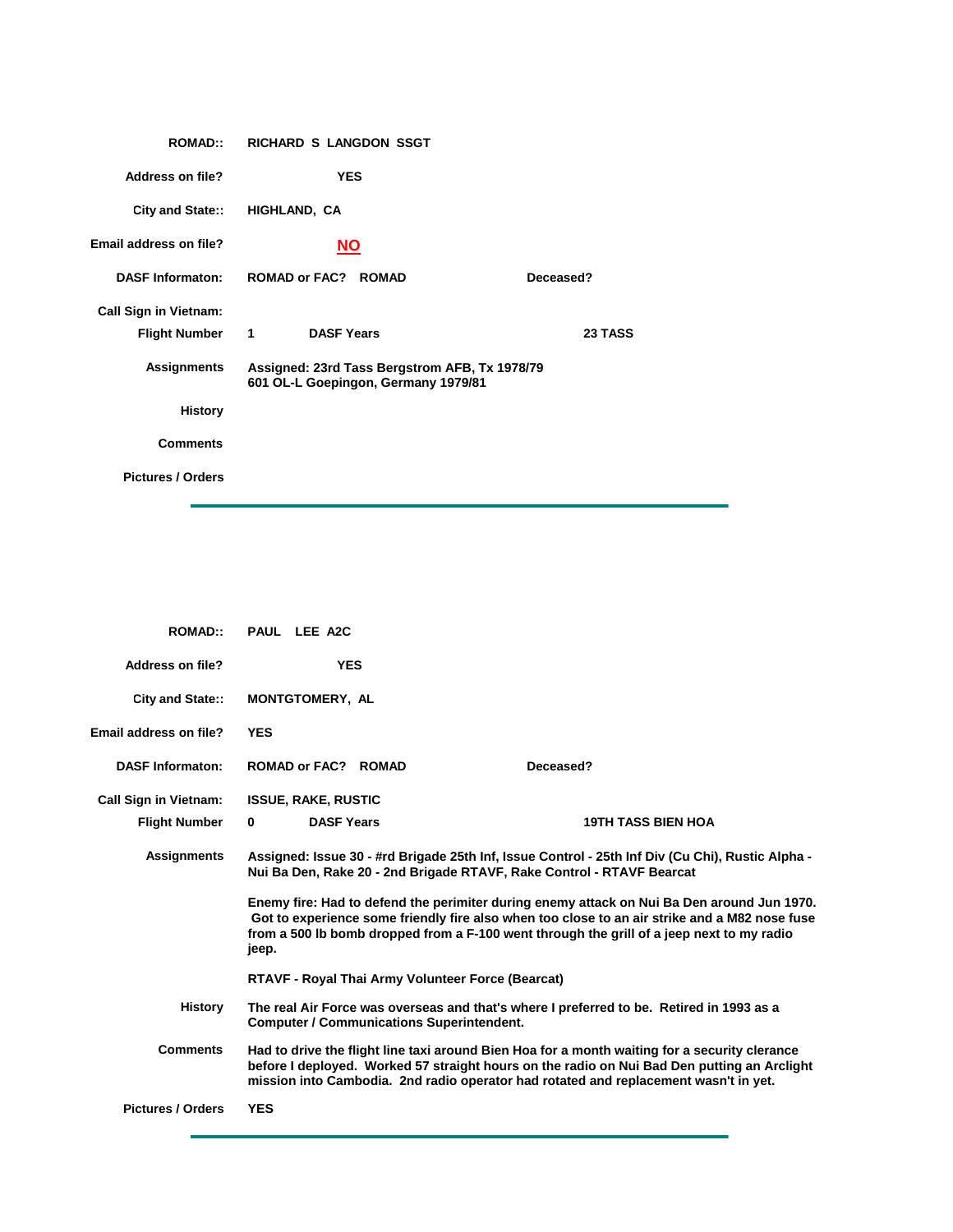| <b>ROMAD::</b>                | <b>GARY W LOHR</b>                                                                                                                     |                                                                                            |
|-------------------------------|----------------------------------------------------------------------------------------------------------------------------------------|--------------------------------------------------------------------------------------------|
| Address on file?              | <b>YES</b>                                                                                                                             |                                                                                            |
| <b>City and State::</b>       | VICTOR, NY                                                                                                                             |                                                                                            |
| <b>Email address on file?</b> | <b>YES</b>                                                                                                                             |                                                                                            |
| <b>DASF Informaton:</b>       | <b>ROMAD or FAC? ROMAD</b>                                                                                                             | Deceased?                                                                                  |
| <b>Call Sign in Vietnam:</b>  |                                                                                                                                        |                                                                                            |
| <b>Flight Number</b>          | $\mathbf 0$<br>DASF Years $8-69 \sim 8-70$                                                                                             | 21 TASS                                                                                    |
| <b>Assignments</b>            | Assigned: May-July '69 - Ground Radio School - Kessler AFB<br>TUM. We had the Div, outposts at Miami Beach, Cav Regiment, Phu Cat AFB. | Other units: Aug' 69-Aug '70 - 21 TASS assigned to ROK Tiger Division, Qui Nhon, call sign |
| <b>History</b>                |                                                                                                                                        |                                                                                            |
| <b>Comments</b>               | Radio Op at Tiger Town 1 May 69                                                                                                        |                                                                                            |
| <b>Pictures / Orders</b>      |                                                                                                                                        |                                                                                            |

| <b>ROMAD::</b>               | <b>BOBBY WAYNE MACK MSGT</b>                                                                                                                                                                                                                                                                                                                                                                                                                                                                                                                                                                                                                                                                                                                                                   |                                                                                                                                                                                    |  |
|------------------------------|--------------------------------------------------------------------------------------------------------------------------------------------------------------------------------------------------------------------------------------------------------------------------------------------------------------------------------------------------------------------------------------------------------------------------------------------------------------------------------------------------------------------------------------------------------------------------------------------------------------------------------------------------------------------------------------------------------------------------------------------------------------------------------|------------------------------------------------------------------------------------------------------------------------------------------------------------------------------------|--|
| <b>Address on file?</b>      | <b>YES</b>                                                                                                                                                                                                                                                                                                                                                                                                                                                                                                                                                                                                                                                                                                                                                                     |                                                                                                                                                                                    |  |
| <b>City and State::</b>      | <b>FORT WALTON BEACH, FL</b>                                                                                                                                                                                                                                                                                                                                                                                                                                                                                                                                                                                                                                                                                                                                                   |                                                                                                                                                                                    |  |
| Email address on file?       | <b>YES</b>                                                                                                                                                                                                                                                                                                                                                                                                                                                                                                                                                                                                                                                                                                                                                                     |                                                                                                                                                                                    |  |
| <b>DASF Informaton:</b>      | <b>ROMAD or FAC? ROMAD</b>                                                                                                                                                                                                                                                                                                                                                                                                                                                                                                                                                                                                                                                                                                                                                     | Deceased?                                                                                                                                                                          |  |
| <b>Call Sign in Vietnam:</b> |                                                                                                                                                                                                                                                                                                                                                                                                                                                                                                                                                                                                                                                                                                                                                                                |                                                                                                                                                                                    |  |
| <b>Flight Number</b>         | $\bf{0}$<br>DASF Years $1-67 \sim 12-67$                                                                                                                                                                                                                                                                                                                                                                                                                                                                                                                                                                                                                                                                                                                                       | 21 ST TASS                                                                                                                                                                         |  |
| <b>Assignments</b>           | 27530 Field School (TAC) AGOS, Hurlburt Field, FL                                                                                                                                                                                                                                                                                                                                                                                                                                                                                                                                                                                                                                                                                                                              | Assigned: 1st Cavalry LZ Two Bits, An Loa Valley (supporting 101st) Ist Cavalry, Ragged<br>Scooper 20 and 20A, 3rd ID, Gertie Gravel and Binary 23rd TASS Bergstrom AFB, TX NCOIC, |  |
| <b>History</b>               | I was a 304X4 and enjoyed the electronics work. After Vietnam and a tour with the 1st Cav<br>TACP, I was very bored in a radio maintenance shop. I got assigned to a shop with the Photo<br>Mapping Wing at Forbes AFB, Kansas, but soon wrangled a tour in West Germany with the<br>3rd ID. After Germany, I was sent to the big TACP at Bergstrom where I was NCOIC and later<br>602nd Wing Stan_Eval. I was part of the staff study that led to the creation of the 275 career<br>field and in 1977 was picked to head up the TAC Field Training School for 27530s at AGOS. I<br>was the TAC contact for the moving of the 3-level school from Keesler to Hurlburt. I retired at<br>Hurlburt November 1982. I currently teach part time at Northwest Florida State College. |                                                                                                                                                                                    |  |
| <b>Comments</b>              | Loved it!!!                                                                                                                                                                                                                                                                                                                                                                                                                                                                                                                                                                                                                                                                                                                                                                    |                                                                                                                                                                                    |  |
| <b>Pictures / Orders</b>     |                                                                                                                                                                                                                                                                                                                                                                                                                                                                                                                                                                                                                                                                                                                                                                                |                                                                                                                                                                                    |  |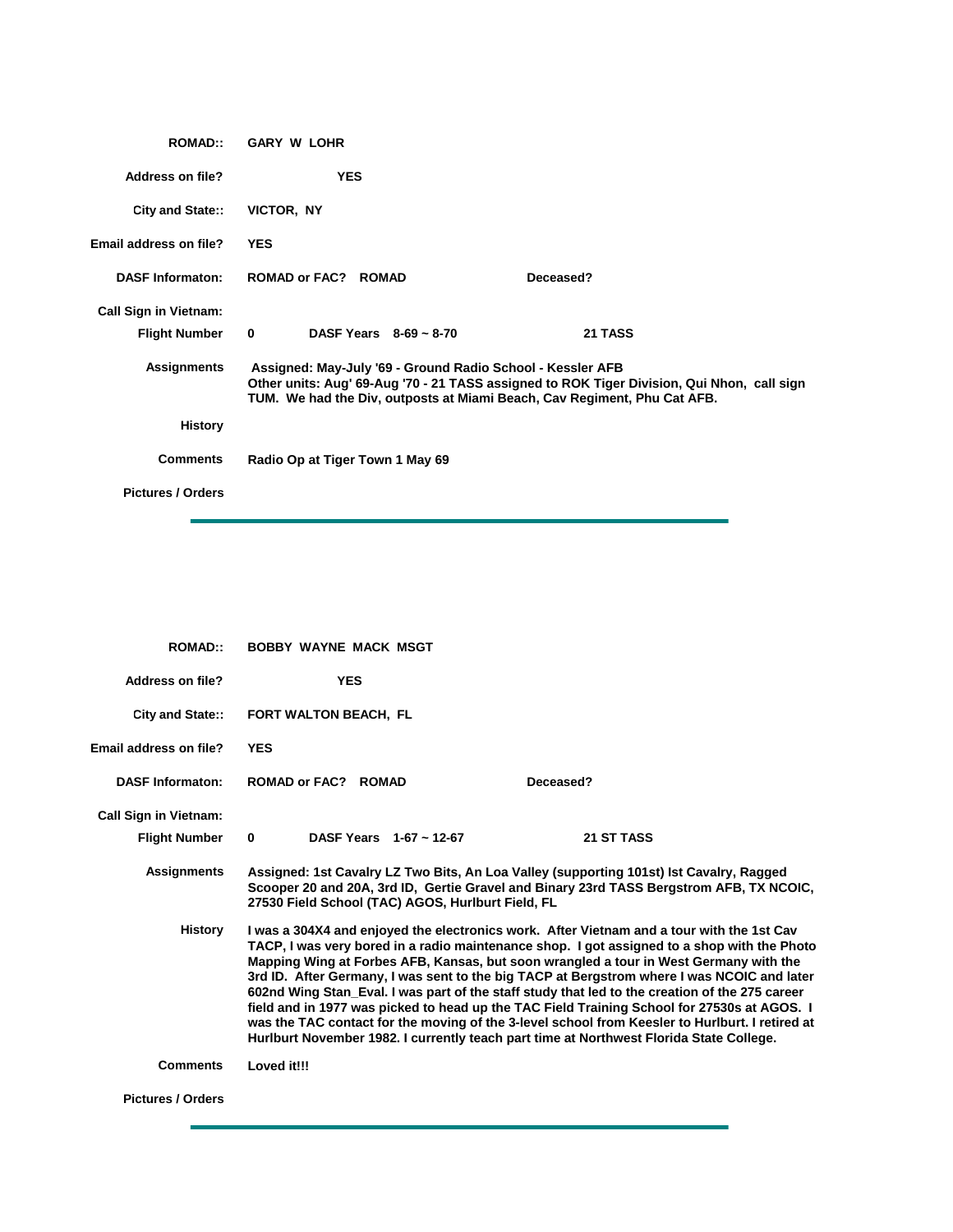| <b>ROMAD::</b>               | <b>GENE FRANCIS MCCLUSKEY SSGT</b>                                         |                                                                                           |
|------------------------------|----------------------------------------------------------------------------|-------------------------------------------------------------------------------------------|
| <b>Address on file?</b>      | <b>YES</b>                                                                 |                                                                                           |
| City and State::             | <b>CUSTER, SD</b>                                                          |                                                                                           |
| Email address on file?       | <b>YES</b>                                                                 |                                                                                           |
| <b>DASF Informaton:</b>      | <b>ROMAD or FAC? ROMAD</b>                                                 | Deceased?                                                                                 |
| <b>Call Sign in Vietnam:</b> |                                                                            |                                                                                           |
| <b>Flight Number</b>         | DASF Years $64 \sim 65$<br>$\mathbf{0}$                                    | 507TH DASS SHAW AFB                                                                       |
| <b>Assignments</b>           | became the 1st Cav Air Mobile)                                             | Assigned: Military Units: PCS to 2nd Inf Div TACP Ft. tBenning, 64-65 (After 1 JUly 65 we |
| <b>History</b>               | Military Comments: 58-64 USAFSS, 64-65 2ID Ft. Benning TACP, 71-84 USAFRES |                                                                                           |
| <b>Comments</b>              | Romad Comments: All was good.                                              |                                                                                           |
| <b>Pictures / Orders</b>     |                                                                            |                                                                                           |

| <b>ROMAD::</b>               | <b>C;UDE DEMMOS MCDONALD A1C</b>                                                                                            |  |  |
|------------------------------|-----------------------------------------------------------------------------------------------------------------------------|--|--|
| <b>Address on file?</b>      | <b>YES</b>                                                                                                                  |  |  |
| City and State::             | LIBERTYLAKE, WA                                                                                                             |  |  |
| Email address on file?       | <b>YES</b>                                                                                                                  |  |  |
| <b>DASF Informaton:</b>      | <b>ROMAD or FAC? ROMAD</b><br>Deceased?                                                                                     |  |  |
| <b>Call Sign in Vietnam:</b> |                                                                                                                             |  |  |
| Flight Number 4              | DASF Years $7-65 \sim 8-66$                                                                                                 |  |  |
| <b>Assignments</b>           | Osam AB Korea / initiallyworked with Capt. Blatter until TDY to RVN.<br>Assigned to DASC Alpha Nha Trang $10-65 \sim 03-66$ |  |  |
| <b>History</b>               |                                                                                                                             |  |  |
| <b>Comments</b>              | 8 years AF Retuirned to Sheppard AFB in TX and finished my enlistment - Discharged 02-69<br>as SSgt.                        |  |  |
| <b>Pictures / Orders</b>     | <b>House Fire took everything</b>                                                                                           |  |  |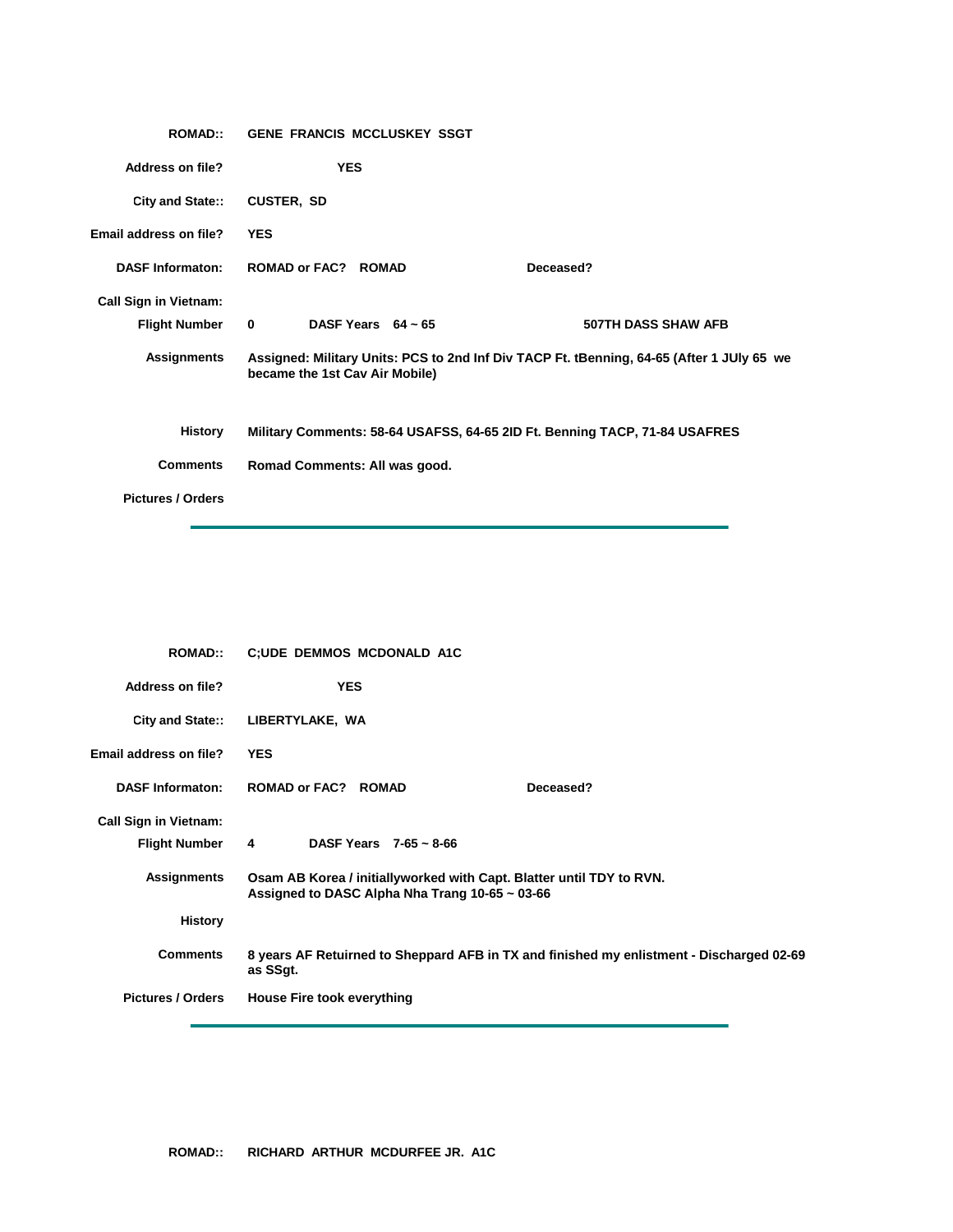| <b>Address on file?</b>      | <b>YES</b>                                                                                                                                                                                                                                                                                                                                                                                                                                                                                                                                                                                                                                                                                                                 |              |
|------------------------------|----------------------------------------------------------------------------------------------------------------------------------------------------------------------------------------------------------------------------------------------------------------------------------------------------------------------------------------------------------------------------------------------------------------------------------------------------------------------------------------------------------------------------------------------------------------------------------------------------------------------------------------------------------------------------------------------------------------------------|--------------|
| City and State::             | <b>VERGENNES, VT</b>                                                                                                                                                                                                                                                                                                                                                                                                                                                                                                                                                                                                                                                                                                       |              |
| Email address on file?       | <b>YES</b>                                                                                                                                                                                                                                                                                                                                                                                                                                                                                                                                                                                                                                                                                                                 |              |
| <b>DASF Informaton:</b>      | ROMAD or FAC? ROMAD                                                                                                                                                                                                                                                                                                                                                                                                                                                                                                                                                                                                                                                                                                        | Deceased?    |
| <b>Call Sign in Vietnam:</b> | <b>TUM</b>                                                                                                                                                                                                                                                                                                                                                                                                                                                                                                                                                                                                                                                                                                                 |              |
| <b>Flight Number</b>         | $\mathbf{2}$<br><b>DASF Years DASF</b>                                                                                                                                                                                                                                                                                                                                                                                                                                                                                                                                                                                                                                                                                     | <b>JAPAN</b> |
| <b>Assignments</b>           | Assigned: Fly O1e: Arrived VN Feb. 1970 Departed Nov. 1970 early DEROS due to imbalance<br>of AFSC in country Flew in 01e Bird Dog and 02 Skymaster Assigned to The ROK Tiger<br><b>Division near Qui Nhon</b>                                                                                                                                                                                                                                                                                                                                                                                                                                                                                                             |              |
|                              | Enemy fire: Twice once in October on way to Pleiku for convoy coverage up through An Khe<br>Pass. We took mortar fire prior to going up the pass from a small hamlet. Couldn't get<br>clearance for air support advised ROK commander and the ROKs took care of it with two<br>tanks and a couple APCs One night in Sept after my return from Sydney on R&R we took two<br>hits near our hootch area/parade-bivouac location with 122mm rockets that were considered<br>meant for the Army Helicopter Base adjoining our Div Hdqtrs Everyone knew you didn't<br>invoke the wrath of the ROK Anyway a piece of Shrapnel struck the side of the ROMADs<br>hootch leaving a foot size gaping hole in the concrete block wall. |              |
| <b>History</b>               | I loved the Air Force even if they sent me not only to Vietnam but put me with one of the<br>fiercest fighting group and here I am trained for one day on the M-16 in basic training.<br>Somewhere I pissed in somebody's Corn Flakes and I was paying for it. Military Units: ROK<br>Tiger Division. Military Comments: I loved the Air Force even if they sent me not only to<br>Vietnam but put me with one of the fiercest fighting group and here I am trained for one day<br>on the M-16 in basic training. Somewhere I pissed in somebody's Corn Flakes and I was<br>paying for it.                                                                                                                                 |              |
| <b>Comments</b>              | Good times were had by all at TUM control great camaraderie with the flight officers and<br>RO's along with our AGE guy Larry Stacey as was our technician for radio TSGT Jim Stewart<br>We attempted to make the largest omelet by covering the pool table with plastic and<br>scrambled eggs/ham and cheese Don't think we met our goal but we sure killed off a case of<br>eggs and serious amount of ham and cheese. Bad times no doubt the temps, the humidity<br>and most of MONSOON rains.                                                                                                                                                                                                                          |              |
| <b>Pictures / Orders</b>     | Yes I have photos, slides and some movie footage I have a fantastic photo of the core four<br>group Gary Lohr, Jim Stewart, Larry Stacey and myself taken at our Miami Beach<br>Detachment all dressed for battle (yuk yuk) !                                                                                                                                                                                                                                                                                                                                                                                                                                                                                              |              |
|                              |                                                                                                                                                                                                                                                                                                                                                                                                                                                                                                                                                                                                                                                                                                                            |              |

| <b>ROMAD::</b>               | <b>CLYDE F MERRICK</b>                      |                                                                                        |  |
|------------------------------|---------------------------------------------|----------------------------------------------------------------------------------------|--|
| Address on file?             | <b>YES</b>                                  |                                                                                        |  |
| <b>City and State::</b>      | <b>LAS VEGAS, NV</b>                        |                                                                                        |  |
| Email address on file?       | <b>YES</b>                                  |                                                                                        |  |
| <b>DASF Informaton:</b>      | <b>ROMAD or FAC? ROMAD</b>                  | Deceased?                                                                              |  |
| <b>Call Sign in Vietnam:</b> |                                             |                                                                                        |  |
| Flight Number 1              | DASF Years $65 \sim 66$                     | <b>JAPAN</b>                                                                           |  |
| <b>Assignments</b>           | not send me with my afsc.                   | Assigned: No, afsc was 30450, microwave. Equipment never came, commander said he could |  |
|                              | 1st DASF, oct 1965 to oct 1966, yokota afb. |                                                                                        |  |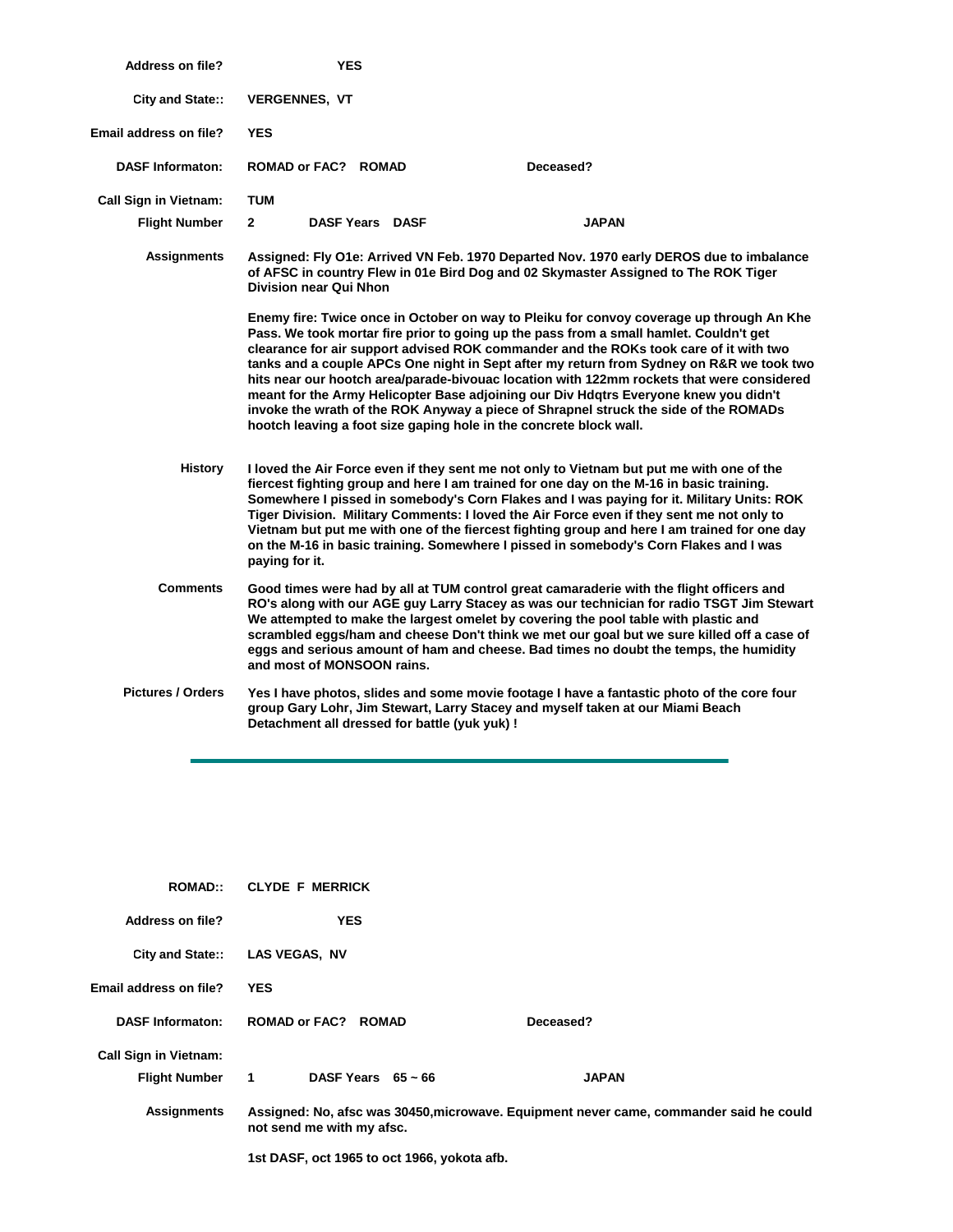**History Comments Keesler AFB 1963, 326 Air Division at Wheeler Hawaii 1964, then 1st dasf at yokota. Went to jungle survival with Goldman. I knew Glen Barker, Emery, Golley, Maj Blair. My supervisor, Sgt George Imai let me work on the hf, vhf, and uhf equipment, even tho it** 

**was out of my AFSC. Kept me sane for the year I was there.**

**Pictures / Orders yes, I just ran extra copies for the Ft. Worth event, and I still have the traditional going away gift, the kimshi bucket, signed by the whole gang.**

| <b>ROMAD::</b>               | <b>ROBIN</b><br>MICHAEL A1C                                                                                                                                                                                                                                                                                                                             |                                                                   |                                                                                                                                                                                                                                                                                     |
|------------------------------|---------------------------------------------------------------------------------------------------------------------------------------------------------------------------------------------------------------------------------------------------------------------------------------------------------------------------------------------------------|-------------------------------------------------------------------|-------------------------------------------------------------------------------------------------------------------------------------------------------------------------------------------------------------------------------------------------------------------------------------|
| Address on file?             | <b>YES</b>                                                                                                                                                                                                                                                                                                                                              |                                                                   |                                                                                                                                                                                                                                                                                     |
| City and State::             | TRYON, NC                                                                                                                                                                                                                                                                                                                                               |                                                                   |                                                                                                                                                                                                                                                                                     |
| Email address on file?       | <b>YES</b>                                                                                                                                                                                                                                                                                                                                              |                                                                   |                                                                                                                                                                                                                                                                                     |
| <b>DASF Informaton:</b>      | ROMAD or FAC? ROMAD                                                                                                                                                                                                                                                                                                                                     |                                                                   | Deceased?                                                                                                                                                                                                                                                                           |
| <b>Call Sign in Vietnam:</b> | <b>RAGGED SCOOPER 2 ALPHA</b>                                                                                                                                                                                                                                                                                                                           |                                                                   |                                                                                                                                                                                                                                                                                     |
| <b>Flight Number</b>         | 4                                                                                                                                                                                                                                                                                                                                                       | DASF Years $65 \sim 67$                                           | 4TH DASF - 602ND DASS                                                                                                                                                                                                                                                               |
| <b>Assignments</b>           |                                                                                                                                                                                                                                                                                                                                                         | Korean DMZ till returning to the USA and Bergstrom AFB Austin TX. | Assigned: to the 4th DASF at Osan Korea and to the Korean Tiger Division. Went to the DMZ<br>with the Tiger Division and later on to Clark AB Jungle Survival School then to Qui Nhon,<br>Vietnam to rejoin the Korean Tiger Division. Later on returned to Osan to continue on the |
| <b>History</b>               | <b>Lackland AFB Basic Training</b><br>Keesler AFB Ground Radio, Light Ground Radio, Radar Schools<br>Dauphin Island AFS (ADC) Ground Radio, Radar<br>Osan AB Korea, 4th Direct Air Support Flight - formation and 1 full year<br>Bergstrom AFB Austin TX, 602 Direct Air Support Sgdn.<br>Released with 4yr + 8 mos active duty<br>Honorable Discharge. |                                                                   |                                                                                                                                                                                                                                                                                     |
| <b>Comments</b>              |                                                                                                                                                                                                                                                                                                                                                         |                                                                   | Web Master also under I have a extended sub web page under the 4th DASF.                                                                                                                                                                                                            |
|                              |                                                                                                                                                                                                                                                                                                                                                         | For the HAM out there I am KV4AL.                                 |                                                                                                                                                                                                                                                                                     |
| <b>Pictures / Orders</b>     |                                                                                                                                                                                                                                                                                                                                                         | Large number on line under 4th DASF page                          |                                                                                                                                                                                                                                                                                     |

| <b>ROMAD::</b>               | <b>GERRALD LEE MITCHELL SSGT</b> |                        |  |
|------------------------------|----------------------------------|------------------------|--|
| Address on file?             | <b>YES</b>                       |                        |  |
|                              | City and State:: FAIRBORN, OH    |                        |  |
| Email address on file?       | <b>YES</b>                       |                        |  |
| <b>DASF Informaton:</b>      | <b>ROMAD or FAC? ROMAD</b>       | Deceased?              |  |
| <b>Call Sign in Vietnam:</b> |                                  |                        |  |
| <b>Flight Number</b>         | DASF Years $66 \sim 68$<br>6     | <b>MISAWA AB JAPAN</b> |  |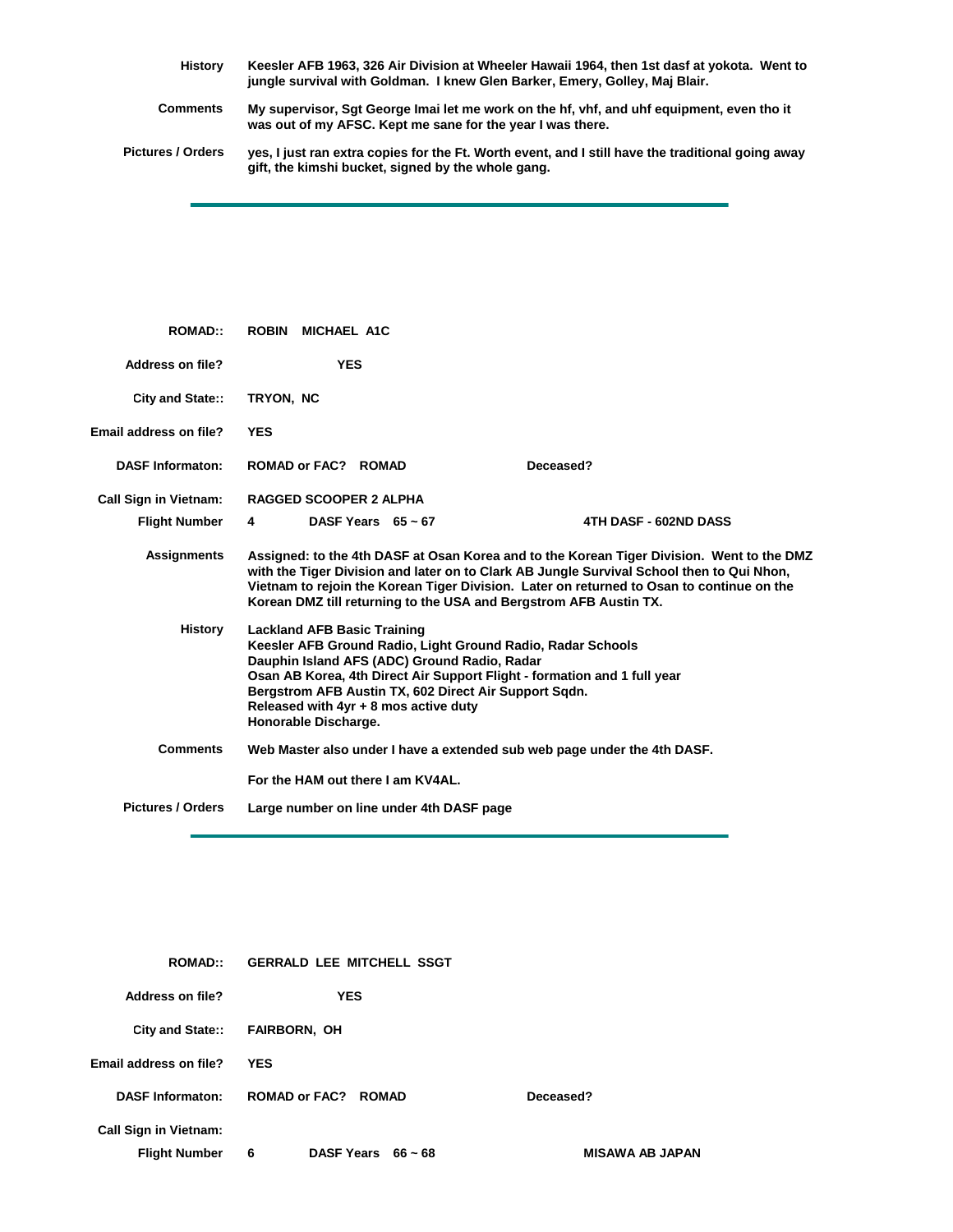| Assignments              | Assigned: to Misawa, made multiple TDYs to Korea, Philippines, Hawaii, one short stay in<br>Vietnam. Never acted as ROMAD or FAG or FAC. |
|--------------------------|------------------------------------------------------------------------------------------------------------------------------------------|
| History                  | Retired after 20 years in.                                                                                                               |
| <b>Comments</b>          | Career field was Crypto Maintenance 306                                                                                                  |
| <b>Pictures / Orders</b> | Am Iooking                                                                                                                               |

| <b>ROMAD::</b>               | <b>WILLIAM</b><br><b>MITCHELTREE</b>       |                                                                                |
|------------------------------|--------------------------------------------|--------------------------------------------------------------------------------|
| <b>Address on file?</b>      | <b>NO</b>                                  |                                                                                |
| City and State::             | $\overline{ }$                             |                                                                                |
| Email address on file?       | <b>YES</b>                                 |                                                                                |
| <b>DASF Informaton:</b>      | <b>ROMAD or FAC? ROMAD</b>                 | Deceased?                                                                      |
| <b>Call Sign in Vietnam:</b> |                                            |                                                                                |
| <b>Flight Number</b>         | $\mathbf 0$<br>DASF Years $4-68 \sim 4-69$ | <b>19 TASS</b>                                                                 |
| <b>Assignments</b>           | Assigned:                                  |                                                                                |
| <b>History</b>               |                                            |                                                                                |
| <b>Comments</b>              |                                            | FAC in the 19th TASS working out of Hon Quan (An Loc) from Apr. 68 to Apr. 69. |
| <b>Pictures / Orders</b>     |                                            |                                                                                |

| <b>ROMAD::</b>               | <b>ROBERT F MORIARTY</b>         |           |  |
|------------------------------|----------------------------------|-----------|--|
| <b>Address on file?</b>      | <b>YES</b>                       |           |  |
| <b>City and State::</b>      | DENVER, CO                       |           |  |
| Email address on file?       | <b>YES</b>                       |           |  |
| <b>DASF Informaton:</b>      | <b>ROMAD or FAC? ROMAD</b>       | Deceased? |  |
| <b>Call Sign in Vietnam:</b> |                                  |           |  |
| <b>Flight Number</b>         | <b>DASF Years</b><br>$\mathbf 0$ |           |  |
| <b>Assignments</b>           |                                  |           |  |
| <b>History</b>               |                                  |           |  |
| <b>Comments</b>              |                                  |           |  |
| <b>Pictures / Orders</b>     |                                  |           |  |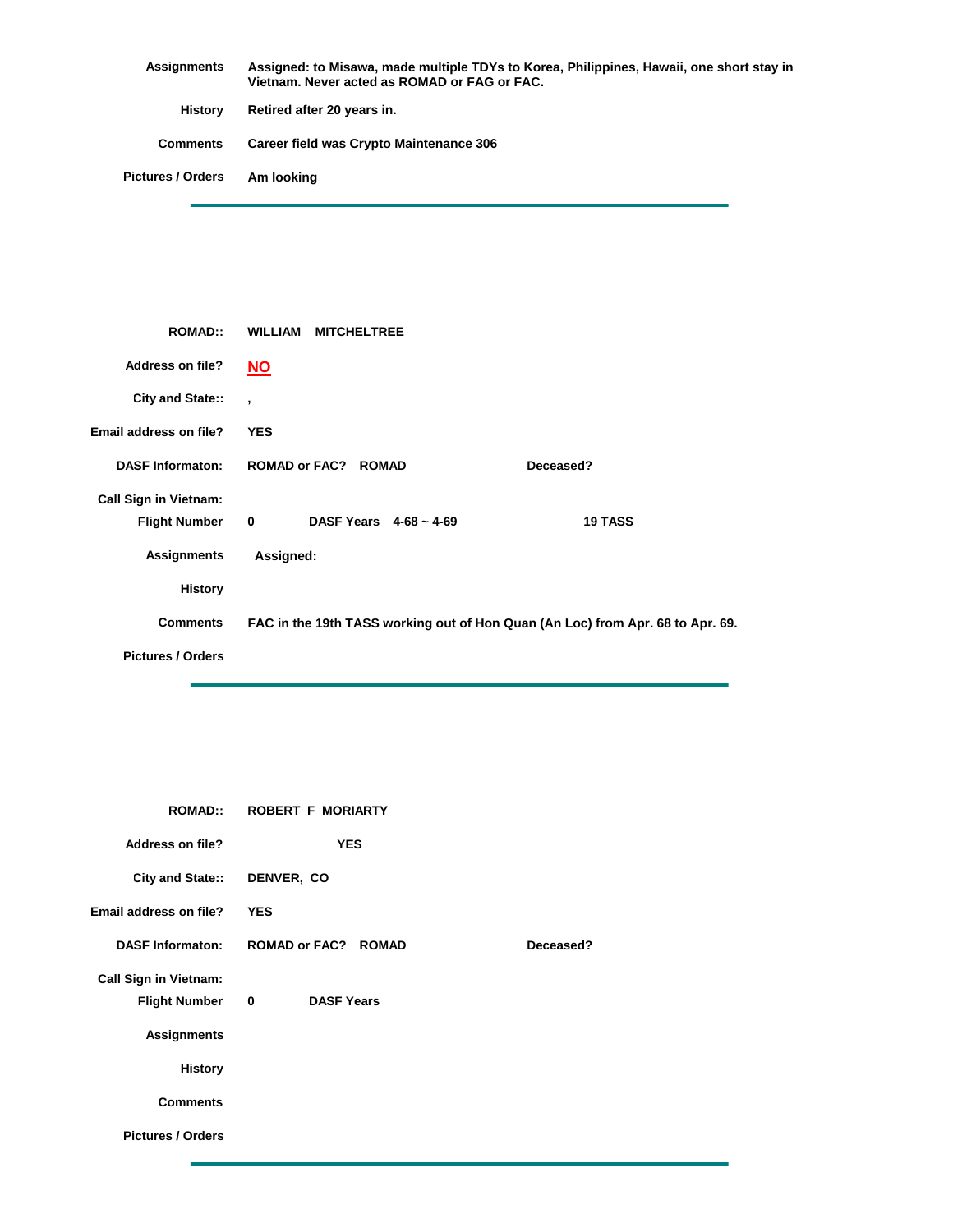| <b>ROMAD::</b>               | <b>ARTHUR MARTIN MORRIS A1C</b>                                                                                   |                                                                                            |
|------------------------------|-------------------------------------------------------------------------------------------------------------------|--------------------------------------------------------------------------------------------|
| <b>Address on file?</b>      | <b>YES</b>                                                                                                        |                                                                                            |
| City and State::             | <b>SARASOTA, FL</b>                                                                                               |                                                                                            |
| Email address on file?       | <b>YES</b>                                                                                                        |                                                                                            |
| <b>DASF Informaton:</b>      | <b>ROMAD or FAC? ROMAD</b>                                                                                        | Deceased?                                                                                  |
| <b>Call Sign in Vietnam:</b> | <b>JADE CONTROL</b>                                                                                               |                                                                                            |
| <b>Flight Number</b>         | <b>DASF Years</b><br>$\mathbf{0}$                                                                                 | 19TH TASS - 5-67 ~ 12-67                                                                   |
| Assignments                  |                                                                                                                   | Assigned: Vung Tau - Fly O1e: Flew as observer on occasion. majority ground.               |
|                              | Enemy fire: Yes. Nui Dat with First Australian Task Force.<br><b>Military Units: First Australian Task Force.</b> |                                                                                            |
| <b>History</b>               | Finest officer I ever worked for.                                                                                 | I had the honor of serving under the command of Wing Commander Anthony Powell RAAF.        |
| <b>Comments</b>              | Rocket attacks were the worst.                                                                                    | Worked with fantastic people. Both officers and enisted. really didn't like being shot at. |
| <b>Pictures / Orders</b>     |                                                                                                                   |                                                                                            |

| <b>ROMAD::</b>               | <b>WESLEY V MORRIS</b>            |                                                                                                                                                                 |
|------------------------------|-----------------------------------|-----------------------------------------------------------------------------------------------------------------------------------------------------------------|
| <b>Address on file?</b>      | $NO$                              |                                                                                                                                                                 |
| City and State::             | $\overline{\phantom{a}}$          |                                                                                                                                                                 |
| Email address on file?       | <u>NO</u>                         |                                                                                                                                                                 |
| <b>DASF Informaton:</b>      | <b>ROMAD or FAC? ROMAD</b>        | Deceased?                                                                                                                                                       |
| <b>Call Sign in Vietnam:</b> |                                   |                                                                                                                                                                 |
| <b>Flight Number</b>         | <b>DASF Years</b><br>$\mathbf{0}$ | <b>25 FS / DOJ ACTIVE DUTY</b>                                                                                                                                  |
| <b>Assignments</b>           |                                   | Assigned: I'm a TACP (Tactical Air Control Party) ETAC (Enlisted Tactical Air Controller)<br>BALO Trainer (Battalion Air Liaison Officer) stationed at Osan ROK |
| <b>History</b>               |                                   |                                                                                                                                                                 |
| <b>Comments</b>              |                                   |                                                                                                                                                                 |
| <b>Pictures / Orders</b>     |                                   |                                                                                                                                                                 |
|                              |                                   |                                                                                                                                                                 |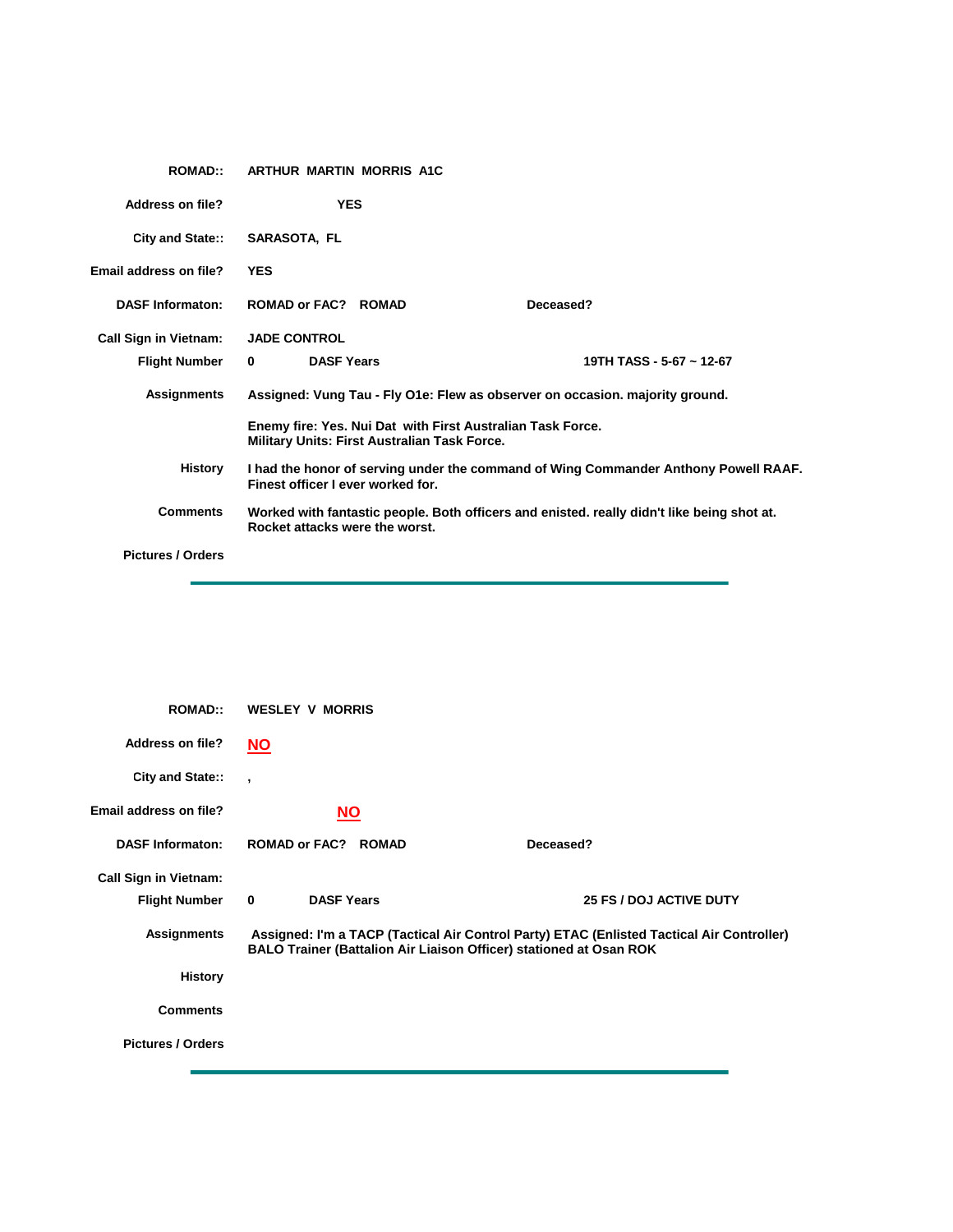| <b>ROMAD::</b>               | <b>JAMES E MORRISON SMSGT</b>                                                                                    |
|------------------------------|------------------------------------------------------------------------------------------------------------------|
| Address on file?             | <b>YES</b>                                                                                                       |
| City and State::             | <b>MAPLETON, IL</b>                                                                                              |
| Email address on file?       | <b>YES</b>                                                                                                       |
| <b>DASF Informaton:</b>      | ROMAD or FAC? ROMAD<br>Deceased?                                                                                 |
| <b>Call Sign in Vietnam:</b> |                                                                                                                  |
| <b>Flight Number</b>         | <b>DASF Years</b><br>$\mathbf{0}$                                                                                |
| <b>Assignments</b>           | Assigned: PRIOR SERVICE ARMY (11E40) 1970-72 USAF TACP 1982-07 169TH AIR SUPPORT<br>SQUD. 182ND ASOC PEORIA, ILL |
| History                      | DEPLOYMENTS - KOREA, THIALAND, BOSNIA, GERMANY, KUWAIT, IRAQ, AFGANISTAN<br>AND VARIOUS STATESIDE EXERCISES      |
| <b>Comments</b>              | <b>GREAT UNITS SERVED AS SUPERINTENDENT</b>                                                                      |
| <b>Pictures / Orders</b>     |                                                                                                                  |

| <b>ROMAD::</b>               | JOHN JAMES MULLANEY A1C                                                                                                                                                            |
|------------------------------|------------------------------------------------------------------------------------------------------------------------------------------------------------------------------------|
| <b>Address on file?</b>      | <b>YES</b>                                                                                                                                                                         |
| <b>City and State::</b>      | <b>PONTE VEDRA BEACH, FL</b>                                                                                                                                                       |
| Email address on file?       | <b>YES</b>                                                                                                                                                                         |
| <b>DASF Informaton:</b>      | ROMAD or FAC? ROMAD<br>Deceased?                                                                                                                                                   |
| <b>Call Sign in Vietnam:</b> | <b>RAGGED SCOOPER 72 MIKE</b>                                                                                                                                                      |
| <b>Flight Number</b>         | DASF Years $05-65 \sim 05-66$<br>4                                                                                                                                                 |
| <b>Assignments</b>           | Assigned: TDY QUI NHON, VIET NAM OCT 25, 1965 FOR 120 DAYS from Osan AB Korea                                                                                                      |
|                              | Flew in the O1E Lil Brenner I was Ragged Scooper 72 mike with the 2nd regiment ROK Tiger<br>division.                                                                              |
|                              | Took part in 2 search assault operations with a battalion of ROK Tiger division troops. One<br>assault was with US Marine helicopters for insertion. This was a large air assault. |
| <b>History</b>               | Trained with with US Army units in South Korea.                                                                                                                                    |
| <b>Comments</b>              | Loved Korea. Enjoyed the training near the DMZ directing F105 mock air strikes. Hated<br>Vietnam - Living off C rations was no fun.                                                |
| <b>Pictures / Orders</b>     | I have photos. Let me know how to upload them.                                                                                                                                     |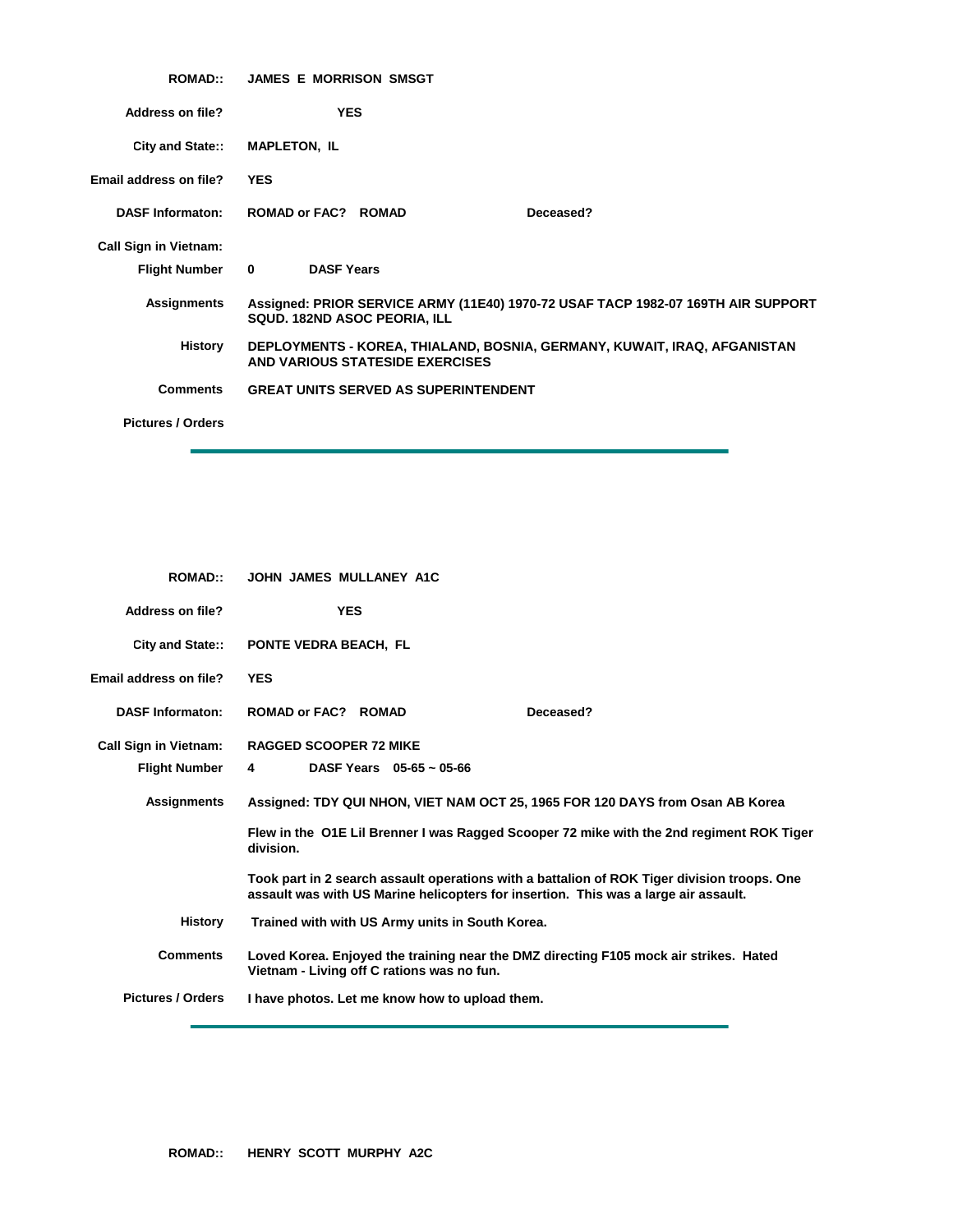| Address on file?             | <b>YES</b>                                           |                                 |
|------------------------------|------------------------------------------------------|---------------------------------|
| City and State::             | NICEVILLE, FL                                        |                                 |
| Email address on file?       | <b>YES</b>                                           |                                 |
| <b>DASF Informaton:</b>      | <b>ROMAD or FAC? ROMAD</b>                           | Deceased?                       |
| <b>Call Sign in Vietnam:</b> |                                                      |                                 |
| Flight Number 0              | <b>DASF Years</b>                                    | <b>603 DASS - OSAN AB KOREA</b> |
| <b>Assignments</b>           | Assigned: 603rd DASS - Osan AB S. Korea 1-69 ~ 12-70 |                                 |
| <b>History</b>               |                                                      |                                 |
| <b>Comments</b>              |                                                      |                                 |
|                              |                                                      |                                 |

| <b>ROMAD::</b>               | <b>WILLIAM A MURPHY</b>                                                                                                                                                                                      |
|------------------------------|--------------------------------------------------------------------------------------------------------------------------------------------------------------------------------------------------------------|
| Address on file?             | <b>YES</b>                                                                                                                                                                                                   |
| City and State::             | <b>SAN ANGELO, TX</b>                                                                                                                                                                                        |
| Email address on file?       | <b>YES</b>                                                                                                                                                                                                   |
| <b>DASF Informaton:</b>      | ROMAD or FAC? ROMAD<br>Deceased?                                                                                                                                                                             |
| <b>Call Sign in Vietnam:</b> |                                                                                                                                                                                                              |
| <b>Flight Number</b>         | <b>DASF Years</b><br>$\mathbf 0$                                                                                                                                                                             |
| <b>Assignments</b>           | Assigned: Aug '69-summer '73: Det 41, 601st Dir Air Sup Sq, Bonames AAF (outskirts of<br>Frankfurt a/M Germany). '73- Jul '76: 729th Tac Air Cont Sq, Macdill AFB FL.                                        |
| History                      | Varied! AFCS Comm technician, ROMAD, then USAF Security Service (Intel) technician, then<br>AFOSI Technical Special Agent. 21 years of FUN!                                                                  |
| <b>Comments</b>              | Sep-Oct '70 Operation Fig Hill, operated as one-man ALCE, in Amman Jordan for<br>international humanitarian mission with Army MASH and AF Air Transportable Hospital. Only<br>shot at once-by PLO in Jordan! |
| <b>Pictures / Orders</b>     |                                                                                                                                                                                                              |

|                         |           | ROMAD:: TOM NEMCONSKY A2C |  |
|-------------------------|-----------|---------------------------|--|
| <b>Address on file?</b> | <b>NO</b> |                           |  |
| <b>City and State::</b> |           |                           |  |
| Email address on file?  | YES       |                           |  |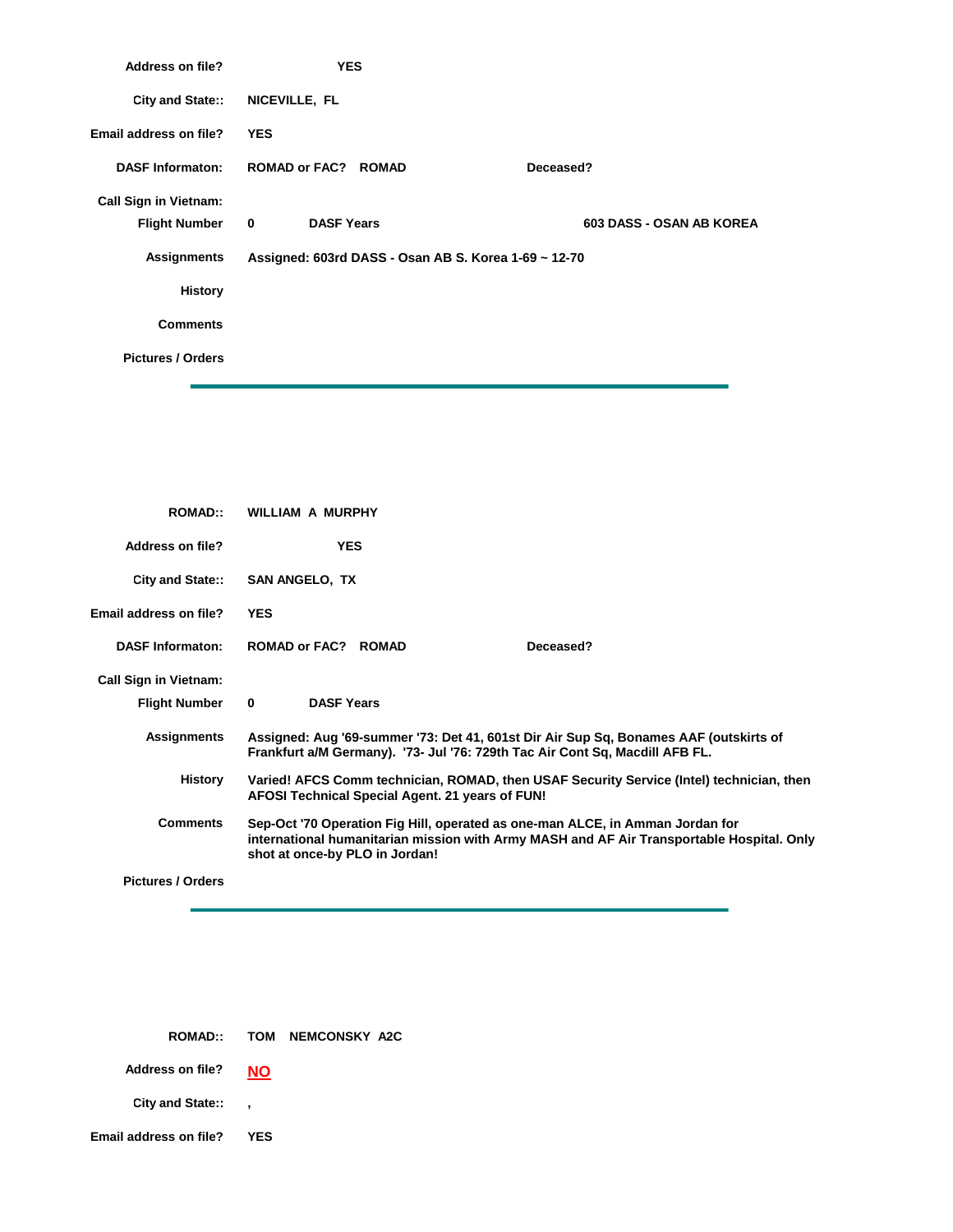| <b>DASF Informaton:</b>      | <b>ROMAD or FAC? ROMAD</b> |                                              | Deceased?      |
|------------------------------|----------------------------|----------------------------------------------|----------------|
| <b>Call Sign in Vietnam:</b> | <b>RASH</b>                |                                              |                |
| <b>Flight Number</b>         | 0                          | DASF Years $69 - 70$                         | <b>19 TASS</b> |
| <b>Assignments</b>           |                            | Assigned: 19th TASS 1st Cav Phouc Vinh 69-70 |                |
| <b>History</b>               |                            |                                              |                |
| <b>Comments</b>              |                            |                                              |                |
| <b>Pictures / Orders</b>     |                            |                                              |                |
|                              |                            |                                              |                |

| <b>ROMAD::</b>                                | <b>JERRY THOMAS NEWSOM A1C</b>                                                                                                                                                                                                                                                                                                                                                 |
|-----------------------------------------------|--------------------------------------------------------------------------------------------------------------------------------------------------------------------------------------------------------------------------------------------------------------------------------------------------------------------------------------------------------------------------------|
| Address on file?                              | <b>YES</b>                                                                                                                                                                                                                                                                                                                                                                     |
| City and State::                              | <b>BAKERSFIELD, CA</b>                                                                                                                                                                                                                                                                                                                                                         |
| Email address on file?                        | <b>YES</b>                                                                                                                                                                                                                                                                                                                                                                     |
| <b>DASF Informaton:</b>                       | Deceased?<br>ROMAD or FAC? ROMAD                                                                                                                                                                                                                                                                                                                                               |
| <b>Call Sign in Vietnam:</b><br>Flight Number | $2^{\circ}$<br>DASF Years KADENA AND OSAN AFB                                                                                                                                                                                                                                                                                                                                  |
| Assignments                                   | Assigned: DASF Info: 2nd & 3rd DASF Oct 65 Kadena Okinawa<br>designated 4th but remained 2nd March 65 to Jan 66 Osan AFB                                                                                                                                                                                                                                                       |
|                                               | Enemy fire: No not in AF Yes was in Army 58 to 61. 7th Inf Div Korea, DMG. Army did<br>simulated air strikes in Korea with 1st Cav.                                                                                                                                                                                                                                            |
|                                               | I was in the USAF DASF s in the Air Force stationed at Osan AFB in 1965.                                                                                                                                                                                                                                                                                                       |
|                                               | We started out at Kadena AFB in Okinawa as the 2nd and 3rd DASF units at Kadena. I went<br>thru the 173rd Airborne Jump Master School just before they were sent to Vietnam. They<br>moved parts of both DASF's to Korea and were then designated the 4th DASF at Osan.                                                                                                        |
|                                               | If I remember right we were at Kadena for about 6 months before we were split into the 4th<br>DASF and rotated to Korea as a TDY Unit.                                                                                                                                                                                                                                         |
|                                               | We were there 6 months before our radio jeeps were finally received. During that time we<br>had other mobile communication radio's. We participated in exercises with both F-105 pilots<br>located in South Korea and Okinawa calling in exercise's for simulated air strikes up by the<br>DMZ. If I remember right we participated in simulated air strikes with the 1st Cav. |
|                                               | I acted as Jump Master for our F-105 Pilots so they could keep up with their requirements for<br>jump pay. I had previously had been in the Army and in Korea previously 1959-1960 with the<br>7th Inf Division.                                                                                                                                                               |
|                                               | I was sent from the 101st Airborne Division (FT. Campbell Ky.) to the 7th Inf Division.                                                                                                                                                                                                                                                                                        |
|                                               | Just prior to the 4th DASF was sent to Vietnam, each person was given the Gamma Globulin<br>vaccine to prevent Hepatitis. 1 out of a 1000 would contract hepatitis from the serum since it<br>was a live vaccine. I contracted Hepatitis and was not allowed to rotate with my unit to<br>Vietnam. If I remember right they were sent to Da Nang                               |
|                                               | We had radio repairmen, airmen who operated with the Officers (F105 pilots) in calling air<br>strikes and also weather men. We were a small group I don't really remember the number but                                                                                                                                                                                       |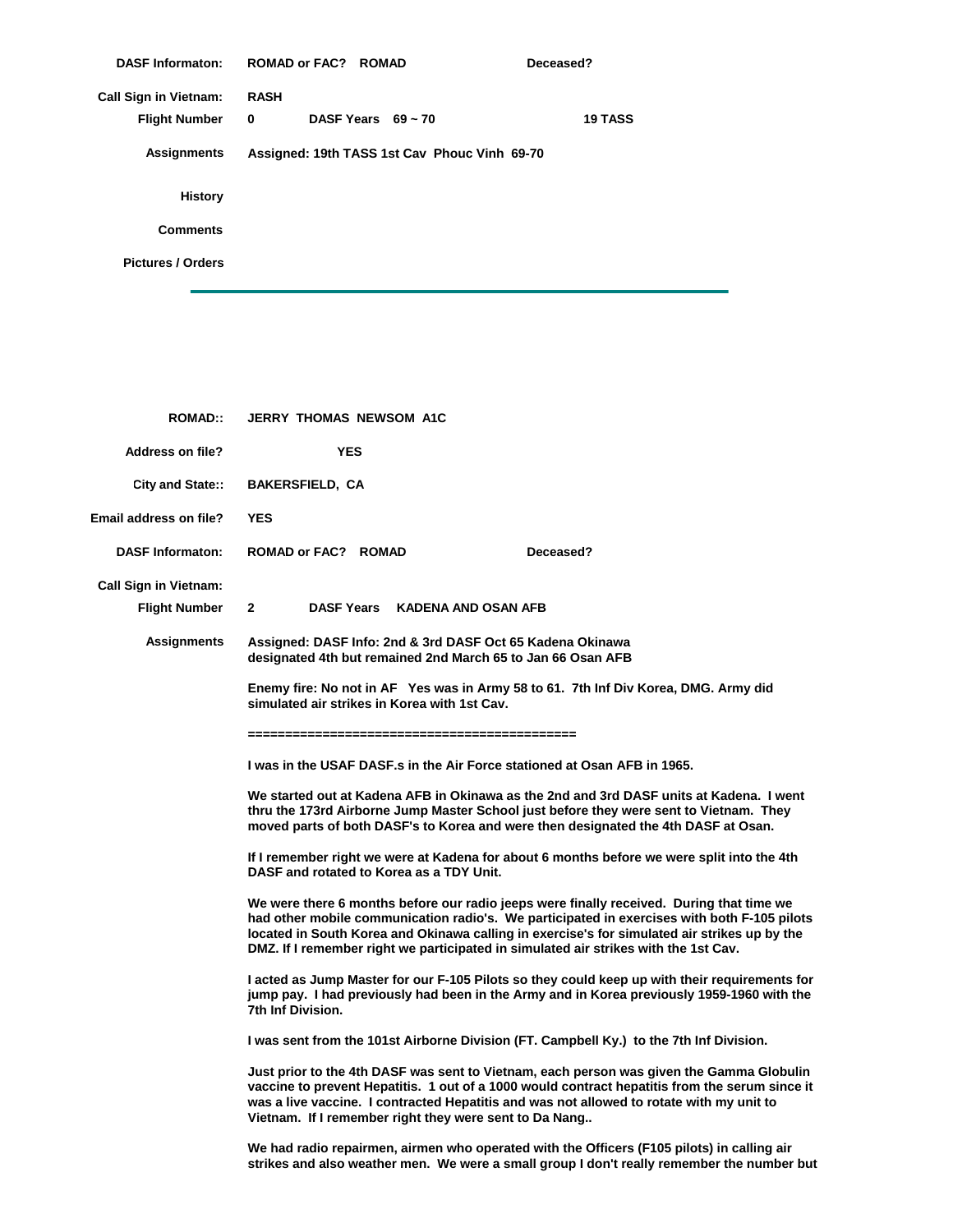**History Comments Pictures / Orders we all fit in 1 Quonset hut located just across from the golf course on Osan AFB. The officers would fly back to Kadena once or twice a month as their families were still in Kadena. We were considered TDY personnel. I drew jump pay when I was in Kadena and also Osan AFB. I was the only airborne qualified enlisted man in my unit but most of the officers were airborne qualified. I will have to look but I may have some photo's of our unit but I only remember a few of the men's names. If I remember we had 7 or 8 F105 pilots and about 20 0r 30 enlisted men. Best unit I had ever been assigned to. In Okinawa I had been in the 101st airborne in the army before I joined the AF. I was able to go through Jump Master with the 173rd before they rotated to Vietnam. I maintained my jump status during my stent with the DASF units. Also was able to jump the pilots assigned to the DASF unit i was in at Osan AFB Korea. Military Comments: I was in Korea and our DASF was rotating to Vietnam. I received the GG shot and 3 days later I was in the hospital with Hepatitis. Was not allowed to rotate with my unit which pissed me off. I was rotated back to the states and was told I would not be able to rotate to viet nam to join my unit. So I got out of the AF. Some**

| <b>ROMAD</b> :                | <b>OWEN K NISHIMURA A2C</b>                                                                                                                                                                                                                                                                                                                                       |                                                                              |
|-------------------------------|-------------------------------------------------------------------------------------------------------------------------------------------------------------------------------------------------------------------------------------------------------------------------------------------------------------------------------------------------------------------|------------------------------------------------------------------------------|
| <b>Address on file?</b>       | <b>YES</b>                                                                                                                                                                                                                                                                                                                                                        |                                                                              |
| City and State::              | MILILANI, HI                                                                                                                                                                                                                                                                                                                                                      |                                                                              |
| <b>Email address on file?</b> | <b>YES</b>                                                                                                                                                                                                                                                                                                                                                        |                                                                              |
| <b>DASF Informaton:</b>       | ROMAD or FAC? ROMAD                                                                                                                                                                                                                                                                                                                                               | Deceased?                                                                    |
| <b>Call Sign in Vietnam:</b>  |                                                                                                                                                                                                                                                                                                                                                                   |                                                                              |
| <b>Flight Number</b>          | $\overline{7}$ and $\overline{7}$ and $\overline{7}$ and $\overline{7}$ and $\overline{7}$ and $\overline{7}$ and $\overline{7}$ and $\overline{7}$ and $\overline{7}$ and $\overline{7}$ and $\overline{7}$ and $\overline{7}$ and $\overline{7}$ and $\overline{7}$ and $\overline{7}$ and $\overline{7}$ and $\overline{7}$ and<br>DASF Years $6-64 \sim 8-66$ | <b>WHEELER AFB HAWAII</b>                                                    |
| <b>Assignments</b>            | Assigned: From 10-63 / 06-64, 689 Radar Sqd, Mt Hebo AFS Oregon<br>From 06-64 / 08-66 7th DASF, Wheeler AFB HI<br>From 12-65 / 06-66, assigned with the 3rdBrigade, 25th Inf Dev, Pleiku VN                                                                                                                                                                       |                                                                              |
| History                       | Enlisted in the Air National guard from 02-82 / 12-2004<br>Came under fire during operation Paul Revere in the central highlands. Part of the 7th DASF<br>and later on part of the group of FAC / ROMADS at Pleiku                                                                                                                                                |                                                                              |
| <b>Comments</b>               |                                                                                                                                                                                                                                                                                                                                                                   | Part of the 7th DASF and later on part of the group of FAC/ROMADS at Pleiku. |

**Pictures / Orders**

**ROMAD:: JIM D NOTHSTEIN**

**Address on file? YES**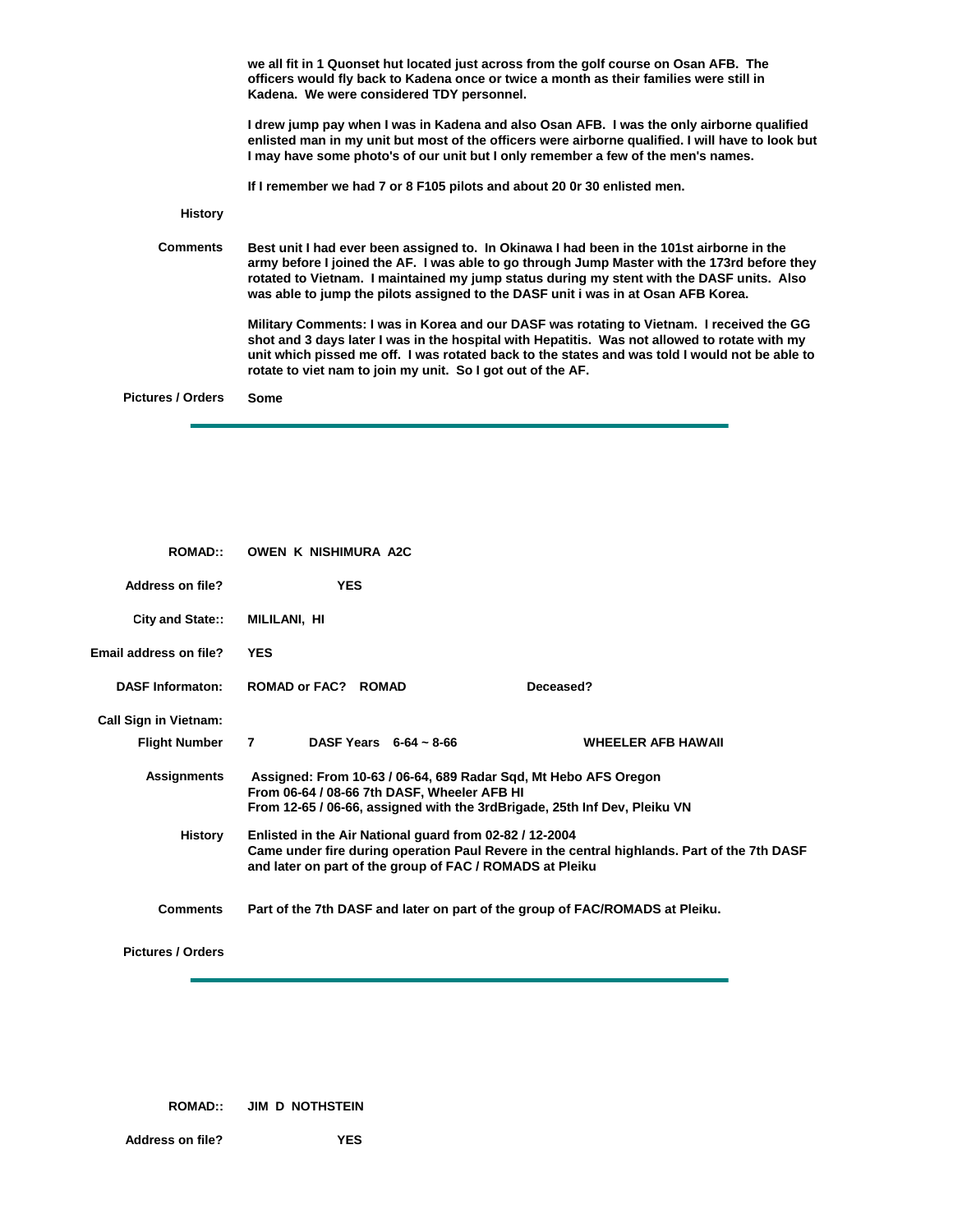|                              | City and State:: HOHENWALD, TN |           |
|------------------------------|--------------------------------|-----------|
| Email address on file?       | <b>YES</b>                     |           |
| <b>DASF Informaton:</b>      | <b>ROMAD or FAC? ROMAD</b>     | Deceased? |
| <b>Call Sign in Vietnam:</b> |                                |           |
| <b>Flight Number</b>         | <b>DASF Years</b><br>$\bf{0}$  |           |
| <b>Assignments</b>           |                                |           |
| <b>History</b>               |                                |           |
| <b>Comments</b>              |                                |           |
| <b>Pictures / Orders</b>     |                                |           |

| <b>YES</b><br>Address on file?<br><b>CANTON, MI</b><br>City and State::<br>Email address on file?<br><b>YES</b><br><b>DASF Informaton:</b><br><b>ROMAD or FAC? ROMAD</b><br>Deceased?<br><b>Call Sign in Vietnam:</b><br>DASF Years 507TH DAS<br><b>Flight Number</b><br>0<br>$66 - 69$<br><b>Assignments</b><br>Assigned: Flight Info: 507th DAS Shaw AFB Sumpter SC<br>Fly O1e: O2's DaNang VN Apr - Oct '68 6 month TDY<br>Enemy fire: Ground fire while on the ride from Hue landing strip to Camp Rodrigues, also<br>numerous rocket attacks at Camp Rodrigues, Da Nang, Dong Ha and while flying in and out<br>of the Valley.<br>Military Units: Attached to the 82nd at Ft Bragg 66-67, and in VN in 68<br><b>History</b><br>After Basic at Lackland, off to Ft Benning for Jump School, then onto Keesler for 30434<br>training. After Keesler I was PCS W/O PCA to Ft Bragg with the 82nd. Home station was<br>some great FAC's. Maj Coyle, Capt. Langlois, Lt Burk.<br><b>Comments</b><br>with them state side. Great guys in our shop both on Bragg and on Shaw!<br><b>Pictures / Orders</b><br>I do have so pictures I can share later. | <b>ROMAD::</b> | ALLEN M O'REAR A1C                                                                       |  |
|-----------------------------------------------------------------------------------------------------------------------------------------------------------------------------------------------------------------------------------------------------------------------------------------------------------------------------------------------------------------------------------------------------------------------------------------------------------------------------------------------------------------------------------------------------------------------------------------------------------------------------------------------------------------------------------------------------------------------------------------------------------------------------------------------------------------------------------------------------------------------------------------------------------------------------------------------------------------------------------------------------------------------------------------------------------------------------------------------------------------------------------------------------|----------------|------------------------------------------------------------------------------------------|--|
|                                                                                                                                                                                                                                                                                                                                                                                                                                                                                                                                                                                                                                                                                                                                                                                                                                                                                                                                                                                                                                                                                                                                                     |                |                                                                                          |  |
|                                                                                                                                                                                                                                                                                                                                                                                                                                                                                                                                                                                                                                                                                                                                                                                                                                                                                                                                                                                                                                                                                                                                                     |                |                                                                                          |  |
|                                                                                                                                                                                                                                                                                                                                                                                                                                                                                                                                                                                                                                                                                                                                                                                                                                                                                                                                                                                                                                                                                                                                                     |                |                                                                                          |  |
|                                                                                                                                                                                                                                                                                                                                                                                                                                                                                                                                                                                                                                                                                                                                                                                                                                                                                                                                                                                                                                                                                                                                                     |                |                                                                                          |  |
|                                                                                                                                                                                                                                                                                                                                                                                                                                                                                                                                                                                                                                                                                                                                                                                                                                                                                                                                                                                                                                                                                                                                                     |                |                                                                                          |  |
|                                                                                                                                                                                                                                                                                                                                                                                                                                                                                                                                                                                                                                                                                                                                                                                                                                                                                                                                                                                                                                                                                                                                                     |                |                                                                                          |  |
|                                                                                                                                                                                                                                                                                                                                                                                                                                                                                                                                                                                                                                                                                                                                                                                                                                                                                                                                                                                                                                                                                                                                                     |                |                                                                                          |  |
|                                                                                                                                                                                                                                                                                                                                                                                                                                                                                                                                                                                                                                                                                                                                                                                                                                                                                                                                                                                                                                                                                                                                                     |                |                                                                                          |  |
|                                                                                                                                                                                                                                                                                                                                                                                                                                                                                                                                                                                                                                                                                                                                                                                                                                                                                                                                                                                                                                                                                                                                                     |                |                                                                                          |  |
|                                                                                                                                                                                                                                                                                                                                                                                                                                                                                                                                                                                                                                                                                                                                                                                                                                                                                                                                                                                                                                                                                                                                                     |                | 507th DAS Shaw. Deployed with the 82nd to VN Apr - OCt '68 Flew right seat in O2's with  |  |
|                                                                                                                                                                                                                                                                                                                                                                                                                                                                                                                                                                                                                                                                                                                                                                                                                                                                                                                                                                                                                                                                                                                                                     |                | Always a good time, out on MANY operations with the 82nd on Ft Bragg the 18 months I was |  |
|                                                                                                                                                                                                                                                                                                                                                                                                                                                                                                                                                                                                                                                                                                                                                                                                                                                                                                                                                                                                                                                                                                                                                     |                |                                                                                          |  |

**ROMAD:: ROBERT OLIVER ODEN MSGT**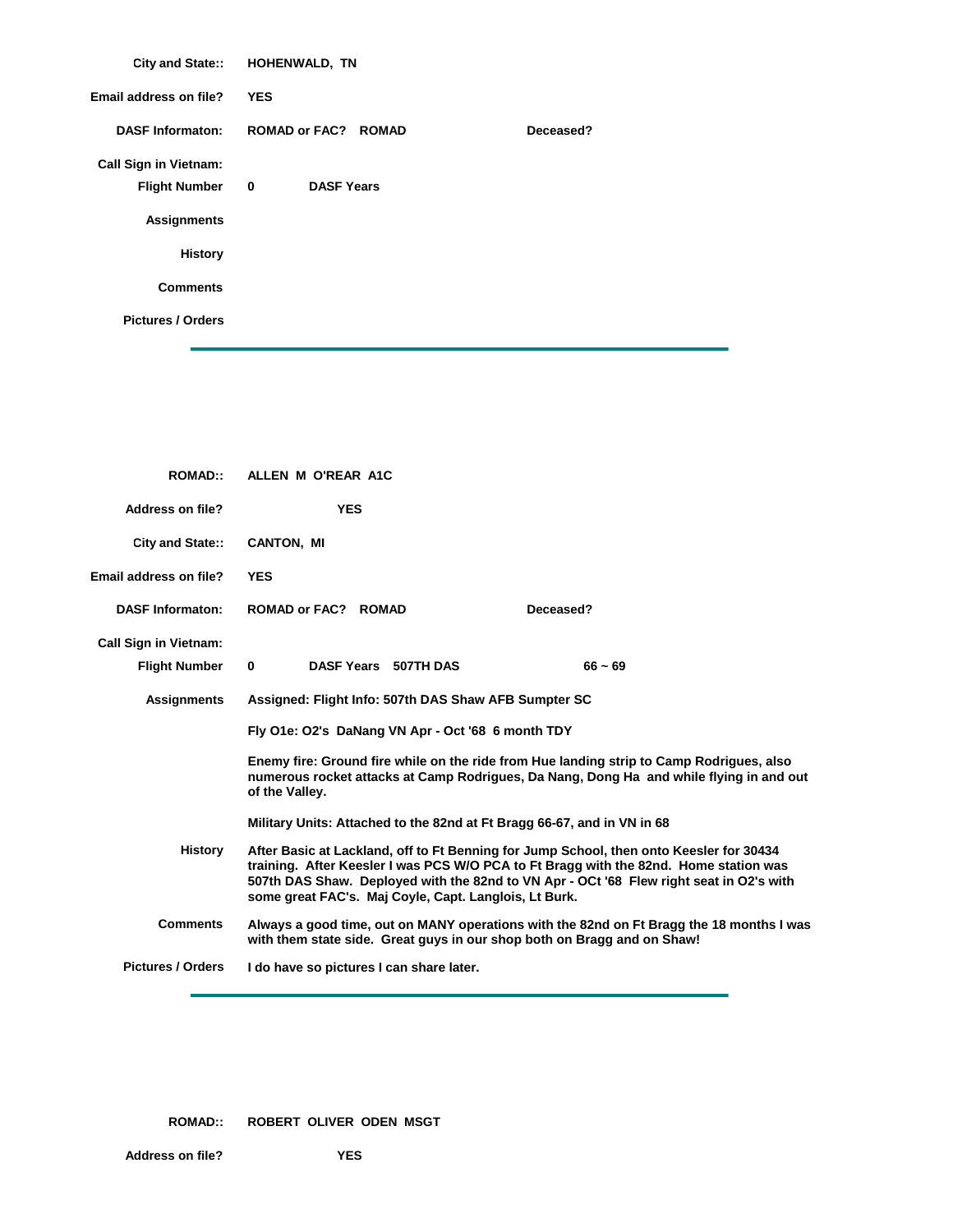|                               | City and State:: SOUTH LAKE TAHOE, CA                                                                                                                          |           |  |
|-------------------------------|----------------------------------------------------------------------------------------------------------------------------------------------------------------|-----------|--|
| <b>Email address on file?</b> | <b>YES</b>                                                                                                                                                     |           |  |
| <b>DASF Informaton:</b>       | <b>ROMAD or FAC? ROMAD</b>                                                                                                                                     | Deceased? |  |
| <b>Call Sign in Vietnam:</b>  | <b>CHOWDER 11</b>                                                                                                                                              |           |  |
| <b>Flight Number</b>          | DASF Years $70 \sim 81$<br>$\Omega$                                                                                                                            |           |  |
| <b>Assignments</b>            | Assigned: Flight Info: Illesheim Germany and Sembach AB, Germany<br>Assignments: Back Seat time in OV10 in Germany<br>Other units: 1 BDE, 1st AD, 1/13 Inf BTN |           |  |
| History                       | Military comments: 10 years total ROMAD time                                                                                                                   |           |  |
| <b>Comments</b>               | <b>Romad Comments: All good times</b>                                                                                                                          |           |  |
| <b>Pictures / Orders</b>      | Pictures: MRC 107, OV-10 etc                                                                                                                                   |           |  |
|                               |                                                                                                                                                                |           |  |

| <b>ROMAD::</b>               | <b>OLAF JOHN OSMUNDSON</b>                                                                                                                                                                   |                                                                                             |  |
|------------------------------|----------------------------------------------------------------------------------------------------------------------------------------------------------------------------------------------|---------------------------------------------------------------------------------------------|--|
| Address on file?             | <b>YES</b>                                                                                                                                                                                   |                                                                                             |  |
| City and State::             | <b>MCGAHEYSVILLE, VA</b>                                                                                                                                                                     |                                                                                             |  |
| Email address on file?       | <b>YES</b>                                                                                                                                                                                   |                                                                                             |  |
| <b>DASF Informaton:</b>      | <b>ROMAD or FAC? ROMAD</b>                                                                                                                                                                   | Deceased?                                                                                   |  |
| <b>Call Sign in Vietnam:</b> |                                                                                                                                                                                              |                                                                                             |  |
| <b>Flight Number</b>         | DASF Years $2-66 \sim 8-67$<br>3                                                                                                                                                             | <b>3 DASF</b>                                                                               |  |
| <b>Assignments</b>           | never sent to Nam.                                                                                                                                                                           | Assigned: Only served in Okinawa. On arrival my name went to the top of the list, but I was |  |
| History                      | Served 4 years enlisted as ground radio equipment repairman. Went to jump school after<br>training at Keesler AFB. After jump school went to Shaw AFB, then Fort Cambell, then<br>Okinawa.   |                                                                                             |  |
| <b>Comments</b>              | Also attached to 101st Airborne Fort Cambell (out of Shaw AFB) prior to assignemnt to 3rd<br>DASF. Proud of the airmen and time served. Would like very much to make contact with<br>others. |                                                                                             |  |
| <b>Pictures / Orders</b>     |                                                                                                                                                                                              |                                                                                             |  |

|                               | ROMAD:: LAWRENCE D PACKARD A1C    |
|-------------------------------|-----------------------------------|
| Address on file?              | <b>YES</b>                        |
|                               | City and State:: WINTER HAVEN, FL |
| <b>Email address on file?</b> | YES                               |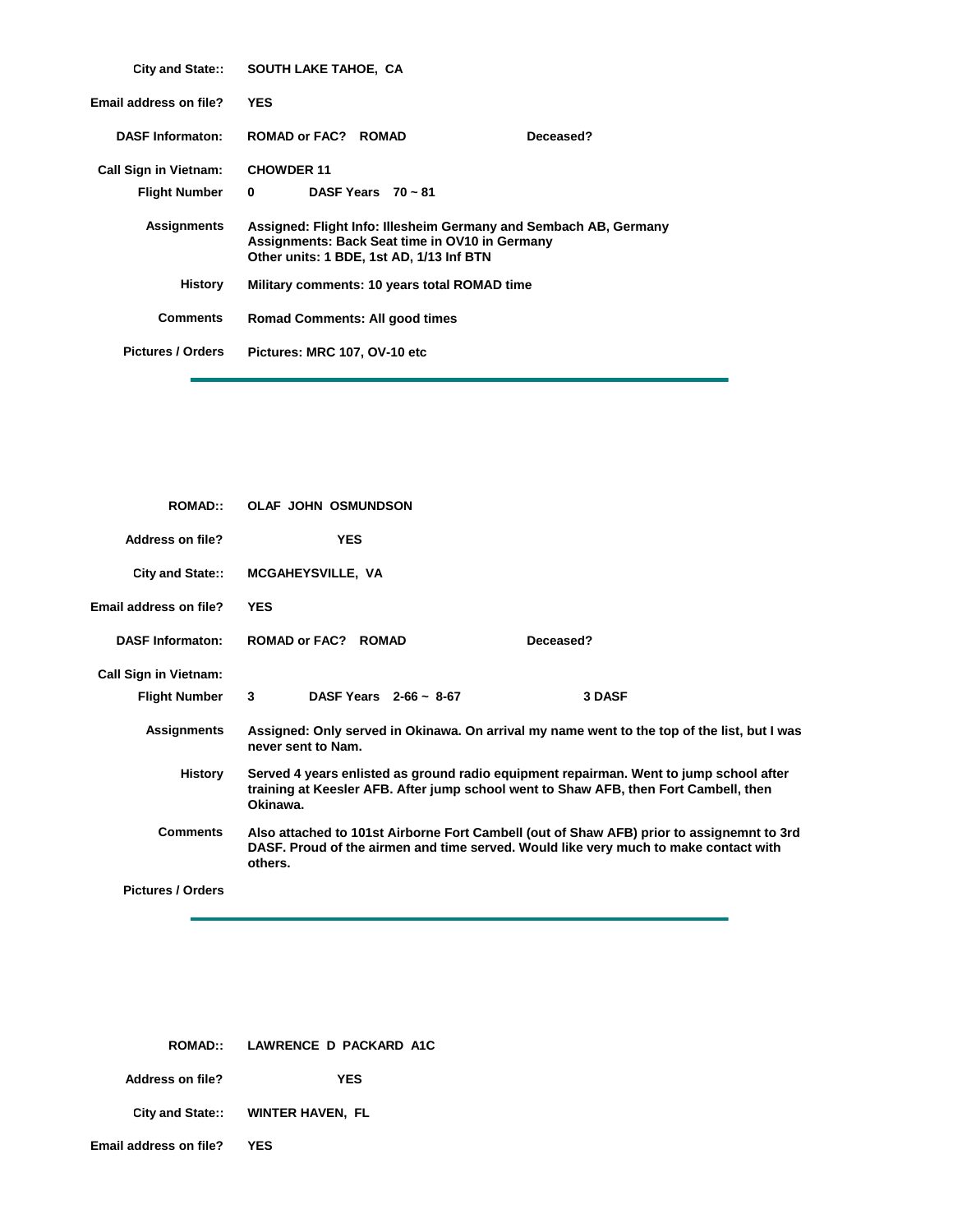| <b>DASF Informaton:</b>      | <b>ROMAD or FAC? ROMAD</b>       |                                       | Deceased?                                                                                                                                                                                                                                                                                                                                                         |
|------------------------------|----------------------------------|---------------------------------------|-------------------------------------------------------------------------------------------------------------------------------------------------------------------------------------------------------------------------------------------------------------------------------------------------------------------------------------------------------------------|
| <b>Call Sign in Vietnam:</b> | <b>PAWNEE TARGET 30 &amp; 40</b> |                                       |                                                                                                                                                                                                                                                                                                                                                                   |
| <b>Flight Number</b>         | $\mathbf{0}$                     | <b>DASF Years</b>                     | <b>19 TASS</b>                                                                                                                                                                                                                                                                                                                                                    |
| Assignments                  |                                  | <b>SEVERAL FIELD OPERATIONS.</b>      | Assigned: JANUARY 1968 TO FEBRUARY 1968 - ASSIGNED TO MACV ADV TEAM 89 TOWN<br>OF BA RIA, PHOCU TUY; FEBRUARY 1968 TO JANUARY 1969 MACV ADV TEAM 87, XUAN<br>LOC. SUPPORTED THE ARVN 18TH DIVISION. PROVIDED SUPPORT FOR 11TH ARC FOR                                                                                                                             |
|                              |                                  |                                       | Flight Info: BIEN HOA - ABOUT 150-200 HOURS REAR SEAT O-1 - PILOT CALL SIGN<br>KENNEY; III CORP AREA FROM BIEN HOA TO VUNG TAU AND FREE FIRE ZONE NORTH OF<br>XUAN LOC. GOT TO BOMB THE HO CHI MINH TRAIL DROPPING SMOKE GRENADES OUT<br>THE WINDOW INTO DRY GRASS AREAS TO START FIRES                                                                           |
|                              | TET.                             |                                       | Enemy fire: OVER RUN IN THE TOWN OF BA RIA DURING TET. SURROUNDED FOR THREE<br>DAYS IN THE ARVN SECTOR HEADQUARTERS BEFORE BEING RESCUED BY<br>AUSTRALIANS. SNIPER FIRE, FREQUENT MORTAR ATTACKS AROUND XUAN LOC<br>THROUGH OUT THE YEAR B-40s DURING A FIELD OPERATION NEAR BIEN HOA.<br>RECEIVED A VIETNAMESE GALLARY CROSS WITH BRONZE STAR FOR ACTIONS DURING |
| <b>History</b>               |                                  |                                       | Military Comments: INJURIED SPINE IN VIETNAM; TREATMENT AFTER I RETURNED<br>LASTED OVER A YEAR AND RESULTED IN A PHYSICAL PROFILE THAT KEPT ME FROM<br>RE-ENLISTING. RECEIVING VA DISABILITY. IT WOULD HAVE BEEN NICE IF THE AIR<br>FORCE HAD RECOGNIZED OUR COMBAT ROLE WITH THE ARMY.                                                                           |
| <b>Comments</b>              |                                  |                                       | Romad Comments: THE WORST AND THE BEST YEAR OF MY LIFE. WAS GLAD FOR THE<br>FREEDOM TO DO THE JOB IN THE FIELD WITHOUT ALL THE BIG BASE RULES. BEING N<br>THE FIELD WITH THE ARVN GAVE ME A DIFFERENT VIEW OF THE WAR.                                                                                                                                            |
| <b>Pictures / Orders</b>     |                                  | <b>VIETNAM. A FEW ITEMS SURVIVED.</b> | Pictures: LIVED IN NEW ORLEANS UNTIL 2005 HURRICANE KATRINA, HOME FLOODED<br>WITH 15 FEET OF WATER, LOST NEARLY EVERYTHING INCLUDING PHOTOS, ETC FROM                                                                                                                                                                                                             |

| <b>ROMAD::</b>                                       | <b>JOSEPH R PARISH TSGT</b>         |           |
|------------------------------------------------------|-------------------------------------|-----------|
| <b>Address on file?</b>                              | <b>YES</b>                          |           |
| City and State:: DELMAR, DE                          |                                     |           |
| <b>Email address on file?</b>                        | <b>YES</b>                          |           |
| <b>DASF Informaton:</b>                              | <b>ROMAD or FAC? ROMAD</b>          | Deceased? |
| <b>Call Sign in Vietnam:</b><br><b>Flight Number</b> | DASF Years 1975 ~ 1984<br>$\bullet$ |           |
| <b>Assignments</b>                                   |                                     |           |
| <b>History</b>                                       |                                     |           |
|                                                      | Comments Have RV will travel - LOL  |           |
| <b>Pictures / Orders</b>                             |                                     |           |
|                                                      |                                     |           |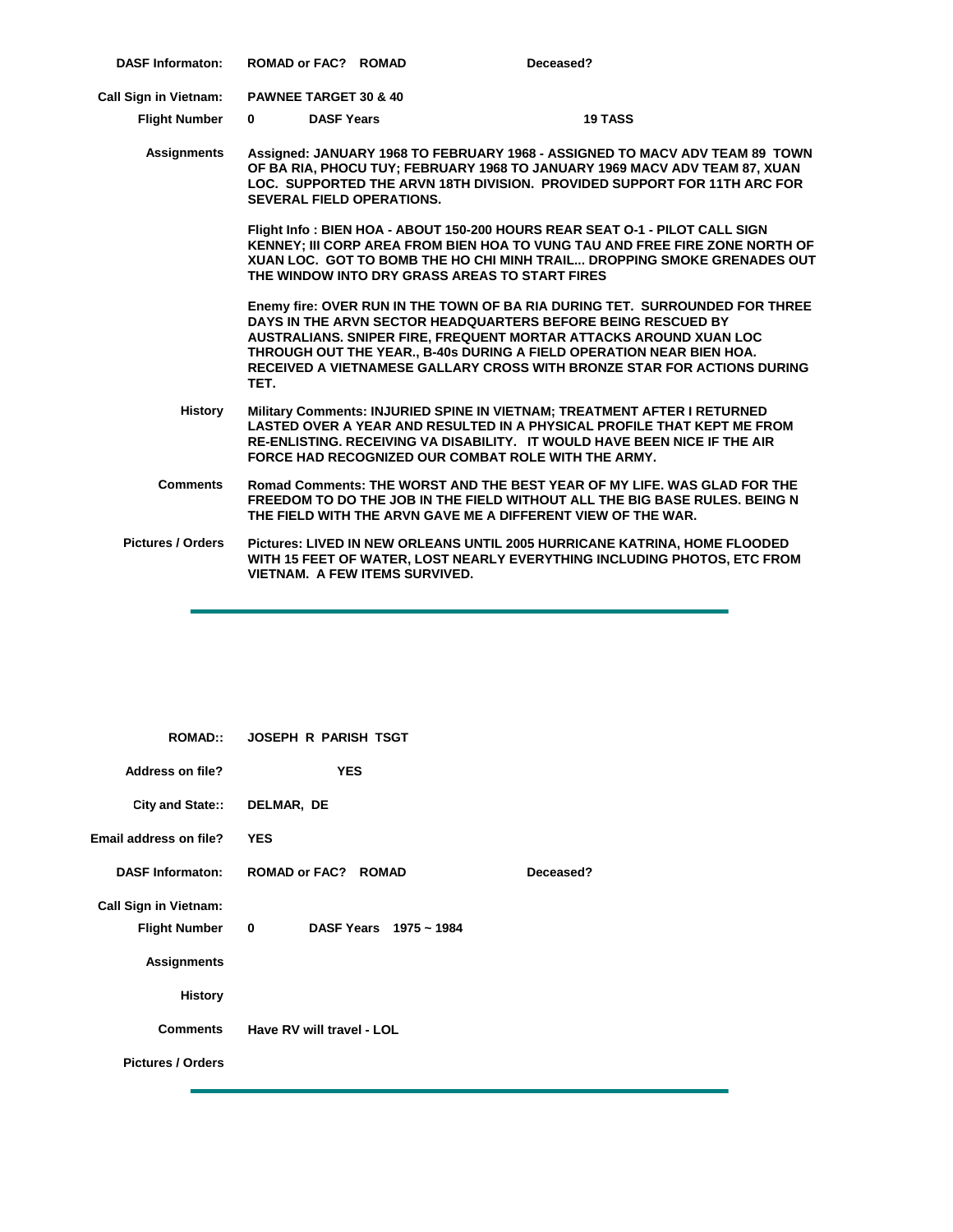| <b>ROMAD</b> :               | <b>JAY CLAYTON PEACOCK</b>                                                                                                                                                                                                           |           |
|------------------------------|--------------------------------------------------------------------------------------------------------------------------------------------------------------------------------------------------------------------------------------|-----------|
| Address on file?             | <b>YES</b>                                                                                                                                                                                                                           |           |
| City and State::             | <b>SCOTTSGORO, AL</b>                                                                                                                                                                                                                |           |
| Email address on file?       | <b>YES</b>                                                                                                                                                                                                                           |           |
| <b>DASF Informaton:</b>      | <b>ROMAD or FAC? ROMAD</b>                                                                                                                                                                                                           | Deceased? |
| <b>Call Sign in Vietnam:</b> |                                                                                                                                                                                                                                      |           |
| Flight Number 1              | DASF Years $9-69 \sim 9-70$                                                                                                                                                                                                          | 21 TASS   |
| <b>Assignments</b>           | Assigned: 21st TASS 9/1969 - 9/1970 - Vietnam<br>Yes, mainly Gia Nghia and Bu Prang                                                                                                                                                  |           |
| History                      | 2047 Comm SQDN Maxwell AFB AL 10/67 - 8/69                                                                                                                                                                                           |           |
| <b>Comments</b>              | At the time I was in service, I was a 29350. The 304's were all maintenance guys. The 293's<br>were "ground radio operators". I don't remember the AFSC for the "airborne" operators,<br>guys who worked the airborne command posts. |           |
| <b>Pictures / Orders</b>     | Yes, I have several from Nha Trang, Pleiku, Gia Nghia.                                                                                                                                                                               |           |

| <b>ROMAD::</b>                                       | CLIFFORD L PIPER A2C                                                                                                                                                                                                                                                                                                                                                                                             |                                                                                          |
|------------------------------------------------------|------------------------------------------------------------------------------------------------------------------------------------------------------------------------------------------------------------------------------------------------------------------------------------------------------------------------------------------------------------------------------------------------------------------|------------------------------------------------------------------------------------------|
| Address on file?                                     | <b>YES</b>                                                                                                                                                                                                                                                                                                                                                                                                       |                                                                                          |
| City and State::                                     | <b>LEXINGTON, IL</b>                                                                                                                                                                                                                                                                                                                                                                                             |                                                                                          |
| Email address on file?                               | <u>NO</u>                                                                                                                                                                                                                                                                                                                                                                                                        |                                                                                          |
| <b>DASF Informaton:</b>                              | ROMAD or FAC? ROMAD                                                                                                                                                                                                                                                                                                                                                                                              | Deceased?                                                                                |
| <b>Call Sign in Vietnam:</b><br><b>Flight Number</b> | DASF Years $06-66 \sim 01-68$<br>$\bf{0}$                                                                                                                                                                                                                                                                                                                                                                        | 507TH DASC                                                                               |
| <b>Assignments</b>                                   | Assigned: 6/66 to 1/68 507th DASC Shaw AFB, South Carolina                                                                                                                                                                                                                                                                                                                                                       |                                                                                          |
| History                                              | and got out in 1986 as SFC                                                                                                                                                                                                                                                                                                                                                                                       | I joined the National Guard in 1975 and became the Commo Chief for an Infanty HQ Company |
| <b>Comments</b>                                      | I think that it is a great chance for all of us to get together.                                                                                                                                                                                                                                                                                                                                                 |                                                                                          |
|                                                      | I went to Ft. Benning, Ga for Jump School in May of 1965 then to Keesler AFB for 304x4 until<br>July 1966 when I was assigned to the 507 DASC at Shaw AFB. While there I spent most of<br>time working with 82nd at Ft. Bragg and 101st at Ft. Campbell along with numerous TDY's.<br>While there at Shaw I got my 5 level P-30454. I got out in Jan. 1968 and then the unit went to<br>Vietnam in June of 1968. |                                                                                          |
| <b>Pictures / Orders</b>                             |                                                                                                                                                                                                                                                                                                                                                                                                                  |                                                                                          |

 $\sim$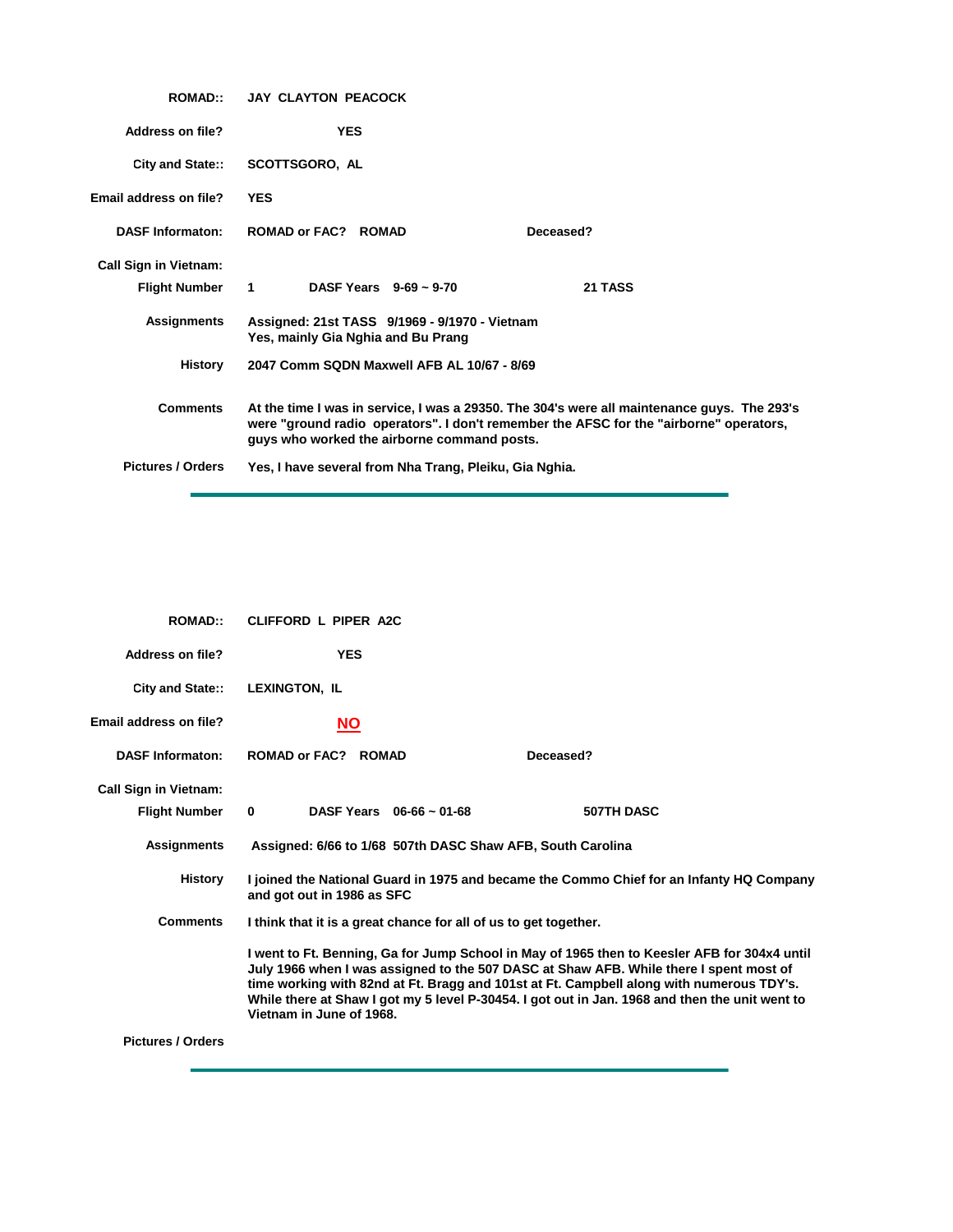| <b>ROMAD::</b>               | DANNY CAROL PONDER A2C                                                                                                                                                                    |                                     |
|------------------------------|-------------------------------------------------------------------------------------------------------------------------------------------------------------------------------------------|-------------------------------------|
| <b>Address on file?</b>      | <b>YES</b>                                                                                                                                                                                |                                     |
| City and State::             | <b>PAULINE, SC</b>                                                                                                                                                                        |                                     |
| Email address on file?       | <b>YES</b>                                                                                                                                                                                |                                     |
| <b>DASF Informaton:</b>      | <b>ROMAD or FAC? ROMAD</b>                                                                                                                                                                | Deceased?                           |
| <b>Call Sign in Vietnam:</b> | <b>CONDOR 21</b>                                                                                                                                                                          |                                     |
| <b>Flight Number</b>         | <b>DASF Years</b> $12-73 \sim 6-75$<br>$\mathbf{0}$                                                                                                                                       | <b>704 TACP SHAW AFB SUMPTER SC</b> |
| <b>Assignments</b>           | Assigned: Ft. Campbell and Ft. Brag                                                                                                                                                       |                                     |
| <b>History</b>               |                                                                                                                                                                                           |                                     |
| <b>Comments</b>              | I was airborne so I got to spend a lot of time with 82nd. Had a MRC107A and a MRC108. I<br>don't remember our commander but I'll never forget Sgt Jim Blakeslee. Has some great<br>times. |                                     |
|                              | <b>Jump School BAD!</b>                                                                                                                                                                   |                                     |
| <b>Pictures / Orders</b>     |                                                                                                                                                                                           |                                     |

| <b>ROMAD::</b>               | DAVID K POTTER A1C                                                                                                            |                                                                                                                                                                                                                                                                                         |
|------------------------------|-------------------------------------------------------------------------------------------------------------------------------|-----------------------------------------------------------------------------------------------------------------------------------------------------------------------------------------------------------------------------------------------------------------------------------------|
| Address on file?             | <b>YES</b>                                                                                                                    |                                                                                                                                                                                                                                                                                         |
| City and State::             | <b>CLERMONT, FL</b>                                                                                                           |                                                                                                                                                                                                                                                                                         |
| Email address on file?       | <b>YES</b>                                                                                                                    |                                                                                                                                                                                                                                                                                         |
| <b>DASF Informaton:</b>      | <b>ROMAD or FAC? ROMAD</b>                                                                                                    | Deceased?                                                                                                                                                                                                                                                                               |
| <b>Call Sign in Vietnam:</b> | <b>MILLERS BRUTE 33</b>                                                                                                       |                                                                                                                                                                                                                                                                                         |
| <b>Flight Number</b>         | $\bf{0}$<br>DASF Years $7-68 \sim 7-69$                                                                                       | <b>22ND TASS</b>                                                                                                                                                                                                                                                                        |
| <b>Assignments</b>           |                                                                                                                               | Assigned: Enemy fire: Yes. Came uner enemy fire while stationed at B43, Cao Lanh. Various<br>dates. Came under enemy fire while stationed with MACV Team 50, Cao Lanh. Various dates.<br>Came under enemy fire while on operations at Mt. Nui Coto, Chau Duc province, IV CORPS.        |
| <b>History</b>               | O <sub>1</sub> .                                                                                                              | Military Units: Assigned to B43 (Special Forces), Cao Lanh, IV CORPS. Assigned to MACV<br>Team 50, Cao Lanh, IV CORPS. Flight Info: Binh Thuy, Vietnam - Fly O1e: Flew back seat in                                                                                                     |
| <b>Comments</b>              | Romad Comments: Very favorable times assigned to 22nd TASS and being with very<br>professional people, officers and enlisted. |                                                                                                                                                                                                                                                                                         |
|                              | service, proud to have served, would do it again in an instant.                                                               | Military Comments: Joined the Air Force to stay out of the Army. Spent a year and a half at<br>McCoy AFB, Orlando, Fl. Received orders for Vietnam and ended up assigned to army units<br>to provide air support coordination for ground operations. All in all, enjoyed my time in the |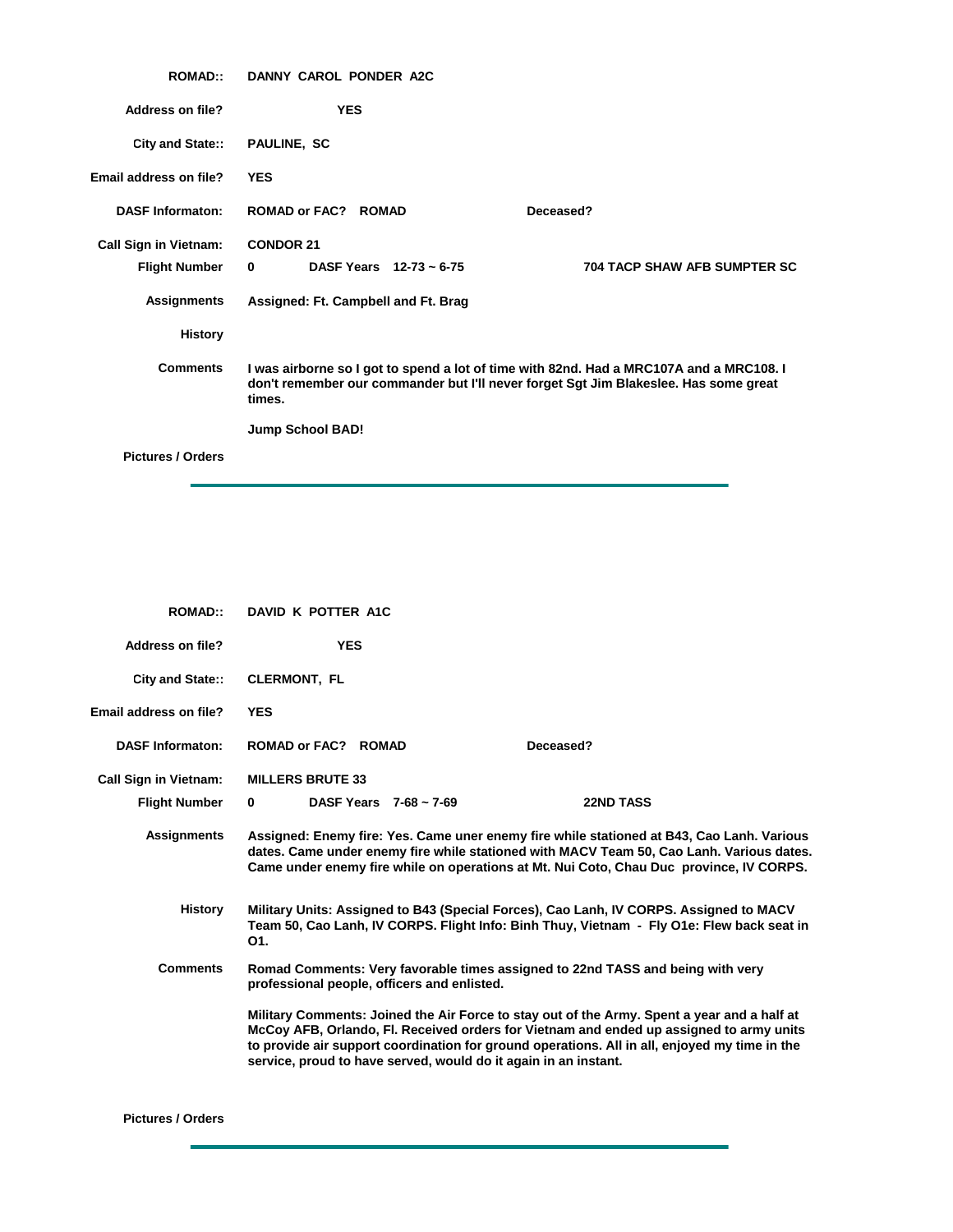| <b>ROMAD::</b>               | <b>DAVID LEE QUINN A1C</b>    |                                                          |                                                                                                                                                                                                                                                                                                                                                                                                                                                                                                                                                                                                                                                                                                                                                              |  |
|------------------------------|-------------------------------|----------------------------------------------------------|--------------------------------------------------------------------------------------------------------------------------------------------------------------------------------------------------------------------------------------------------------------------------------------------------------------------------------------------------------------------------------------------------------------------------------------------------------------------------------------------------------------------------------------------------------------------------------------------------------------------------------------------------------------------------------------------------------------------------------------------------------------|--|
| Address on file?             | <b>YES</b>                    |                                                          |                                                                                                                                                                                                                                                                                                                                                                                                                                                                                                                                                                                                                                                                                                                                                              |  |
| <b>City and State::</b>      | WAMEGO, KS                    |                                                          |                                                                                                                                                                                                                                                                                                                                                                                                                                                                                                                                                                                                                                                                                                                                                              |  |
| Email address on file?       | <b>YES</b>                    |                                                          |                                                                                                                                                                                                                                                                                                                                                                                                                                                                                                                                                                                                                                                                                                                                                              |  |
| <b>DASF Informaton:</b>      | <b>ROMAD or FAC? ROMAD</b>    |                                                          | Deceased?                                                                                                                                                                                                                                                                                                                                                                                                                                                                                                                                                                                                                                                                                                                                                    |  |
| <b>Call Sign in Vietnam:</b> | <b>RAGGED SCOOPER 46 MIKE</b> |                                                          |                                                                                                                                                                                                                                                                                                                                                                                                                                                                                                                                                                                                                                                                                                                                                              |  |
| <b>Flight Number</b>         | $\bf{0}$<br><b>DASF Years</b> |                                                          | <b>TAM SPM MJIT AB VN</b>                                                                                                                                                                                                                                                                                                                                                                                                                                                                                                                                                                                                                                                                                                                                    |  |
| <b>Assignments</b>           |                               |                                                          | Assigned: Attached to 2nd Battalion / 8th Cav. / 1st Brigade (Airborne) / 1st Air Cav.<br>(Hemphill's Raiders). Enemy fire: Yes. LZ OASIS near the Cambodia border off Hiway 19.                                                                                                                                                                                                                                                                                                                                                                                                                                                                                                                                                                             |  |
| <b>History</b>               | he reads this.                |                                                          | I spent a total of 29 years in the service, retiring as a CMSqt in 1987. Speaking for both me<br>and my family, some our best memories are of our joint-service assignments: the 7th DASF<br>from 65-68. My return to RVN in 70-71, assigned to the ALCE at Hue / Phu Bai AAF (101st<br>Abn), ALCE at Lawson AAF, Ft Benning, GA (USA Airborne Department), 71-76. and<br>USEUCOM Hgs, Patch Barracks, Vaihingen, GE, 76-79. Both of our sons are Air Force<br>veterans. Our oldest son is still on active duty as a Lt Col at (you've got it) Ft Leavenworth,<br>KS, where he is an instructor at the US Army Command and Staff School, teaching Air Force<br>Doctrine, thus carrying on the joint-service tradition. Would like to hear from Gary Hauge if |  |
| <b>Comments</b>              | with the 2nd / 8th.           |                                                          | Many of those in the Army at Ahn Khe disliked anyone associated with the Air Force and<br>would go out of their way to cause trouble. This included all ranks. I had few friends while                                                                                                                                                                                                                                                                                                                                                                                                                                                                                                                                                                       |  |
| <b>Pictures / Orders</b>     |                               | software as I have upgrades to a newer operating system. | I have some slides. However my scanner is currently out of service. I need to obtain new                                                                                                                                                                                                                                                                                                                                                                                                                                                                                                                                                                                                                                                                     |  |

| <b>ROMAD::</b>               | RICHARD JOSEPH RANDO A1C      |                                                                                           |
|------------------------------|-------------------------------|-------------------------------------------------------------------------------------------|
| <b>Address on file?</b>      | <b>NO</b>                     |                                                                                           |
| City and State::             | TUCSON, AZ                    |                                                                                           |
| Email address on file?       | <b>YES</b>                    |                                                                                           |
| <b>DASF Informaton:</b>      | <b>ROMAD or FAC? ROMAD</b>    | Deceased?                                                                                 |
| <b>Call Sign in Vietnam:</b> |                               |                                                                                           |
| <b>Flight Number</b>         | $\bf{0}$<br><b>DASF Years</b> | 20 TASS                                                                                   |
| Assignments                  | Beach"                        | Assigned: Bien Hoa, Bear Cat, ROK Captial Division (Tigers) at a detachment called "Miami |
|                              | Tigertown.                    | Wish I could remember more about where I was, especiall location of "Miami Beach" and     |
| <b>History</b>               |                               |                                                                                           |
| <b>Comments</b>              |                               |                                                                                           |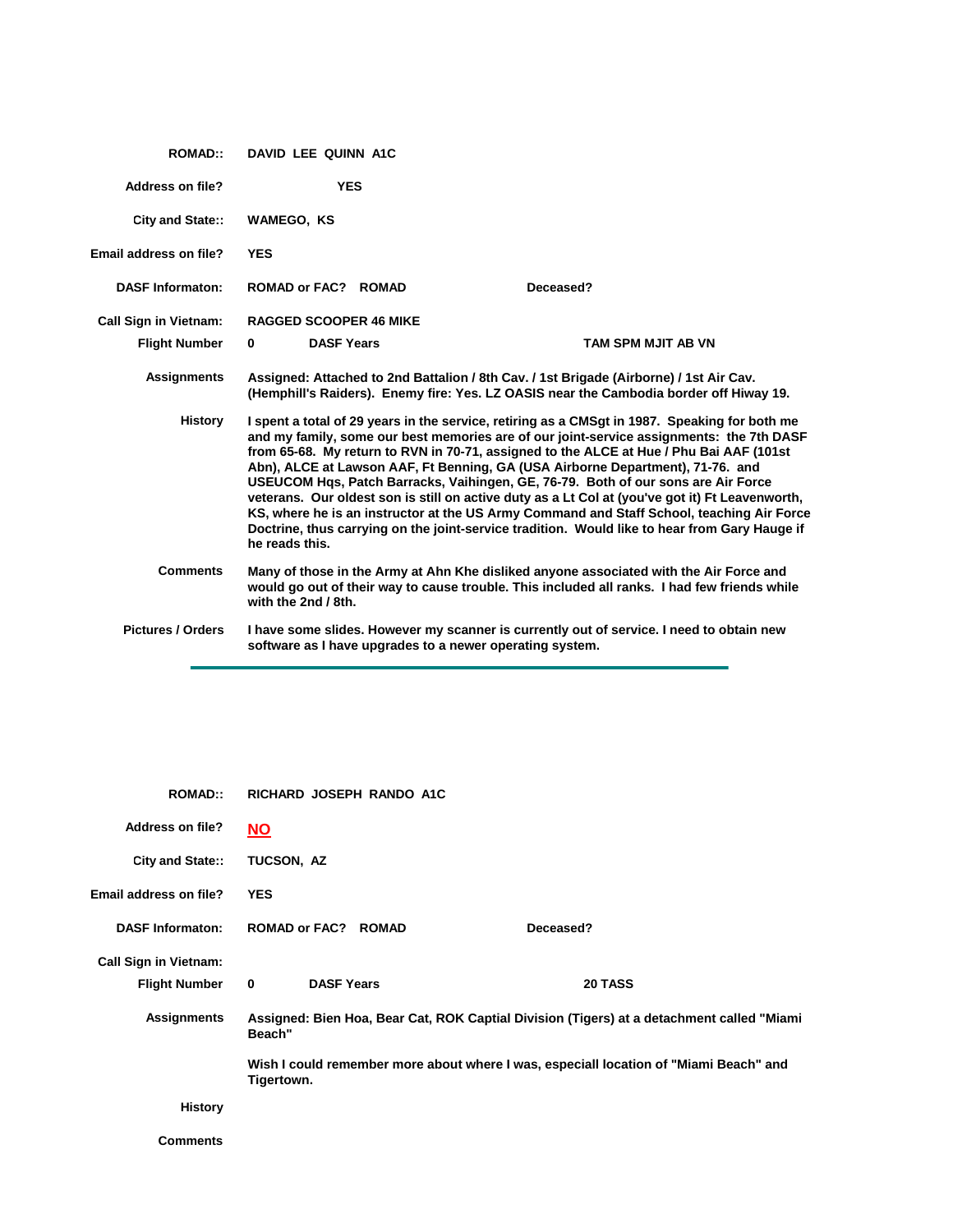| <b>ROMAD::</b>               | JOHN W RICH, JR.                             |           |
|------------------------------|----------------------------------------------|-----------|
| <b>Address on file?</b>      | $NO$                                         |           |
| City and State::             | $\overline{\phantom{a}}$                     |           |
| Email address on file?       | $NO$                                         |           |
| <b>DASF Informaton:</b>      | <b>ROMAD or FAC? ROMAD</b>                   | Deceased? |
| <b>Call Sign in Vietnam:</b> |                                              |           |
| <b>Flight Number</b>         | $\overline{\mathbf{0}}$<br><b>DASF Years</b> |           |
| <b>Assignments</b>           | Assigned:                                    |           |
| <b>History</b>               |                                              |           |
| <b>Comments</b>              |                                              |           |
| <b>Pictures / Orders</b>     |                                              |           |

| <b>ROMAD::</b>               | <b>PAUL ROERSTER</b>       |           |
|------------------------------|----------------------------|-----------|
| <b>Address on file?</b>      | $NO$                       |           |
| City and State::             | $\overline{\phantom{a}}$   |           |
| Email address on file?       | <b>YES</b>                 |           |
| <b>DASF Informaton:</b>      | <b>ROMAD or FAC? ROMAD</b> | Deceased? |
| <b>Call Sign in Vietnam:</b> |                            |           |
| <b>Flight Number</b>         | <b>DASF Years</b><br>0     |           |
| <b>Assignments</b>           | Assigned:                  |           |
| <b>History</b>               |                            |           |
| <b>Comments</b>              |                            |           |
| <b>Pictures / Orders</b>     |                            |           |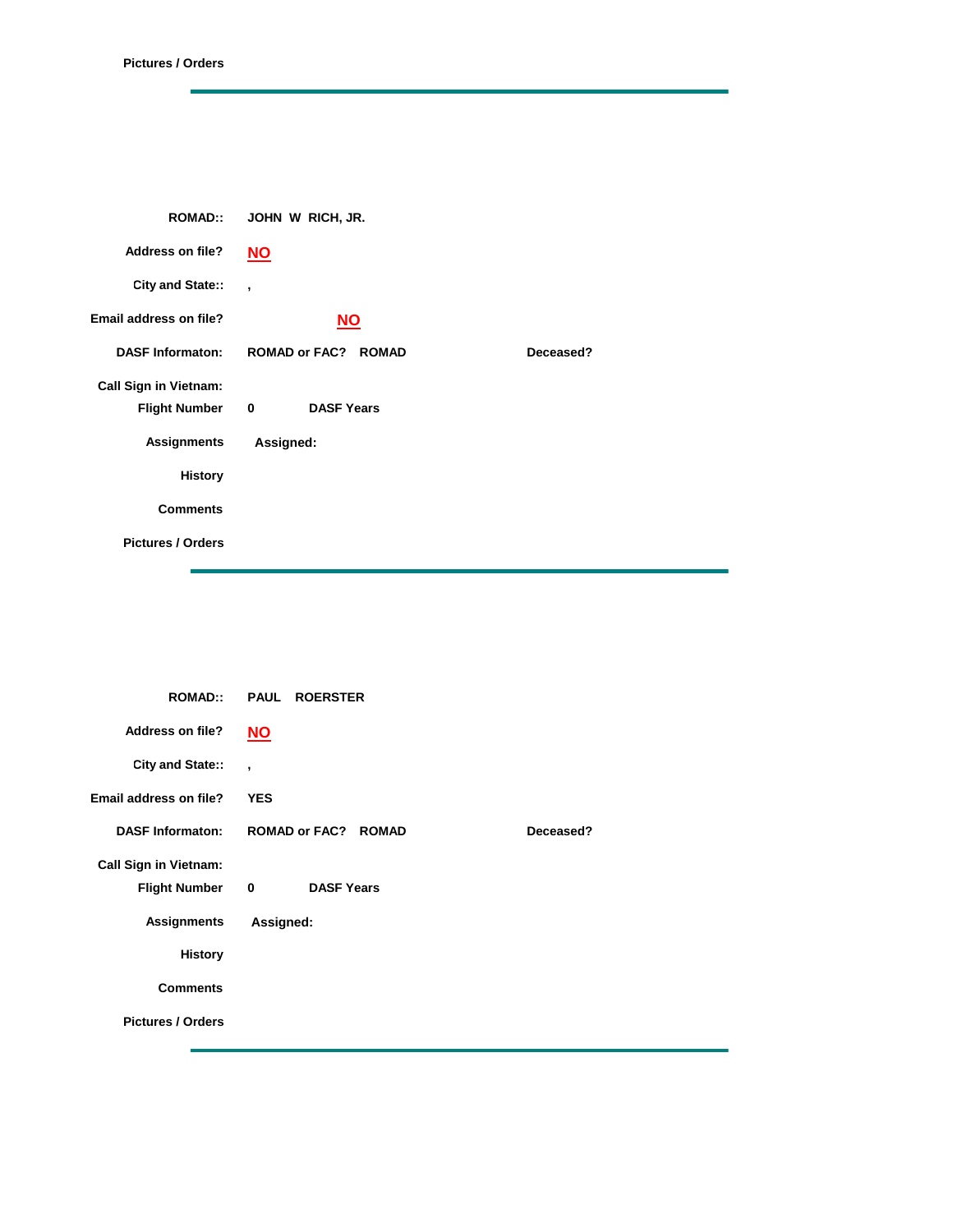| <b>ROMAD::</b>               | <b>WINSTON VERNON ROGERS TSGT</b> |                                                                    |
|------------------------------|-----------------------------------|--------------------------------------------------------------------|
| <b>Address on file?</b>      | <b>YES</b>                        |                                                                    |
|                              | City and State:: FLEMINGTON, MO   |                                                                    |
| Email address on file?       | <b>NO</b>                         |                                                                    |
| <b>DASF Informaton:</b>      | <b>ROMAD or FAC? ROMAD</b>        | Deceased?                                                          |
| <b>Call Sign in Vietnam:</b> |                                   |                                                                    |
| Flight Number 1              | DASF Years $70 \sim 75$           | <b>GERMANY</b>                                                     |
| <b>Assignments</b>           |                                   | Assigned: OL42K 601 DASS Aschaffenburg Germany, 3rd Bde, 3 INF Div |
| History                      | Retired 20 years in 1979          |                                                                    |
| <b>Comments</b>              | <b>Fun times</b>                  |                                                                    |
| <b>Pictures / Orders</b>     |                                   |                                                                    |

| <b>ROMAD::</b>               | RICHARD AL RUNK A1C        |                      |
|------------------------------|----------------------------|----------------------|
| <b>Address on file?</b>      | <b>YES</b>                 |                      |
| <b>City and State::</b>      | INDIAN HARBOUR BEACH, FL   |                      |
| Email address on file?       | <b>YES</b>                 |                      |
| <b>DASF Informaton:</b>      | <b>ROMAD or FAC? ROMAD</b> | Deceased?            |
| <b>Call Sign in Vietnam:</b> |                            |                      |
| <b>Flight Number</b>         | 6<br>DASF Years 1965~1967  | <b>MISAWA, JAPAN</b> |
| <b>Assignments</b>           |                            |                      |
|                              |                            |                      |
| <b>History</b>               |                            |                      |
| <b>Comments</b>              |                            |                      |
| <b>Pictures / Orders</b>     |                            |                      |
|                              |                            |                      |

|                               | ROMAD:: DALE W SANDERS JR. SMSGT |
|-------------------------------|----------------------------------|
| Address on file?              | YES                              |
|                               | City and State:: VANCLEAVE, MS   |
| <b>Email address on file?</b> | YES                              |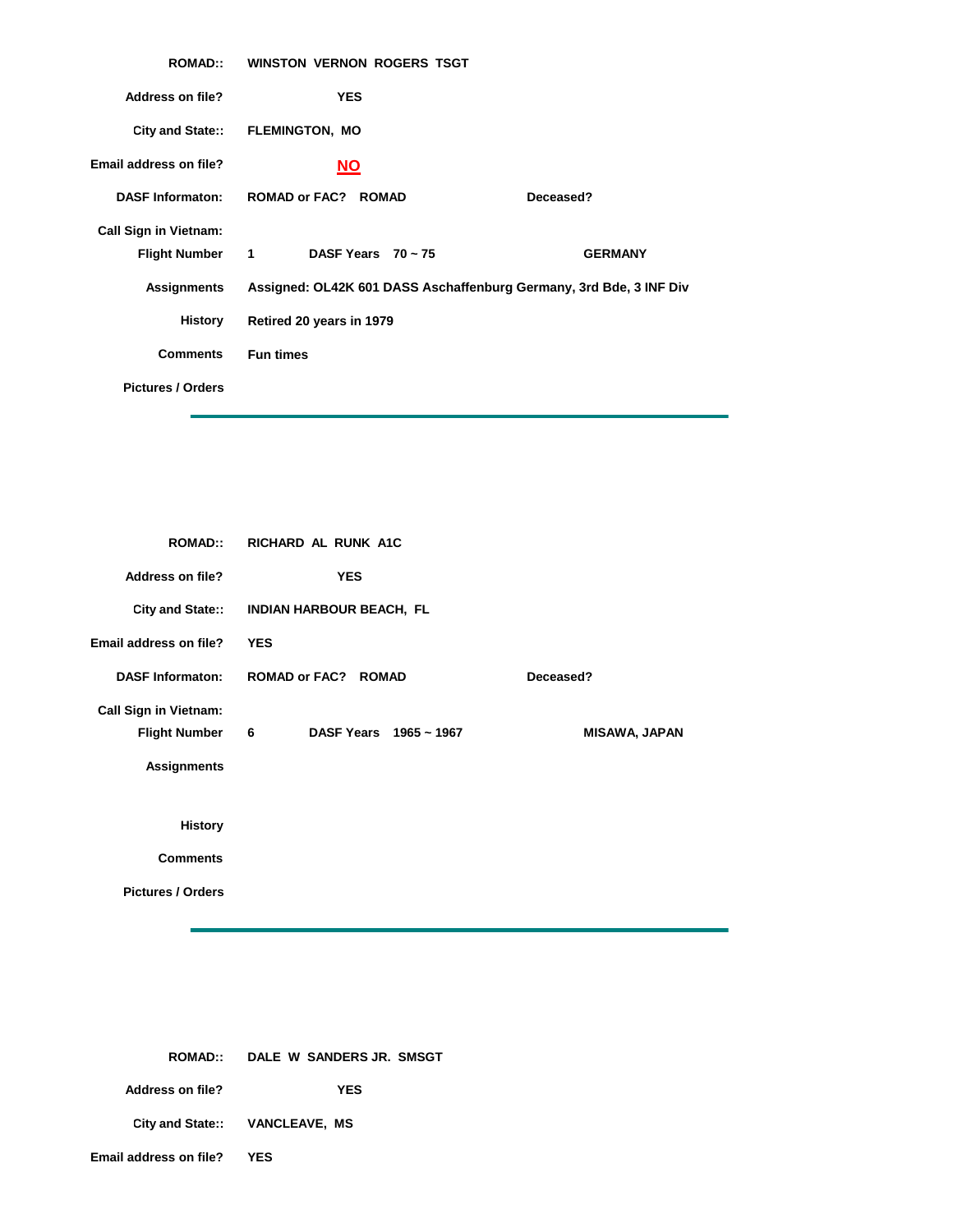| <b>DASF Informaton:</b>      | ROMAD or FAC? ROMAD       |                         | Deceased?                                                                             |
|------------------------------|---------------------------|-------------------------|---------------------------------------------------------------------------------------|
| <b>Call Sign in Vietnam:</b> |                           |                         |                                                                                       |
| <b>Flight Number</b>         | $\mathbf{0}$              | DASF Years $67 \sim 68$ |                                                                                       |
| Assignments                  |                           |                         | Assigned: Various locations, Pleiku AB, 4th ID FSBs and 5th SFG A camps               |
| History                      | ladder through retirement |                         | 24 years, 1962 to 1986 Started as Heavy ground radio Maintenamce. Remained in the 304 |
| <b>Comments</b>              |                           |                         |                                                                                       |
| <b>Pictures / Orders</b>     |                           |                         |                                                                                       |

| <b>ROMAD::</b>               | DONALD SCHERCK SSGT                                               |                                                                                                                                                             |
|------------------------------|-------------------------------------------------------------------|-------------------------------------------------------------------------------------------------------------------------------------------------------------|
| <b>Address on file?</b>      | <b>YES</b>                                                        |                                                                                                                                                             |
| City and State::             | TOMBALL, TX                                                       |                                                                                                                                                             |
| Email address on file?       | <b>YES</b>                                                        |                                                                                                                                                             |
| <b>DASF Informaton:</b>      | <b>ROMAD or FAC? ROMAD</b>                                        | Deceased?                                                                                                                                                   |
| <b>Call Sign in Vietnam:</b> |                                                                   |                                                                                                                                                             |
| <b>Flight Number</b>         | $\mathbf{0}$<br><b>DASF Years</b>                                 | <b>CAMP CASEY AND CAMP HOWZE 71~73</b>                                                                                                                      |
| <b>Assignments</b>           | original pilot was LtCol Nicholson. Also worked with Col Russell. | Camp Casey and Camp Howze from December 1971 until January 1973.<br>We were given no training whatsoever. We were assigned a pilot and a key to our 108. My |
| <b>History</b>               |                                                                   |                                                                                                                                                             |
| <b>Comments</b>              |                                                                   |                                                                                                                                                             |
| <b>Pictures / Orders</b>     | Yes                                                               |                                                                                                                                                             |

| <b>ROMAD::</b>                                  | DON FOREST SCHREINER SSGT  |                                                                                        |
|-------------------------------------------------|----------------------------|----------------------------------------------------------------------------------------|
| Address on file?                                | <b>YES</b>                 |                                                                                        |
| <b>City and State::</b>                         | <b>SANDFORD, NC</b>        |                                                                                        |
| Email address on file?                          | <b>YES</b>                 |                                                                                        |
| <b>DASF Informaton:</b>                         | <b>ROMAD or FAC? ROMAD</b> | Deceased?                                                                              |
| <b>Call Sign in Vietnam:</b><br>Flight Number 5 | DASF Years $66 \sim 67$    | <b>CLARK AB PHILLIPPINES</b>                                                           |
| <b>Assignments</b>                              |                            | Assigned: I was stationed at Clark AB, but went TDY to Viet Nam (mostly Tay Ninh area. |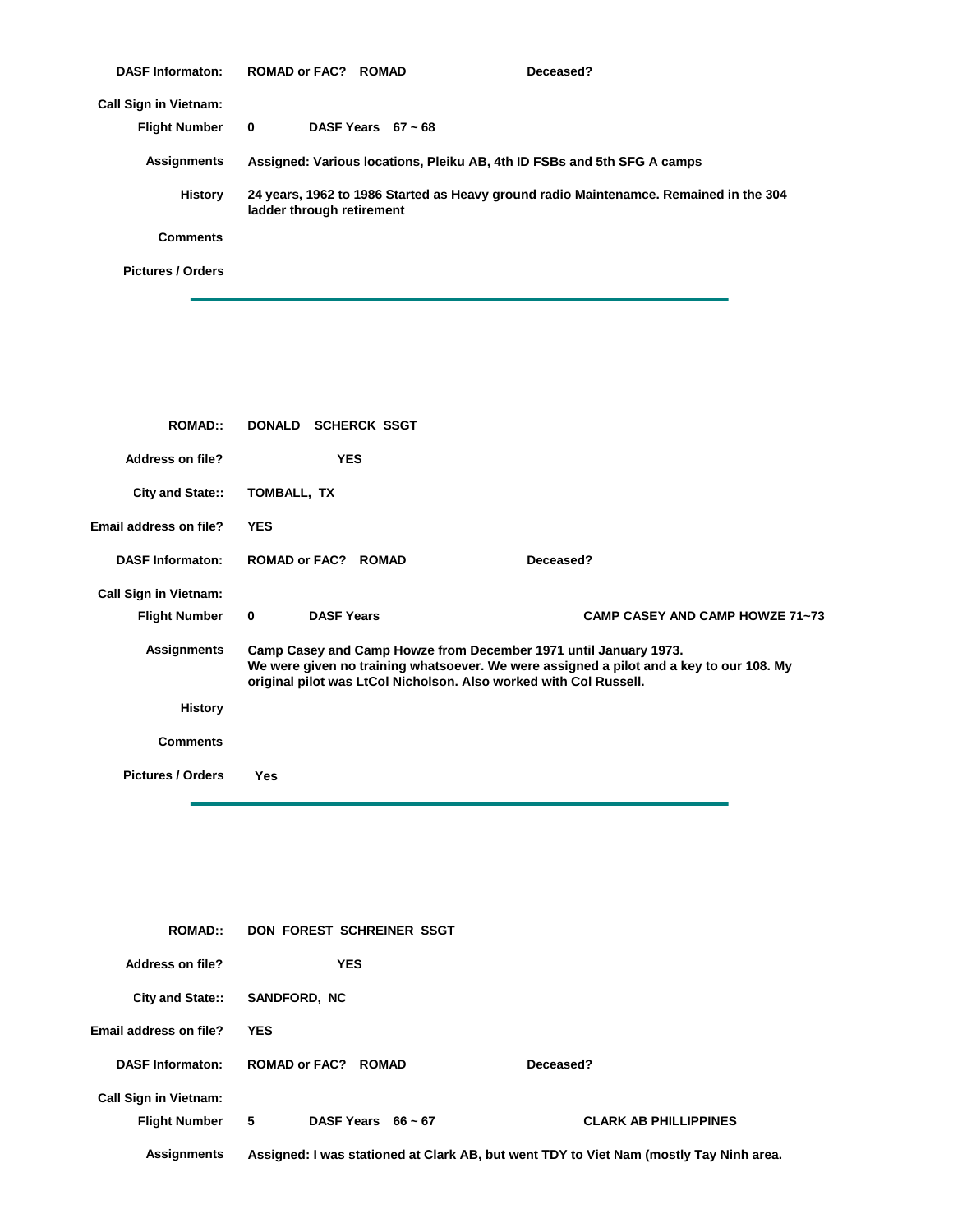**History Comments Pictures / Orders I was in the 7th Special Forces and the Air Commandos and wouldn't trade my time for anything. I was out on Operation Junction City, when a fire fight broke out. I was working at a "desk job" in the PI when Major Podowski came by. He asked "How would you like to get back on jump status sarge" I said "Yes Sir" and in a couple days I was in the 5th DASF. I enjoyed every minute. Yes, I do and I will be in contact via email.**

| <b>ROMAD</b>                                | ROBERT LEHMAN SCOTT MSGT                                                                                                                                                                                                                                    |
|---------------------------------------------|-------------------------------------------------------------------------------------------------------------------------------------------------------------------------------------------------------------------------------------------------------------|
| <b>Address on file?</b>                     | <b>YES</b>                                                                                                                                                                                                                                                  |
| City and State::                            | DALZELL, SC                                                                                                                                                                                                                                                 |
| Email address on file?                      | <b>YES</b>                                                                                                                                                                                                                                                  |
| <b>DASF Informaton:</b>                     | <b>ROMAD or FAC? ROMAD</b><br>Deceased?                                                                                                                                                                                                                     |
| <b>Call Sign in Vietnam:</b>                |                                                                                                                                                                                                                                                             |
| <b>Flight Number</b>                        | DASF Years 1971 ~ 1972<br><b>CALLED OLAA AT CAMP LONG</b><br>4                                                                                                                                                                                              |
| <b>Assignments</b>                          | Assigned: 1971-1972 19TASS FROKA DASC Camp Long Korea<br>1972-1976 681 DASC Shaw AFB SC<br>1977-1980 21 TASS Shaw AFB SC<br>1980-1983 507 TAIRCW Shaw AFB SC<br>1983-1987 OLAA 507 TAIRCW Hunter AAF GA. 17/5 RANGER BN<br>1987-1990 507 TAIRCW Shaw AFB SC |
| History                                     | Once again I would like to make comments when I have my stuff together.                                                                                                                                                                                     |
| <b>Comments</b><br><b>Pictures / Orders</b> | I do have some comments and I would like to update this at a later date.                                                                                                                                                                                    |
|                                             | Yes, I have some.                                                                                                                                                                                                                                           |

| <b>ROMAD::</b>               | THOMAS EDWARD SEASOR A2C   |                |
|------------------------------|----------------------------|----------------|
| Address on file?             | <b>YES</b>                 |                |
| <b>City and State::</b>      | <b>MARSHALL, WI</b>        |                |
| Email address on file?       | <b>YES</b>                 |                |
| <b>DASF Informaton:</b>      | <b>ROMAD or FAC? ROMAD</b> | Deceased?      |
| <b>Call Sign in Vietnam:</b> | <b>TAMALE 10</b>           |                |
| <b>Flight Number</b>         | 0<br><b>DASF Years</b>     | <b>19 TASS</b> |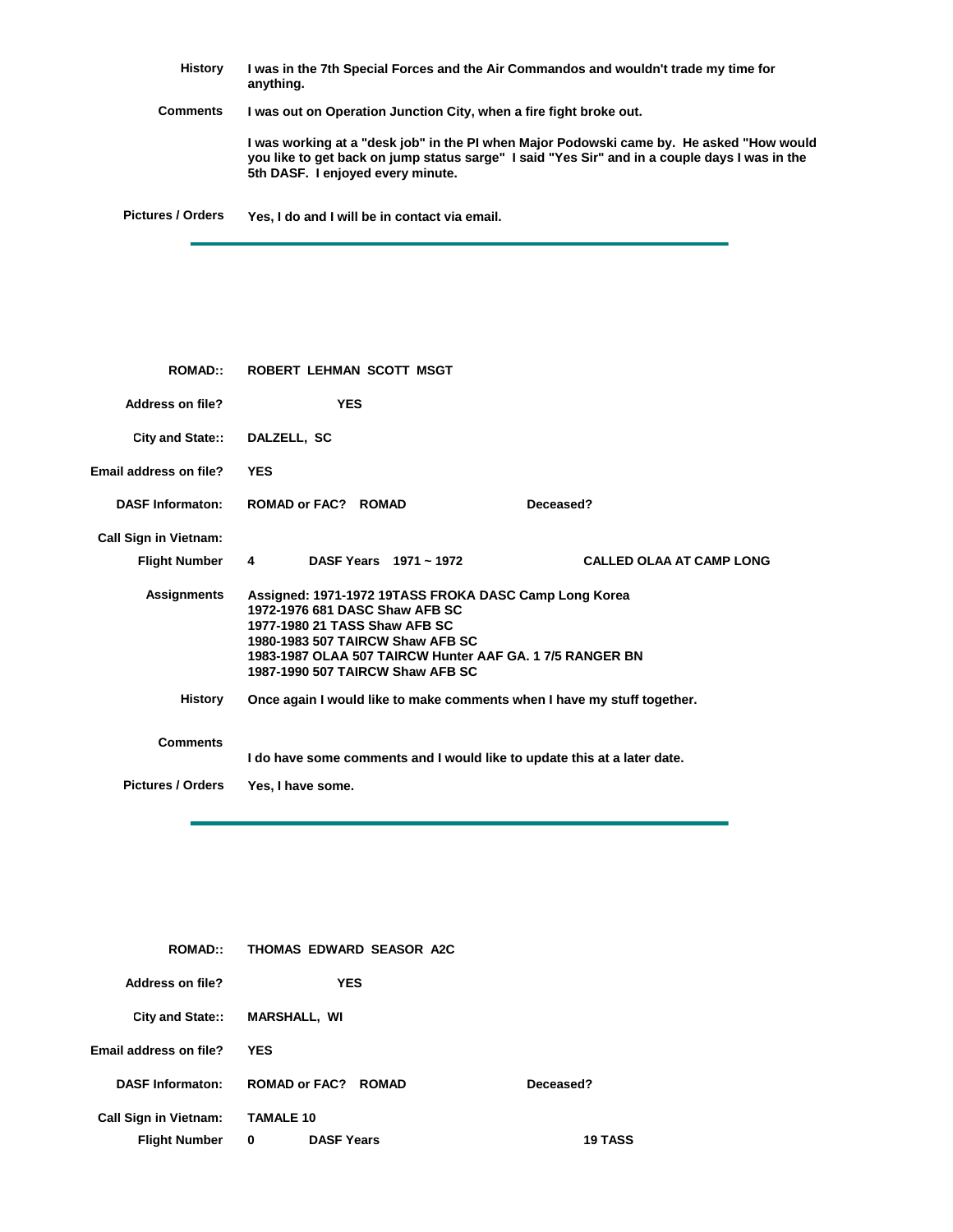| Assignments       | Assigned: Bueb Gia Fly O1e: 19 TASS, October 67 - October 68<br>Enemy fire: Bearcat, Dong Tam, Tan An<br>Military Units: 9th Div. 1st Brigade |
|-------------------|-----------------------------------------------------------------------------------------------------------------------------------------------|
| History           |                                                                                                                                               |
| <b>Comments</b>   |                                                                                                                                               |
| Pictures / Orders | Lots when I have time, slide movie of air strike w/communications. Probably way to large to<br>send along. Might figure something out.        |

| <b>ROMAD::</b>               | <b>JOHN ARTHUR SEBRELL A1C</b>                                |           |
|------------------------------|---------------------------------------------------------------|-----------|
| <b>Address on file?</b>      | <b>YES</b>                                                    |           |
| City and State::             | AKRON, OH                                                     |           |
| Email address on file?       | <b>YES</b>                                                    |           |
| <b>DASF Informaton:</b>      | <b>ROMAD or FAC? ROMAD</b>                                    | Deceased? |
| <b>Call Sign in Vietnam:</b> | <b>PACK RAT SIERRA</b>                                        |           |
| <b>Flight Number</b>         | <b>DASF Years</b><br>0                                        |           |
| <b>Assignments</b>           | Phan Rang, Saigon, Tan Son Nhut, Da Nang, and back to Saigon. |           |
| <b>History</b>               |                                                               |           |
| <b>Comments</b>              |                                                               |           |
| <b>Pictures / Orders</b>     |                                                               |           |

| <b>ROMAD::</b>               | <b>CARL EDWARD SHARP</b>                                                                                                                                               |            |           |
|------------------------------|------------------------------------------------------------------------------------------------------------------------------------------------------------------------|------------|-----------|
| Address on file?             |                                                                                                                                                                        | <b>YES</b> |           |
|                              | City and State:: KERRVILLE, TX                                                                                                                                         |            |           |
| Email address on file?       | <b>YES</b>                                                                                                                                                             |            |           |
| <b>DASF Informaton:</b>      | <b>ROMAD or FAC? ROMAD</b>                                                                                                                                             |            | Deceased? |
| <b>Call Sign in Vietnam:</b> |                                                                                                                                                                        |            |           |
| Flight Number                | $\mathbf{1}$<br><b>DASF Years</b>                                                                                                                                      |            |           |
| <b>Assignments</b>           | Assigned: 23rd TASS - Bergstrom AFV Texas;, composite squadron<br>24th TASS Howard AFB Panama<br>604th DASS Camp Rde Cloud Korea<br>Det 5, 602nd TAC AirWC Fort Ord CA |            |           |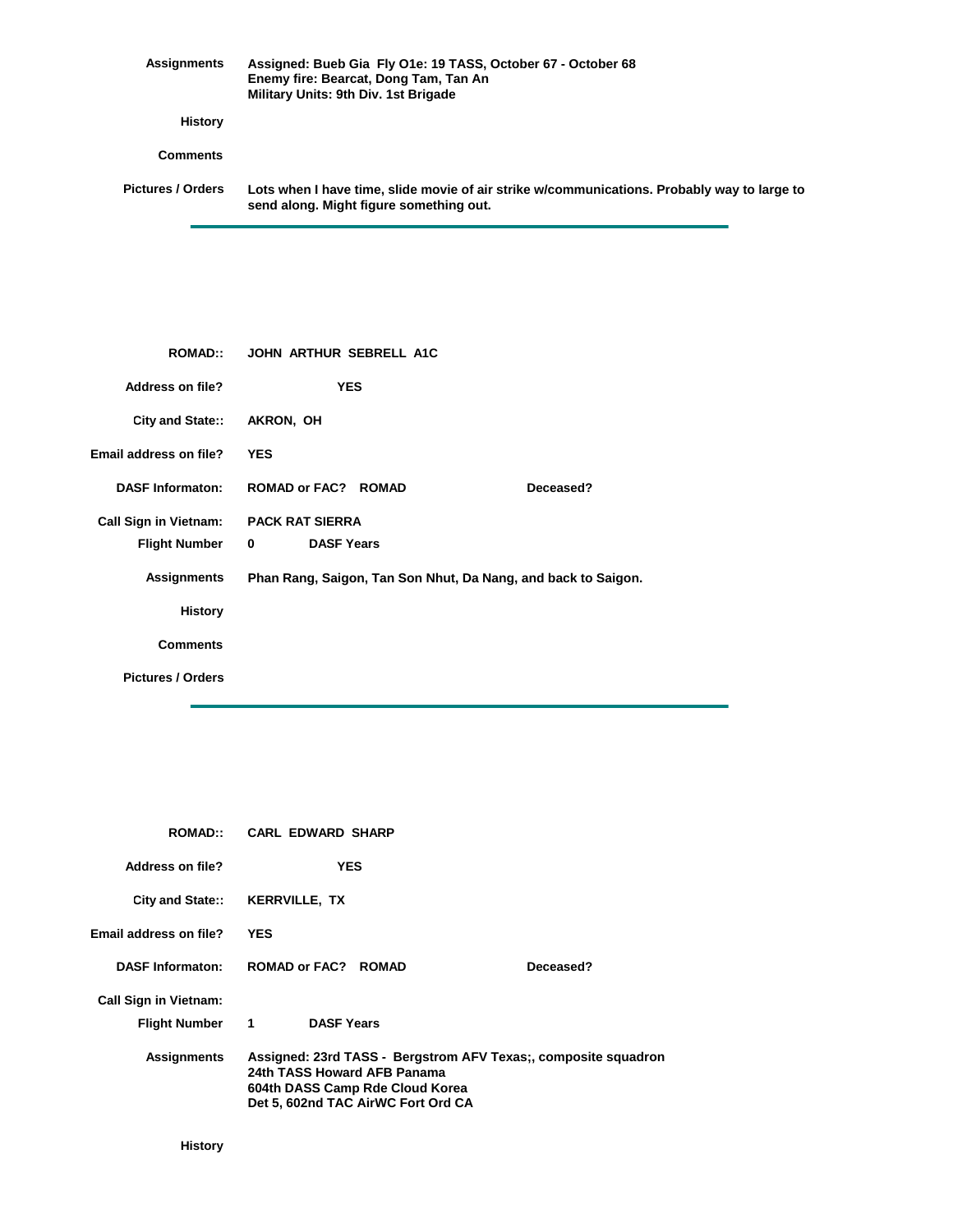## **Comments**

**Pictures / Orders**

| <b>ROMAD:</b>                | ROBERT SHIPP                                                                                                                                    |
|------------------------------|-------------------------------------------------------------------------------------------------------------------------------------------------|
| <b>Address on file?</b>      | <b>YES</b>                                                                                                                                      |
| City and State::             | CARLISLE, PA                                                                                                                                    |
| Email address on file?       | <b>YES</b>                                                                                                                                      |
| <b>DASF Informaton:</b>      | <b>ROMAD or FAC? ROMAD</b><br>Deceased?                                                                                                         |
| <b>Call Sign in Vietnam:</b> |                                                                                                                                                 |
| <b>Flight Number</b>         | <b>DASF Years</b><br>$\bf{0}$                                                                                                                   |
| <b>Assignments</b>           | Assigned: 602 TAIRCW Ft. Hood TX, 1988-1992<br>25th ASOS Hawaii, 1992-1996<br>20 ASOS Ft. Drum NY, 1996-1997<br>148 ASOS (PA ANG) PA, 2004-2007 |
| <b>History</b>               |                                                                                                                                                 |
| <b>Comments</b>              |                                                                                                                                                 |
| <b>Pictures / Orders</b>     |                                                                                                                                                 |
|                              |                                                                                                                                                 |

| <b>ROMAD::</b>               | <b>ROBERT C SHOOK</b>                              |                               |
|------------------------------|----------------------------------------------------|-------------------------------|
| Address on file?             | <b>YES</b>                                         |                               |
|                              | City and State:: JACKSONVILLE, FL                  |                               |
| Email address on file?       | <b>YES</b>                                         |                               |
| <b>DASF Informaton:</b>      | <b>ROMAD or FAC? ROMAD</b>                         | Deceased?                     |
| <b>Call Sign in Vietnam:</b> |                                                    |                               |
| <b>Flight Number</b>         | $\overline{\mathbf{0}}$<br>DASF Years $83 \sim 84$ | <b>604TH DASS CRC DMZ ROK</b> |
| <b>Assignments</b>           | Assigned:                                          |                               |
| <b>History</b>               |                                                    |                               |
| <b>Comments</b>              |                                                    |                               |
| <b>Pictures / Orders</b>     |                                                    |                               |
|                              |                                                    |                               |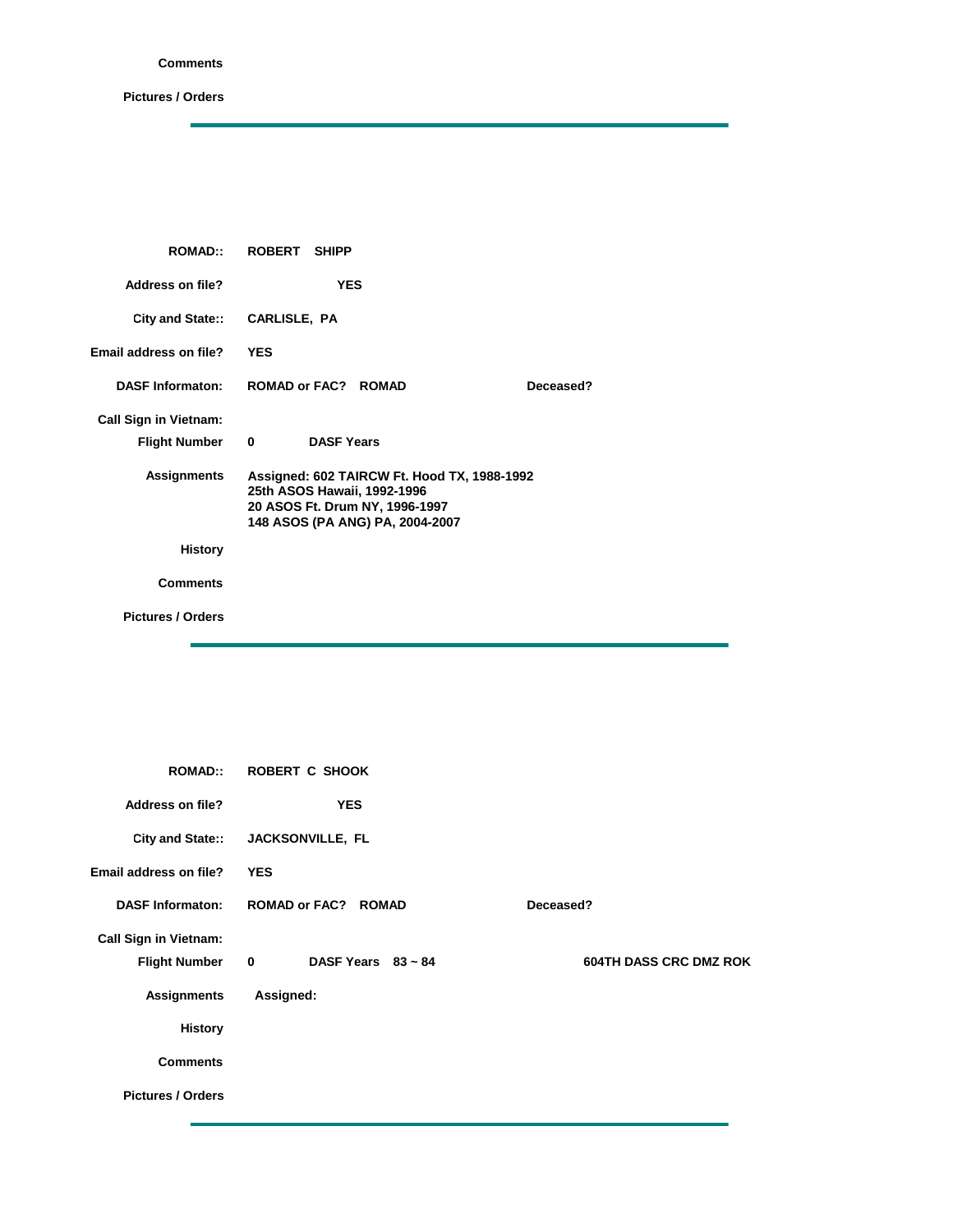| <b>ROMAD::</b>               | <b>CHARLES DOUGLAS SMITH A1C</b>                                                                                                                                                                                                                                                             |  |
|------------------------------|----------------------------------------------------------------------------------------------------------------------------------------------------------------------------------------------------------------------------------------------------------------------------------------------|--|
| Address on file?             | <b>YES</b>                                                                                                                                                                                                                                                                                   |  |
| <b>City and State::</b>      | LIVE OAK. CA                                                                                                                                                                                                                                                                                 |  |
| Email address on file?       | <b>YES</b>                                                                                                                                                                                                                                                                                   |  |
| <b>DASF Informaton:</b>      | ROMAD or FAC? ROMAD<br>Deceased?                                                                                                                                                                                                                                                             |  |
| <b>Call Sign in Vietnam:</b> |                                                                                                                                                                                                                                                                                              |  |
| <b>Flight Number</b>         | <b>DASF Years</b><br>$\mathbf{0}$<br>AUC 4070 - CEDT 4077                                                                                                                                                                                                                                    |  |
| <b>Assignments</b>           | 19th TASS Osan Korea<br>Assigned to Osan, radio repair. Always at Osan.                                                                                                                                                                                                                      |  |
| History                      | 381st. Communication Squadron, McConnell AFB.<br>18 TITAN II Missie sites radio repair and HQ radio repair.<br>AFSS at Goodfellow AFB as electronic technician. Stayed there after schooling to maintain<br>the school's equipment.<br>Always 304X4                                          |  |
| <b>Comments</b>              | Was able to participate in several exercises. Worked on a testing of a beacon for pilots. A<br>buddy I had in our squadron, passed away 6 months ago. Only one I've kept in touch with. He<br>lived near Green Bay WI. Lackland AFB, Kessler AFB, McConnell AFB, Osan AB, Goodfellow<br>AFB. |  |
| <b>Pictures / Orders</b>     | I have B&W negatives of activities around Osan.                                                                                                                                                                                                                                              |  |

| <b>ROMAD::</b>                | FRED KENNETH SMITH, JR SSGT                                                                                          |                                                                                                                                                                                  |
|-------------------------------|----------------------------------------------------------------------------------------------------------------------|----------------------------------------------------------------------------------------------------------------------------------------------------------------------------------|
| <b>Address on file?</b>       | <b>YES</b>                                                                                                           |                                                                                                                                                                                  |
| <b>City and State::</b>       | SHERWOOD, AR                                                                                                         |                                                                                                                                                                                  |
| <b>Email address on file?</b> | <b>YES</b>                                                                                                           |                                                                                                                                                                                  |
| <b>DASF Informaton:</b>       | <b>ROMAD or FAC? ROMAD</b>                                                                                           | Deceased?                                                                                                                                                                        |
| <b>Call Sign in Vietnam:</b>  |                                                                                                                      |                                                                                                                                                                                  |
| <b>Flight Number</b>          | DASF Years $2-66 \sim 12-66$<br>4                                                                                    | <b>OSAN AB KOREA</b>                                                                                                                                                             |
| <b>Assignments</b>            | Assigned: Cavalary Reg., ROK Tiger Div feb 66 - Jul 66<br>26th Reg., ROK Tiger Div jul 66 to Mid Dec 66              |                                                                                                                                                                                  |
| History                       | <b>Enlisted Oct 56 - Retired Nov 76</b><br>20 years. Served in SAC, TAC, AFCS, ATC and ADC<br><b>Retired as MSGT</b> |                                                                                                                                                                                  |
| <b>Comments</b>               |                                                                                                                      | Sure was a change from a US radar site. D. Ballanger, Bob Connely (our power and jeep<br>mech, also volunteered as radio op), and Wayne Whitehead were at Cav Reg, Terry Cummins |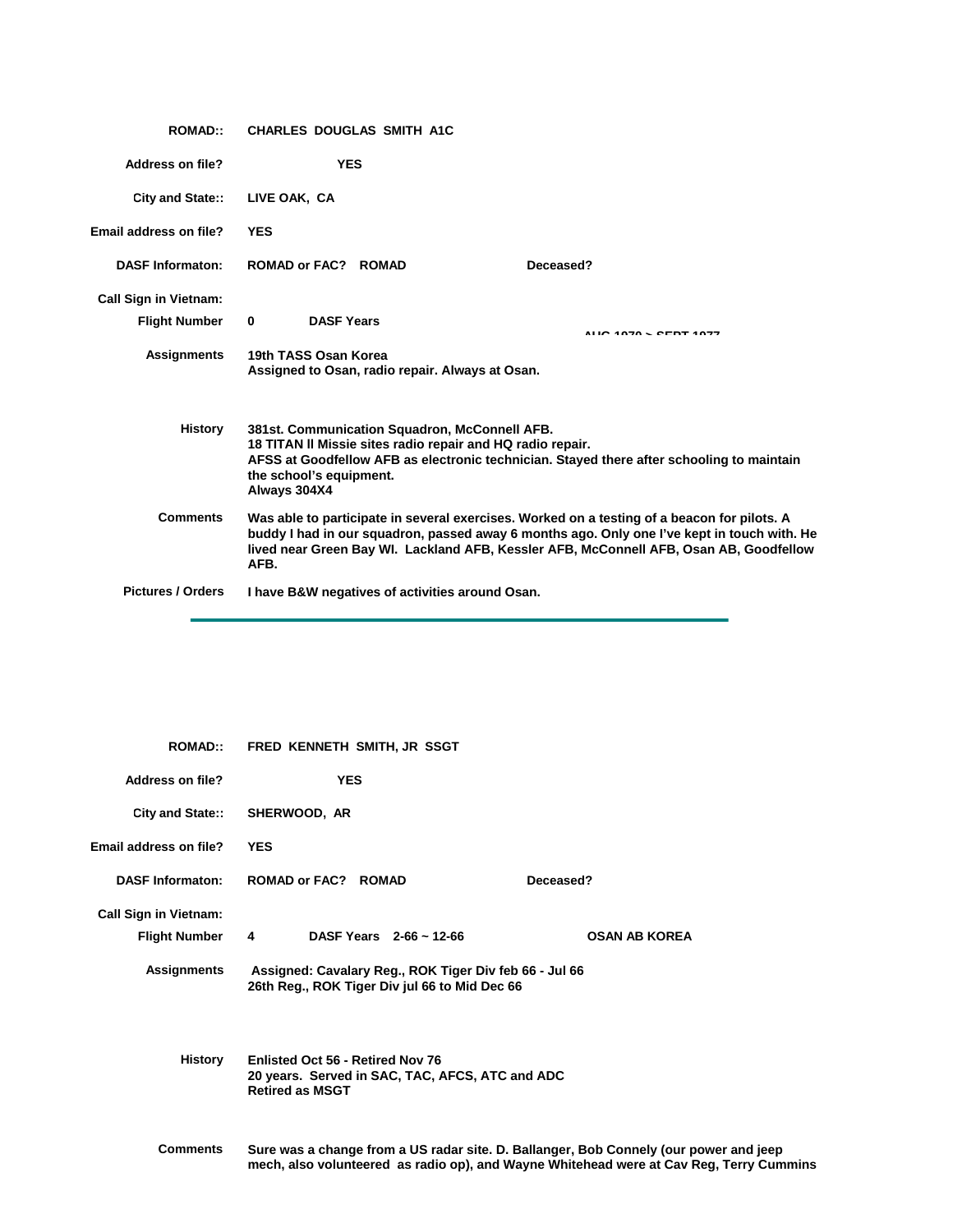**moved from Div to 26th when I did.**

**Pictures / Orders I have some pictures on DVD - no comments or descriptions on the pictures**

| <b>ROMAD::</b>               | JOHN W STEINWAND                                   |                                                                              |
|------------------------------|----------------------------------------------------|------------------------------------------------------------------------------|
| Address on file?             | <b>YES</b>                                         |                                                                              |
| City and State::             | FREMONT, NE                                        |                                                                              |
| Email address on file?       | <b>YES</b>                                         |                                                                              |
| <b>DASF Informaton:</b>      | <b>ROMAD or FAC? ROMAD</b>                         | Deceased?                                                                    |
| <b>Call Sign in Vietnam:</b> |                                                    |                                                                              |
| <b>Flight Number</b>         | $\overline{\mathbf{0}}$<br>DASF Years $73 \sim 76$ | 23 TASS                                                                      |
| <b>Assignments</b>           | Assigned: 23 TASS, 702 1973 - 1976                 |                                                                              |
|                              | <b>FOUGHT TO GET OUR OWN AFSC FOR THE ROMADS.</b>  | WE COMPLAINED AND WERE PISSED OF ALL THE TIME . BUT WE ALL DID ENJOY IT . WE |
| <b>History</b>               |                                                    |                                                                              |
| <b>Comments</b>              |                                                    |                                                                              |
| <b>Pictures / Orders</b>     |                                                    |                                                                              |

| <b>ROMAD::</b>               | <b>HERBERT BURTON STRICKLAND</b>                                                                                                                                                                                                                   |                   |
|------------------------------|----------------------------------------------------------------------------------------------------------------------------------------------------------------------------------------------------------------------------------------------------|-------------------|
| Address on file?             | <b>YES</b>                                                                                                                                                                                                                                         |                   |
| City and State::             | UTICA, MS                                                                                                                                                                                                                                          |                   |
| Email address on file?       | <b>YES</b>                                                                                                                                                                                                                                         |                   |
| <b>DASF Informaton:</b>      | ROMAD or FAC? ROMAD                                                                                                                                                                                                                                | Deceased?         |
| <b>Call Sign in Vietnam:</b> |                                                                                                                                                                                                                                                    |                   |
| <b>Flight Number</b>         | DASF Years $8-64 \sim 11-66$<br>$\mathbf{2}$                                                                                                                                                                                                       | OKINAWA AND KOREA |
| <b>Assignments</b>           | Assigned: TASS - DASS - TASC - DASF                                                                                                                                                                                                                |                   |
| <b>History</b>               | Active duty from March 1962 until November 1965. AFSC 30454. Keesler AFB, Columbus<br>AFB (SAC), Kadena Okinawa (3/4 DASF), Oson Korea (2nd DASF)                                                                                                  |                   |
| <b>Comments</b>              | Received the initial jeep units sent to KoreaROMAD duties in Korea using Collins table top<br>(HAM) equipment before receiving the jeep units. Field experience with the 173rd in Formosa<br>(Sky Soldier Six) and with the ROK Tiger Div in Korea |                   |
| <b>Pictures / Orders</b>     | Yes                                                                                                                                                                                                                                                |                   |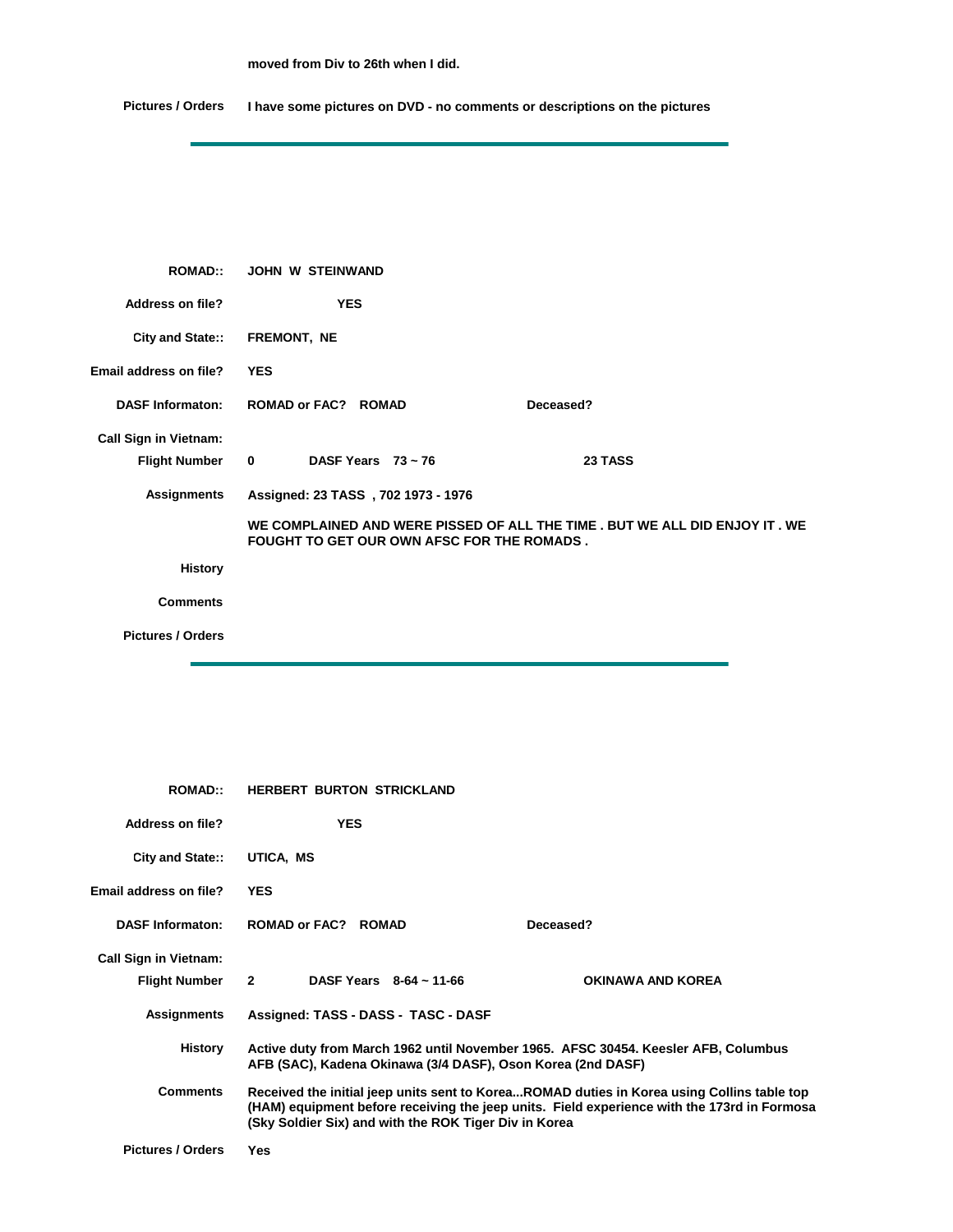| <b>ROMAD::</b>               | <b>ROBERT A SULLIVAN TSGT</b>                                                                                                                                                                                                                                                         |                                                                                                                                                                                                                                                                                                                                                                                                                                                                                                                                                                                                                                                                                                                                                                                                                                                                                                                                                                                                                                                                                                                                                                                                                                                                                                                                                                                                                                                                                                                        |
|------------------------------|---------------------------------------------------------------------------------------------------------------------------------------------------------------------------------------------------------------------------------------------------------------------------------------|------------------------------------------------------------------------------------------------------------------------------------------------------------------------------------------------------------------------------------------------------------------------------------------------------------------------------------------------------------------------------------------------------------------------------------------------------------------------------------------------------------------------------------------------------------------------------------------------------------------------------------------------------------------------------------------------------------------------------------------------------------------------------------------------------------------------------------------------------------------------------------------------------------------------------------------------------------------------------------------------------------------------------------------------------------------------------------------------------------------------------------------------------------------------------------------------------------------------------------------------------------------------------------------------------------------------------------------------------------------------------------------------------------------------------------------------------------------------------------------------------------------------|
| <b>Address on file?</b>      | <b>YES</b>                                                                                                                                                                                                                                                                            |                                                                                                                                                                                                                                                                                                                                                                                                                                                                                                                                                                                                                                                                                                                                                                                                                                                                                                                                                                                                                                                                                                                                                                                                                                                                                                                                                                                                                                                                                                                        |
| City and State::             | DUNNELLON, FL                                                                                                                                                                                                                                                                         |                                                                                                                                                                                                                                                                                                                                                                                                                                                                                                                                                                                                                                                                                                                                                                                                                                                                                                                                                                                                                                                                                                                                                                                                                                                                                                                                                                                                                                                                                                                        |
| Email address on file?       | <b>YES</b>                                                                                                                                                                                                                                                                            |                                                                                                                                                                                                                                                                                                                                                                                                                                                                                                                                                                                                                                                                                                                                                                                                                                                                                                                                                                                                                                                                                                                                                                                                                                                                                                                                                                                                                                                                                                                        |
| <b>DASF Informaton:</b>      | ROMAD or FAC? ROMAD                                                                                                                                                                                                                                                                   | Deceased?                                                                                                                                                                                                                                                                                                                                                                                                                                                                                                                                                                                                                                                                                                                                                                                                                                                                                                                                                                                                                                                                                                                                                                                                                                                                                                                                                                                                                                                                                                              |
| <b>Call Sign in Vietnam:</b> |                                                                                                                                                                                                                                                                                       |                                                                                                                                                                                                                                                                                                                                                                                                                                                                                                                                                                                                                                                                                                                                                                                                                                                                                                                                                                                                                                                                                                                                                                                                                                                                                                                                                                                                                                                                                                                        |
| <b>Flight Number</b>         | $\overline{7}$<br>DASF Years $9-65 \sim 9-68$                                                                                                                                                                                                                                         | <b>WHEELER AFB HI</b>                                                                                                                                                                                                                                                                                                                                                                                                                                                                                                                                                                                                                                                                                                                                                                                                                                                                                                                                                                                                                                                                                                                                                                                                                                                                                                                                                                                                                                                                                                  |
| <b>Assignments</b>           | phase and was temporarily hospitalized at Clark. I also attended Airborne training in<br>enjoyed it very much. He has a fairly good memory.<br>Pho during our deployment in 1968. We were quartered in Gunfighter while awaiting<br>bad and a lot of helos were damaged or destroyed. | Assigned: I was an Operations Supervisor (27170) while assigned to 7 DASF. However, I had<br>previously been a 292 and after most of our 292 and 304 personnel were deployed with the<br>25th Inf Div in 65-66, I received ROMAD training and participated in numerous training<br>deployments to Pohakalola (?) on the Big Island and in the Kahukus on Oahu. I also assisted<br>in the PACAF Orientation classes we conducted for all PACAF TACPs and FACs from 66-68.<br>After the 25th was deployed we were without equipment for nearly six month and then slowly<br>began receiving all new MRC-108s, as well as two TRC-97s and some other stuff I can't<br>remember. I went on one exercise deployment to Taiwan and was deployed as part of a<br>four-man team to RVN during 68 Tet Offensive. I flew in an O-2 during this deployment with<br>FAC, Capt / Major John Hanks of the 7 DASF. Our team attended Jungle Survival School at<br>Clark on our way back from RVN. SSgt Gary Hauge received minor injuries during the E&E<br>Okinawa with US Army Special Forces in 68. I was injured in my last jump during the final<br>day of training and underwent surgery on my right hand upon return to Hawaii. I recently<br>read Sgt Hauge's version of our Tet Offensive deployment in 1968 (7 DASF HTML) and<br>Enemy fire: Yes, we came under repeated mortar and rocket attack at both Da Nang and Duc<br>transport and took a lot of mortar and rocket fire. One night at Duc Pho was also particularly |
| <b>History</b>               | Abn), ALCE at Lawson AAF, Ft Benning, GA (USA Airborne Department), 71-76. and<br>he reads this.                                                                                                                                                                                      | I spent a total of 29 years in the service, retiring as a CMSqt in 1987. Speaking for both me<br>and my family, some our best memories are of our joint-service assignments: the 7th DASF<br>from 65-68. My return to RVN in 70-71, assigned to the ALCE at Hue/Phu Bai AAF (101st<br>USEUCOM Hgs, Patch Barracks, Vaihingen, GE, 76-79. Both of our sons are Air Force<br>veterans. Our oldest son is still on active duty as a Lt Col at (you've got it) Ft Leavenworth,<br>KS, where he is an instructor at the US Army Command and Staff School, teaching Air Force<br>Doctrine, thus carrying on the joint-service tradition. Would like to hear from Gary Hauge if                                                                                                                                                                                                                                                                                                                                                                                                                                                                                                                                                                                                                                                                                                                                                                                                                                               |
| <b>Comments</b>              | Forces tactical close air support operations.                                                                                                                                                                                                                                         | Except for my Tet offensive experience, I can't think of any bad times. I particularly enjoyed<br>being deployed in the field with infantry. We worked side-by-side and did a lot to foster good<br>communications between our two services and increase knowledge appreciation of the Air                                                                                                                                                                                                                                                                                                                                                                                                                                                                                                                                                                                                                                                                                                                                                                                                                                                                                                                                                                                                                                                                                                                                                                                                                             |
| <b>Pictures / Orders</b>     |                                                                                                                                                                                                                                                                                       |                                                                                                                                                                                                                                                                                                                                                                                                                                                                                                                                                                                                                                                                                                                                                                                                                                                                                                                                                                                                                                                                                                                                                                                                                                                                                                                                                                                                                                                                                                                        |

**ROMAD:: TODD ANTHONY SWANHART**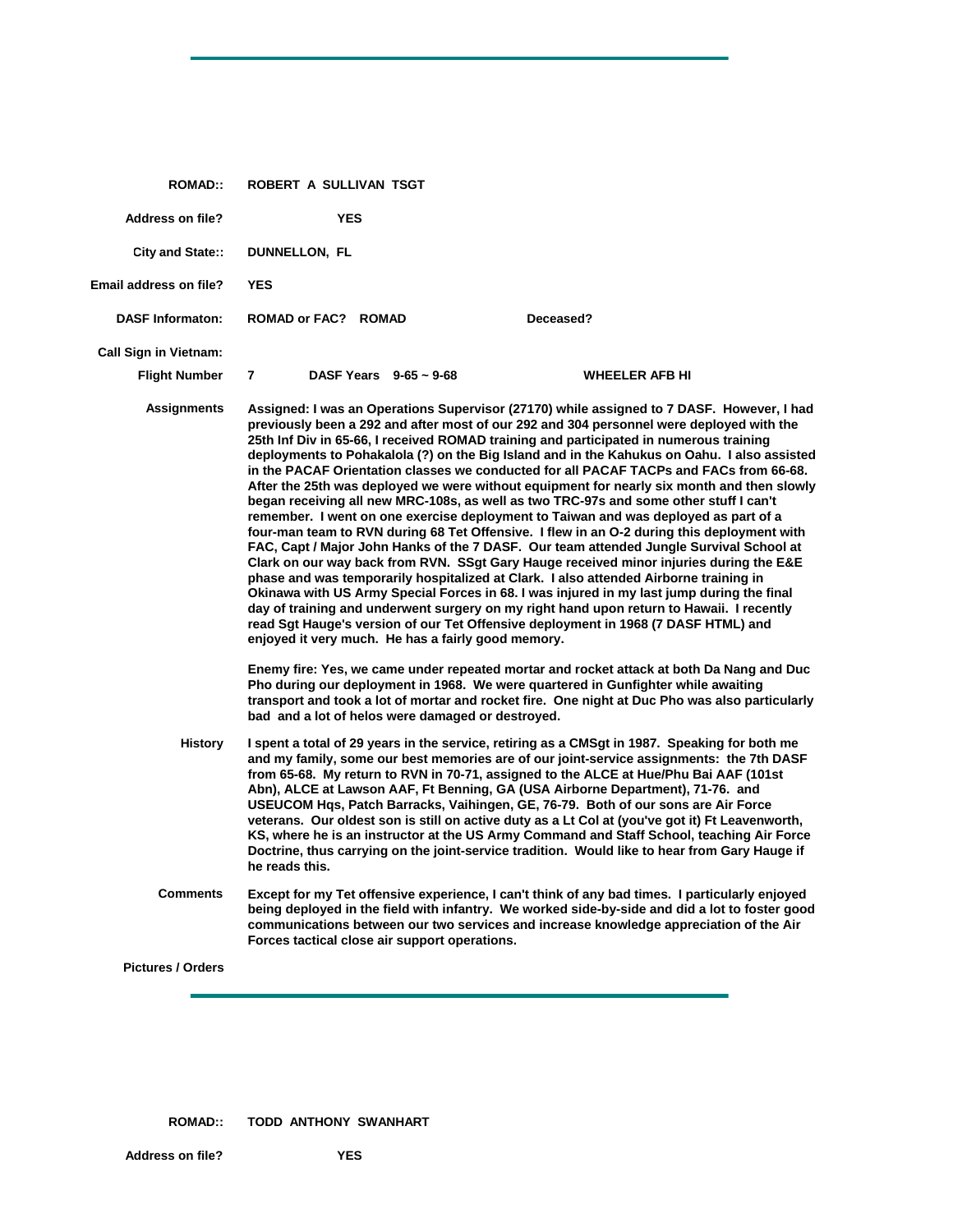| City and State::             | ENID, OK                                     |           |
|------------------------------|----------------------------------------------|-----------|
| Email address on file?       | <b>YES</b>                                   |           |
| <b>DASF Informaton:</b>      | <b>ROMAD or FAC? ROMAD</b>                   | Deceased? |
| <b>Call Sign in Vietnam:</b> |                                              |           |
| <b>Flight Number</b>         | $\overline{\mathbf{0}}$<br><b>DASF Years</b> |           |
| <b>Assignments</b>           |                                              |           |
| <b>History</b>               |                                              |           |
| <b>Comments</b>              |                                              |           |
| <b>Pictures / Orders</b>     |                                              |           |

| <b>ROMAD::</b>                | DANIEL E SWIGER A1C                                                                                                                                                                                                                                                                                                                                                                                                                                                                                                                                                                                                                                                                                                                                                                                                                                                                                                                                                                                                                           |  |                                |
|-------------------------------|-----------------------------------------------------------------------------------------------------------------------------------------------------------------------------------------------------------------------------------------------------------------------------------------------------------------------------------------------------------------------------------------------------------------------------------------------------------------------------------------------------------------------------------------------------------------------------------------------------------------------------------------------------------------------------------------------------------------------------------------------------------------------------------------------------------------------------------------------------------------------------------------------------------------------------------------------------------------------------------------------------------------------------------------------|--|--------------------------------|
| Address on file?              | <b>YES</b>                                                                                                                                                                                                                                                                                                                                                                                                                                                                                                                                                                                                                                                                                                                                                                                                                                                                                                                                                                                                                                    |  |                                |
| City and State::              | SAN JOSE, CA                                                                                                                                                                                                                                                                                                                                                                                                                                                                                                                                                                                                                                                                                                                                                                                                                                                                                                                                                                                                                                  |  |                                |
| <b>Email address on file?</b> | <b>YES</b>                                                                                                                                                                                                                                                                                                                                                                                                                                                                                                                                                                                                                                                                                                                                                                                                                                                                                                                                                                                                                                    |  |                                |
| <b>DASF Informaton:</b>       | <b>ROMAD or FAC? ROMAD</b>                                                                                                                                                                                                                                                                                                                                                                                                                                                                                                                                                                                                                                                                                                                                                                                                                                                                                                                                                                                                                    |  | Deceased?                      |
| <b>Call Sign in Vietnam:</b>  | <b>SEVERAL ONES</b>                                                                                                                                                                                                                                                                                                                                                                                                                                                                                                                                                                                                                                                                                                                                                                                                                                                                                                                                                                                                                           |  |                                |
| <b>Flight Number</b>          | $\bf{0}$<br>DASF Years 1969                                                                                                                                                                                                                                                                                                                                                                                                                                                                                                                                                                                                                                                                                                                                                                                                                                                                                                                                                                                                                   |  | ROK CAP DIV, BAN ME THUOT EAST |
| Assignments                   | ROK CAP DIV, Ban Me Thuot East<br>Originally assigned to ROK CAP DIV in Feb 69. Transferred back to Nha Trang in Mar 69 to<br>run Commanders Net.                                                                                                                                                                                                                                                                                                                                                                                                                                                                                                                                                                                                                                                                                                                                                                                                                                                                                             |  |                                |
| <b>History</b>                |                                                                                                                                                                                                                                                                                                                                                                                                                                                                                                                                                                                                                                                                                                                                                                                                                                                                                                                                                                                                                                               |  |                                |
| <b>Comments</b>               | I wasn't officially a ROMAD, was a 29350. Didn't go to tech school since ham radio license<br>meant a DDA to McClellan AFB for 1 year. Then off to Vietnam. NO offiicial training except 5<br>level upgrade testing and running the base MARS stattion at McClellan<br>Shortly after assigned to ROK CAP DIV, got caught up in a friendly fire incident. Was sent<br>bad coordinates, tried to correct twice but refused by DASC. It was my 1st night alone on<br>duty after some OJT. Due to confusion, cleared a flight of F100s w/750 lb bombs on the<br>wrong target. Result was 2 killed, 6 injured, all civilians After that, was sent back to Nha<br>Trang to run commanders net. At end of tour did a TDY to Ban Me Thuot East in defense of<br>Duc Lap, Bu Prang for which we were supposed to get the Gallantry Cross<br>Comments in general on USAF experience:: In general I was treated fairly but wasn't happy<br>with switch to 702x0 returning from Vietnam. That pretty much quenched my desire to stay in<br>the Air Force. |  |                                |
| Dicturne / Ordore             |                                                                                                                                                                                                                                                                                                                                                                                                                                                                                                                                                                                                                                                                                                                                                                                                                                                                                                                                                                                                                                               |  |                                |

**Pictures / Orders**

ł.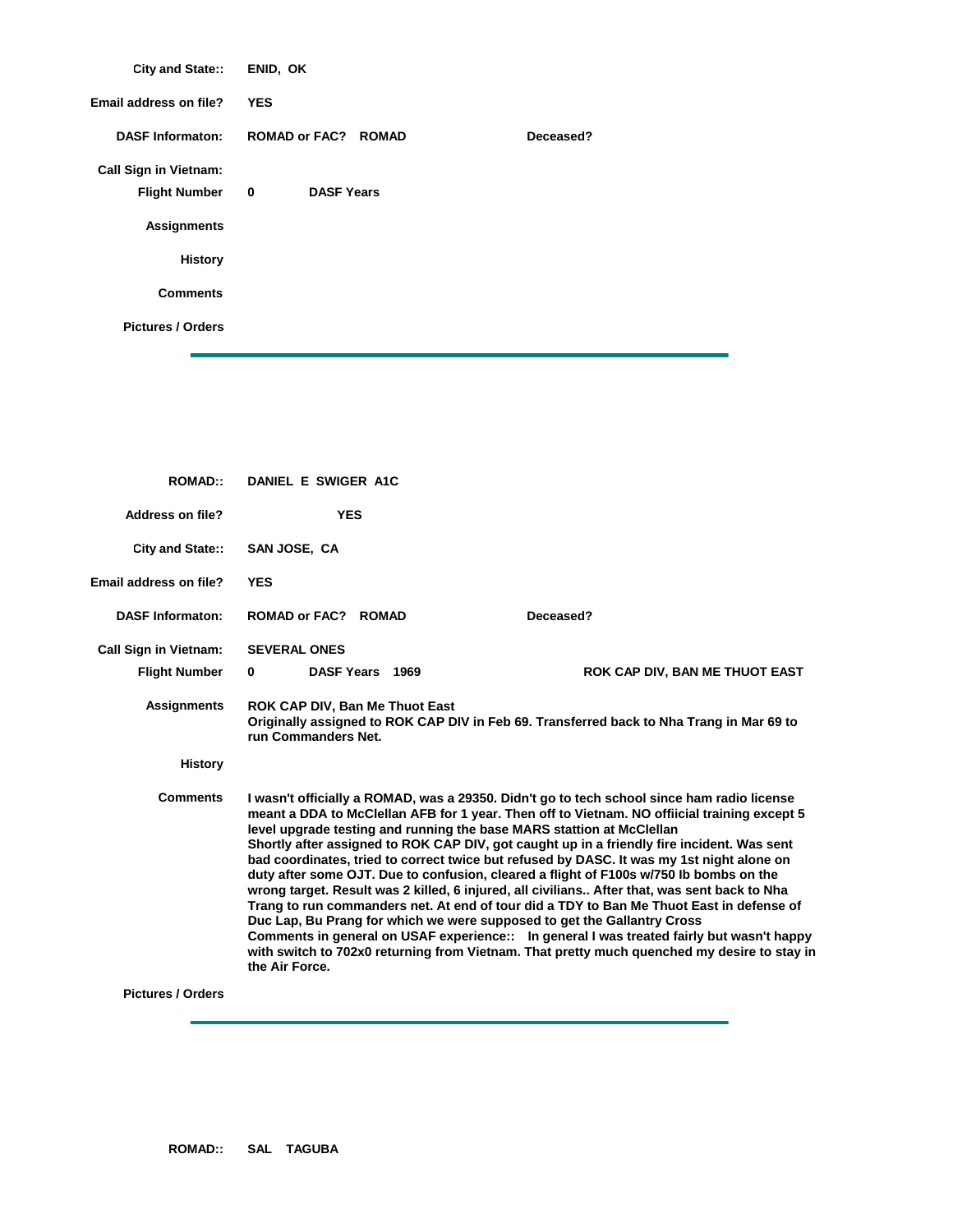| <b>Address on file?</b>      | <b>YES</b>                              |                                                                                                                                                                                           |
|------------------------------|-----------------------------------------|-------------------------------------------------------------------------------------------------------------------------------------------------------------------------------------------|
| City and State::             | <b>BRASELTON, GA</b>                    |                                                                                                                                                                                           |
| Email address on file?       | <u>NO</u>                               |                                                                                                                                                                                           |
| <b>DASF Informaton:</b>      | <b>ROMAD or FAC? ROMAD</b>              | Deceased?                                                                                                                                                                                 |
| <b>Call Sign in Vietnam:</b> |                                         |                                                                                                                                                                                           |
| <b>Flight Number</b>         | $\mathbf{3}$<br>DASF Years 2-65 - 12-67 | 3 DASF                                                                                                                                                                                    |
| <b>Assignments</b>           | Assigned:                               |                                                                                                                                                                                           |
| <b>History</b>               |                                         |                                                                                                                                                                                           |
| <b>Comments</b>              | and while TDY to RVN.                   | Glad to see that somebody is gathering information about our units that for so long had been<br>unknown to the rest of military circle. I would not trade my experience with the 3rd DASF |
| <b>Pictures / Orders</b>     |                                         |                                                                                                                                                                                           |

| <b>ROMAD::</b>               | <b>CHUCK</b><br><b>THROOP</b>    |           |
|------------------------------|----------------------------------|-----------|
| <b>Address on file?</b>      | $\underline{\mathsf{NO}}$        |           |
| <b>City and State::</b>      | $\overline{\phantom{a}}$         |           |
| Email address on file?       | $NO$                             |           |
| <b>DASF Informaton:</b>      | <b>ROMAD or FAC? ROMAD</b>       | Deceased? |
| <b>Call Sign in Vietnam:</b> |                                  |           |
| <b>Flight Number</b>         | $\mathbf 0$<br><b>DASF Years</b> |           |
| <b>Assignments</b>           | Assigned:                        |           |
| <b>History</b>               |                                  |           |
| <b>Comments</b>              |                                  |           |
| <b>Pictures / Orders</b>     |                                  |           |
|                              |                                  |           |

| <b>ROMAD::</b>              | CHUCK BOYNTON THROOP A2C   |           |
|-----------------------------|----------------------------|-----------|
| Address on file?            | <b>YES</b>                 |           |
| City and State:: DOTHAN, AL |                            |           |
| Email address on file?      | <b>YES</b>                 |           |
| <b>DASF Informaton:</b>     | <b>ROMAD or FAC? ROMAD</b> | Deceased? |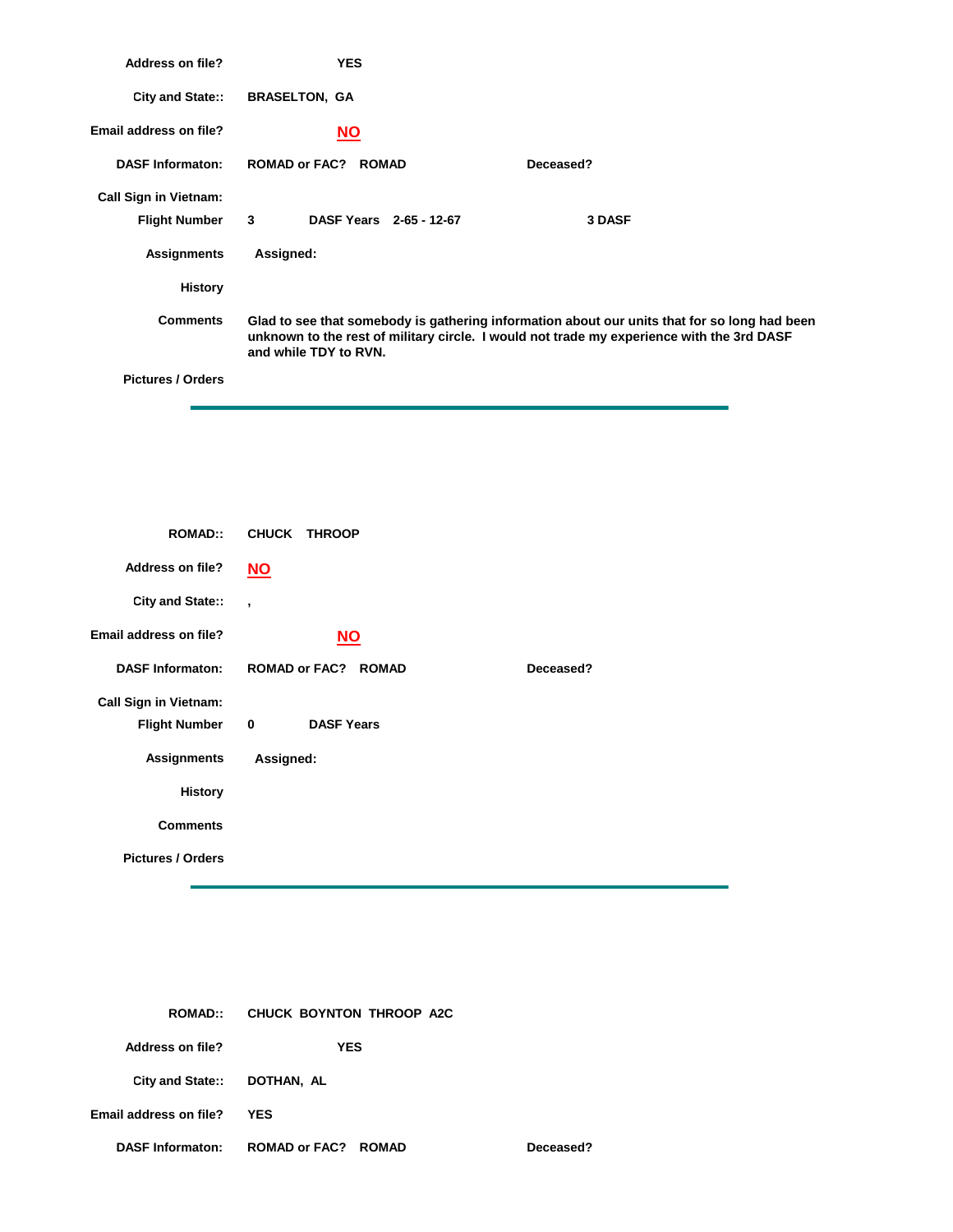**Call Sign in Vietnam: Flight Number DASF Years Assignments History Comments Pictures / Orders BORON CONTROL 0 21st TASS at Nha Trang, 101st. ABN Camp Eagle / Camp Rodrigues 1st Brigade uip north March '68 at Hue Phu-Bai then transfered to 3/506 curahee battalion at phan Thiet Jun '68 Assignments: DASA**

| <b>ROMAD::</b>               | LARRY (JOE) J TREXLER                                                                                                                                                   |                           |
|------------------------------|-------------------------------------------------------------------------------------------------------------------------------------------------------------------------|---------------------------|
| <b>Address on file?</b>      | <b>YES</b>                                                                                                                                                              |                           |
| City and State::             | <b>CUNNINGHAM, TN</b>                                                                                                                                                   |                           |
| Email address on file?       | <u>NO</u>                                                                                                                                                               |                           |
| <b>DASF Informaton:</b>      | <b>ROMAD or FAC? ROMAD</b>                                                                                                                                              | Deceased?                 |
| <b>Call Sign in Vietnam:</b> |                                                                                                                                                                         |                           |
| <b>Flight Number</b>         | $5^{\circ}$<br>DASF Years $65 \sim 66$                                                                                                                                  | <b>DASC ALPHA VIETNAM</b> |
| <b>Assignments</b>           | Assigned:                                                                                                                                                               |                           |
| <b>History</b>               | TIGER DIV RVN, CLARK AFB, P.I.                                                                                                                                          |                           |
| <b>Comments</b>              | Was at the xmas show then with Maj. Marsh at Phu Cat, also Capt. Bernstein, who i am still in<br>contact with. Major Marsh made Bird Col. He died about four years ago. |                           |
| <b>Pictures / Orders</b>     |                                                                                                                                                                         |                           |

| <b>ROMAD::</b>               | <b>ALAN</b><br><b>VANPATE</b>                 |           |
|------------------------------|-----------------------------------------------|-----------|
| Address on file?             | <b>NO</b>                                     |           |
| City and State::             | $\cdot$                                       |           |
| Email address on file?       | <b>NO</b>                                     |           |
| <b>DASF Informaton:</b>      | <b>ROMAD or FAC? ROMAD</b>                    | Deceased? |
| <b>Call Sign in Vietnam:</b> |                                               |           |
| <b>Flight Number</b>         | <b>DASF Years</b><br>0                        |           |
| <b>Assignments</b>           | <b>Assigned: CURRENTLY ON DUTY AS A ROMAD</b> |           |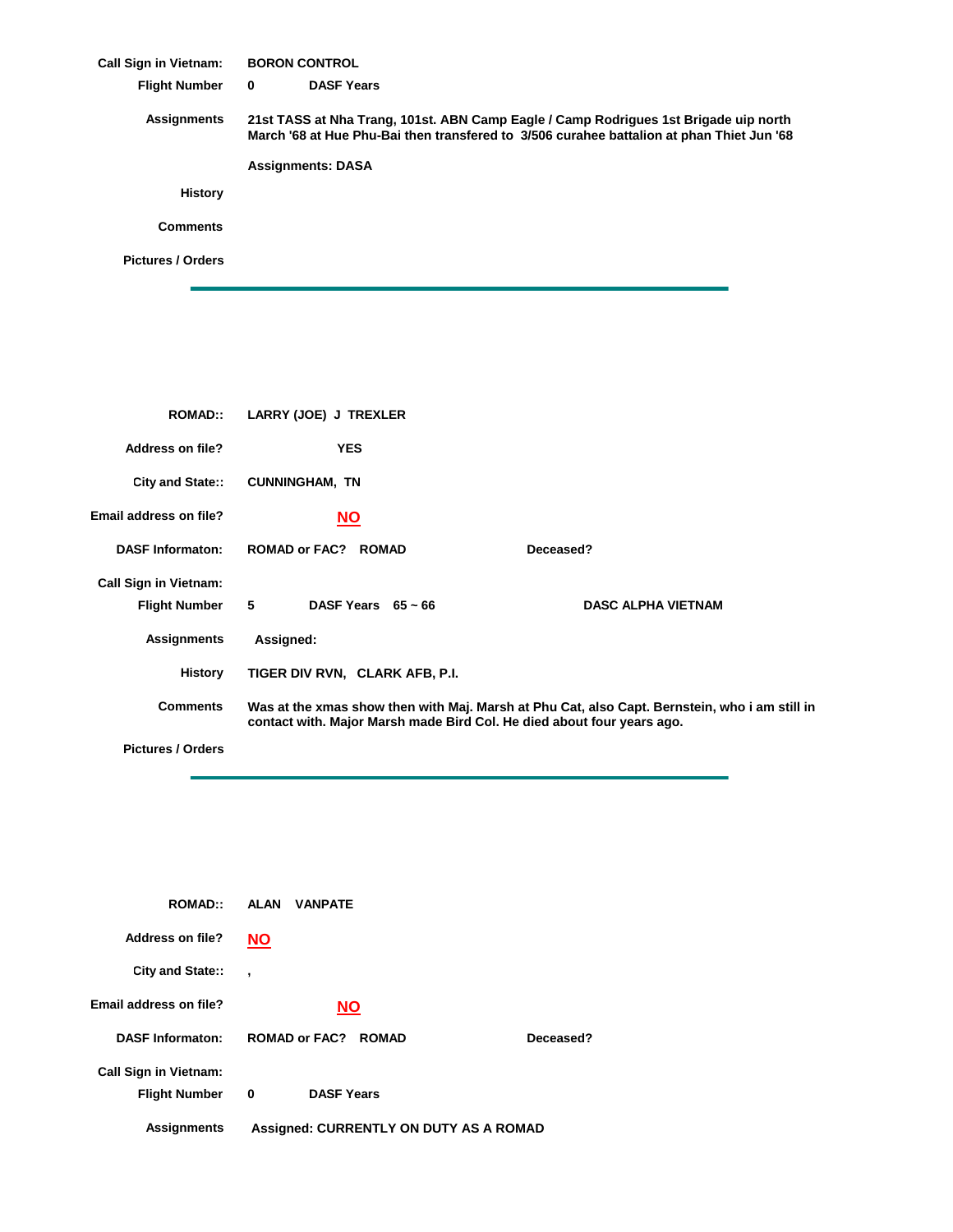## **History**

## **Comments**

Ë

**Pictures / Orders**

| <b>ROMAD::</b>               | <b>JAMES GRANT VITTER A1C</b> |              |
|------------------------------|-------------------------------|--------------|
| <b>Address on file?</b>      | <b>YES</b>                    |              |
|                              | City and State:: CLERMONT, FL |              |
| Email address on file?       | <b>YES</b>                    |              |
| <b>DASF Informaton:</b>      | <b>ROMAD or FAC? ROMAD</b>    | Deceased?    |
| <b>Call Sign in Vietnam:</b> |                               |              |
| Flight Number 1              | DASF Years $65 \sim 66$       | <b>JAPAN</b> |
| <b>Assignments</b>           |                               |              |
| <b>History</b>               |                               |              |
| <b>Comments</b>              |                               |              |
| <b>Pictures / Orders</b>     | <b>YES</b>                    |              |

| <b>ROMAD:</b>                | <b>STUART</b><br><b>VOSK</b>                                                                                                                                                                                                                                                                                                                                                                                                                                |  |
|------------------------------|-------------------------------------------------------------------------------------------------------------------------------------------------------------------------------------------------------------------------------------------------------------------------------------------------------------------------------------------------------------------------------------------------------------------------------------------------------------|--|
| Address on file?             | <b>NO</b>                                                                                                                                                                                                                                                                                                                                                                                                                                                   |  |
| City and State::             |                                                                                                                                                                                                                                                                                                                                                                                                                                                             |  |
| Email address on file?       | <b>YES</b>                                                                                                                                                                                                                                                                                                                                                                                                                                                  |  |
| <b>DASF Informaton:</b>      | <b>ROMAD or FAC? ROMAD</b><br>Deceased?                                                                                                                                                                                                                                                                                                                                                                                                                     |  |
| <b>Call Sign in Vietnam:</b> |                                                                                                                                                                                                                                                                                                                                                                                                                                                             |  |
| <b>Flight Number</b>         | $\overline{2}$<br><b>DASF Years</b>                                                                                                                                                                                                                                                                                                                                                                                                                         |  |
| <b>Assignments</b>           |                                                                                                                                                                                                                                                                                                                                                                                                                                                             |  |
| <b>History</b>               |                                                                                                                                                                                                                                                                                                                                                                                                                                                             |  |
| <b>Comments</b>              | Just read the new post by Ssgt Bumphus and he either has a great memory or has some<br>paperwork in fron of him because all the names he mentioned I do remember.                                                                                                                                                                                                                                                                                           |  |
|                              | Funny story concerning him, when he first showed up in Korea, I remember addressing him<br>as Sgt Bumpus. He said "the name is BumphusBumphus". Well, you know what happened<br>after that night. Every time I addressed him I said "Sgt BumphusBumphus". He acted like<br>he was mad when I said it but there was always a little smirk on his face! Though he tried to<br>act like a hardass, he was truly a very nice guy and a pleaseure to serve with. |  |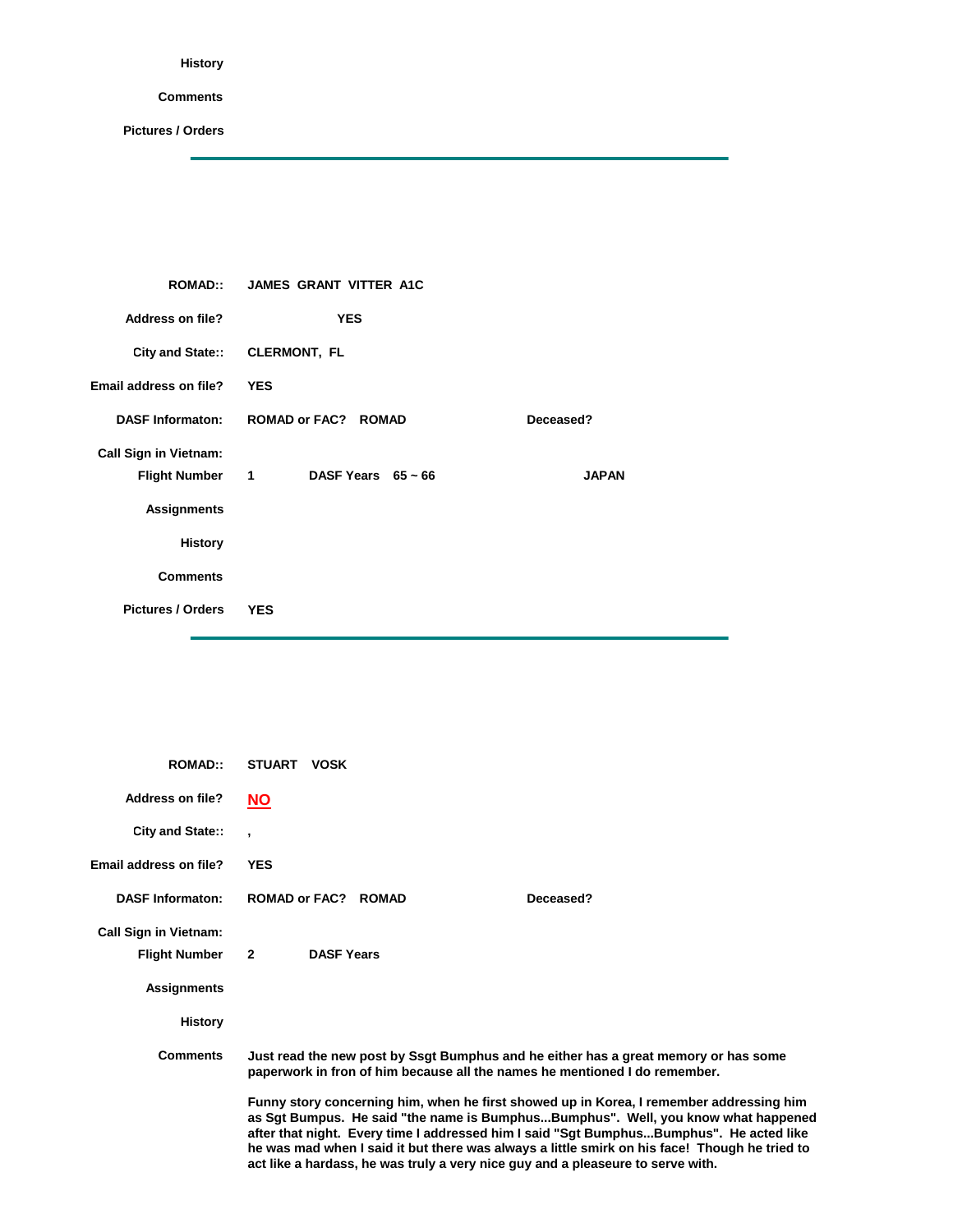ċ

| <b>ROMAD::</b>                | EARL KENNETH WALLER SSGT                                                                                                                                                                 |                                                                                                                                                                                                                                                                              |
|-------------------------------|------------------------------------------------------------------------------------------------------------------------------------------------------------------------------------------|------------------------------------------------------------------------------------------------------------------------------------------------------------------------------------------------------------------------------------------------------------------------------|
| <b>Address on file?</b>       | <b>YES</b>                                                                                                                                                                               |                                                                                                                                                                                                                                                                              |
| <b>City and State::</b>       | <b>NAVARRE, FL</b>                                                                                                                                                                       |                                                                                                                                                                                                                                                                              |
| <b>Email address on file?</b> | <b>YES</b>                                                                                                                                                                               |                                                                                                                                                                                                                                                                              |
| <b>DASF Informaton:</b>       | <b>ROMAD or FAC? ROMAD</b>                                                                                                                                                               | Deceased?                                                                                                                                                                                                                                                                    |
| <b>Call Sign in Vietnam:</b>  | <b>RAGGED SCOOPER 40</b>                                                                                                                                                                 |                                                                                                                                                                                                                                                                              |
| <b>Flight Number</b>          | DASF Years $2-67 \sim 2-68$<br>0                                                                                                                                                         | <b>ROK IN VN</b>                                                                                                                                                                                                                                                             |
| <b>Assignments</b>            | 1970-1971. 21TASS -assigned to 1st ROK Capital division -                                                                                                                                | Assigned: Our call sign was ragged scooper 40. I worked for Lt. Col Flynn and then Maj<br>James A. Cook. Was a S/Sgt and NCOIC for part of the time I was assigned at Div. Hq MACV                                                                                           |
|                               | Under fire - yes- in and around Quy Nhon Vietnam.                                                                                                                                        |                                                                                                                                                                                                                                                                              |
|                               | <b>American and Korean</b>                                                                                                                                                               | TACP -Macdil AFB 1968-1970 - worked immediate air support with some great people both                                                                                                                                                                                        |
| <b>History</b>                | Enlisted in may 1961 attended boot camp at Lackland and radio maintenance school at<br>304x4, retired 2nd tour in nam 1970-1971 Hg MACV                                                  | Keesler until graduation in 1962, at which time I was assigned to Tinan Air Station Taiwan. I<br>was assigned to Makung Island at the radar site. My next assignment was a concurrent to<br>Lindsey A.S. (Hq USAFE). TWO TOURS IN NAM, TWO TOURS IN PHILIPPINES,. 1961-1991, |
| <b>Comments</b>               | Two of us were sent to Nha Trang to pick up new radio jeeps, on our way back we<br>all over with my portable radio so he could change air strike locations. We came under<br>enemy fire. | experienced TET 68. During operation pershing I was assigned to the Korean 2 Star and flew                                                                                                                                                                                   |
| <b>Pictures / Orders</b>      |                                                                                                                                                                                          |                                                                                                                                                                                                                                                                              |
|                               |                                                                                                                                                                                          |                                                                                                                                                                                                                                                                              |

| <b>ROMAD::</b>               | TRACY WHEELER CHMSGT                            |                |
|------------------------------|-------------------------------------------------|----------------|
| Address on file?             | <b>YES</b>                                      |                |
| City and State::             | <b>ROCKPORT, ME</b>                             |                |
| Email address on file?       | <b>YES</b>                                      |                |
| <b>DASF Informaton:</b>      | <b>ROMAD or FAC? ROMAD</b>                      | Deceased?      |
| <b>Call Sign in Vietnam:</b> |                                                 |                |
| <b>Flight Number</b>         | DASF Years $01-67 \sim 12-67$<br>0              | <b>19 TASS</b> |
| <b>Assignments</b>           | Assigned: 19 TASS, 1st Bde 9th Inf Div, Bearcat |                |
| History                      | <b>EnemyFire:</b>                               |                |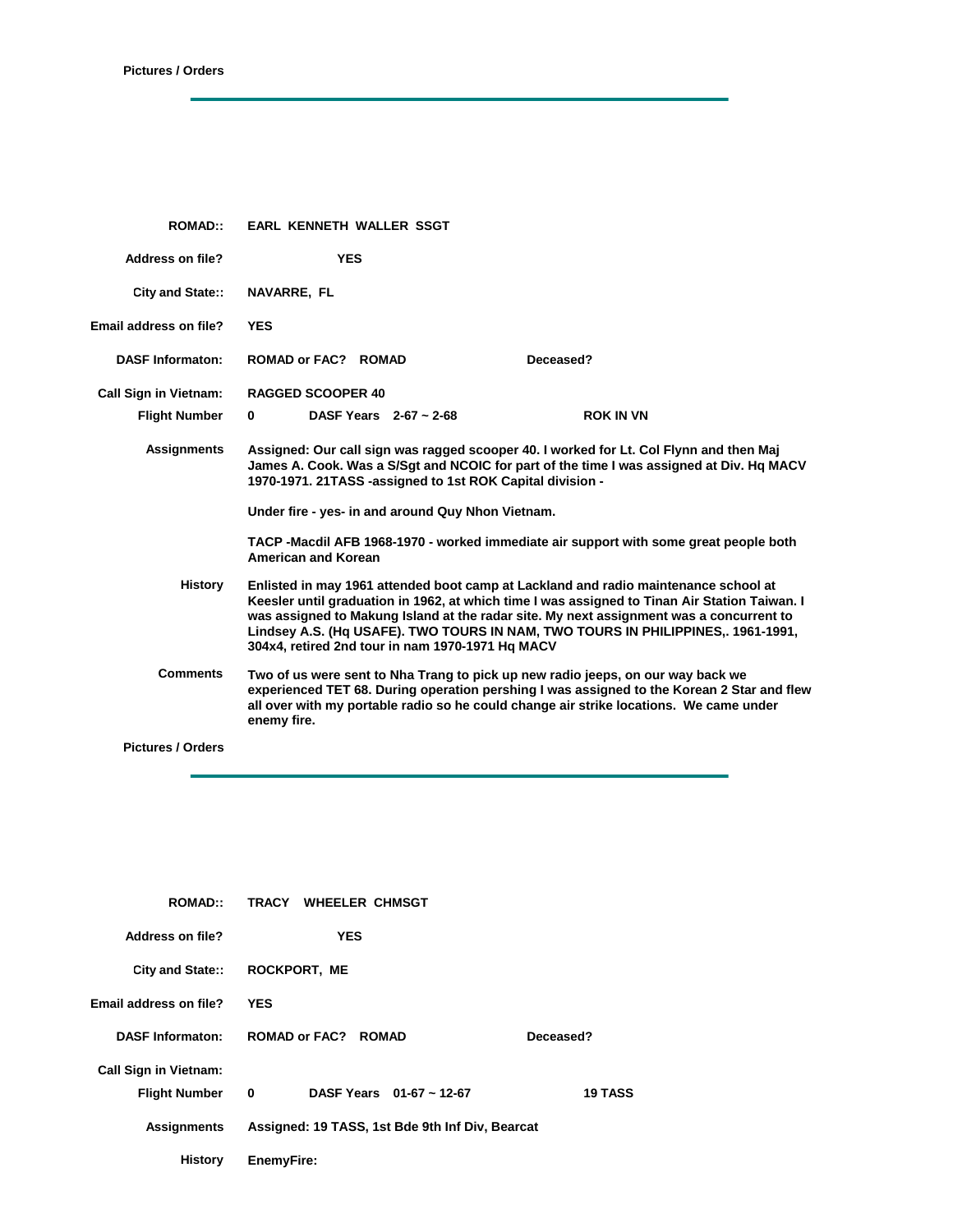**Xuan Loc, Tay Ninh**

**Comments Had no idea I was going to be in a TACP until in-processing at Ton Son Nhut afb. Scary at first, armed with AR 15, SW 38, and hand grenades. Loved it! The freedom to focus on the mission with a great group of guys. Volunteered to go back after DEROS.**

**May 65 - Aug 93. 304x4 Ground Radio, Retired CMSgt.** 

**Pictures / Orders**

| <b>ROMAD::</b>               | EDWARD E WILLOUGHBY TSGT                                    |                                                                           |  |
|------------------------------|-------------------------------------------------------------|---------------------------------------------------------------------------|--|
| <b>Address on file?</b>      | <b>YES</b>                                                  |                                                                           |  |
|                              | City and State:: PALO PINTO, TX                             |                                                                           |  |
| Email address on file?       | <b>YES</b>                                                  |                                                                           |  |
| <b>DASF Informaton:</b>      | <b>ROMAD or FAC? ROMAD</b>                                  | Deceased?                                                                 |  |
| <b>Call Sign in Vietnam:</b> |                                                             |                                                                           |  |
| <b>Flight Number</b>         | 1 DASF Years $62 \sim 65$                                   | YOKOTA JAPAN                                                              |  |
| Assignments                  | Assigned: Was in Nam with the 1st ROK Cap Div               |                                                                           |  |
| <b>History</b>               |                                                             |                                                                           |  |
| <b>Comments</b>              | Was very good to meet a lot of good friends at the reunion. |                                                                           |  |
|                              |                                                             | Was one of the first in DASF when it went from 1st SHORAN BEACON TO DASF. |  |
|                              |                                                             | Am retired fully now. Would love to hear from any of the old guys.        |  |

**Pictures / Orders**

| <b>ROMAD::</b>                                       | DENNIS WOOD TSGT                          |  |
|------------------------------------------------------|-------------------------------------------|--|
| Address on file?                                     | YES                                       |  |
|                                                      | City and State:: ANCHORAGE, AK            |  |
| Email address on file?                               | <b>YES</b>                                |  |
| <b>DASF Informaton:</b>                              | <b>ROMAD or FAC? ROMAD</b><br>Deceased?   |  |
| <b>Call Sign in Vietnam:</b><br><b>Flight Number</b> | DASF Years 21ST TASS SHAW AFB SC 197<br>0 |  |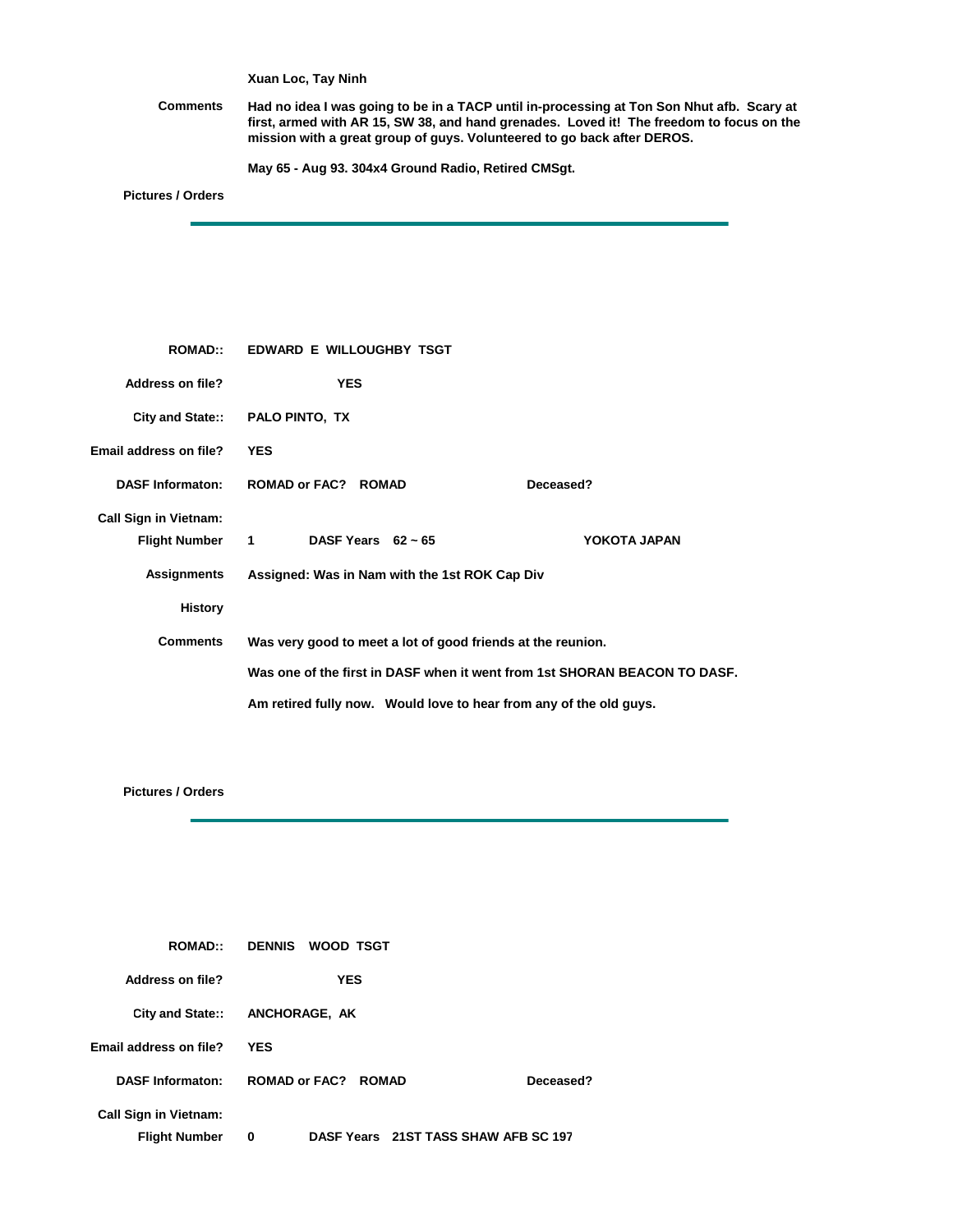| Assignments              | Supported the 1/75th Ranger Battalion - 101st Airborn Division 172nd Brigade, 4/23 Battalion<br>Airborn.                |
|--------------------------|-------------------------------------------------------------------------------------------------------------------------|
| History                  | 21st TASS Shaw AFB SC 1974~1978<br>OLEA 25 TASS Fort. Richardson AK 1980~1985<br>3rd ASOC Fort Richartdson AK 1980~1985 |
|                          | Was a switch from 304 to 275 AFSC                                                                                       |
| <b>Comments</b>          | Good part of my life, Have many life long friends.                                                                      |
| <b>Pictures / Orders</b> |                                                                                                                         |

**ROMAD:: Address on file? City and State:: Email address on file? DASF Informaton: ROMAD or FAC? ROMAD Deceased? Call Sign in Vietnam: Flight Number 2 Assignments History ROGER W WOODS A1C NAMPA, ID YES YES 2 05-65 ~ 09-65 KADENA JAPAN Assigned: Visited Camp Casy and Camp Howes Korea, in September 1965. My time there would have been meaningful if it had not been for serious problems with Family back in the States. After my re-entry into the Air Force in 1971 my career was great. I went back to South East Asia almost immediatly after re-entry and ended up in Thailand. Was there when Sapers hit and took out some fuel revetments. Ended my time in the Air Force as a Student Training Advisor at Lowery AFB Colorado with the 51st School Squadron.**

**Pictures / Orders My pictures are already posted at the 2nd DASF site.**

**Comments**

| <b>ROMAD::</b>                                       | RONALD A WRIGHT SSGT                    |                  |
|------------------------------------------------------|-----------------------------------------|------------------|
| Address on file?                                     | <b>NO</b>                               |                  |
| City and State::                                     | ARIZONA CITY, AZ                        |                  |
| Email address on file?                               | <b>YES</b>                              |                  |
| <b>DASF Informaton:</b>                              | <b>ROMAD or FAC? ROMAD</b>              | Deceased?        |
| <b>Call Sign in Vietnam:</b><br><b>Flight Number</b> | DASF Years $64 \sim 67$<br>$\mathbf{1}$ | YOKOTA AFB JAPAN |

**Assigned: With the 1st Shoran-Beacon squadron at Yakota AFB at the time it was converted** 

**When I was assigned there was no Commander or First Sgt. We had a A2c Orderly Room clerk, a lot of New equipment and a lot of confusion. I was a Ground Support Equipment Repair Troop and it was my job to get the Jeeps and Onan Generators ready for operation.**